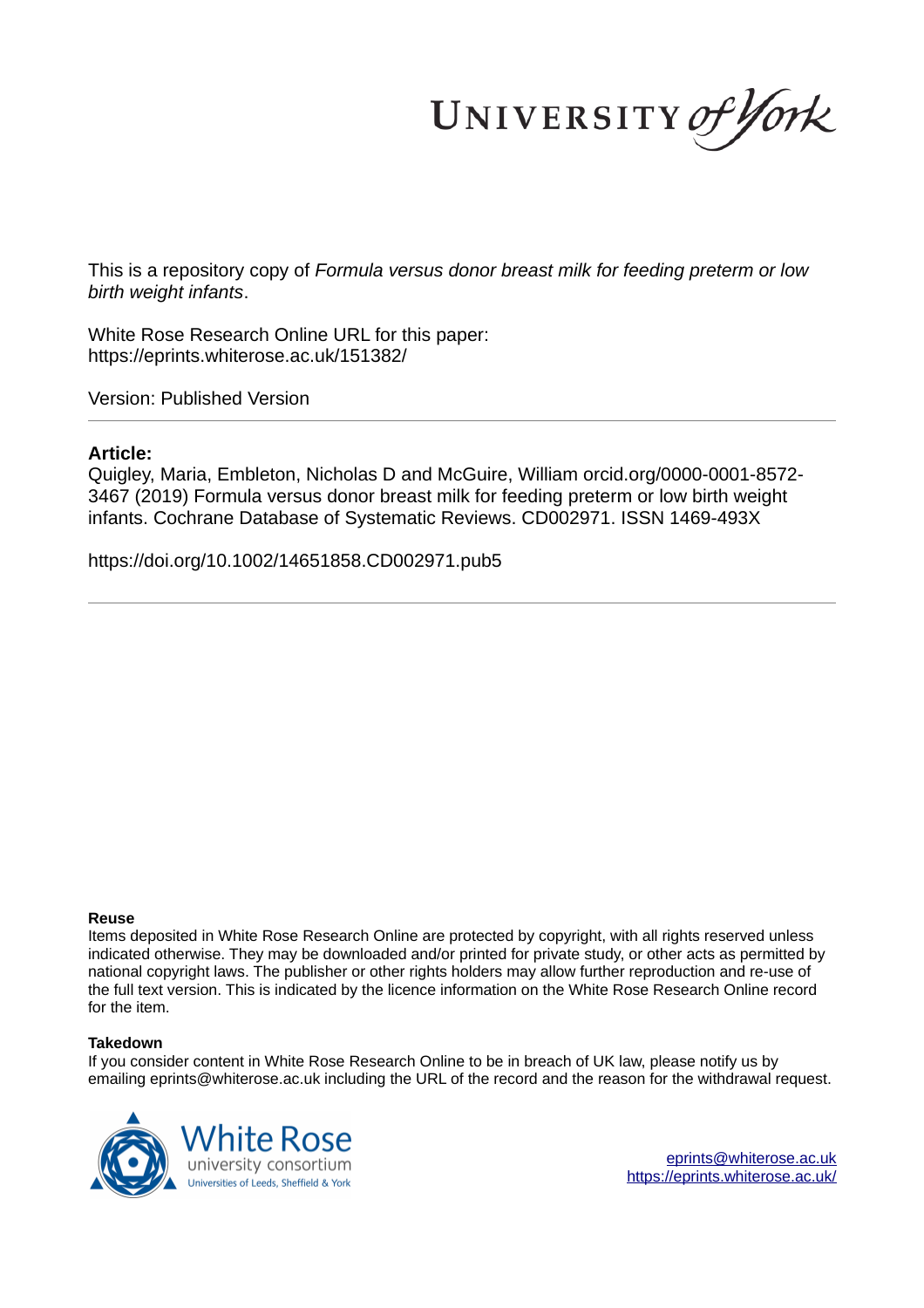

**Formula versus donor breast milk for feeding preterm or low birth weight infants (Review)**

Quigley M, Embleton ND, McGuire W

Quigley M, Embleton ND, McGuire W. Formula versus donor breast milk for feeding preterm or low birth weight infants. Cochrane Database of Systematic Reviews 2019, Issue 7. Art. No.: CD002971. DOI: 10.1002/14651858.CD002971.pub5.

**www.cochranelibrary.com**

**Formula versus donor breast milk for feeding preterm or low birth weight infants (Review)** Copyright © 2019 The Cochrane Collaboration. Published by John Wiley & Sons, Ltd.

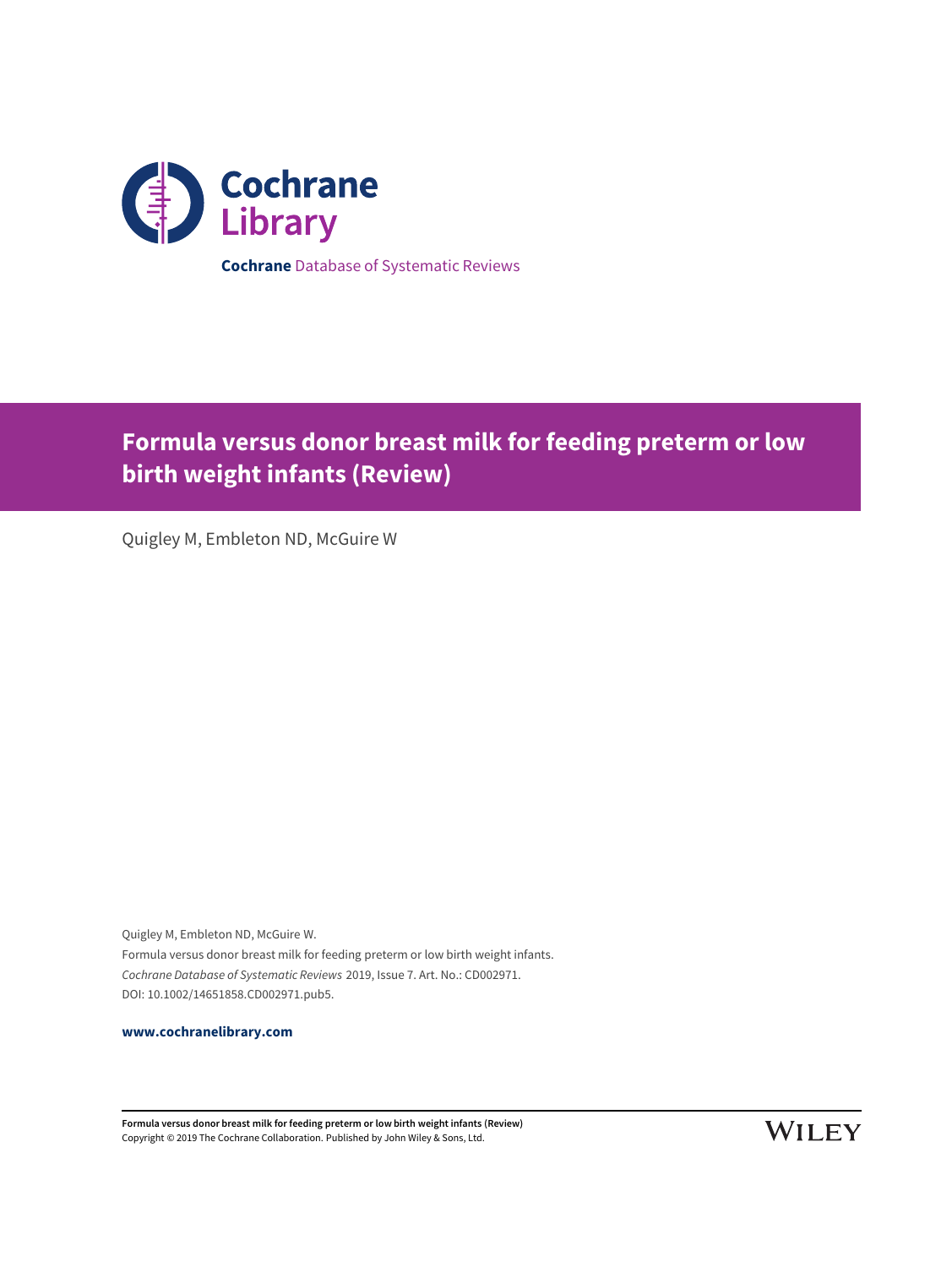# **TABLE OF CONTENTS**

|                                                                                                                            | 1              |
|----------------------------------------------------------------------------------------------------------------------------|----------------|
|                                                                                                                            | 1              |
|                                                                                                                            | $\overline{2}$ |
|                                                                                                                            | 4              |
|                                                                                                                            | 6              |
|                                                                                                                            | 6              |
|                                                                                                                            | 6              |
|                                                                                                                            | $\overline{Q}$ |
| Figure 1.<br>a constitution de la constitución de la constitución de la constitución de la constitución de la constitución | 10             |
|                                                                                                                            | 12             |
| Figure 3.                                                                                                                  | 13             |
| Figure 4.                                                                                                                  | 14             |
| Figure 5.                                                                                                                  | 15             |
| Figure 6.                                                                                                                  | 17             |
| Figure 7.                                                                                                                  | 18             |
|                                                                                                                            | 19             |
|                                                                                                                            | 20             |
|                                                                                                                            | 20             |
|                                                                                                                            | 21             |
|                                                                                                                            | 24             |
|                                                                                                                            | 41             |
| Analysis 1.1. Comparison 1 Formula (term or preterm) versus donated breast milk (DBM) (unfortified or fortified),          |                |
|                                                                                                                            | 45             |
| Analysis 1.2. Comparison 1 Formula (term or preterm) versus donated breast milk (DBM) (unfortified or fortified),          |                |
|                                                                                                                            | 46             |
| Analysis 1.3. Comparison 1 Formula (term or preterm) versus donated breast milk (DBM) (unfortified or fortified),          |                |
|                                                                                                                            | 47             |
| Analysis 1.4. Comparison 1 Formula (term or preterm) versus donated breast milk (DBM) (unfortified or fortified),          |                |
|                                                                                                                            | 48             |
| Analysis 1.5. Comparison 1 Formula (term or preterm) versus donated breast milk (DBM) (unfortified or fortified),          |                |
|                                                                                                                            | 48             |
| Analysis 1.6. Comparison 1 Formula (term or preterm) versus donated breast milk (DBM) (unfortified or fortified),          |                |
|                                                                                                                            | 49             |
|                                                                                                                            |                |
| Analysis 1.7. Comparison 1 Formula (term or preterm) versus donated breast milk (DBM) (unfortified or fortified),          |                |
| Analysis 1.8. Comparison 1 Formula (term or preterm) versus donated breast milk (DBM) (unfortified or fortified),          | 50             |
|                                                                                                                            |                |
|                                                                                                                            | 51             |
| Analysis 1.9. Comparison 1 Formula (term or preterm) versus donated breast milk (DBM) (unfortified or fortified),          |                |
|                                                                                                                            | 52             |
| Analysis 1.10. Comparison 1 Formula (term or preterm) versus donated breast milk (DBM) (unfortified or fortified),         |                |
| Outcome 10 Weight (kg) at 18 months post-term.                                                                             | 53             |
| Analysis 1.11. Comparison 1 Formula (term or preterm) versus donated breast milk (DBM) (unfortified or fortified),         |                |
|                                                                                                                            | 54             |
| Analysis 1.12. Comparison 1 Formula (term or preterm) versus donated breast milk (DBM) (unfortified or fortified),         |                |
| Outcome 12 Head circumference (cm) at 18 months post-term.                                                                 | 55             |
| Analysis 1.13. Comparison 1 Formula (term or preterm) versus donated breast milk (DBM) (unfortified or fortified),         |                |
| Outcome 13 Weight (kg) at 7.5 to 8 years of age.                                                                           | 56             |
| Analysis 1.14. Comparison 1 Formula (term or preterm) versus donated breast milk (DBM) (unfortified or fortified),         |                |
|                                                                                                                            | 57             |
| Analysis 1.15. Comparison 1 Formula (term or preterm) versus donated breast milk (DBM) (unfortified or fortified),         |                |
|                                                                                                                            | 58             |

**Formula versus donor breast milk for feeding preterm or low birth weight infants (Review) i Copyright © 2019 The Cochrane Collaboration. Published by John Wiley & Sons, Ltd.**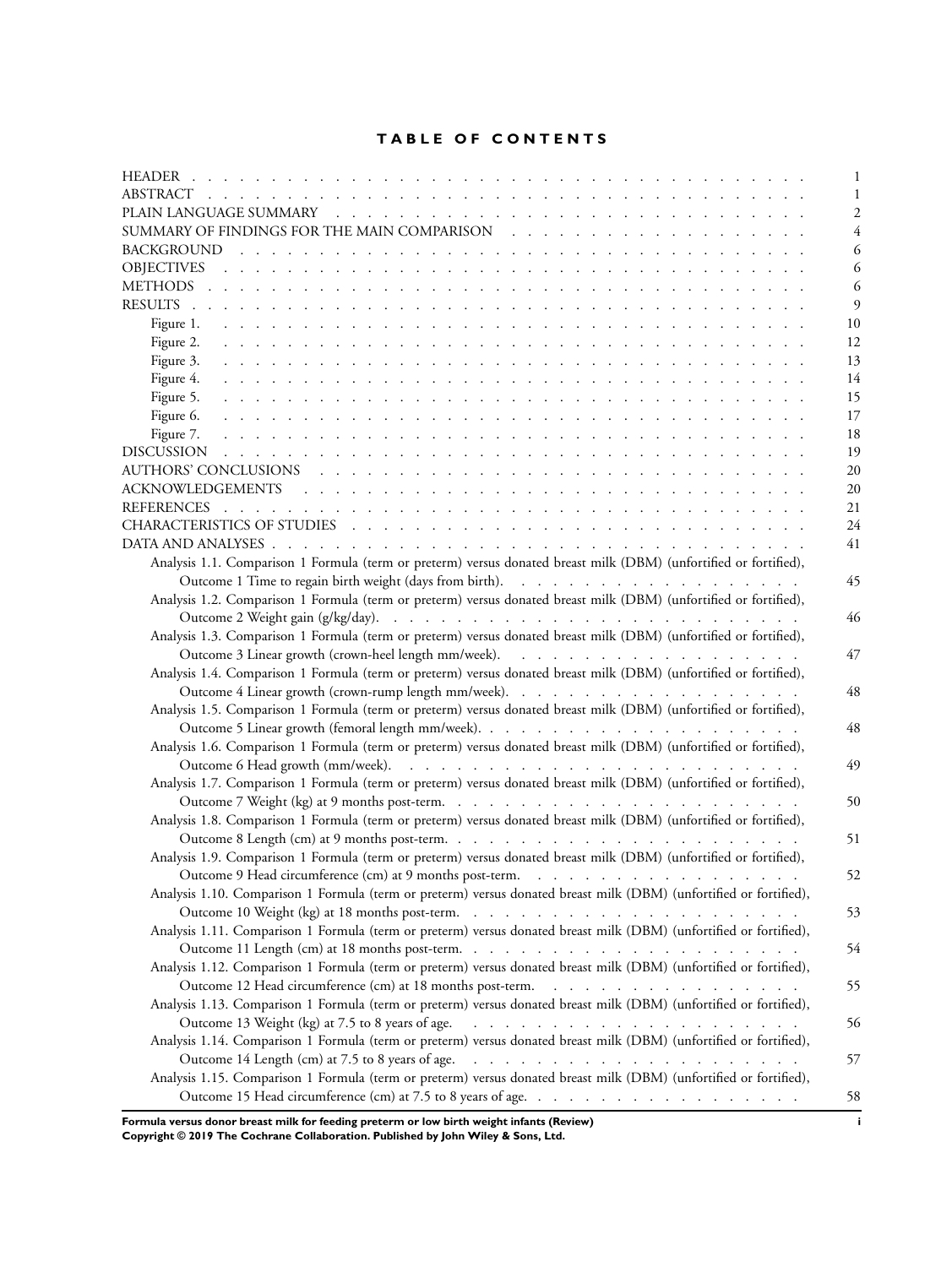| Analysis 1.16. Comparison 1 Formula (term or preterm) versus donated breast milk (DBM) (unfortified or fortified),       |    |
|--------------------------------------------------------------------------------------------------------------------------|----|
|                                                                                                                          | 59 |
| Analysis 1.17. Comparison 1 Formula (term or preterm) versus donated breast milk (DBM) (unfortified or fortified),       |    |
| Outcome 17 Bayley Psychomotor Development Index at 18 months.                                                            | 60 |
| Analysis 1.18. Comparison 1 Formula (term or preterm) versus donated breast milk (DBM) (unfortified or fortified),       |    |
|                                                                                                                          | 61 |
| Analysis 1.19. Comparison 1 Formula (term or preterm) versus donated breast milk (DBM) (unfortified or fortified),       |    |
|                                                                                                                          | 62 |
| Analysis 1.20. Comparison 1 Formula (term or preterm) versus donated breast milk (DBM) (unfortified or fortified),       |    |
|                                                                                                                          | 63 |
| Analysis 1.21. Comparison 1 Formula (term or preterm) versus donated breast milk (DBM) (unfortified or fortified),       |    |
|                                                                                                                          | 64 |
| Analysis 1.22. Comparison 1 Formula (term or preterm) versus donated breast milk (DBM) (unfortified or fortified),       |    |
|                                                                                                                          | 64 |
| Analysis 1.23. Comparison 1 Formula (term or preterm) versus donated breast milk (DBM) (unfortified or fortified),       |    |
|                                                                                                                          | 65 |
| Analysis 1.24. Comparison 1 Formula (term or preterm) versus donated breast milk (DBM) (unfortified or fortified),       |    |
|                                                                                                                          | 66 |
| Analysis 1.25. Comparison 1 Formula (term or preterm) versus donated breast milk (DBM) (unfortified or fortified),       |    |
|                                                                                                                          | 67 |
| Analysis 1.26. Comparison 1 Formula (term or preterm) versus donated breast milk (DBM) (unfortified or fortified),       |    |
|                                                                                                                          | 68 |
| Analysis 1.27. Comparison 1 Formula (term or preterm) versus donated breast milk (DBM) (unfortified or fortified),       |    |
|                                                                                                                          | 69 |
| Analysis 1.28. Comparison 1 Formula (term or preterm) versus donated breast milk (DBM) (unfortified or fortified),       |    |
|                                                                                                                          | 70 |
| Analysis 2.1. Comparison 2 Subgroup analysis: formula versus donated breast milk (DBM) given as (i) sole diet or (ii) a  |    |
| supplement to maternal expressed breast milk, Outcome 1 Weight gain (g/kg/day).                                          | 71 |
| Analysis 2.2. Comparison 2 Subgroup analysis: formula versus donated breast milk (DBM) given as (i) sole diet or (ii) a  |    |
| supplement to maternal expressed breast milk, Outcome 2 Linear growth (crown-heel length mm/week).                       | 72 |
| Analysis 2.3. Comparison 2 Subgroup analysis: formula versus donated breast milk (DBM) given as (i) sole diet or (ii) a  |    |
| supplement to maternal expressed breast milk, Outcome 3 Head growth (mm/week).                                           | 73 |
| Analysis 2.4. Comparison 2 Subgroup analysis: formula versus donated breast milk (DBM) given as (i) sole diet or (ii) a  |    |
| supplement to maternal expressed breast milk, Outcome 4 Weight (kg) at 9 months post-term.                               | 74 |
| Analysis 2.5. Comparison 2 Subgroup analysis: formula versus donated breast milk (DBM) given as (i) sole diet or (ii) a  |    |
| supplement to maternal expressed breast milk, Outcome 5 Length (cm) at 9 months post-term.                               | 75 |
| Analysis 2.6. Comparison 2 Subgroup analysis: formula versus donated breast milk (DBM) given as (i) sole diet or (ii) a  |    |
| supplement to maternal expressed breast milk, Outcome 6 Head circumference (cm) at 9 months post-term. .                 | 76 |
| Analysis 2.7. Comparison 2 Subgroup analysis: formula versus donated breast milk (DBM) given as (i) sole diet or (ii) a  |    |
| supplement to maternal expressed breast milk, Outcome 7 Weight (kg) at 18 months post-term.                              | 77 |
| Analysis 2.8. Comparison 2 Subgroup analysis: formula versus donated breast milk (DBM) given as (i) sole diet or (ii) a  |    |
| supplement to maternal expressed breast milk, Outcome 8 Length (cm) at 18 months post-term.                              | 78 |
| Analysis 2.9. Comparison 2 Subgroup analysis: formula versus donated breast milk (DBM) given as (i) sole diet or (ii) a  |    |
| supplement to maternal expressed breast milk, Outcome 9 Head circumference (cm) at 18 months post-term.                  | 79 |
| Analysis 2.10. Comparison 2 Subgroup analysis: formula versus donated breast milk (DBM) given as (i) sole diet or (ii) a |    |
| supplement to maternal expressed breast milk, Outcome 10 Weight (kg) at 7.5 to 8 years of age.                           | 80 |
| Analysis 2.11. Comparison 2 Subgroup analysis: formula versus donated breast milk (DBM) given as (i) sole diet or (ii) a |    |
| supplement to maternal expressed breast milk, Outcome 11 Length (cm) at 7.5 to 8 years of age.                           | 81 |
| Analysis 2.12. Comparison 2 Subgroup analysis: formula versus donated breast milk (DBM) given as (i) sole diet or (ii) a |    |
| supplement to maternal expressed breast milk, Outcome 12 Head circumference (cm) at 7.5 to 8 years of age.               | 82 |
| Analysis 2.13. Comparison 2 Subgroup analysis: formula versus donated breast milk (DBM) given as (i) sole diet or (ii) a |    |
| supplement to maternal expressed breast milk, Outcome 13 Bayley Mental Development Index at 18 months.                   | 83 |
|                                                                                                                          |    |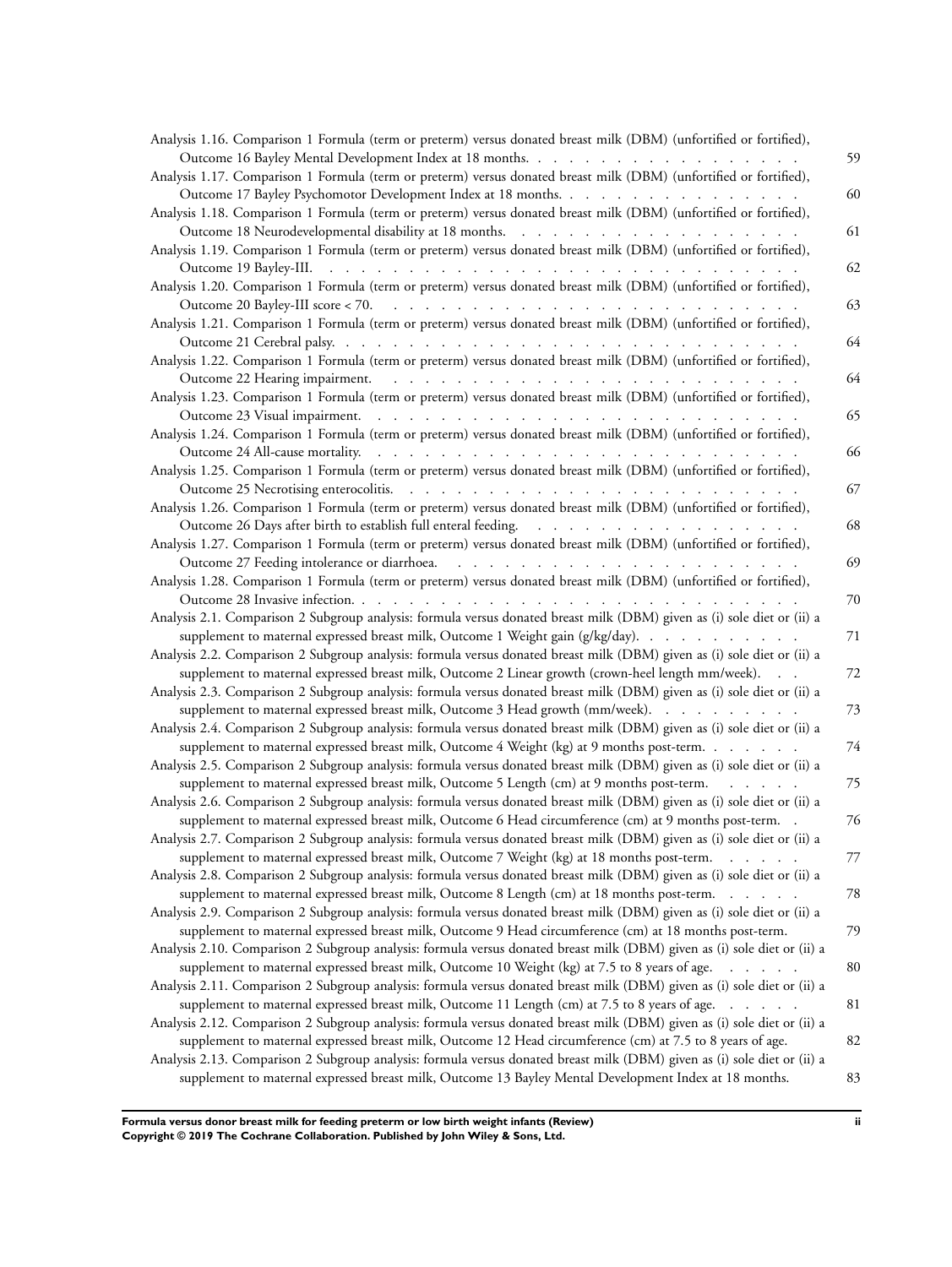| Analysis 2.14. Comparison 2 Subgroup analysis: formula versus donated breast milk (DBM) given as (i) sole diet or (ii) a                                                                                                                      |    |
|-----------------------------------------------------------------------------------------------------------------------------------------------------------------------------------------------------------------------------------------------|----|
| supplement to maternal expressed breast milk, Outcome 14 Bayley Psychomotor Development Index at 18 months.                                                                                                                                   | 84 |
| Analysis 2.15. Comparison 2 Subgroup analysis: formula versus donated breast milk (DBM) given as (i) sole diet or (ii) a                                                                                                                      |    |
| supplement to maternal expressed breast milk, Outcome 15 Neurodevelopmental disability at 18 months.                                                                                                                                          | 85 |
| Analysis 2.16. Comparison 2 Subgroup analysis: formula versus donated breast milk (DBM) given as (i) sole diet or (ii) a                                                                                                                      |    |
| supplement to maternal expressed breast milk, Outcome 16 All-cause mortality.                                                                                                                                                                 | 86 |
| Analysis 2.17. Comparison 2 Subgroup analysis: formula versus donated breast milk (DBM) given as (i) sole diet or (ii) a                                                                                                                      |    |
| supplement to maternal expressed breast milk, Outcome 17 Necrotising enterocolitis.                                                                                                                                                           | 87 |
| Analysis 2.18. Comparison 2 Subgroup analysis: formula versus donated breast milk (DBM) given as (i) sole diet or (ii) a                                                                                                                      |    |
| supplement to maternal expressed breast milk, Outcome 18 Incidence of invasive infection.                                                                                                                                                     | 88 |
| APPENDICES<br>and the contract of the contract of the contract of the contract of the contract of the contract of the contract of the contract of the contract of the contract of the contract of the contract of the contract of the contra  | 88 |
|                                                                                                                                                                                                                                               | 94 |
|                                                                                                                                                                                                                                               | 94 |
|                                                                                                                                                                                                                                               | 94 |
|                                                                                                                                                                                                                                               | 94 |
|                                                                                                                                                                                                                                               | 95 |
|                                                                                                                                                                                                                                               | 95 |
| INDEX TERMS<br>and the contract of the contract of the contract of the contract of the contract of the contract of the contract of the contract of the contract of the contract of the contract of the contract of the contract of the contra | 95 |
|                                                                                                                                                                                                                                               |    |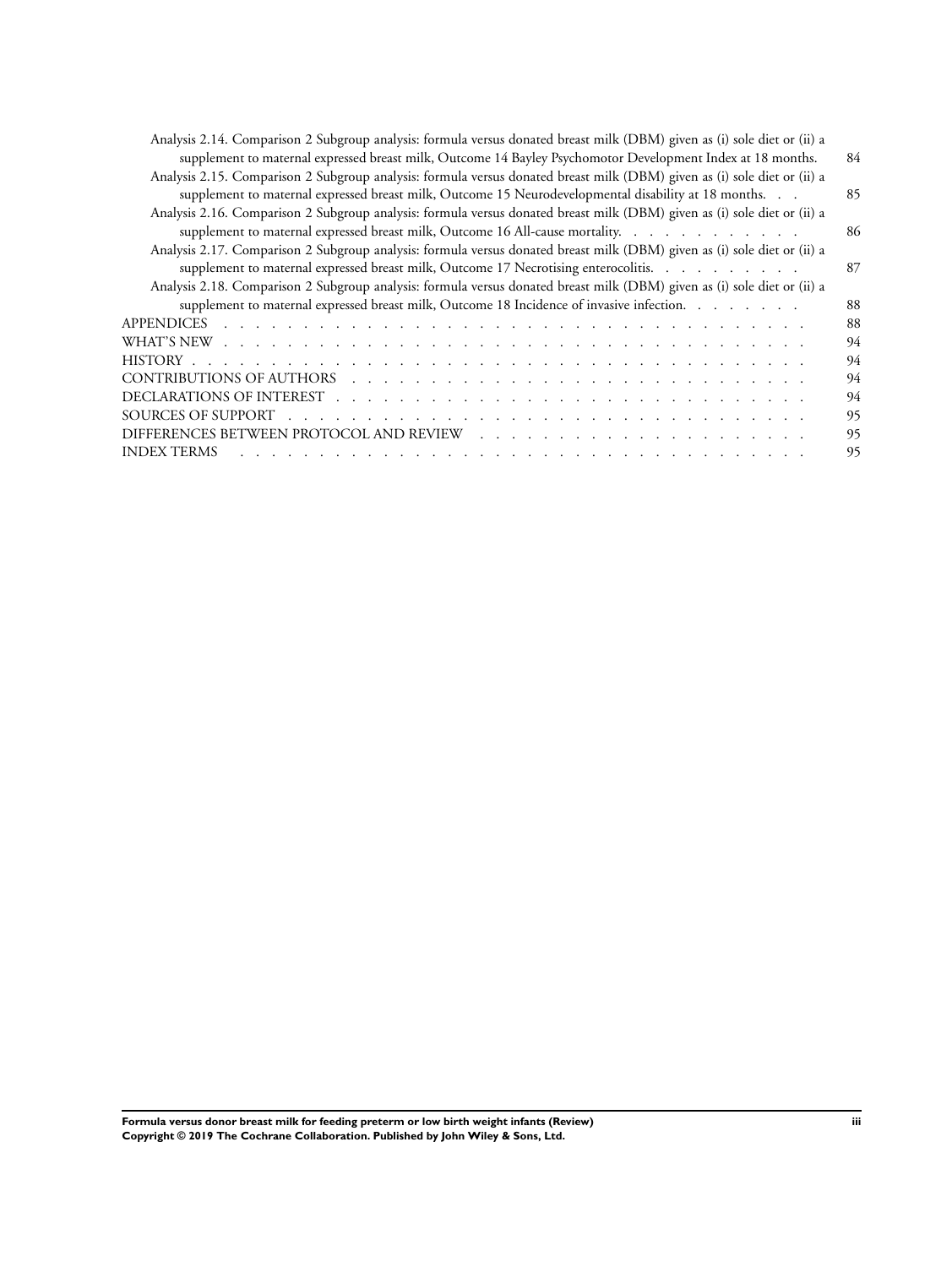**[Intervention Review]**

# **Formula versus donor breast milk for feeding preterm or low birth weight infants**

Maria Quigley<sup>1</sup>, Nicholas D Embleton<sup>2</sup>, William McGuire<sup>3</sup>

<sup>1</sup>National Perinatal Epidemiology Unit, University of Oxford, Oxford, UK. <sup>2</sup>Newcastle Neonatal Service, Newcastle Hospitals NHS Foundation Trust and University of Newcastle, Newcastle upon Tyne, UK. <sup>3</sup>Centre for Reviews and Dissemination, University of York, York, UK

Contact address: William McGuire, Centre for Reviews and Dissemination, University of York, York, Y010 5DD, UK. william.mcguire@york.ac.uk.

**Editorial group:** Cochrane Neonatal Group. **Publication status and date:** Edited (no change to conclusions), published in Issue 8, 2019.

**Citation:** Quigley M, Embleton ND, McGuire W. Formula versus donor breast milk for feeding preterm or low birth weight infants. *Cochrane Database of Systematic Reviews* 2019, Issue 7. Art. No.: CD002971. DOI: 10.1002/14651858.CD002971.pub5.

Copyright © 2019 The Cochrane Collaboration. Published by John Wiley & Sons, Ltd.

### **A B S T R A C T**

#### **Background**

When sufficient maternal breast milk is not available, alternative forms of enteral nutrition for preterm or low birth weight (LBW) infants are donor breast milk or artificial formula. Donor breast milk may retain some of the non-nutritive benefits of maternal breast milk for preterm or LBW infants. However, feeding with artificial formula may ensure more consistent delivery of greater amounts of nutrients. Uncertainty exists about the balance of risks and benefits of feeding formula versus donor breast milk for preterm or LBW infants.

### **Objectives**

To determine the effect of feeding with formula compared with donor breast milk on growth and development in preterm or low birth weight (LBW) infants.

### **Search methods**

We used the Cochrane Neonatal search strategy, including electronic searches of the Cochrane Central Register of Controlled Trials (CENTRAL; 2019, Issue 5), Ovid MEDLINE, Embase, and the Cumulative Index to Nursing and Allied Health Literature (3 May 2019), as well as conference proceedings, previous reviews, and clinical trials.

### **Selection criteria**

Randomised or quasi-randomised controlled trials (RCTs) comparing feeding with formula versus donor breast milk in preterm or LBW infants.

### **Data collection and analysis**

Two review authors assessed trial eligibility and risk of bias and extracted data independently. We analysed treatment effects as described in the individual trials and reported risk ratios (RRs) and risk differences (RDs) for dichotomous data, and mean differences (MDs) for continuous data, with respective 95% confidence intervals (CIs). We used a fixed-effect model in meta-analyses and explored potential causes of heterogeneity in subgroup analyses. We assessed the certainty of evidence for the main comparison at the outcome level using GRADE methods.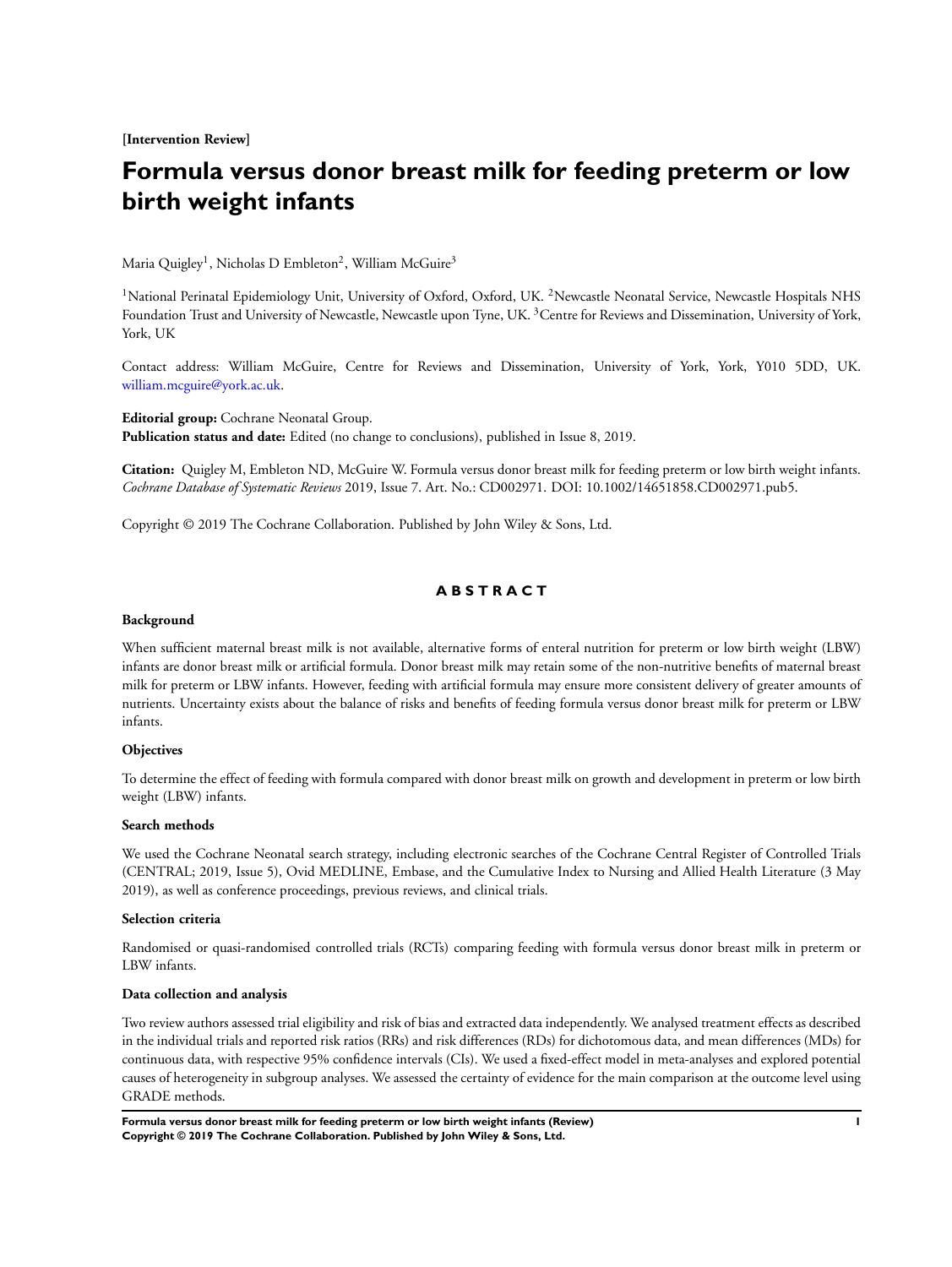### **Main results**

Twelve trials with a total of 1879 infants fulfilled the inclusion criteria. Four trials compared standard term formula versus donor breast milk and eight compared nutrient-enriched preterm formula versus donor breast milk. Only the five most recent trials used nutrientfortified donor breast milk. The trials contain various weaknesses in methodological quality, specifically concerns about allocation concealment in four trials and lack of blinding in most of the trials. Most of the included trials were funded by companies that made the study formula.

Formula-fed infants had higher in-hospital rates of weight gain (mean difference (MD) 2.51, 95% confidence interval (CI) 1.93 to 3.08 g/kg/day), linear growth (MD 1.21, 95% CI 0.77 to 1.65 mm/week) and head growth (MD 0.85, 95% CI 0.47 to 1.23 mm/ week). These meta-analyses contained high levels of heterogeneity. We did not find evidence of an effect on long-term growth or neurodevelopment. Formula feeding increased the risk of necrotising enterocolitis (typical risk ratio (RR) 1.87, 95% CI 1.23 to 2.85; risk difference (RD) 0.03, 95% CI 0.01 to 0.05; number needed to treat for an additional harmful outcome (NNTH) 33, 95% CI 20 to 100; 9 studies, 1675 infants).

The GRADE certainty of evidence was moderate for rates of weight gain, linear growth, and head growth (downgraded for high levels of heterogeneity) and was moderate for neurodevelopmental disability, all-cause mortality, and necrotising enterocolitis (downgraded for imprecision).

#### **Authors' conclusions**

In preterm and LBW infants, moderate-certainty evidence indicates that feeding with formula compared with donor breast milk, either as a supplement to maternal expressed breast milk or as a sole diet, results in higher rates of weight gain, linear growth, and head growth and a higher risk of developing necrotising enterocolitis. The trial data do not show an effect on all-cause mortality, or on long-term growth or neurodevelopment.

### **P L A I N L A N G U A G E S U M M A R Y**

#### **Formula versus donor breast milk for feeding preterm or low birth weight infants**

#### **Review question**

When a mother's own breast milk is not available, does feeding preterm or low birth weight infants with formula rather than donor breast milk affect digestion, growth and the risk of severe bowel problems?

#### **Background**

Preterm infants often find artificial formula more difficult to digest than human milk, and concerns exist that formula could increase the risk of severe bowel problems. If preterm infants are fed with donor breast milk (when a mother's own breast milk is insufficient or unavailable), rather than an artificial formula, this might reduce the risk of these problems. Donor breast milk, however, is more expensive than many formulas, and may not contain sufficient amounts of key nutrients to ensure optimal growth for preterm or low birth weight infants. Given these concerns, we have reviewed all of the available evidence from clinical trials that compared formula versus donor breast milk for feeding preterm or low birth weight infants.

#### **Study characteristics**

We found 12 completed trials (involving 1871 infants). Most trials, particularly those trials conducted more recently, used reliable methods. Evidence is up to date as of 3 May 2019.

#### **Key results**

The combined analysis of data from these trials shows that feeding with formula increases rates of growth during the hospital stay, but is associated with a higher risk of developing the severe gut disorder called 'necrotising enterocolitis'. There is no evidence of an effect on survival or longer-term growth and development.

#### **Conclusions**

The currently available evidence suggests that feeding preterm infants with artificial formula (rather than donor breast milk when mother's own breast milk is not available) is associated with faster rates of growth, but with a near-doubling of the risk of developing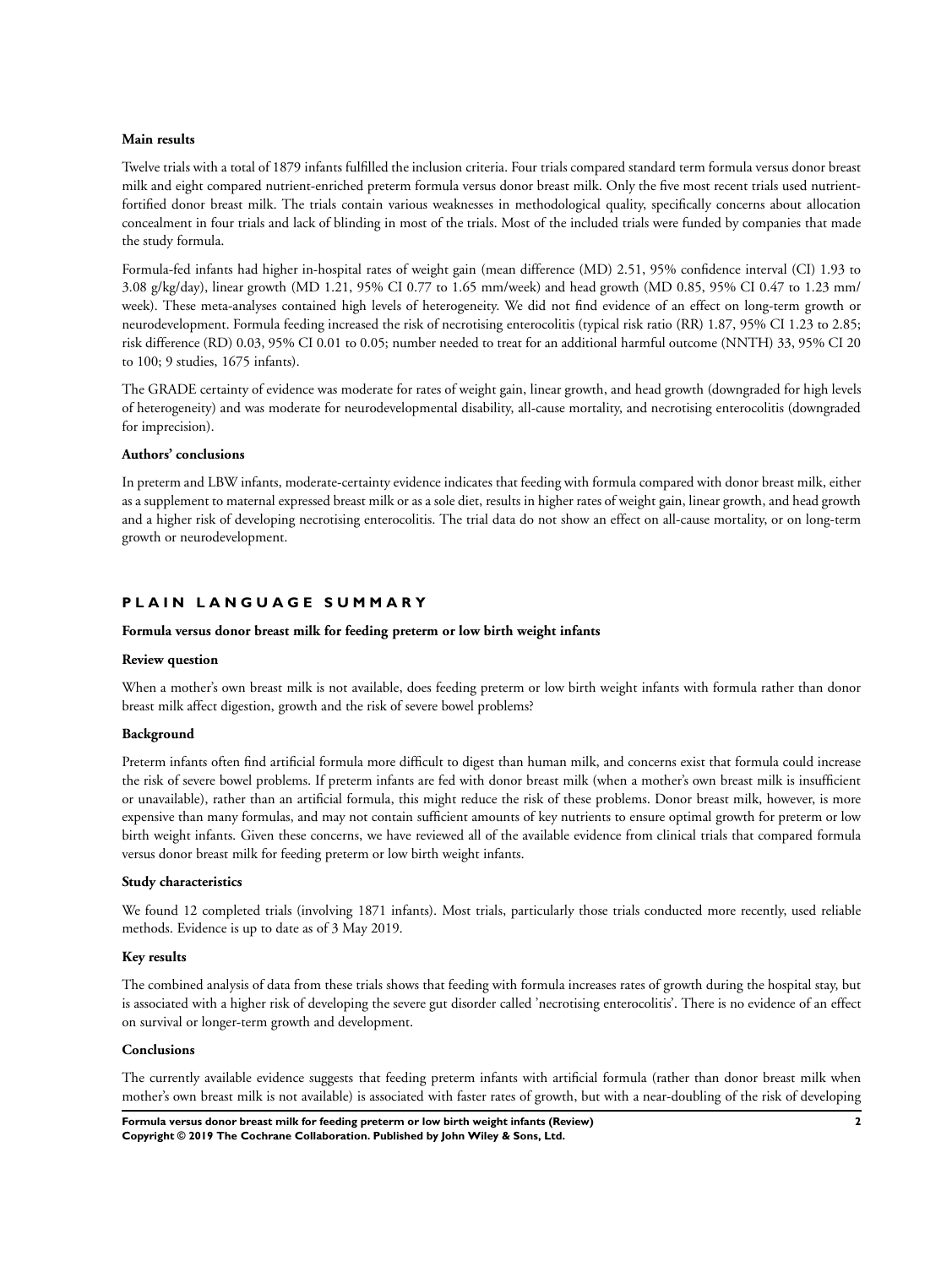necrotising enterocolitis. Further, larger trials could provide stronger and more precise evidence to help clinicians and families make informed choices about this issue. Currently, four such trials (involving more than 1100 infants) are ongoing internationally, and we plan to include the data from these trials in this review when these become available.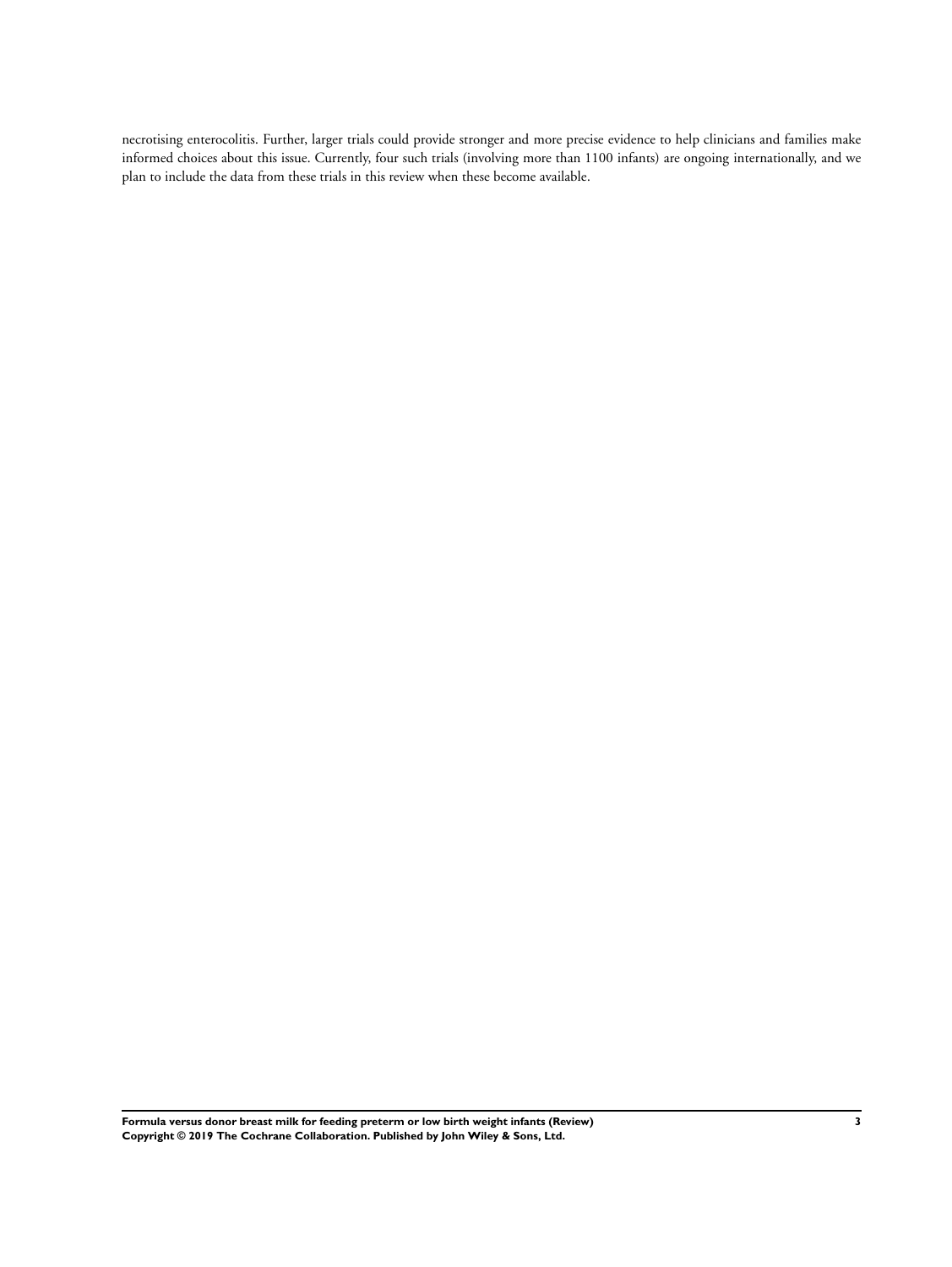# **S U M M A R Y O F F I N D I N G S F O R T H E M A I N C O M P A R I S O N** *[Explanation]*

**Formula (term or preterm) compared to donor breast milk (unfortified or fortified) for feeding preterm or low birth weight infants**

**Patient or population: preterm or low birth weight infants Setting: neonatal unit Intervention: formula (term or preterm) Comparison: donor breast milk (unfortified of fortified)**

| <b>Outcomes</b>                                 | Anticipated absolute effects* (95% CI)                                       |                                                   | <b>Relative effect</b><br>(95% CI) | № of participants<br>(studies) | Certainty of the evi- Comments<br>dence |              |
|-------------------------------------------------|------------------------------------------------------------------------------|---------------------------------------------------|------------------------------------|--------------------------------|-----------------------------------------|--------------|
|                                                 | with<br><b>Risk</b><br>breast milk (unfortified or preterm)<br>or fortified) | donated Risk with formula (term                   |                                    |                                | (GRADE)                                 |              |
| Weight gain (g/kg/day) -                        |                                                                              | MD 2.51 higher<br>(1.93 higher to 3.08<br>higher) |                                    | 1028<br>(9 studies)            | Moderate $a$                            | $I^2 = 90\%$ |
| Linear growth (crown- -<br>heel length mm/week) |                                                                              | MD 1.21 higher<br>(0.77 higher to 1.65<br>higher) |                                    | 820<br>(8 studies)             | Moderate $a$                            | $I^2 = 68\%$ |
| Head<br>growth<br>$(mm/ -$<br>week)             |                                                                              | MD 0.85 higher<br>(0.47 higher to 1.23<br>higher) |                                    | 894<br>$(8 \text{ studies})$   | Moderate $a$                            | $I^2 = 74\%$ |
| Neurodevelopmental                              | Study population                                                             |                                                   | RR 1.21                            | 400                            | Moderate <sup>b</sup>                   |              |
| disability                                      | 73 per 1000                                                                  | 88 per 1000<br>(45 to 171)                        | $(0.62 \text{ to } 2.35)$          | (2 studies)                    |                                         |              |
| All-cause mortality                             | Study population                                                             |                                                   | RR 1.1<br>$(0.8 \text{ to } 1.5)$  | 1527<br>(7 studies)            | Moderate <sup>b</sup>                   |              |

Formula versus donor breast milk for feeding preterm or low birth weight infants (Review)<br>Copyright © 2019 The Cochrane Collaboration. Published by John Wiley & Sons, Ltd. Copyright © 3019 The Cochrane Countern Pylothed by Direct in the Dochrane Cochrane Cochrane Cochres L Formula versus donor breast milk for the digital pretent or building the strip of the strip seview).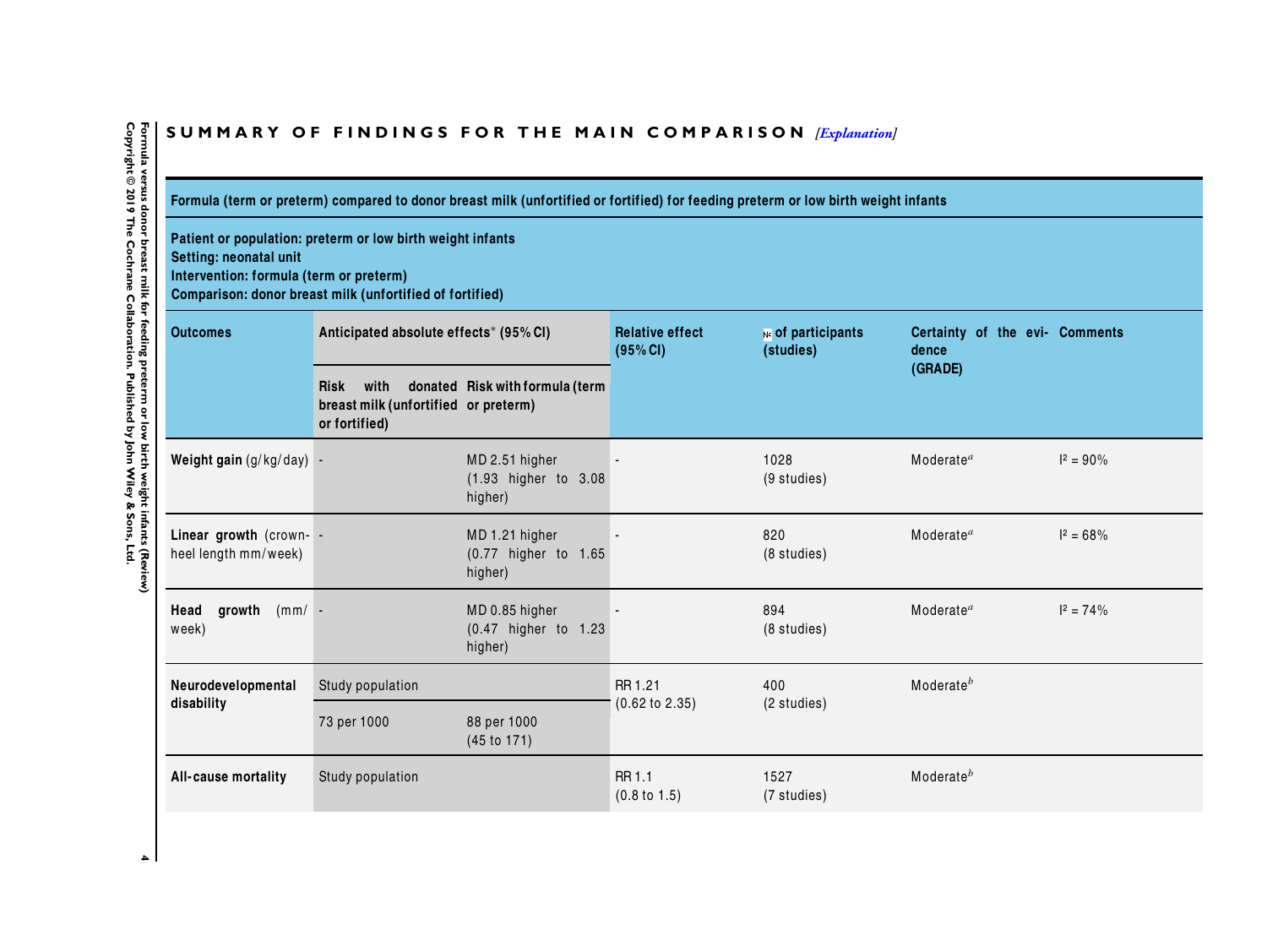|                                         | 86 per 1000 | 94 per 1000<br>(69 to 128) |                           |             |               |
|-----------------------------------------|-------------|----------------------------|---------------------------|-------------|---------------|
| Necrotising enterocol- Study population |             |                            | RR 1.87                   | 1675        | Moderate $^b$ |
| itis                                    | 36 per 1000 | 67 per 1000<br>(44 to 102) | $(1.23 \text{ to } 2.85)$ | (9 studies) |               |

\*The risk in the intervention group (and its 95% confidence interval) is based on the assumed risk in the comparison group and the relative effect of the intervention (and its 95% CI).

<sup>a</sup>Downgraded one level for heterogeneity. bDowngraded one level for imprecision.

**CI:** conf idence interval; **MD:** mean difference; **RR:** risk ratio

Formula versus donor breast milk for feeding preterm or low birth weight infants (Review)<br>Copyright © 2019 The Cochrane Collaboration. Published by John Wiley & Sons, Ltd. Copyright © 3019 The Cochrane Countern Pylothed by Direct in the Dochrane Cochrane Cochrane Cochres L Formula versus donor breast milit, the ediper structure of the prefer to the predit interfact interst ( ${\bf R}$  evider of the versus donor of the structure of the versus donor of  ${\bf R}$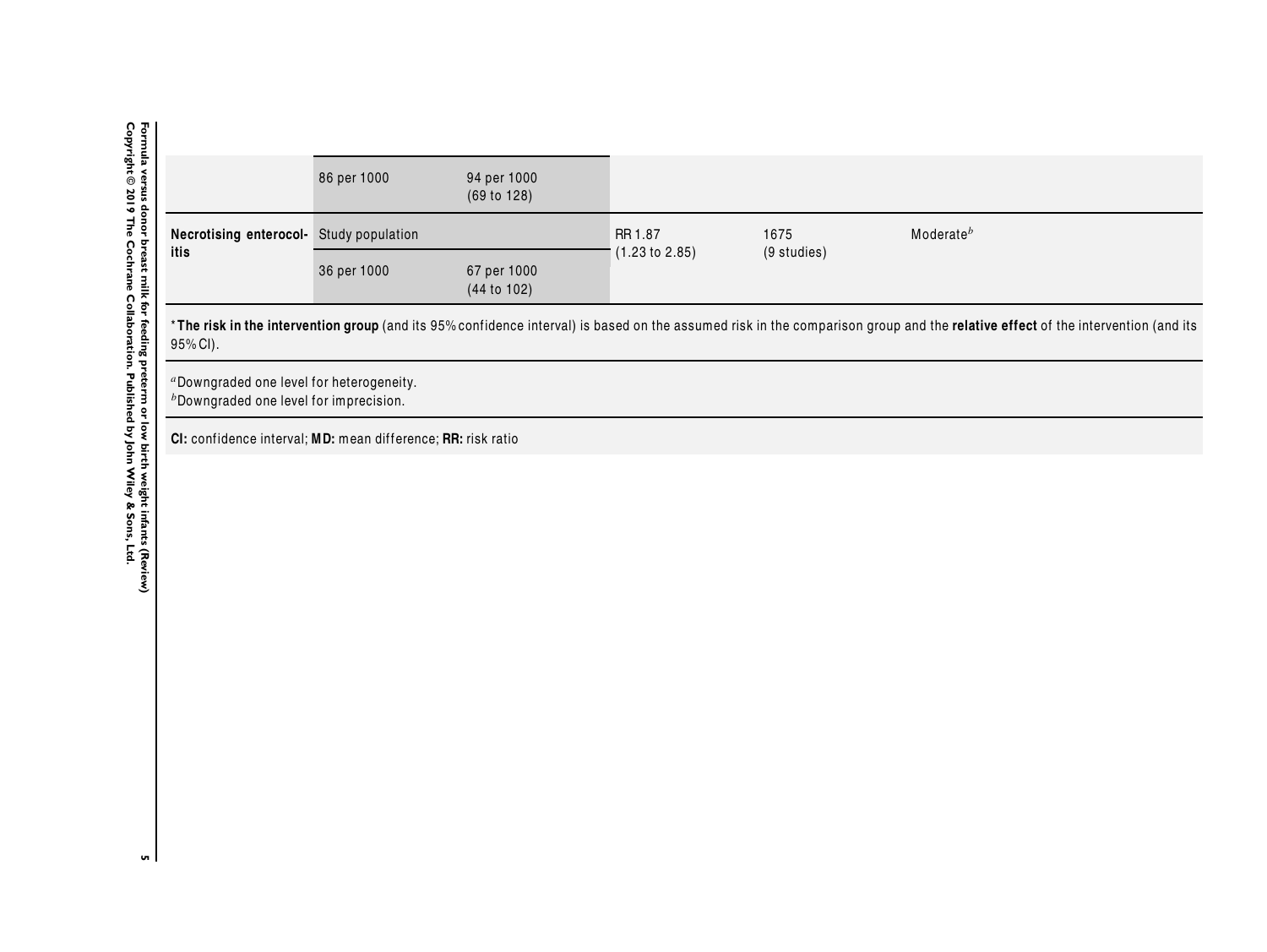# **B A C K G R O U N D**

Maternal breast milk is the recommended form of enteral nutrition for preterm or low birth weight (LBW) infants (AAP 2012). Breast milk contains non-nutrient factors including immunoglobulins and lactoferrin that may promote intestinal adaptation and maturation, improve enteral feed tolerance, and protect against infective and inflammatory disorders (Agostoni 2010; Arslanoglu 2013).

When sufficient maternal breast milk is not available, the two common alternatives available for feeding preterm or LBW infants are artificial formula and donor breast milk (donated by other lactating women). These may be given either as the sole form of enteral feeding or as a supplement to maternal breast milk ( Klingenberg 2012).

### **Description of the condition**

Providing appropriate nutrition for preterm or LBW infants is a critical component of neonatal care. Early enteral nutrition strategies may have a substantial impact on clinically important outcomes, such as necrotising enterocolitis and invasive infection. These infectious and inflammatory complications may increase the risk of mortality and other morbidities and adversely affect long-term growth and neurodevelopmental outcomes.

### **Description of the intervention**

A variety of artificial formulas (usually adapted from cow's milk) are available. These vary in energy, protein and mineral content but can, broadly, be considered as:

• standard 'term' formula, designed for term infants based on the composition of mature breast milk; the typical energy content is approximately between 67 kCal/100 mL to 70 kCal/100 mL;

• nutrient-enriched 'preterm' formula, designed to provide nutrient intakes to match intrauterine accretion rates (Tsang 1993); these are energy-enriched (typically up to approximately 80 kCal/100 mL) and variably protein- and mineral-enriched (Fewtrell 1999).

The comparison arm for the intervention is donor breast milk. Expressed breast milk from donor mothers, usually mothers who have delivered at term, generally has a lower content of energy and protein than term formula milk (Gross 1980; Gross 1981). The macronutrient content of donor breast milk is not compromised substantially by modern pasteurisation methods but levels of immunoactive components might be reduced (Peila 2016; Castro 2019). Donor human milk also varies with regard to fat, energy and protein content, depending upon the stage of lactation at which it is collected. Milk expressed from the donor's lactating breast usually has a higher energy and protein content than that collected from the contralateral breast ('drip' breast milk) (Lucas 1978).

### **How the intervention might work**

There is concern that the nutritional requirements of preterm or LBW infants, who are born with relatively impoverished nutrient reserves and are subject to additional metabolic stresses compared with term infants, may not be fully met by enteral feeding with donor breast milk (Hay 1994; Schanler 1995). These deficiencies may have adverse consequences for growth and development. However, a major putative benefit of donor breast milk is that the delivery of immunoprotective and growth factors to the immature gut mucosa may prevent serious adverse outcomes, including necrotising enterocolitis and invasive infection (Lucas 1990; Beeby 1992).

### **Why it is important to do this review**

Given the potential for the type of enteral nutrition to affect important outcomes for preterm or LBW infants, and since uncertainty exists about the balance between the putative benefits and harms, an attempt to detect, appraise and synthesise evidence from randomised controlled trials (RCTs) is merited.

# **O B J E C T I V E S**

To determine the effect of feeding with formula compared with donor breast milk on growth and development in preterm or low birth weight (LBW) infants.

### **M E T H O D S**

#### **Criteria for considering studies for this review**

#### **Types of studies**

Controlled trials using random or quasi-random participant allocation.

### **Types of participants**

Preterm (< 37 weeks' gestation at birth) or LBW (< 2500 g) infants.

**Formula versus donor breast milk for feeding preterm or low birth weight infants (Review) 6 Copyright © 2019 The Cochrane Collaboration. Published by John Wiley & Sons, Ltd.**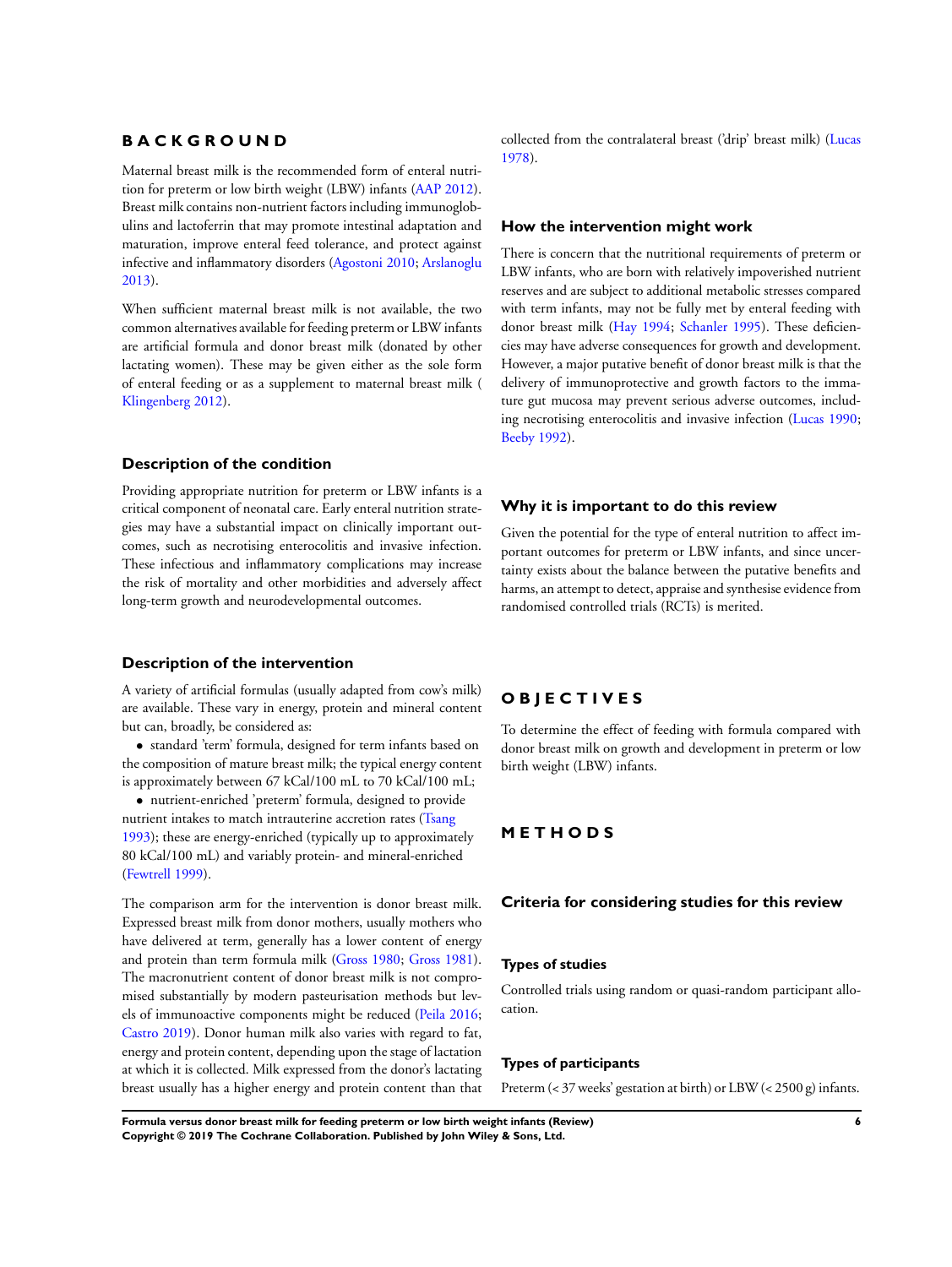### **Types of interventions**

Enteral feeding (orally or via gastric or transpyloric feeing tubes) with formula versus donor breast milk. The allocated milk feed may have been a supplement to maternal breast milk or have formed the entire enteral intake (sole diet).

Trials in which parenteral (intravenous) nutritional support was available during the period of advancement of enteral feeds were acceptable provided that the groups received similar treatment other than the type of milk feed.

#### **Types of outcome measures**

#### **Primary outcomes**

#### **Growth**

• Short-term growth: time to regain birth weight and subsequent rates of weight gain, linear growth, head growth or skinfold thickness growth, up to six months post-term.

• Long-term growth: weight, height or head circumference (and/or proportion of infants who remain below the 10th percentile for the index population's distribution), assessed at intervals from six months post-term.

#### **Neurodevelopment**

• Death or severe neurodevelopmental disability, defined as any one, or combination of the following: non-ambulant cerebral palsy, developmental delay (developmental quotient < 70), auditory and visual impairment. We planned to analyse each component individually as well as part of the composite outcome.

• Neurodevelopmental scores in children aged at least 12 months, measured using validated assessment tools.

• Cognitive and educational outcomes in children aged more than five years old.

#### **Secondary outcomes**

• All-cause mortality, during the neonatal period and prior to hospital discharge.

• Necrotising enterocolitis, confirmed at surgery or autopsy or diagnosed by at least two of the following clinical features.

◦ Abdominal radiograph showing pneumatosis intestinalis or gas in the portal venous system or free air in the abdomen.

◦ Abdominal distension with abdominal radiograph with gaseous distension or frothy appearance of bowel lumen (or both).

◦ Blood in stool.

◦ Lethargy, hypotonia or apnoea (or combination of

these).

• Days after birth to establish full enteral feeding (independently of parenteral nutrition).

• Feeding intolerance, defined as a requirement to cease enteral feeds and commence parenteral nutrition.

• Incidence of invasive infection, as determined by culture of bacteria or fungus from blood, cerebrospinal fluid, urine or from a normally sterile body space.

# **Search methods for identification of studies**

We used the standard search strategy of Cochrane Neonatal ( neonatal.cochrane.org).

#### **Electronic searches**

We searched the Cochrane Central Register of Controlled Trials (CENTRAL; 2019, Issue 5), Ovid MEDLINE (1946 to 3 May 2019), OVID Embase (1974 to 3 May 2019), OVID Maternity & Infant Care Database (1971 to 3 May 2019)**,** and the Cumulative Index to Nursing and Allied Health Literature (1982 to 3 May 2019) using a combination of text words and MeSH terms described in Appendix 1. We limited the search outputs with the relevant search filters for clinical trials as recommended in the *Cochrane Handbook for Systematic Reviews of Interventions* (Higgins 2011). We did not apply any language restrictions.

We searched ClinicalTrials.gov and the World Health Organization's International Trials Registry and Platform ( www.who.int/ ictrp/en/), for completed or ongoing trials.

#### **Searching other resources**

We examined reference lists in previous reviews and included studies. We searched the proceedings of the annual meetings of the Pediatric Academic Societies (1993 to 2019), the European Society for Paediatric Research (1995 to 2019), the Royal College of Paediatrics and Child Health (2000 to 2019), and the Perinatal Society of Australia and New Zealand (2000 to 2019). Trials reported only as abstracts were eligible if sufficient information was available from the report, or from contact with the authors, to fulfil the inclusion criteria.

#### **Data collection and analysis**

We used the standard methods of Cochrane Neonatal.

#### **Selection of studies**

We screened the title and abstract of all studies identified by the above search strategy and two review authors (NDE, WM) independently assessed the full articles for all potentially relevant trials. We excluded those studies that did not meet all of the inclusion criteria and we stated the reason for exclusion. We discussed any

**Formula versus donor breast milk for feeding preterm or low birth weight infants (Review) 7 Copyright © 2019 The Cochrane Collaboration. Published by John Wiley & Sons, Ltd.**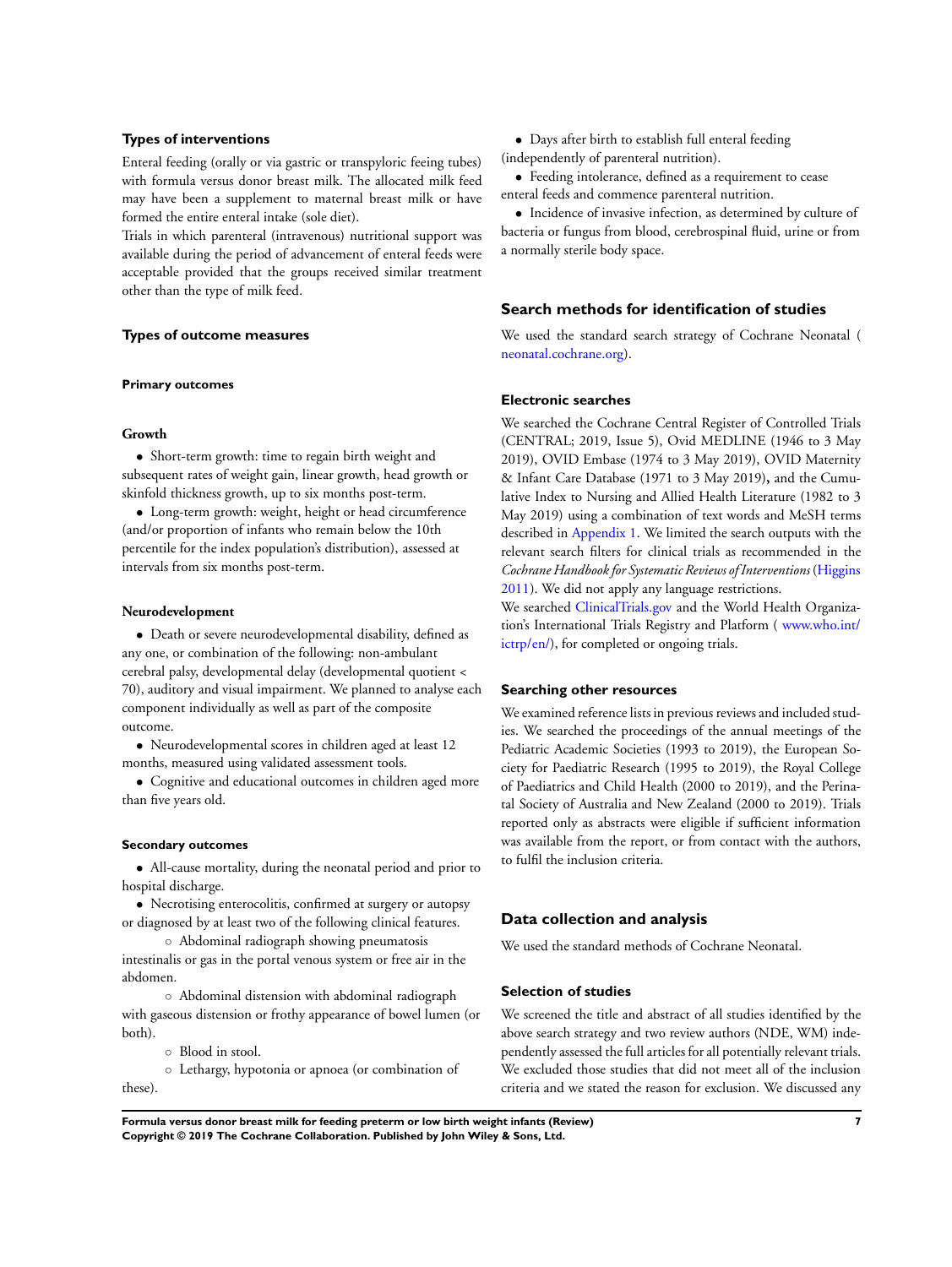disagreements until consensus was achieved. We illustrated the screening and selection outcomes in a flowchart (PRISMA 2009).

#### **Data extraction and management**

Two review authors (NDE, WM) extracted data independently using a data collection form to aid extraction of information on design, methodology, participants, interventions, outcomes and treatment effects from each included study. We discussed any disagreements until we reached a consensus. If data from the trial reports were insufficient, we contacted the trialists for further information.

### **Assessment of risk of bias in included studies**

Two review authors (NDE, WM) independently assessed the risk of bias (low, high, or unclear) of all included trials using the Cochrane 'Risk of bias' tool for the following domains (Higgins 2011).

- Sequence generation (selection bias).
- Allocation concealment (selection bias).
- Blinding of participants and personnel (performance bias).
- Blinding of outcome assessment (detection bias).
- Incomplete outcome data (attrition bias).
- Selective reporting (reporting bias).
- Any other bias.

We resolved any disagreements by discussion or by including a third review author (MQ). See Appendix 2 for a detailed description of risk of bias for each domain.

### **Measures of treatment effect**

We calculated risk ratios (RRs) and risk differences (RDs) for dichotomous data and mean differences (MDs) for continuous data, with respective 95% confidence intervals (CIs). When it was deemed appropriate to combine two or more study arms, we obtained the treatment effects from the combined data using the methods described in the *Cochrane Handbook for Systematic Reviews of Interventions* (Higgins 2011). We determined the number needed to treat for an additional beneficial outcome (NNTB) or additional harmful outcome (NNTH) for a statistically significant difference in the RD.

### **Unit of analysis issues**

The unit of analysis was the participating infant in individually randomised trials and the neonatal unit (or subunit) for cluster-RCTs. For cluster-RCTs, we planned to undertake analyses at the level of the individual while accounting for the clustering in the data using the methods recommended in the *Cochrane Handbook for Systematic Reviews of Interventions* (Higgins 2011)

### **Dealing with missing data**

Where data were missing, and could not be derived as described, we approached the analysis of missing data as follows.

• We contacted the original study investigators to request the missing data.

• Where possible, we imputed missing standard deviations (SDs) using the coefficient of variation or calculated the SD from other statistics including standard errors, CIs, t values and P values.

• If we assumed the data to be missing at random, we analysed the data without imputing any missing values.

• If we could not make this assumption, then we planned to impute the missing outcomes with replacement values, assuming all to have a poor outcome. We planned sensitivity analyses to assess any changes in the direction or magnitude of effect resulting from data imputation.

#### **Assessment of heterogeneity**

Two review authors (NDE, WM) assessed clinical heterogeneity, with a meta-analysis conducted only when both agreed that study participants, interventions and outcomes were sufficiently similar. We examined the treatment effects of individual trials and heterogeneity between trial results by inspecting the forest plots. We calculated the I² statistic for each analysis to quantify inconsistency across studies and described the percentage of variability in effect estimates that may be due to heterogeneity rather than to sampling error. If we detected moderate or high heterogeneity  $(I^2 > 50\%),$ we would explore the possible causes (for example, differences in study design, participants, interventions or completeness of outcome assessments).

### **Assessment of reporting biases**

If more than 10 trials were included in a meta-analysis, we planned to examine a funnel plot for asymmetry.

#### **Data synthesis**

We used fixed-effect models for meta-analysis (as per Cochrane Neonatal recommendations). Where moderate or high heterogeneity existed, we planned to examine the potential causes in subgroup and sensitivity analyses.

#### **Certainty of evidence**

We assessed the certainty of evidence for the main comparisons at the outcomes level using the GRADE approach to assess the certainty of evidence for the following outcomes: growth, neurodevelopmental disability, all-cause mortality, and necrotising enterocolitis (Schünemann 2013; see Appendix 3).

Two review authors (NDE, WM) independently assessed the certainty of the evidence for each of these outcomes. We considered

**Formula versus donor breast milk for feeding preterm or low birth weight infants (Review) 8 Copyright © 2019 The Cochrane Collaboration. Published by John Wiley & Sons, Ltd.**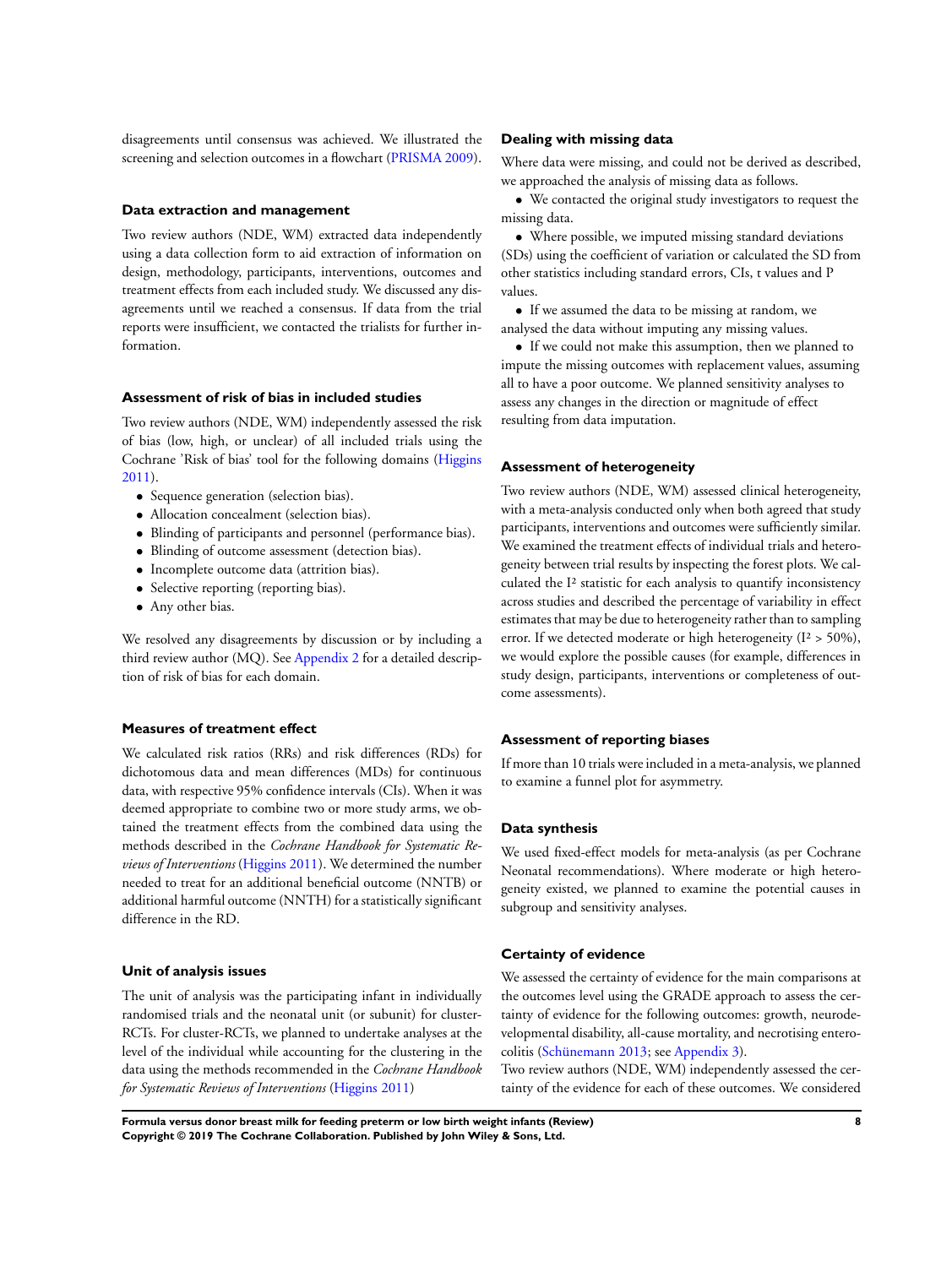evidence from RCTs as high certainty but downgraded one level for serious (or two levels for very serious) limitations based upon the following: design (risk of bias), consistency across studies, directness of the evidence, precision of estimates and presence of publication bias. We used the Guideline Development Tool to create a 'Summary of findings' table to report the certainty of the evidence (GRADEpro GDT 2015).

### **Subgroup analysis and investigation of heterogeneity**

We planned the following subgroup analyses of trials to compare:

- formula versus donor breast milk given as (i) a sole diet or (ii) a supplement to maternal expressed breast milk;
	- formula versus donor breast milk that is (i) unfortified or

(ii) nutrient-fortified (defined as supplementation with more than one of the following components: protein, fat, carbohydrate or minerals).

### **R E S U L T S**

**Description of studies**

# **Results of the search**

See: Figure 1.

**Formula versus donor breast milk for feeding preterm or low birth weight infants (Review) 9 Copyright © 2019 The Cochrane Collaboration. Published by John Wiley & Sons, Ltd.**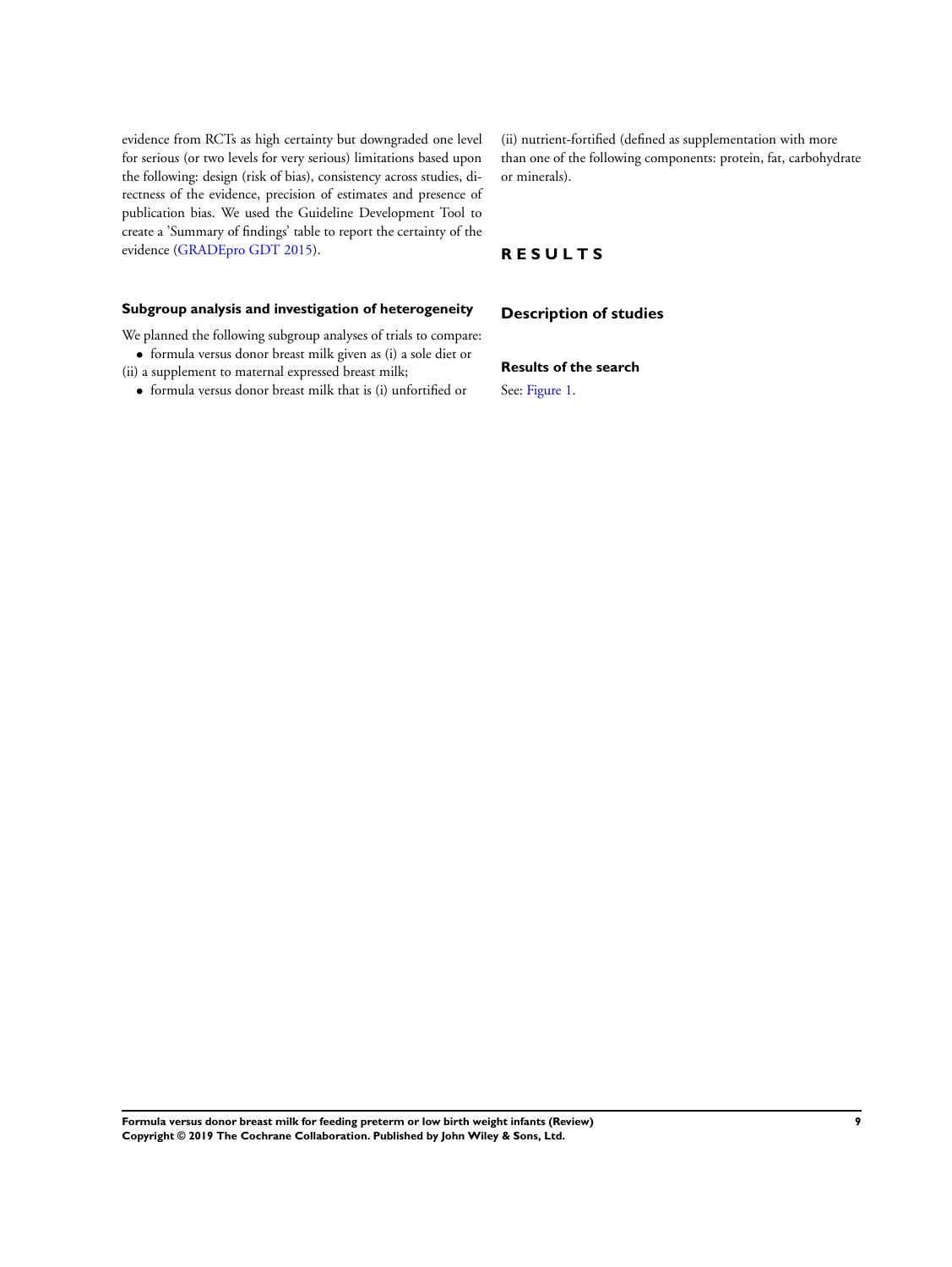



**Formula versus donor breast milk for feeding preterm or low birth weight infants (Review) 10 Copyright © 2019 The Cochrane Collaboration. Published by John Wiley & Sons, Ltd.**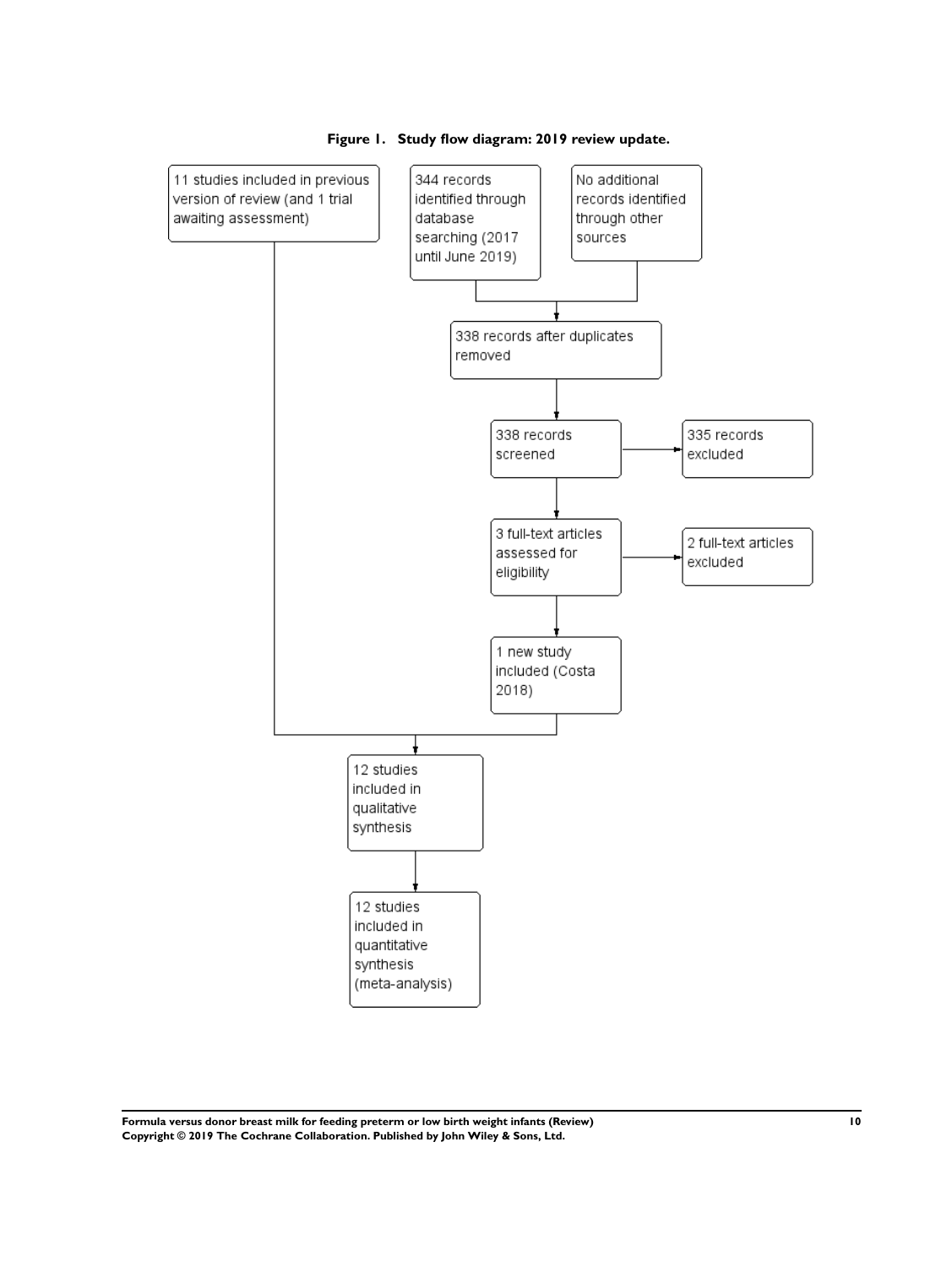We included one new trial (12 trials in total) (Costa 2018). We excluded two new full-text reports (Brandstetter 2018; Castellano 2019) (14 reports in total).

One report is awaiting assessment (Perez 2015).

We identified four ongoing trials (See: Characteristics of ongoing studies).

#### **Included studies**

Twelve trials fulfilled the review eligibility criteria (Raiha 1976; Davies 1977; Schultz 1980; Gross 1983; Tyson 1983; Lucas 1984a; Lucas 1984b; Schanler 2005; Cristofalo 2013; Corpeleijn 2016; O'Connor 2016; Costa 2018).

All trials were undertaken in neonatal units in Europe and North America. Seven of the trials were conducted more than 30 years ago (Raiha 1976; Davies 1977; Schultz 1980; Gross 1983; Tyson 1983; Lucas 1984a; Lucas 1984b). Five trials have been undertaken since the year 2000 (Schanler 2005; Cristofalo 2013; Corpeleijn 2016; O'Connor 2016; Costa 2018). For further details see Characteristics of included studies.

#### **Participants**

A total of 1879 infants took part in the included trials. Most participants were clinically stable infants of gestational age at birth < 32 weeks' or birth weight < 1800 g. Most trials excluded infants who were small for gestational age at birth and infants with congenital anomalies or gastrointestinal or neurological problems.

#### **Interventions**

The trials varied according to type of formula (term or preterm), and whether the intervention was a sole diet or a supplement to mother's own milk.

• Four trials compared feeding with term formula versus unfortified donor breast milk (Raiha 1976; Davies 1977; Schultz 1980; Gross 1983). In all of these trials, term formula or donor breast milk was the sole diet.

• Eight trials compared feeding with preterm formula versus donor breast milk, either as the sole diet (Tyson 1983; Lucas 1984a; Cristofalo 2013), or as a supplement to maternal breast milk (Lucas 1984b; Schanler 2005; Corpeleijn 2016; O'Connor 2016; Costa 2018).

The trials varied according to type of donor breast milk, and whether donor breast milk feeds were nutrient-fortified or not.

• Five trials used donor breast milk collected from mothers who had delivered an infant at term (Raiha 1976; Davies 1977; Schultz 1980; Lucas 1984a; Lucas 1984b). Two of these trials used 'drip' breast milk (Lucas 1984a; Lucas 1984b). One trial used preterm donor breast milk (Schanler 2005), one trial used

both term and preterm donor milk (Gross 1983), and five trials did not specify the type of donor breast milk (Tyson 1983; Cristofalo 2013; Corpeleijn 2016; O'Connor 2016; Costa 2018).

• In all trials except Tyson 1983, the donor breast milk was pasteurised.

• Four trials used donor breast milk with multinutrient fortifier added empirically or as indicated (Schanler 2005; Cristofalo 2013; Corpeleijn 2016; O'Connor 2016). Cristofalo 2013 used human milk-based fortifier, and the other trials used cow's milk-based fortifier.

In general, feeds were allocated for several weeks, or until participating infants reached a specified body weight (generally > 2 kg). One trial used the allocated feed for only the first 10 days after birth (or earlier if the infant was transferred from the recruiting centre). Infants then received preterm formula if own mother's milk was insufficient (Corpeleijn 2016).

#### **Outcomes**

The most commonly reported outcomes were growth parameters during the study period or until hospital discharge. Most reports gave information on adverse outcomes, including feeding intolerance and the incidence of necrotising enterocolitis. Four trials reported growth or neurodevelopmental outcomes assessed during and after infancy following hospital discharge (Gross 1983; Lucas 1984a; Lucas 1984b; O'Connor 2016).

#### **Excluded studies**

We excluded 14 studies following full-text review (Narayanan 1982; Svenningsen 1982; Jarvenpaa 1983; Cooper 1984; Putet 1984; O'Connor 2003; Sullivan 2010; Hair 2014; Colaizy 2015; Marseglia 2015; Perrella 2015; Tewari 2018; Brandstetter 2018; Castellano 2019). The reasons for exclusion are described in the table Characteristics of excluded studies.

### **Studies awaiting classification**

One report is awaiting translation and assessment (Perez 2015).

### **Ongoing studies**

We identified four ongoing trials (see: Characteristics of ongoing studies).

### **Risk of bias in included studies**

Quality assessments are detailed in the table Characteristics of included studies and are illustrated in Figure 2.

**Formula versus donor breast milk for feeding preterm or low birth weight infants (Review) 11 Copyright © 2019 The Cochrane Collaboration. Published by John Wiley & Sons, Ltd.**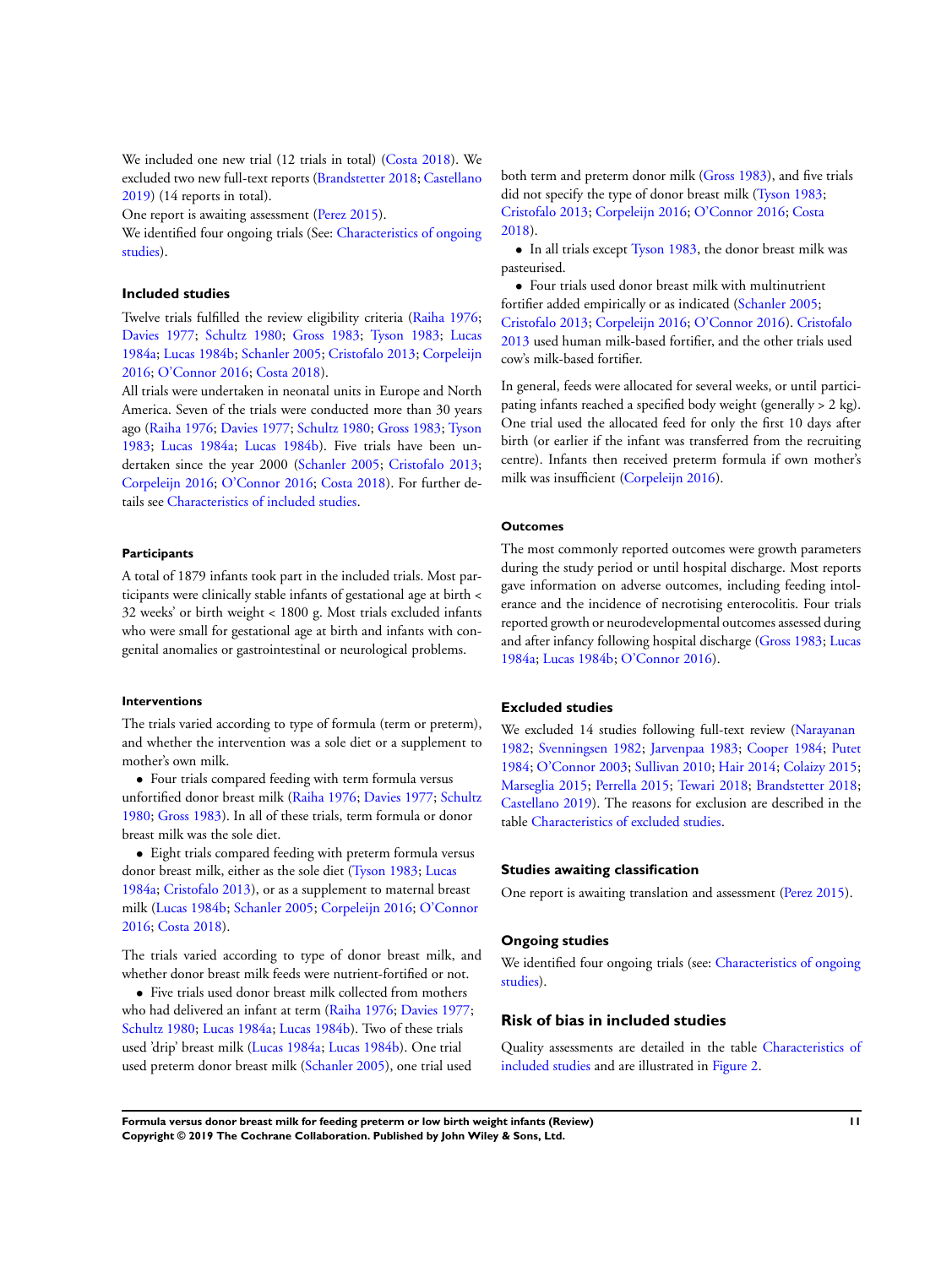**Figure 2. Risk of bias graph: review authors' judgements about each risk of bias item presented as percentages across all included studies.**



### **Allocation**

Six trials reported adequate allocation concealment methods (sealed, numbered envelopes; central randomisation in blocks) and we assessed these trials as being at low risk of bias (Lucas 1984a; Lucas 1984b; Tyson 1983; Corpeleijn 2016; O'Connor 2016; Costa 2018). The other trials did not report methods of allocation concealment. One quasi-RCT randomly allocated participants to one of the four formula arms, and allocated every fifth infant to the donor breast milk arm (Raiha 1976); we assessed this trial as being at high risk of selection bias.

#### **Blinding**

Four trials blinded the staff or caregivers to the treatments and we assessed them as being at low risk of bias (Schanler 2005; Cristofalo 2013; Corpeleijn 2016; O'Connor 2016). Three trials did not mask the staff and we assessed them as being at high risk of bias (Tyson 1983; Lucas 1984a; Lucas 1984b). The other trial reports did not state whether staff were masked.

Most of the trials did not specify whether the outcome assessors were masked to the feeding arms (unclear risk of bias). In four trials staff were masked to the post-hospital discharge outcomes and we assessed them as being at low risk of bias (Lucas 1984a; Lucas 1984b; Corpeleijn 2016; O'Connor 2016).

#### **Incomplete outcome data**

Most trials reported complete follow-up for the in-hospital outcomes assessment and we assessed them as being at low risk of attrition bias. In three trials, infants who developed complications (5% to 10% of the total enrolled) were withdrawn from the study and therefore the in-hospital growth data for these infants were not presented (Raiha 1976; Gross 1983; Tyson 1983). In the trials that reported data for long-term outcomes, more than 80% of participants were assessed (low risk of bias) (Gross 1983; Lucas 1984a; Lucas 1984b; O'Connor 2016).

#### **Selective reporting**

We assessed Corpeleijn 2016 as being at high risk of reporting bias. Corpeleijn 2016 did not report protocol-specified outcome data for short-term growth rate, bone density, Bayley Scores of Infant Development III (at 2 years of age), and growth rate at two years of age. Most of the other trials were at unclear risk of bias as protocols were not available for assessment.

### **Effects of interventions**

See: **Summary of findings for the main comparison** Formula versus donor breast milk for feeding preterm or low birth weight infants

**Formula versus donor breast milk for feeding preterm or low birth weight infants (Review) 12 Copyright © 2019 The Cochrane Collaboration. Published by John Wiley & Sons, Ltd.**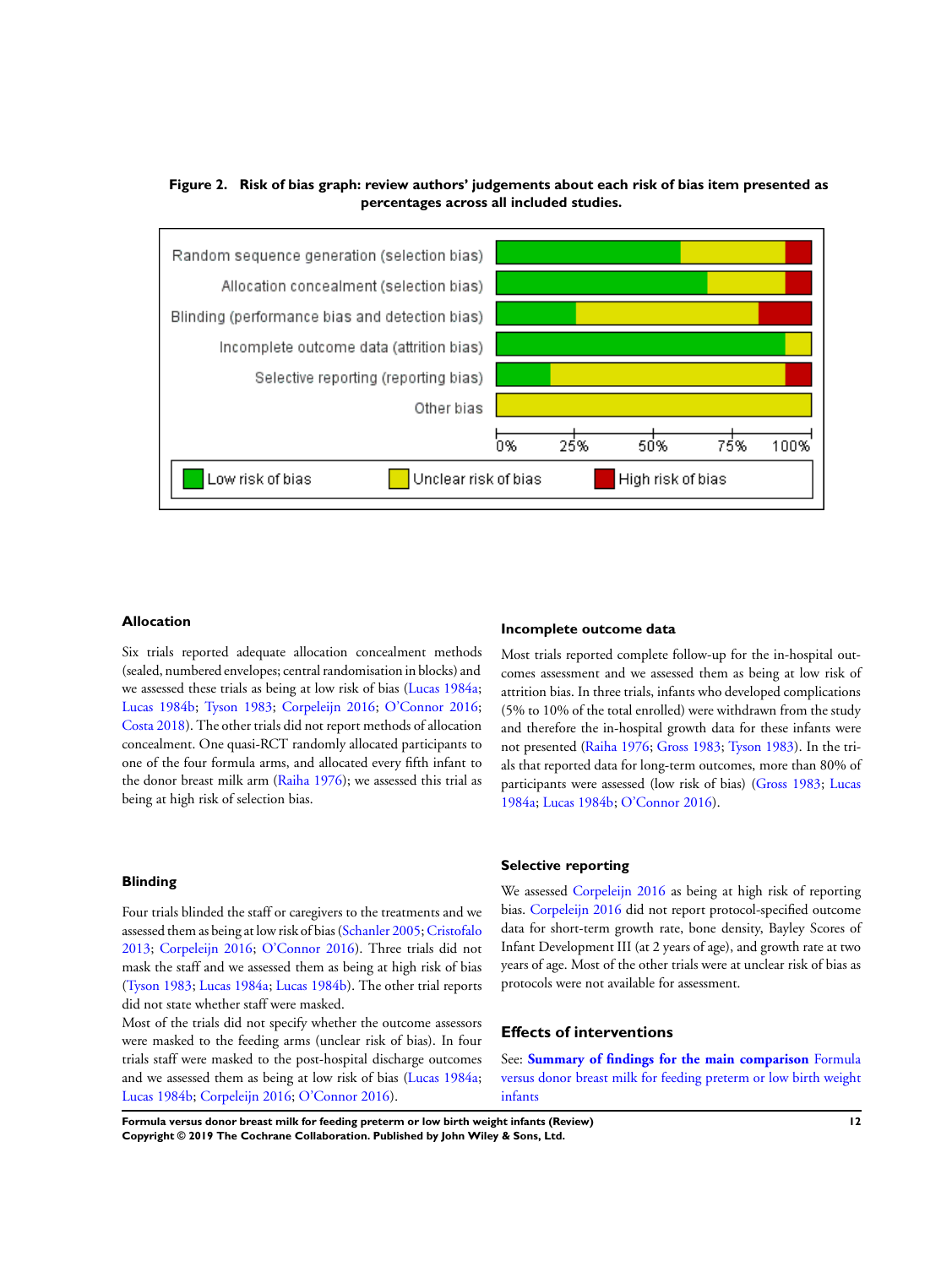#### **Primary outcomes**

#### **Growth**

**Time to regain birth weight**

Meta-analysis of data from Raiha 1976, Gross 1983 and Costa 2018 showed that the formula-fed group regained birth weight more quickly (mean difference (MD) -3.08 days, 95% confidence interval (CI) -4.38 to -1.77;  $I^2 = 37\%$ ; 3 trials, 236 participants; Analysis 1.1).

Schultz 1980 did not detect a statistically significant difference, but standard deviations (SDs) were not reported and we could not include the data in the meta-analysis.

Lucas 1984a reported the median time to regain birth weight as

lower in the formula-fed infants (10 versus 16 days). Lucas 1984b did not find a statistically significant difference (13 versus 15 days). SDs were not reported and we could not include the data in the meta-analysis.

The other trials did not report time to regain birth weight.

#### **Rate of weight gain**

Formula-fed infants had a higher rate of weight gain but with high heterogeneity in the estimate of this effect (MD 2.51, 95% CI 1.93 to 3.08 g/kg/day;  $I^2 = 90\%$ ; 9 trials, 1028 participants; moderatecertainty evidence; Summary of findings for the main comparison; Analysis 1.2). Significant subgroup differences existed with the largest effect size for the comparison of preterm formula with unfortified donor breast milk (MD 4.16, 95% CI 3.04 to 5.28 g/ kg/day) (Figure 3).

### **Figure 3. Forest plot of comparison: 1 Formula (term or preterm) versus donor breast milk, outcome: 1.2 Weight gain (g/kg/day).**



(C) Blinding (performance bias and detection bias)

(D) Incomplete outcome data (attrition bias)

(E) Selective reporting (reporting bias)

(F) Other bias

Schultz 1980 and Corpeleijn 2016 did not report rate of weight gain.

**Linear growth**

Costa 2018 did not detect a between-group difference in average weight at 15 days after birth or at 36 weeks' post-menstrual age.

Formula-fed infants had a higher rate of increase in crown-heel

**Formula versus donor breast milk for feeding preterm or low birth weight infants (Review) 13 Copyright © 2019 The Cochrane Collaboration. Published by John Wiley & Sons, Ltd.**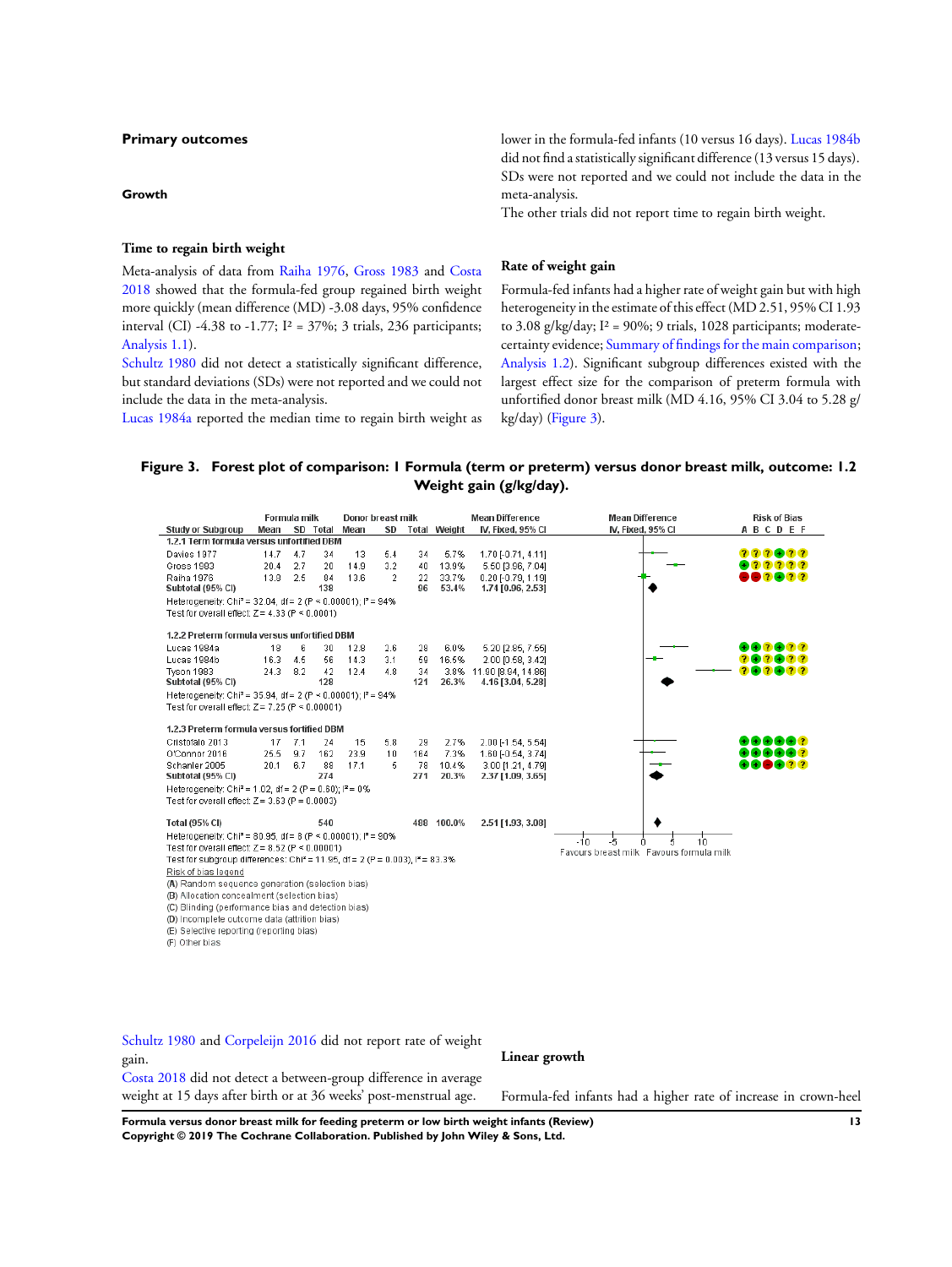length but with high heterogeneity in the estimate of this effect (MD 1.21, 95% CI 0.77 to 1.65 mm/week; I<sup>2</sup> = 68%; 8 trials, 820 participants; moderate-certainty evidence; Summary of findings for the main comparison; Analysis 1.3; Analysis 1.4; Analysis 1.5). Significant subgroup differences existed with the largest effect size for the comparison of preterm formula with unfortified donor breast milk (MD 2.01, 95% CI 1.21 to 2.81 mm/week) (Figure 4).

(E) Selective reporting (reporting bias)<br>(F) Other bias

### **Figure 4. Forest plot of comparison: 1 Formula (term or preterm) versus DBM (unfortified of fortified), outcome: 1.3 Linear growth (crown-heel length mm/week).**

|                                                                                               |      | Formula milk   |          | Donor breast milk |     |     |                     | <b>Mean Difference</b>    | <b>Mean Difference</b> | <b>Risk of Bias</b> |
|-----------------------------------------------------------------------------------------------|------|----------------|----------|-------------------|-----|-----|---------------------|---------------------------|------------------------|---------------------|
| <b>Study or Subgroup</b>                                                                      | Mean |                | SD Total | Mean              | SD  |     | <b>Total Weight</b> | IV. Fixed, 95% CI         | IV, Fixed, 95% CI      | ABCDEF              |
| 1.3.1 Term formula versus unfortified DBM                                                     |      |                |          |                   |     |     |                     |                           |                        |                     |
| Davies 1977                                                                                   | 9.3  | $\overline{2}$ | 34       | 8.5               | 2.4 | 34  | 17.7%               | $0.80$ [-0.25, 1.85]      |                        | 000000              |
| Gross 1983                                                                                    | 7.2  | 1.8            | 20       | 6.4               | 1.6 | 40  | 22.5%               | 0.80 [-0.13, 1.73]        |                        | 000000              |
| Subtotal (95% CI)                                                                             |      |                | 54       |                   |     | 74  | 40.2%               | $0.80$ [0.10, 1.50]       |                        |                     |
| Heterogeneity: Chi <sup>2</sup> = 0.00, df = 1 (P = 1.00): $P = 0\%$                          |      |                |          |                   |     |     |                     |                           |                        |                     |
| Test for overall effect: $Z = 2.25$ (P = 0.02)                                                |      |                |          |                   |     |     |                     |                           |                        |                     |
| 1.3.2 Preterm formula versus unfortified DBM                                                  |      |                |          |                   |     |     |                     |                           |                        |                     |
| Lucas 1984a                                                                                   | 9.7  | 2.2            | 12       | 7.3               | 2.4 | 14  | 6.2%                | 2.40 [0.63, 4.17]         |                        | - 2 - 2 2           |
| Lucas 1984b                                                                                   | 9.6  | 2.2            | 20       | 8.4               | 1.4 | 25  | 15.9%               | 1.20 [0.09, 2.31]         |                        |                     |
| Tyson 1983                                                                                    | 11   | 4              | 42       | 7                 | 5   | 34  | 4.6%                | 4.00 [1.93, 6.07]         |                        |                     |
| Subtotal (95% CI)                                                                             |      |                | 74       |                   |     | 73  | 26.6%               | 1.96 [1.10, 2.82]         |                        |                     |
| Heterogeneity: Chi <sup>2</sup> = 5.77, df = 2 (P = 0.06); i <sup>2</sup> = 65%               |      |                |          |                   |     |     |                     |                           |                        |                     |
| Test for overall effect: $Z = 4.49$ (P < 0.00001)                                             |      |                |          |                   |     |     |                     |                           |                        |                     |
| 1.3.3 Preterm formula versus fortified DBM                                                    |      |                |          |                   |     |     |                     |                           |                        |                     |
| Cristofalo 2013                                                                               | 11.2 | 2.8            | 24       | 8.4               | 2.1 | 29  | 10.6%               | 2.80 [1.44, 4.16]         |                        |                     |
| O'Connor 2016                                                                                 | 10.7 | 4.6            | 162      | 10.1              | 4.5 | 164 | 20.0%               | $0.60$ $[-0.39, 1.59]$    |                        |                     |
| Schanler 2005                                                                                 | 10   | 10             | 88       | 12                | 8   | 78  | 2.6%                | $-2.00$ [ $-4.74$ , 0.74] |                        | DO 22               |
| Subtotal (95% CI)                                                                             |      |                | 274      |                   |     | 271 | 33.2%               | 1.10 [0.33, 1.87]         |                        |                     |
| Heterogeneity: Chi <sup>2</sup> = 11.93, df = 2 (P = 0.003); i <sup>2</sup> = 83%             |      |                |          |                   |     |     |                     |                           |                        |                     |
| Test for overall effect: $Z = 2.81$ (P = 0.005)                                               |      |                |          |                   |     |     |                     |                           |                        |                     |
| <b>Total (95% CI)</b>                                                                         |      |                | 402      |                   |     |     | 418 100.0%          | 1.21 [0.77, 1.65]         |                        |                     |
| Heterogeneity: Chi <sup>2</sup> = 22.05, df = 7 (P = 0.002); i <sup>2</sup> = 68%             |      |                |          |                   |     |     |                     |                           | -5                     |                     |
| Test for overall effect: $Z = 5.36$ (P < 0.00001)<br>Favours breast milk Favours formula milk |      |                |          |                   |     |     |                     |                           |                        |                     |
| Test for subgroup differences: Chi <sup>2</sup> = 4.35, df = 2 (P = 0.11), $P = 54.0\%$       |      |                |          |                   |     |     |                     |                           |                        |                     |
| Risk of bias legend                                                                           |      |                |          |                   |     |     |                     |                           |                        |                     |
| (A) Random sequence generation (selection bias)                                               |      |                |          |                   |     |     |                     |                           |                        |                     |
| (B) Allocation concealment (selection bias)                                                   |      |                |          |                   |     |     |                     |                           |                        |                     |
| (C) Blinding (performance bias and detection bias)                                            |      |                |          |                   |     |     |                     |                           |                        |                     |
| (D) Incomplete outcome data (attrition bias)                                                  |      |                |          |                   |     |     |                     |                           |                        |                     |

**Formula versus donor breast milk for feeding preterm or low birth weight infants (Review) 14 Copyright © 2019 The Cochrane Collaboration. Published by John Wiley & Sons, Ltd.**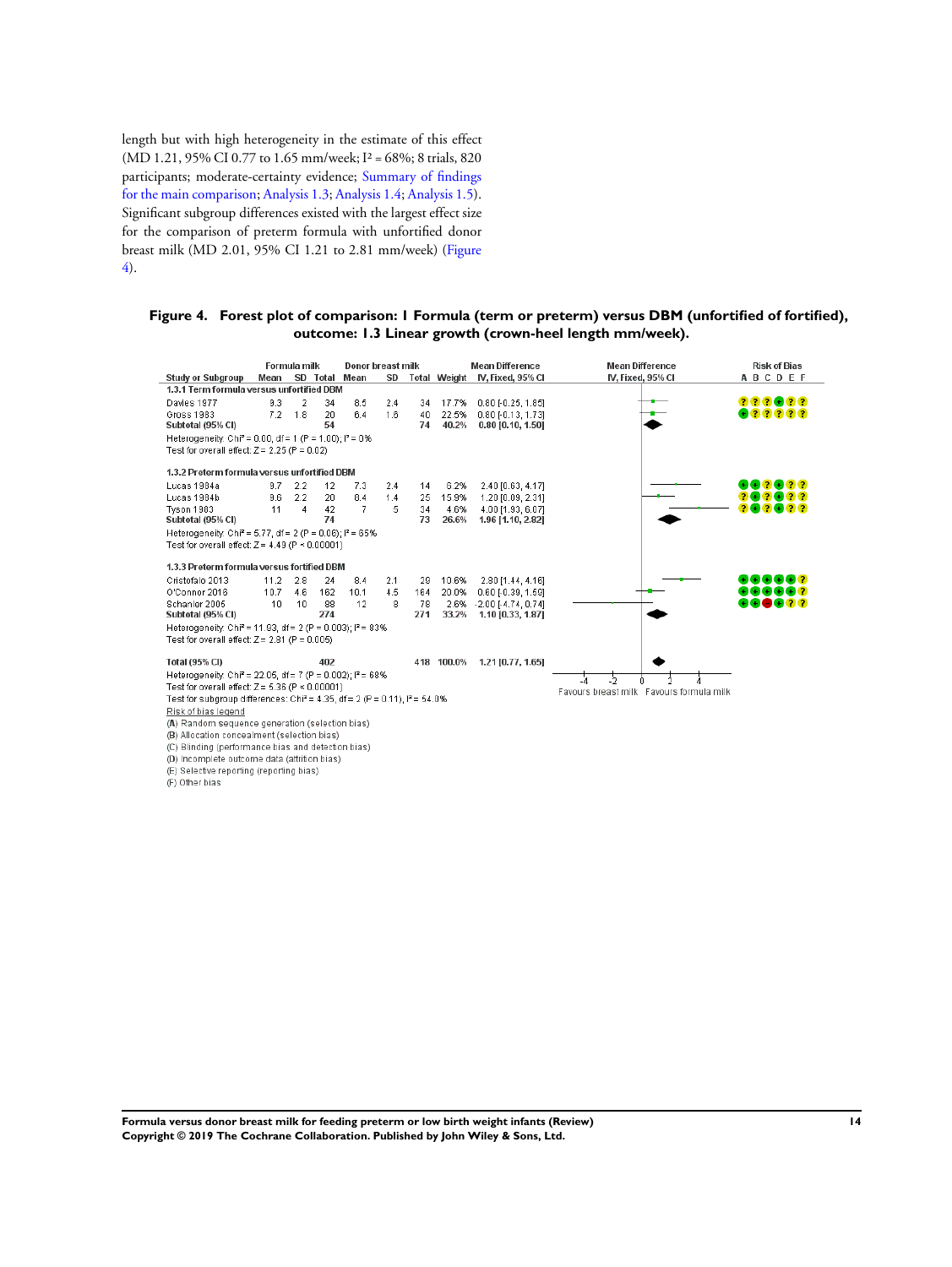Raiha 1976 reported higher rates of increase in crown-rump (MD 0.59, 95% CI 0.08 to 1.10 mm/week) and femoral length (MD 0.34, 95% CI 0.13 to 0.55 mm/week) in the formula-fed group. Schultz 1980 and Corpeleijn 2016 did not report rate of linear growth.

Costa 2018 did not detect a between-group difference in average length at 15 days after birth or at 36 weeks' post-menstrual age.

### **Head growth**

Formula-fed infants had a higher rate of increase in occipitofrontal head circumference but with high heterogeneity in the estimate of this effect (MD 0.85, 95% CI 0.47 to 1.23 mm/week; I² = 74%; 8 trials, 894 participants; moderate-certainty evidence; Summary of findings for the main comparison; Analysis 1.6). Significant subgroup differences existed with the largest effect size for the comparison of preterm formula with unfortified donor breast milk (MD 4.16, 95% CI 3.04 to 5.28 g/kg/day) (Figure 5).

### **Figure 5. Forest plot of comparison: 1 Formula (term or preterm) versus DBM (unfortified of fortified), outcome: 1.6 Head growth (mm/week).**

|                                                                                                                                               |      | Formula milk   |           | Donor breast milk |     |           |                | <b>Mean Difference</b>                   | <b>Mean Difference</b>                   | <b>Risk of Bias</b> |
|-----------------------------------------------------------------------------------------------------------------------------------------------|------|----------------|-----------|-------------------|-----|-----------|----------------|------------------------------------------|------------------------------------------|---------------------|
| <b>Study or Subgroup</b>                                                                                                                      | Mean |                | SD Total  | Mean              | SD  |           |                | Total Weight IV, Fixed, 95% CI           | IV. Fixed, 95% CI                        | ABCDEF              |
| 1.6.1 Term formula versus unfortified DBM                                                                                                     |      |                |           |                   |     |           |                |                                          |                                          |                     |
| Davies 1977                                                                                                                                   | 7.4  | 1.6            | 34        | 6.8               | 2   | 34        | 19.3%          | $0.60$ [-0.26, 1.46]                     |                                          | 222022              |
| Gross 1983<br>Subtotal (95% CI)                                                                                                               | 8.8  | 2.2            | 20<br>54  | 7.7               | 1.1 | 40<br>74  | 13.7%<br>33.0% | 1.10 [0.08, 2.12]<br>$0.81$ [0.15, 1.47] |                                          | 22222               |
| Heterogeneity: Chi <sup>2</sup> = 0.54, df = 1 (P = 0.46); $I^2$ = 0%                                                                         |      |                |           |                   |     |           |                |                                          |                                          |                     |
| Test for overall effect: $Z = 2.40$ (P = 0.02)                                                                                                |      |                |           |                   |     |           |                |                                          |                                          |                     |
|                                                                                                                                               |      |                |           |                   |     |           |                |                                          |                                          |                     |
| 1.6.2 Preterm formula versus unfortified DBM                                                                                                  |      |                |           |                   |     |           |                |                                          |                                          |                     |
| Lucas 1984a                                                                                                                                   | 11   | 3.6            | 25        | 8.6               | 2.7 | 23        | 4.5%           | 2.40 [0.61, 4.19]                        |                                          |                     |
| Lucas 1984b                                                                                                                                   | 10.1 | 2.9            | 43        | 9.4               | 2.7 | 54        | 11.3%          | $0.70$ [-0.43, 1.83]                     |                                          |                     |
| <b>Tyson 1983</b><br>Subtotal (95% CI)                                                                                                        | 12   | $\overline{2}$ | 42<br>110 | 8                 | 4   | 34<br>111 | 6.6%<br>22.3%  | 4.00 [2.53, 5.47]<br>2.01 [1.21, 2.81]   |                                          |                     |
|                                                                                                                                               |      |                |           |                   |     |           |                |                                          |                                          |                     |
| Heterogeneity: Chi <sup>2</sup> = 12.37, df = 2 (P = 0.002); l <sup>2</sup> = 84%<br>Test for overall effect; $Z = 4.93$ (P < 0.00001)        |      |                |           |                   |     |           |                |                                          |                                          |                     |
|                                                                                                                                               |      |                |           |                   |     |           |                |                                          |                                          |                     |
| 1.6.3 Preterm formula versus fortified DBM                                                                                                    |      |                |           |                   |     |           |                |                                          |                                          |                     |
| Cristofalo 2013                                                                                                                               | 8.8  | 1.8            | 24        | 7.8               | 2.6 | 29        | 10.1%          | 1.00 [-0.19, 2.19]                       |                                          |                     |
| O'Connor 2016                                                                                                                                 | 8.3  | 2.9            | 162       | 8.2               | 3.2 | 164       | 32.5%          | 0.10F10.56, 0.761                        |                                          |                     |
| Schanler 2005                                                                                                                                 | g.   | 8              | 88        | g                 | g   | 78        | 2.1%           | $0.00$ F $2.60$ , $2.601$                |                                          |                     |
| Subtotal (95% CI)                                                                                                                             |      |                | 274       |                   |     | 271       |                | 44.8% 0.30 [-0.27, 0.86]                 |                                          |                     |
| Heterogeneity: Chi <sup>2</sup> = 1.73, df = 2 (P = 0.42); $P = 0\%$                                                                          |      |                |           |                   |     |           |                |                                          |                                          |                     |
| Test for overall effect: $Z = 1.04$ (P = 0.30)                                                                                                |      |                |           |                   |     |           |                |                                          |                                          |                     |
|                                                                                                                                               |      |                | 438       |                   |     |           |                |                                          |                                          |                     |
| <b>Total (95% CI)</b>                                                                                                                         |      |                |           |                   |     |           | 456 100.0%     | $0.85$ [0.47, 1.23]                      |                                          |                     |
| Heterogeneity: Chi <sup>2</sup> = 26.42, df = 7 (P = 0.0004); $P = 74\%$                                                                      |      |                |           |                   |     |           |                |                                          |                                          |                     |
| Test for overall effect: $Z = 4.40$ (P < 0.0001)<br>Test for subgroup differences: Chi <sup>2</sup> = 11.78, df = 2 (P = 0.003), $P = 83.0\%$ |      |                |           |                   |     |           |                |                                          | Favours breast milk Favours formula milk |                     |
|                                                                                                                                               |      |                |           |                   |     |           |                |                                          |                                          |                     |
| Risk of bias legend                                                                                                                           |      |                |           |                   |     |           |                |                                          |                                          |                     |
| (A) Random sequence generation (selection bias)                                                                                               |      |                |           |                   |     |           |                |                                          |                                          |                     |
| (B) Allocation concealment (selection bias)<br>(C) Blinding (performance bias and detection bias)                                             |      |                |           |                   |     |           |                |                                          |                                          |                     |
| (D) Incomplete outcome data (attrition bias)                                                                                                  |      |                |           |                   |     |           |                |                                          |                                          |                     |
| (E) Selective reporting (reporting bias)                                                                                                      |      |                |           |                   |     |           |                |                                          |                                          |                     |
| (F) Other bias                                                                                                                                |      |                |           |                   |     |           |                |                                          |                                          |                     |
|                                                                                                                                               |      |                |           |                   |     |           |                |                                          |                                          |                     |

Raiha 1976, Schultz 1980 and Corpeleijn 2016 did not report rate of head growth. Costa 2018 did not detect a between-group difference in average head circumference at 15 days after birth or at 36 weeks' post-

menstrual age.

**Long-term growth**

Post-hospital discharge growth was reported by Lucas 1984a and

**Formula versus donor breast milk for feeding preterm or low birth weight infants (Review) 15 Copyright © 2019 The Cochrane Collaboration. Published by John Wiley & Sons, Ltd.**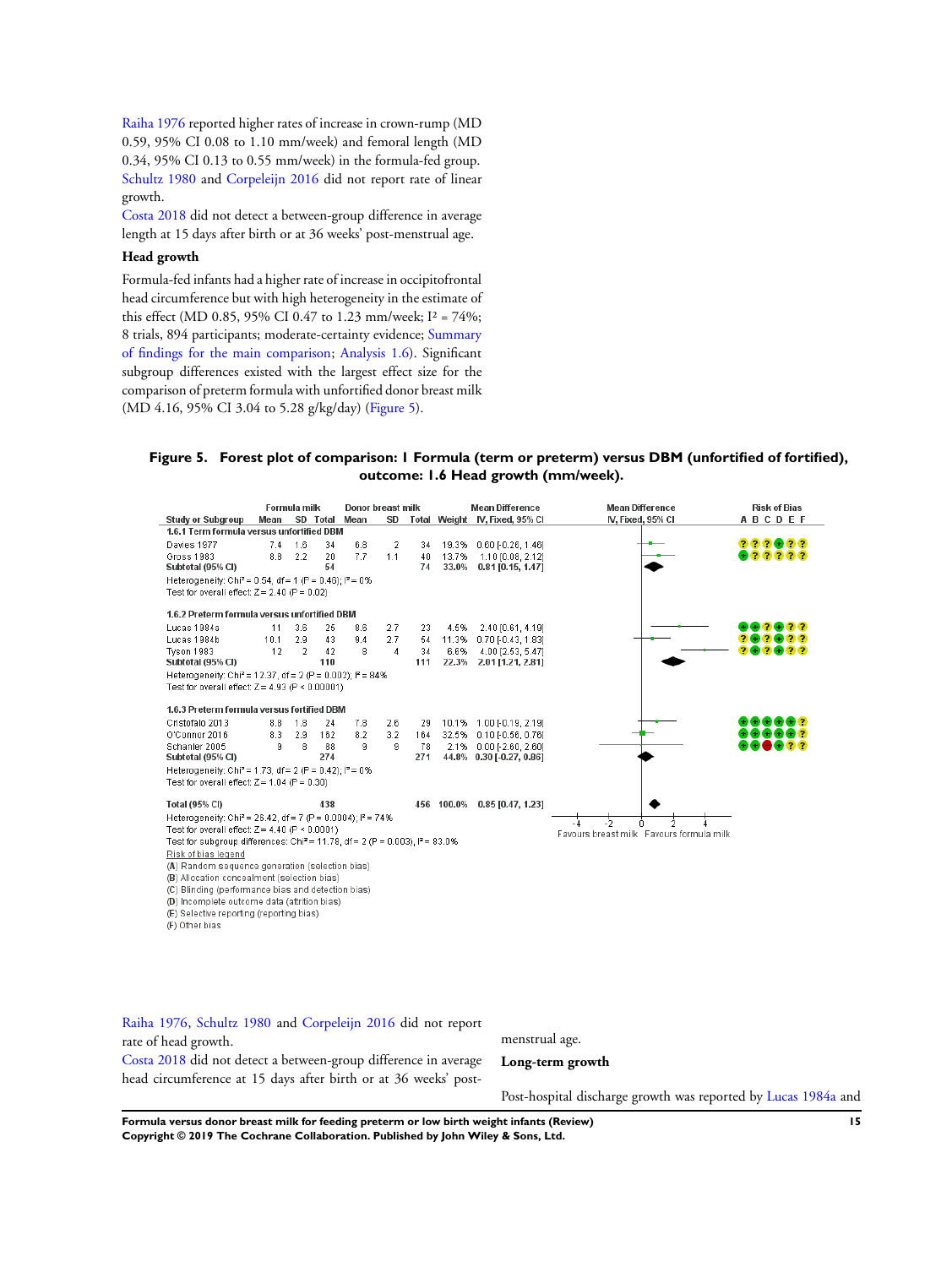Lucas 1984b. Neither individual study, nor meta-analyses of data from both studies, showed differences in the weight, length or head circumference at nine months, 18 months or 7.5 to eight years post-term; Analysis 1.7; Analysis 1.8; Analysis 1.9; Analysis 1.10; Analysis 1.11; Analysis 1.12; Analysis 1.13; Analysis 1.14; Analysis 1.15.

#### **Neurodevelopment**

#### **Death or severe neurodevelopmental disability**

These composite data are not yet available from the trials that assessed neurodevelopmental outcomes.

#### **Neurodevelopmental scores**

Four trials have reported neurodevelopmental outcomes or assessment scores in children aged at least 12 months, measured using validated assessment tools (Gross 1983; Lucas 1984a; Lucas 1984b; O'Connor 2016):

Gross 1983 stated that there was "no difference" in Bayley Mental or Psychomotor Developmental Indices at 15 months post-term (numerical data not available).

Lucas 1984a and Lucas 1984b, or a meta-analysis of data from both, did not show differences in Bayley Psychomotor and Mental Development Indices at 18 months' corrected age.

• Mental Development Index: MD 1.24, 95% CI -2.62 to 5.09 (Analysis 1.16).

• Psychomotor Development Index: MD -0.32, 95% CI - 3.48 to 2.79 (Analysis 1.17).

"Severe neurodevelopmental disability" (Amiel-Tison 1986 classification) was assessed in children aged 18 months post-term in two trials. Neither Lucas 1984a nor Lucas 1984b, or a meta-analysis of data from both trials, showed a difference: typical RR 1.21 (95% CI 0.62 to 2.35; I² = 17%; 2 trials, 400 participants); RD -0.02 (95% CI -0.04 to 0.17); moderate-certainty evidence; Summary of findings for the main comparison; Analysis 1.18).

O'Connor 2016 did not show any differences in the mean scores on Bayley Scales of Infant and Toddler Development, Third Edition (Bayley-III) assessments at 18 to 22 months' corrected age.

- Cognitive: MD 1.60, 95% CI -2.71 to 5.91 (Analysis 1.19).
- Language: MD 3.00, 95% CI -2.01 to 8.01 (Analysis 1.19).
- Motor: MD 2.20, 95% CI -2.07 to 6.47 (Analysis 1.19).

There were not any differences in the proportion of children with Bayley-III scores < 70 in O'Connor 2016.

• Cognitive: RR 0.82, 95% CI 0.40 to 1.68 (Analysis 1.20); RD -0.02, 95% CI -0.08 to 0.05.

• Language: RR 0.78, 95% CI 0.47 to 1.30 (Analysis 1.20); RD -0.04 (95% CI -0.13 to 0.04).

• Motor: RR 0.73, 95% CI 0.37 to 1.44 (Analysis 1.20); RD -0.03 (95% CI -0.10 to 0.04).

There were not any differences in the proportion of children diagnosed with cerebral palsy, or hearing or visual impairment in O'Connor 2016.

• Cerebral palsy: RR 0.51, 95% CI 0.21 to 1.23 (Analysis 1.21); RD -0.05 (95% CI -0.10 to 0.01).

• Hearing impairment: RR 1.02, 95% CI 0.30 to 3.45 (Analysis 1.22); RD 0.00 (95% CI -0.04 to 0.04).

• Visual impairment: RR (not estimable - no events; Analysis 1.23); RD 0.00 (95% CI -0.01 to 0.01).

### **Cognitive and educational outcomes in children aged more than five years old**

Lucas 1984a and Lucas 1984b assessed cognitive outcomes (verbal and performance intelligence quotient) in about 20% of participants at ages eight and 16 years. Numerical data were not reported for the individual trials but rather were combined with data from another trial undertaken by the same investigators that compared feeding preterm infants with nutrient-enriched versus standard formula (Isaacs 2009).

O'Connor 2016 has not yet reported any cognitive and educational outcomes in children aged more than five years old.

### **Secondary outcomes**

#### **All-cause mortality**

Data were available from seven trials. Two trials reported mortality until nine months post-term (Lucas 1984a; Lucas 1984b). The other trials reported mortality until hospital discharge (Schanler 2005; Cristofalo 2013; Corpeleijn 2016; O'Connor 2016; Costa 2018). None showed a difference between the groups. Since it is likely that most infant mortality in this population occurred before hospital discharge, we combined the data from the trials in a meta-analysis: RR 1.10, 95% CI 0.80 to 1.50;  $I^2 = 0\%$ ; 7 trials, 1527 participants; moderate-certainty evidence; Summary of findings for the main comparison; Analysis 1.24). There were not any significant subgroup differences (Figure 6).

**Formula versus donor breast milk for feeding preterm or low birth weight infants (Review) 16 Copyright © 2019 The Cochrane Collaboration. Published by John Wiley & Sons, Ltd.**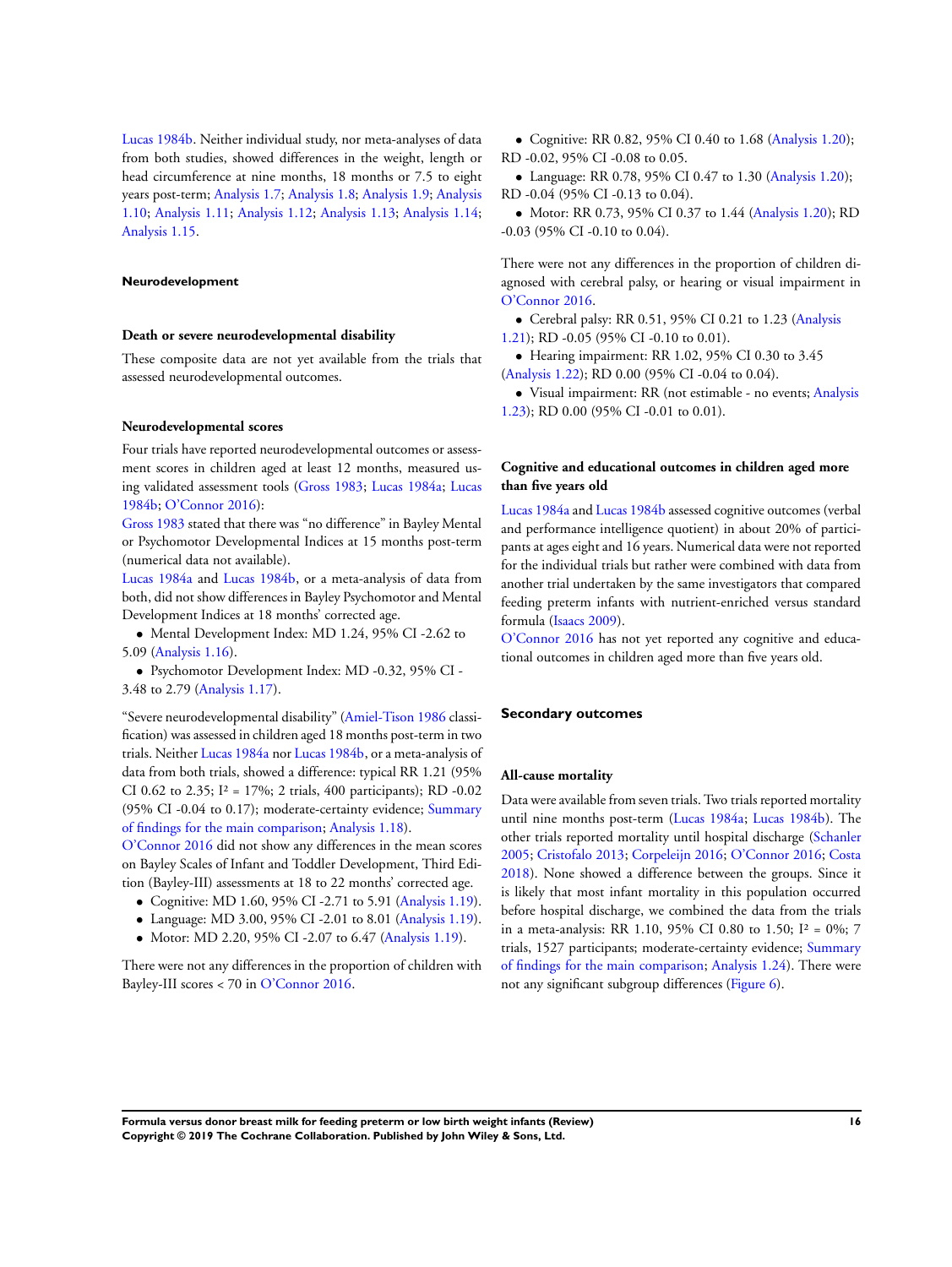### **Figure 6. Forest plot of comparison: 1 Formula (term or preterm) versus DBM (unfortified of fortified), outcome: 1.24 All-cause mortality.**

|                                                                      | Formula milk                                                                         |       | Donor breast milk |     |            | <b>Risk Ratio</b>               | <b>Risk Ratio</b>                        | <b>Risk of Bias</b> |  |
|----------------------------------------------------------------------|--------------------------------------------------------------------------------------|-------|-------------------|-----|------------|---------------------------------|------------------------------------------|---------------------|--|
| <b>Study or Subgroup</b>                                             | Events                                                                               | Total | Events            |     |            | Total Weight M-H, Fixed, 95% CI | M-H, Fixed, 95% CI                       | <b>ABCDEF</b>       |  |
| 1.24.1 Preterm formula versus unfortified DBM                        |                                                                                      |       |                   |     |            |                                 |                                          |                     |  |
| Costa 2018                                                           | 0                                                                                    | 35    |                   | 35  | 2.3%       | $0.33$ [0.01, 7.91]             |                                          | 22<br>+1+1          |  |
| Lucas 1984a                                                          | 9                                                                                    | 76    | 7                 | 83  | 10.1%      | 1.40 [0.55, 3.59]               |                                          | 212                 |  |
| Lucas 1984b                                                          | 15                                                                                   | 173   | 12                | 170 | 18.2%      | 1.23 [0.59, 2.55]               |                                          | <b>202022</b>       |  |
| Subtotal (95% CI)                                                    |                                                                                      | 284   |                   | 288 | 30.5%      | 1.22 [0.70, 2.14]               |                                          |                     |  |
| Total events                                                         | 24                                                                                   |       | 20                |     |            |                                 |                                          |                     |  |
| Heterogeneity: Chi <sup>2</sup> = 0.73, df = 2 (P = 0.69); $P = 0$ % |                                                                                      |       |                   |     |            |                                 |                                          |                     |  |
| Test for overall effect: $Z = 0.69$ (P = 0.49)                       |                                                                                      |       |                   |     |            |                                 |                                          |                     |  |
| 1.24.2 Preterm formula versus fortified DBM                          |                                                                                      |       |                   |     |            |                                 |                                          |                     |  |
| Corpeleijn 2016                                                      | 23                                                                                   | 190   | 25                | 183 | 38.3%      | $0.89$ [0.52, 1.50]             |                                          | $-1 - 1 - 1$        |  |
| Cristofalo 2013                                                      | $\overline{2}$                                                                       | 24    | 0                 | 29  | 0.7%       | 6.00 [0.30, 119.27]             |                                          |                     |  |
| O'Connor 2016                                                        | 20                                                                                   | 182   | 17                | 181 | 25.7%      | 1.17 [0.63, 2.16]               |                                          |                     |  |
| Schanler 2005                                                        | 3                                                                                    | 88    | 3                 | 78  | 4.8%       | $0.89$ [0.18, 4.26]             |                                          | 20022               |  |
| Subtotal (95% CI)                                                    |                                                                                      | 484   |                   | 471 | 69.5%      | 1.04 [0.71, 1.52]               |                                          |                     |  |
| Total events                                                         | 48                                                                                   |       | 45                |     |            |                                 |                                          |                     |  |
| Heterogeneity: Chi <sup>2</sup> = 1.86, df = 3 (P = 0.60); $P = 0\%$ |                                                                                      |       |                   |     |            |                                 |                                          |                     |  |
| Test for overall effect: $Z = 0.21$ (P = 0.83)                       |                                                                                      |       |                   |     |            |                                 |                                          |                     |  |
| <b>Total (95% CI)</b>                                                |                                                                                      | 768   |                   |     | 759 100.0% | 1.10 [0.80, 1.50]               |                                          |                     |  |
| Total events                                                         | 72                                                                                   |       | 65                |     |            |                                 |                                          |                     |  |
| Heterogeneity: Chi <sup>2</sup> = 2.88, df = 6 (P = 0.82); $P = 0\%$ |                                                                                      |       |                   |     |            |                                 | 50<br>0'1<br>n no<br>1'n                 |                     |  |
| Test for overall effect: $Z = 0.57$ (P = 0.57)                       |                                                                                      |       |                   |     |            |                                 | Favours formula milk Favours breast milk |                     |  |
|                                                                      | Test for subgroup differences: Chi <sup>2</sup> = 0.21, df = 1 (P = 0.65), $P = 0\%$ |       |                   |     |            |                                 |                                          |                     |  |
|                                                                      | Risk of bias legend                                                                  |       |                   |     |            |                                 |                                          |                     |  |
|                                                                      | (A) Random sequence generation (selection bias)                                      |       |                   |     |            |                                 |                                          |                     |  |
| (B) Allocation concealment (selection bias)                          |                                                                                      |       |                   |     |            |                                 |                                          |                     |  |
| (C) Blinding (performance bias and detection bias)                   |                                                                                      |       |                   |     |            |                                 |                                          |                     |  |
| (D) Incomplete outcome data (attrition bias)                         |                                                                                      |       |                   |     |            |                                 |                                          |                     |  |

### **Necrotising enterocolitis**

(F) Other bias

(E) Selective reporting (reporting bias)

Meta-analysis of data available from nine trials showed a higher risk of necrotising enterocolitis in the formula-fed group: RR 1.87, 95% CI 1.23 to 2.85; I² = 14%; 9 trials, 1675 participants; RD 0.03, 95% CI 0.01 to 0.05; number needed to treat for an additional harmful outcome (NNTH) 33 (95% CI 20 to 100); moderate-certainty evidence; Summary of findings for the main comparison; Analysis 1.25). There were not any significant subgroup differences (Figure 7).

**Formula versus donor breast milk for feeding preterm or low birth weight infants (Review) 17 Copyright © 2019 The Cochrane Collaboration. Published by John Wiley & Sons, Ltd.**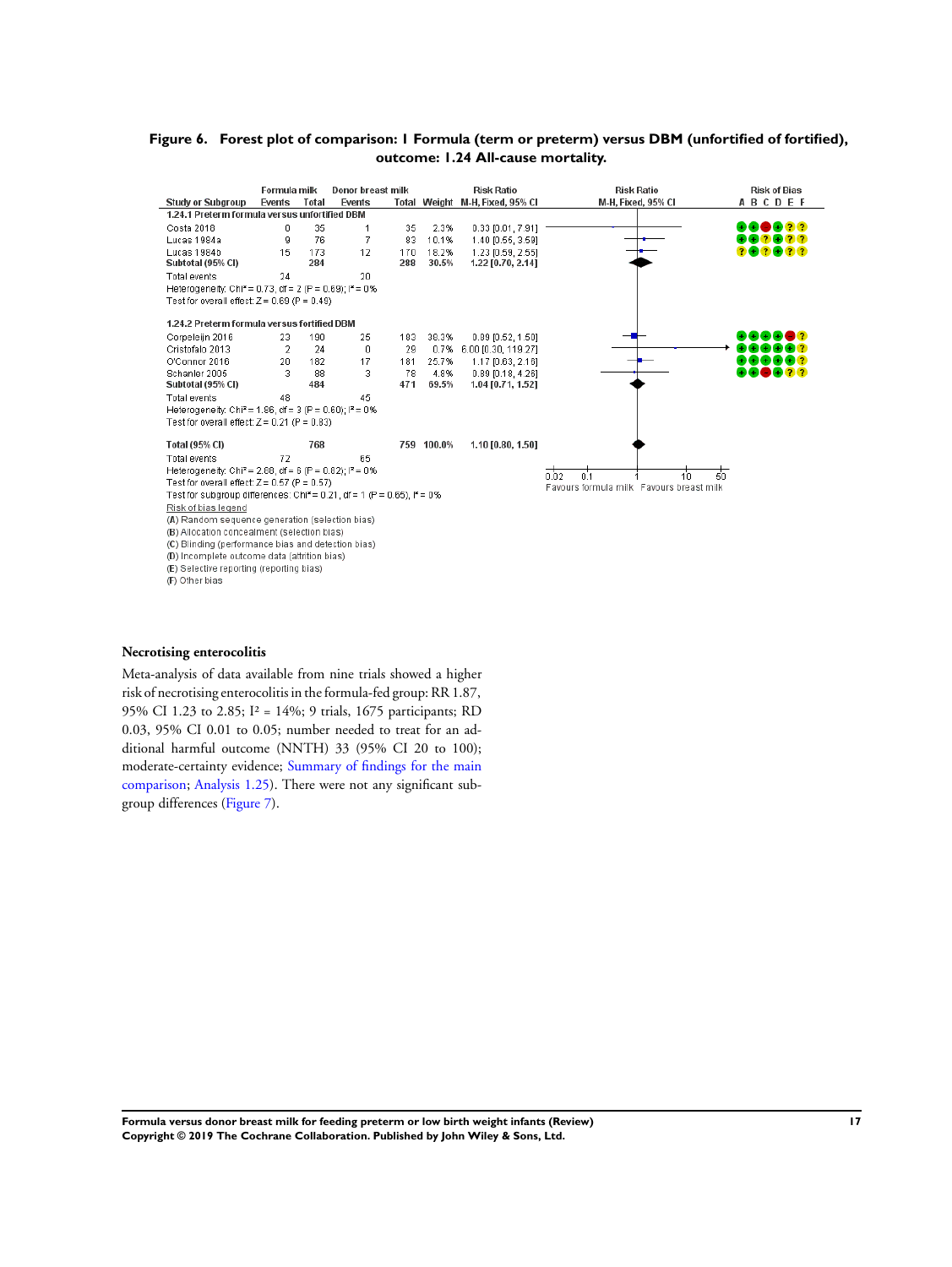### **Figure 7. Forest plot of comparison: 1 Formula (term or preterm) versus DBM (unfortified of fortified), outcome: 1.25 Necrotising enterocolitis.**

|                                                                                        | Favours formula milk<br>Events |            | Donor breast milk |            |                | <b>Risk Ratio</b>                             |      | <b>Risk Ratio</b>                        | <b>Risk of Bias</b> |
|----------------------------------------------------------------------------------------|--------------------------------|------------|-------------------|------------|----------------|-----------------------------------------------|------|------------------------------------------|---------------------|
| <b>Study or Subgroup</b><br>1.25.1 Term formula versus unfortified DBM                 |                                | Total      | Events            |            |                | Total Weight M-H, Fixed, 95% Cl Year          |      | M-H, Fixed, 95% CI                       | ABCDEF              |
| Gross 1983<br>Subtotal (95% CI)                                                        | 3                              | 26<br>26   | 1                 | 41<br>41   | 2.5%<br>2.5%   | 4.73 [0.52, 43.09] 1983<br>4.73 [0.52, 43.09] |      |                                          | 000000              |
| Total events                                                                           | 3                              |            | 1                 |            |                |                                               |      |                                          |                     |
| Heterogeneity: Not applicable                                                          |                                |            |                   |            |                |                                               |      |                                          |                     |
| Test for overall effect: $Z = 1.38$ (P = 0.17)                                         |                                |            |                   |            |                |                                               |      |                                          |                     |
| 1.25.2 Preterm formula versus unfortified DBM                                          |                                |            |                   |            |                |                                               |      |                                          |                     |
| Tyson 1983                                                                             | 1                              | 44         | 0                 | 37         | 1.8%           | 2.53 [0.11, 60.39] 1983                       |      |                                          | 2020<br>212         |
| Lucas 1984a                                                                            | 4                              | 76         | 1                 | 83         | 3.1%           | 4.37 [0.50, 38.23] 1984                       |      |                                          |                     |
| Lucas 1984b                                                                            | 5                              | 173        | 2                 | 170        | 6.5%           | 2.46 [0.48, 12.49] 1984                       |      |                                          |                     |
| Costa 2018<br>Subtotal (95% CI)                                                        | 0                              | 35<br>328  | 0                 | 35<br>325  | 11.4%          | Not estimable 2018<br>2.99 [0.90, 9.87]       |      |                                          | 80 D 22             |
| Total events                                                                           | 10                             |            | 3                 |            |                |                                               |      |                                          |                     |
| Heterogeneity: Chi <sup>2</sup> = 0.18, df = 2 (P = 0.91); $P = 0%$                    |                                |            |                   |            |                |                                               |      |                                          |                     |
| Test for overall effect: $Z = 1.80$ (P = 0.07)                                         |                                |            |                   |            |                |                                               |      |                                          |                     |
| 1.25.3 Preterm formula versus fortified DBM                                            |                                |            |                   |            |                |                                               |      |                                          |                     |
| Schanler 2005                                                                          | 10                             | 88         | 5                 | 78         | 17.2%          | 1.77 [0.63, 4.96] 2005                        |      |                                          | .                   |
| Cristofalo 2013                                                                        | 5                              | 24         | 1                 | 29         | 2.9%           | 6.04 [0.76, 48.25]                            | 2013 |                                          |                     |
| O'Connor 2016                                                                          | 12                             | 182        | 3                 | 181        | 9.8%           | 3.98 [1.14, 13.86] 2016                       |      |                                          |                     |
| Corpeleiin 2016<br>Subtotal (95% CI)                                                   | 17                             | 190<br>484 | 17                | 183<br>471 | 56.2%<br>86.1% | 0.96 (0.51, 1.83) 2016<br>1.64 [1.03, 2.61]   |      |                                          |                     |
| Total events                                                                           | 44                             |            | 26                |            |                |                                               |      |                                          |                     |
| Heterogeneity: Chi <sup>2</sup> = 6.12, df = 3 (P = 0.11); i <sup>2</sup> = 51%        |                                |            |                   |            |                |                                               |      |                                          |                     |
| Test for overall effect: $Z = 2.09$ (P = 0.04)                                         |                                |            |                   |            |                |                                               |      |                                          |                     |
| <b>Total (95% CI)</b>                                                                  |                                | 838        |                   |            | 837 100.0%     | 1.87 [1.23, 2.85]                             |      |                                          |                     |
| <b>Total events</b>                                                                    | 57                             |            | 30                |            |                |                                               |      |                                          |                     |
| Heterogeneity: Chi <sup>2</sup> = 8.17, df = 7 (P = 0.32); i <sup>2</sup> = 14%        |                                |            |                   |            |                |                                               |      |                                          |                     |
| Test for overall effect: $Z = 2.92$ (P = 0.004)                                        |                                |            |                   |            |                |                                               |      | $\frac{1}{0.02}$<br>0.1<br>10            | 50                  |
| Test for subgroup differences: Chi <sup>2</sup> = 1.57, df = 2 (P = 0.46), $I^2 = 0\%$ |                                |            |                   |            |                |                                               |      | Favours formula milk Favours breast milk |                     |
| Risk of bias legend                                                                    |                                |            |                   |            |                |                                               |      |                                          |                     |
| (A) Random sequence generation (selection bias)                                        |                                |            |                   |            |                |                                               |      |                                          |                     |
| (B) Allocation concealment (selection bias)                                            |                                |            |                   |            |                |                                               |      |                                          |                     |
| (C) Blinding (performance bias and detection bias)                                     |                                |            |                   |            |                |                                               |      |                                          |                     |
| (D) Incomplete outcome data (attrition bias)                                           |                                |            |                   |            |                |                                               |      |                                          |                     |
| (E) Selective reporting (reporting bias)                                               |                                |            |                   |            |                |                                               |      |                                          |                     |
| (F) Other bias                                                                         |                                |            |                   |            |                |                                               |      |                                          |                     |

### **Days after birth to establish full enteral feeding**

This was reported by three trials. A meta-analysis of data from Cristofalo 2013 and Costa 2018 did not show a difference (MD 0.33, 95% CI -2.57 to 3.23 days; Analysis 1.26). There were not any significant subgroup differences.

Corpeleijn 2016 reported no difference in median time to full feeds independent of parenteral nutrition (12 versus 11 days) but did not provide sufficient data for inclusion in a meta-analysis.

#### **Feeding intolerance**

Meta-analysis of data from Gross 1983 and Tyson 1983 showed a higher incidence of feeding intolerance in the formula-fed group (RR 4.92, 95% CI 1.17 to 20.70; RD 0.10, 95% CI 0.01 to 0.19; NNTH 10, 95% CI 5 to 100; Analysis 1.27).

Lucas 1984a reported that significantly more infants in the formula-fed group failed to tolerate full enteral feeds by two weeks after birth (25/76 versus 9/83 in the donor breast milk group) and by three weeks after birth (13/76 versus 4/83).

### **Incidence of invasive infection**

Meta-analysis of data available from five trials did not show a difference in invasive infection (RR 0.94, 95% CI 0.79 to 1.12;  $I^2 = 37\%$ ; 5 trials, 1025 infants; Analysis 1.28). There were not any significant subgroup differences.

### **Subgroup analysis: formula versus donor breast milk as (i) sole diet or (ii) supplement to maternal expressed breast milk**

• Seven trials compared feeding with formula versus donor breast milk as a sole diet (Raiha 1976; Davies 1977; Schultz 1980; Gross 1983; Tyson 1983; Lucas 1984a; Cristofalo 2013).

• Five trials compared feeding with formula versus donor breast milk as a supplement to maternal expressed breast milk (Lucas 1984b; Schanler 2005; Corpeleijn 2016; O'Connor 2016; Costa 2018).

#### **Growth**

**Formula versus donor breast milk for feeding preterm or low birth weight infants (Review) 18 Copyright © 2019 The Cochrane Collaboration. Published by John Wiley & Sons, Ltd.**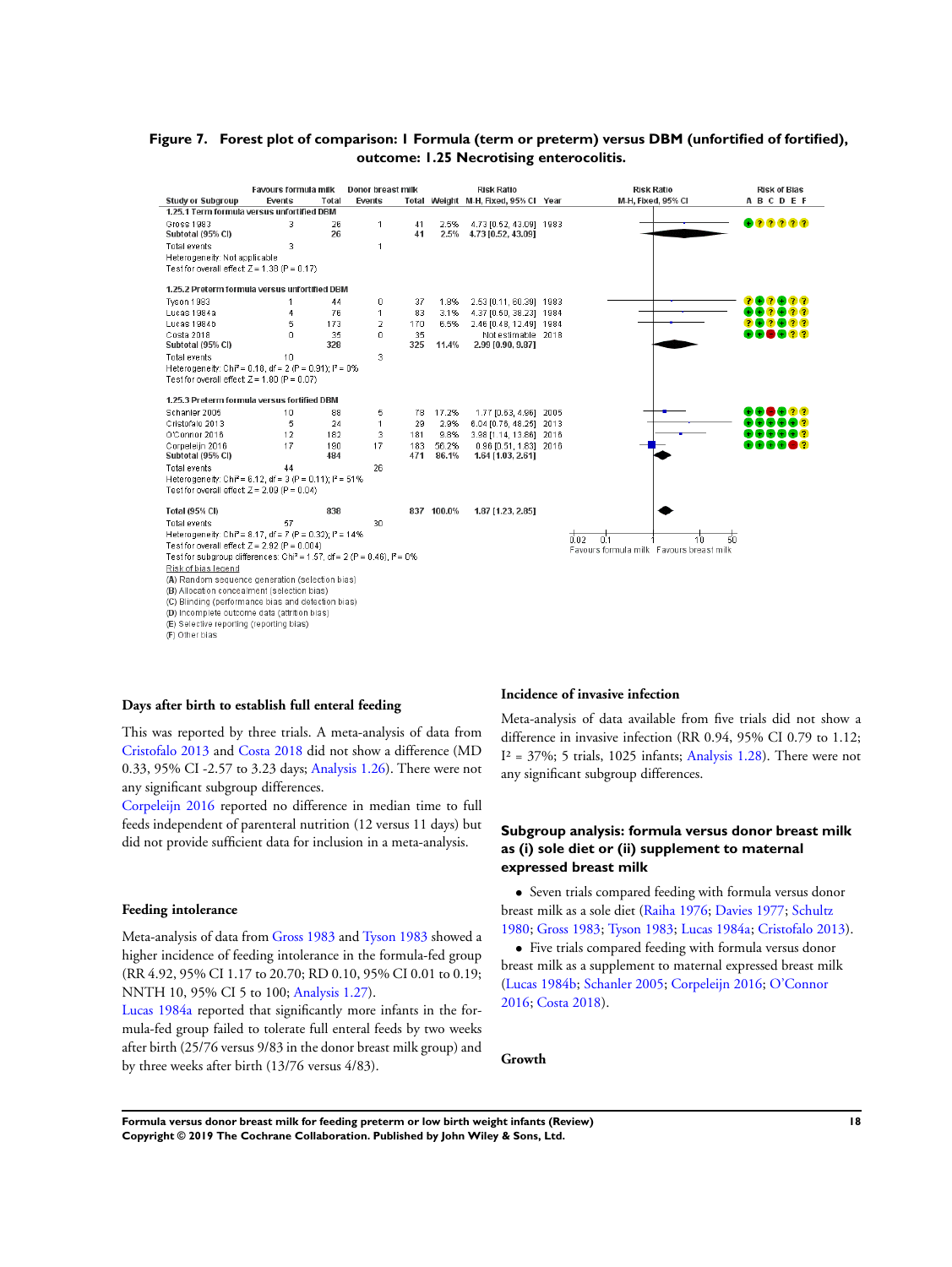Meta-analyses did not show subgroup differences for rate of weight gain (Analysis 2.1), or increase in crown-heel length (Analysis 2.2). Subgroup comparisons showed significant differences for head growth.

- Sole diet: MD 1.36, 95% CI 0.85 to 1.88 mm/week.
- Supplement: MD 0.24, 95% CI -0.32 to 0.80 mm/week.
- Test for subgroup differences: Chi<sup>2</sup> = 8.37, df = 1 (P =

0.004),  $I^2 = 88.1\%$  (Analysis 2.3).

Meta-analyses of data from Lucas 1984a (sole diet) and Lucas 1984b (supplemental) did not show any subgroup differences for long-term growth (Analysis 2.4; Analysis 2.5; Analysis 2.6; Analysis 2.7; Analysis 2.8; Analysis 2.9; Analysis 2.10; Analysis 2.11; Analysis 2.12).

#### **Neurodevelopment**

Meta-analyses of data from Lucas 1984a (sole diet) and Lucas 1984b (supplemental) did not show any subgroup differences for neurodevelopmental outcomes (Analysis 2.13; Analysis 2.14; Analysis 2.15).

#### **Secondary outcomes**

Meta-analyses did not show significant subgroup differences for all-cause mortality (Analysis 2.16), or necrotising enterocolitis ( Analysis 2.17).

Subgroup comparisons showed significant differences for incidence of invasive infection.

• Sole diet: RR 1.43, 95% CI 0.97 to 2.11; RD 0.24, 95% CI -0.00 to 0.48.

• Supplement: RR 0.89, 95% CI 0.73 to 1.08; RD -0.03, 95% CI -0.09 to 0.02.

• Test for subgroup differences: Chi<sup>2</sup> = 4.70, df = 1 (P = 0.03), I² = 78.7% (Analysis 2.18).

# **D I S C U S S I O N**

### **Summary of main results**

We included 12 randomised controlled trials (RCTs) in which a total of 1879 preterm or low birth weight (LBW) infants participated. Meta-analyses show that infants who receive formula regain birth weight earlier and have higher in-hospital rates of weight gain, linear growth, and head growth than infants who receive donor breast milk. These effects on growth parameters are greater in trials that compare feeding with nutrient-enriched preterm formula rather than standard term formula versus donor breast milk. Follow-up of the infants who participated in two of the largest trials did not show any effects on long-term growth. None of the trials that assessed neurodevelopment beyond infancy showed any significant effects.

Meta-analysis of data from eight trials shows that feeding with formula rather than donor breast milk increases the risk of necrotising enterocolitis in preterm and LBW infants.

### **Overall completeness and applicability of evidence**

These findings should be interpreted with caution. Substantial heterogeneity in the meta-analyses of weight gain, linear growth, and head growth limits the validity of the pooled estimates of effect size. Many of the trials that contributed data to these metaanalyses were undertaken more than 20 years ago and the trials used different inclusion criteria and varied with respect to the type of formula and donor breast milk. Five trials have been undertaken in the past 20 years and four of these trials compared feeding with preterm formula versus donor breast milk with added multinutrient fortifier (Schanler 2005; Cristofalo 2013; Corpeleijn 2016; O'Connor 2016). Subgroup analyses of data from these trials, which are more likely to be applicable to current practice in highincome countries, where nutrient fortification of breast milk is commonly undertaken, shows higher rates of weight gain and linear growth in formula-fed infants, but no effect on head growth. The pooled estimate from meta-analysis of data from nine trials suggests that one extra case of necrotising enterocolitis will occur in every 33 infants who receive formula. This beneficial effect of donor breast milk exists even when donor breast milk is given as a supplement to maternal breast milk, rather than as a sole diet, and when the donor breast milk is nutrient-fortified. The subgroup meta-analysis of four trials that compared feeding infants with preterm (nutrient-enriched) formula versus nutrient-fortified donor breast milk was moderately heterogeneous ( $I^2 = 51\%$ ). A possible explanation is that the trials differed in the intensity and duration of exposure to the intervention. Infants participating in Corpeleijn 2016 (the trial that contributed most to the heterogeneity) received the trial interventions for only the first 10 days after birth as maternal (mother's own) breast milk was widely available by this stage. In the other three trials, in contrast, infants received the allocated intervention for up to 90 days or the duration of birth hospitalisation (Schanler 2005; Cristofalo 2013; O'Connor 2016). It is plausible that donor breast milk is less effective in preventing necrotising enterocolitis in settings where formula (rather than maternal breast milk) use is more prevalent.

Most of the trials included in the meta-analysis did not mask caregivers and assessors to the intervention. This methodological weakness may have resulted in surveillance and ascertainment biases that contributed to the higher rate of detection of necrotising enterocolitis in formula-fed infants. Caution should be exercised in applying these data to growth-restricted preterm infants or sick infants since these infants, although at high risk of developing

**Formula versus donor breast milk for feeding preterm or low birth weight infants (Review) 19 Copyright © 2019 The Cochrane Collaboration. Published by John Wiley & Sons, Ltd.**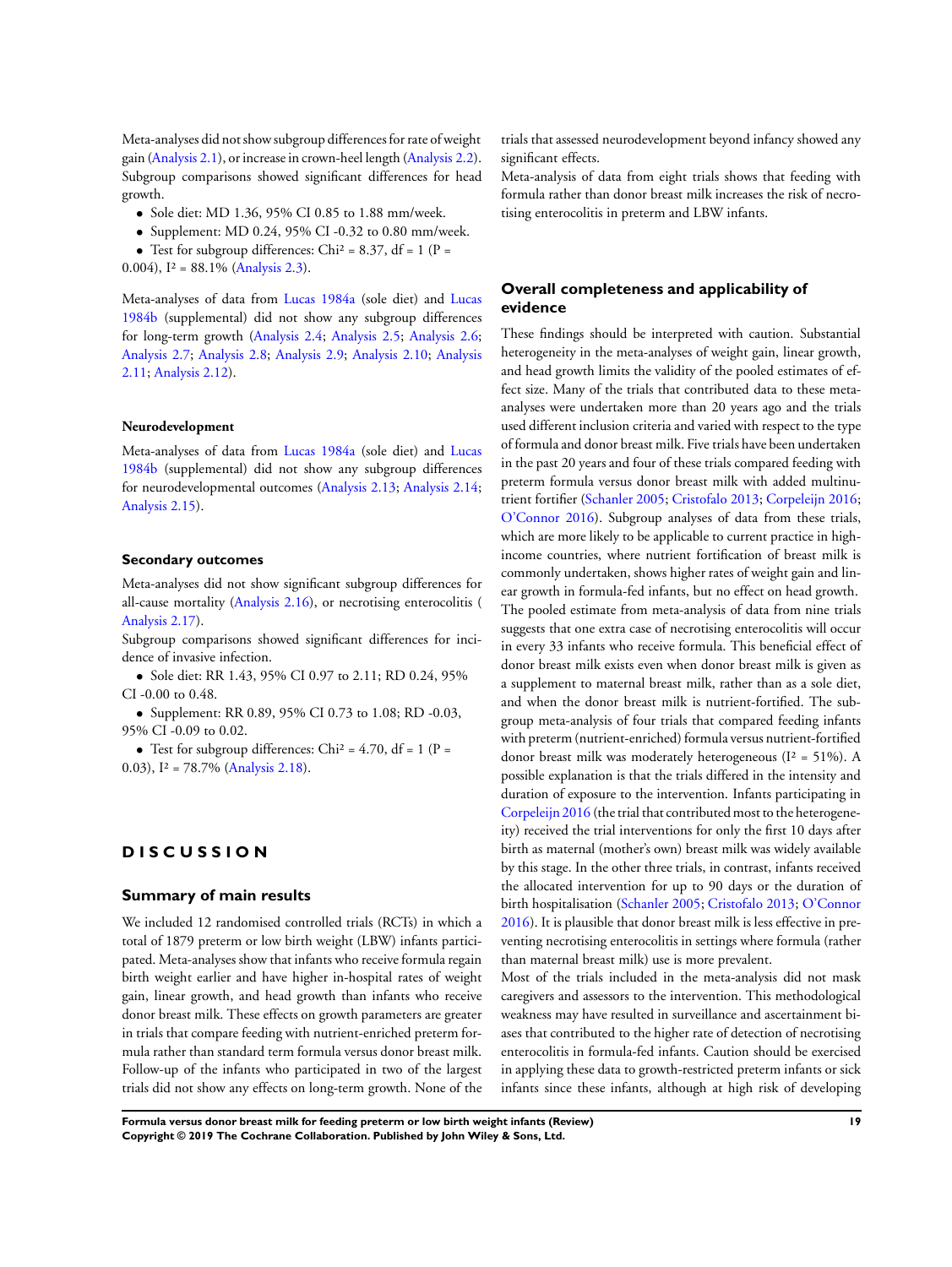necrotising enterocolitis, were ineligible to participate in many of the included trials.

The data in this review are from trials undertaken in high-income countries. In low- or middle-incomes countries, the immunoactive properties of breast milk may confer advantages that outweigh the lower rate of short-term growth. In India, a RCT in LBW infants "at risk of infection" found that serious infections (diarrhoea, pneumonia, septicaemia) were less common in infants allocated to received "expressed human milk" versus formula milk (Narayanan 1982). "Expressed human milk" in this study referred to a mixture of maternal and donor breast milk. As we could not separate these into subgroups, we did not include the data in the review.

### **Quality of the evidence**

The GRADE certainty of evidence was moderate for rates of weight gain, linear growth, and head growth (downgraded for high levels of heterogeneity) and was moderate for neurodevelopmental disability, all-cause mortality, and necrotising enterocolitis (downgraded for imprecision) (Summary of findings for the main comparison).

Some of the trials contained various weaknesses in methodological quality, specifically concern about allocation concealment methods in four trials, and about methods to ensure masking in most of the trials. Parents, caregivers, clinicians and investigators were likely to have been aware of the treatment group to which infants had been allocated and this knowledge may have affected some care practices or investigation strategies, including thresholds for screening or diagnosing for necrotising enterocolitis.

Most of the included trials were funded or supported by the manufacturers of the formulas being assessed, but the funders were not involved in trial design or analysis. There remains some concern that formula manufacturers may promote study findings of trials of specialist formulas selectively as part of a marketing strategy that subverts UNICEF Baby Friendly Initiative regulations (Cleminson 2015).

### **Potential biases in the review process**

The main concern with the review process is the possibility that the findings are subject to publication and other reporting biases, including more availability of numerical data for inclusion in metaanalyses from trials that reported statistically significant or clinically important effects. We attempted to minimise this threat by screening the reference lists of included trials and related reviews and searching the proceedings of the major international perinatal conferences to identify trial reports that are not (or not yet) published in full form in academic journals. However, we cannot be sure whether other trials have been undertaken, but not reported, and the concern remains that such trials are less likely than published trials to have detected statistically significant or clinically important effects. The meta-analyses that we performed did not contain sufficient trials to explore symmetry of funnel plots as a means of identifying possible publication or reporting bias.

# **A U T H O R S ' C O N C L U S I O N S**

### **Implications for practice**

There is moderate-certainty evidence that feeding with formula, particularly preterm formula, compared with donor breast milk increases rates of weight gain, linear growth, and head growth in preterm or low birth weight (LBW) infants in hospital. Formula feeding is associated with a near-doubling of the risk of necrotising enterocolitis. These is no evidence of an effect on all-cause mortality, or on long-term growth and neurodevelopment. There are limited data from RCTs on the comparison of feeding with formula milk versus nutrient-fortified human milk. This limits the implications for practice from this review as nutrient fortification of human milk is now a common practice in neonatal care (Williams 2016).

### **Implications for research**

Further RCTs of feeding with formula versus donor breast milk in situations where the expressed breast milk of the preterm or LBW infant's mother is not consistently available are needed. Several such trials are in progress and these propose to recruit more than 1100 infants in total (Characteristics of ongoing studies). Incorporating the data from these trials in meta-analyses should generate more precise estimates of effect sizes, and strengthen the applicability of the trial evidence base to current practice. In addition to clinical effectiveness, future research efforts to inform practice and policy should assess acceptability and cost-effectiveness (Buckle 2017).

# **A C K N O W L E D G E M E N T S**

We thank the corresponding authors of included trials for providing further information on methods and outcomes.

**Formula versus donor breast milk for feeding preterm or low birth weight infants (Review) 20 Copyright © 2019 The Cochrane Collaboration. Published by John Wiley & Sons, Ltd.**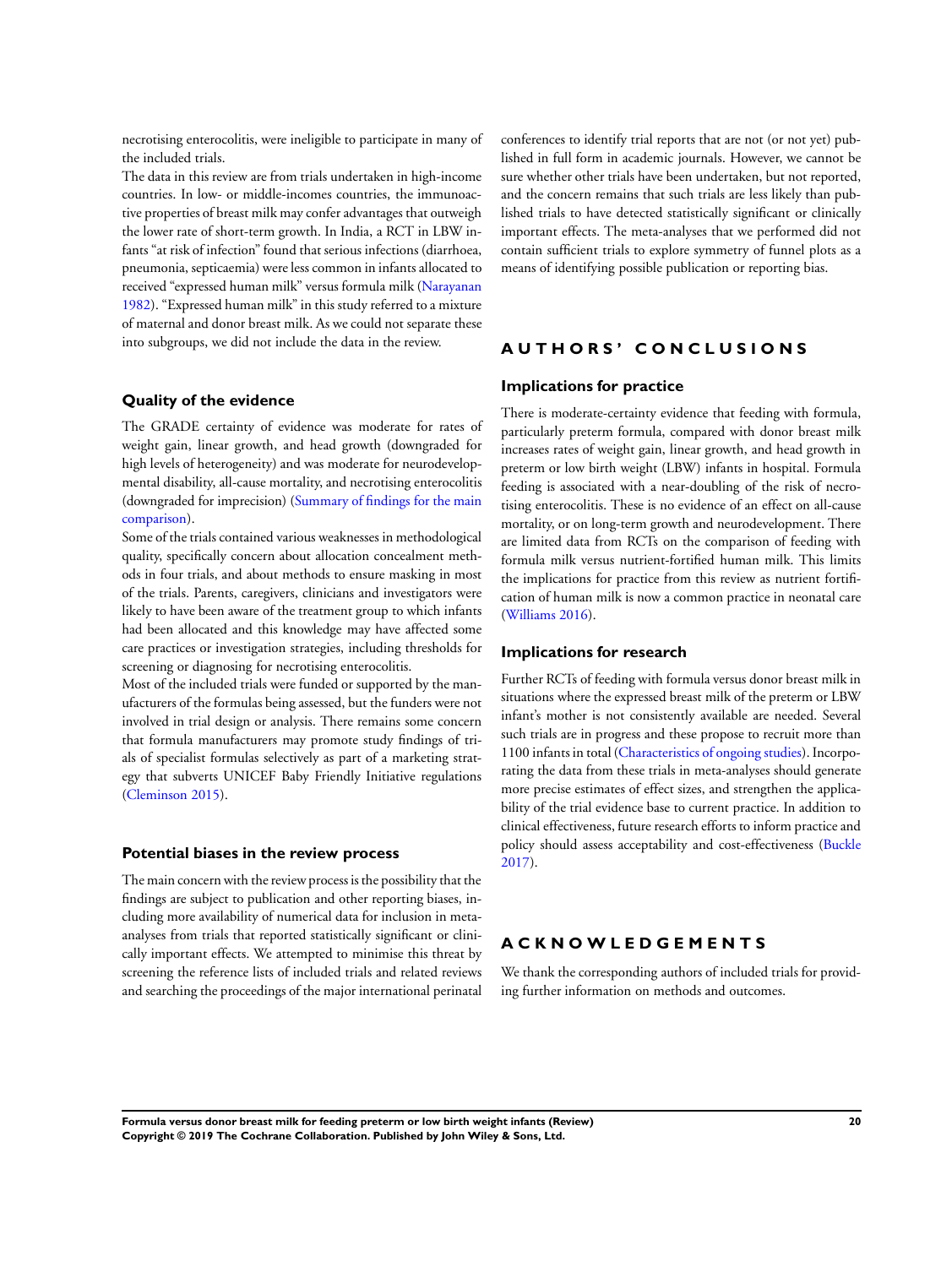### **R E F E R E N C E S**

#### **References to studies included in this review**

#### **Corpeleijn 2016** *{published data only}*

Corpeleijn WE, De Waard M, Christmann V, Van Goudoever JB, Jansen-van der Weide MC, Kooi EM, et al. Effect of donor milk on severe infections and mortality in very low-birth-weight Infants: the early nutrition study randomized clinical trial. *JAMA Pediatrics* 2016;**170** (7):654–61. DOI: 10.1001/jamapediatrics.2016.0183; PUBMED: 27135598

#### **Costa 2018** *{published data only}*

Costa S, Maggio L, Alighieri G, Barone G, Cota F, Vento G. Tolerance of preterm formula versus pasteurized donor human milk in very preterm infants: a randomized noninferiority trial. *Italian Journal of Pediatrics* 2018;**44**(1):96. DOI: 10.1186/s13052-018-0532-7; PUBMED: 30115086

#### **Cristofalo 2013** *{published data only}*

Cristofalo EA, Schanler RJ, Blanco CL, Sullivan S, Trawoeger R, Kiechl-Kohlendorfer U, et al. Randomized trial of exclusive human milk versus preterm formula diets in extremely premature infants. *Journal of Pediatrics* 2013; **163**(6):1592–5.e1. DOI: 10.1016/j.jpeds.2013.07.011; PUBMED: 23968744

#### **Davies 1977** *{published data only}*

Davies DP. Adequacy of expressed breast milk for early growth of preterm infants. *Archives of Disease in Childhood* 1977;**52**(4):296–301. DOI: 10.1136/adc.52.4.296; PUBMED: 558739

#### **Gross 1983** *{published data only}*

Gross SJ. Growth and biochemical response of preterm infants fed human milk or modified infant formula. *New England Journal of Medicine* 1983;**308**(5):237–41. DOI: 10.1056/NEJM198302033080501; PUBMED: 6848932

#### **Lucas 1984a** *{published data only}*

Lucas A, Cole TJ. Breast milk and neonatal necrotising enterocolitis. *Lancet* 1990;**336**(8730):1519–23. DOI: 10.1016/0140-6736(90)93304-8; PUBMED: 1979363 <sup>∗</sup> Lucas A, Gore SM, Cole TJ, Bamford MF, Dossetor JF, Barr I, et al. Multicentre trial on feeding low birthweight infants: effects of diet on early growth. *Archives of Disease in Childhood* 1984;**59**(8):722–30. PUBMED: 6476868 ] Lucas A, Morley R, Cole TJ, Gore SM. A randomised multicentre study of human milk versus formula and later development in preterm infants. *Archives of Disease in Childhood. Fetal and Neonatal Edition* 1994;**70**(2):F141–6. PUBMED: 8154907]

Lucas A, Morley R, Cole TJ, Gore SM, Davis JA, Bamford MF, et al. Early diet in preterm babies and developmental status in infancy. *Archives of Disease in Childhood* 1989;**64** (11):1570–8. PUBMED: 2690739]

Morley R, Lucas A. Randomized diet in the neonatal period and growth performance until 7.5-8 y of age in preterm children. *American Journal of Clinical Nutrition* 2000;**71** (3):822–8. DOI: 10.1093/ajcn/71.3.822; PUBMED: 10702179

#### **Lucas 1984b** *{published data only}*

Lucas A, Cole TJ. Breast milk and neonatal necrotising enterocolitis. *Lancet* 1990;**336**(8730):1519–23. DOI: 10.1016/0140-6736(90)93304-8; PUBMED: 1979363 <sup>∗</sup> Lucas A, Gore SM, Cole TJ, Bamford MF, Dossetor JF, Barr I, et al. Multicentre trial on feeding low birthweight infants: effects of diet on early growth. *Archives of Disease in Childhood* 1984;**59**(8):722–30. DOI: 10.1136/ adc.59.8.722; PUBMED: 6476868

Lucas A, Morley R, Cole TJ, Gore SM. A randomised multicentre study of human milk versus formula and later development in preterm infants. *Archives of Disease in Childhood* 1994;**70**:F141–6. DOI: 10.1136/fn.70.2.f141; PUBMED: 8154907

Lucas A, Morley R, Cole TJ, Gore SM, Davis JA, Bamford MF, et al. Early diet in preterm babies and developmental status in infancy. *Archives of Disease in Childhood* 1989;**64** (11):1570–8. DOI: 10.1136/adc.64.11.1570; PUBMED: 2690739

Morley R, Lucas A. Randomized diet in the neonatal period and growth performance until 7.5-8 y of age in preterm children. *American Journal of Clinical Nutrition* 2000;**71** (3):822–8. DOI: 10.1093/ajcn/71.3.822; PUBMED: 10702179

#### **O'Connor 2016** *{published data only}*

<sup>∗</sup> O'Connor DL, Gibbins S, Kiss A, Bando N, Brennan-Donnan J, Ng E, et al. GTA DoMINO Feeding Group. Effect of supplemental donor human milk compared with preterm formula on neurodevelopment of very lowbirth-weight infants at 18 months: a randomized clinical trial. *JAMA* 2016;**316**(18):1897–905. DOI: 10.1001/ jama.2016.16144; PUBMED: 27825008 Unger S, Gibbins S, Zupancic J, O'Connor DL.

DoMINO: Donor milk for improved neurodevelopmental outcomes. *BMC Pediatrics* 2014;**14**:123. DOI: 10.1186/ 1471-2431-14-123; PUBMED: 24884424

### **Raiha 1976** *{published data only}*

Gaull GE, Rassin DK, Raiha NC, Heinonen K. Milk protein quantity and quality in low-birth-weight infants. III. Effects on sulfur amino acids in plasma and urine. *Journal of Pediatrics* 1977;**90**(3):348–55. PUBMED: 839326]

<sup>∗</sup> Raiha NC, Heinonen K, Rassin DK, Gaull GE. Milk protein quantity and quality in low-birthweight infants: I. Metabolic responses and effects on growth. *Pediatrics* 1976; **57**(5):659–84. PUBMED: 7767]

Rassin DK, Gaull GE, Heinonen K, Raiha NC. Milk protein quantity and quality in low-birth-weight infants: II. Effects on selected aliphatic amino acids in plasma and urine. *Pediatrics* 1977;**59**(3):407–22. PUBMED: 840561] Rassin DK, Gaull GE, Raiha NC, Heinonen K. Milk protein quantity and quality in low-birth-weight infants. IV. Effects on tyrosine and phenylalanine in plasma and urine. *Journal of Pediatrics* 1977;**90**(3):356–60. PUBMED: 839327]

**Formula versus donor breast milk for feeding preterm or low birth weight infants (Review) 21 Copyright © 2019 The Cochrane Collaboration. Published by John Wiley & Sons, Ltd.**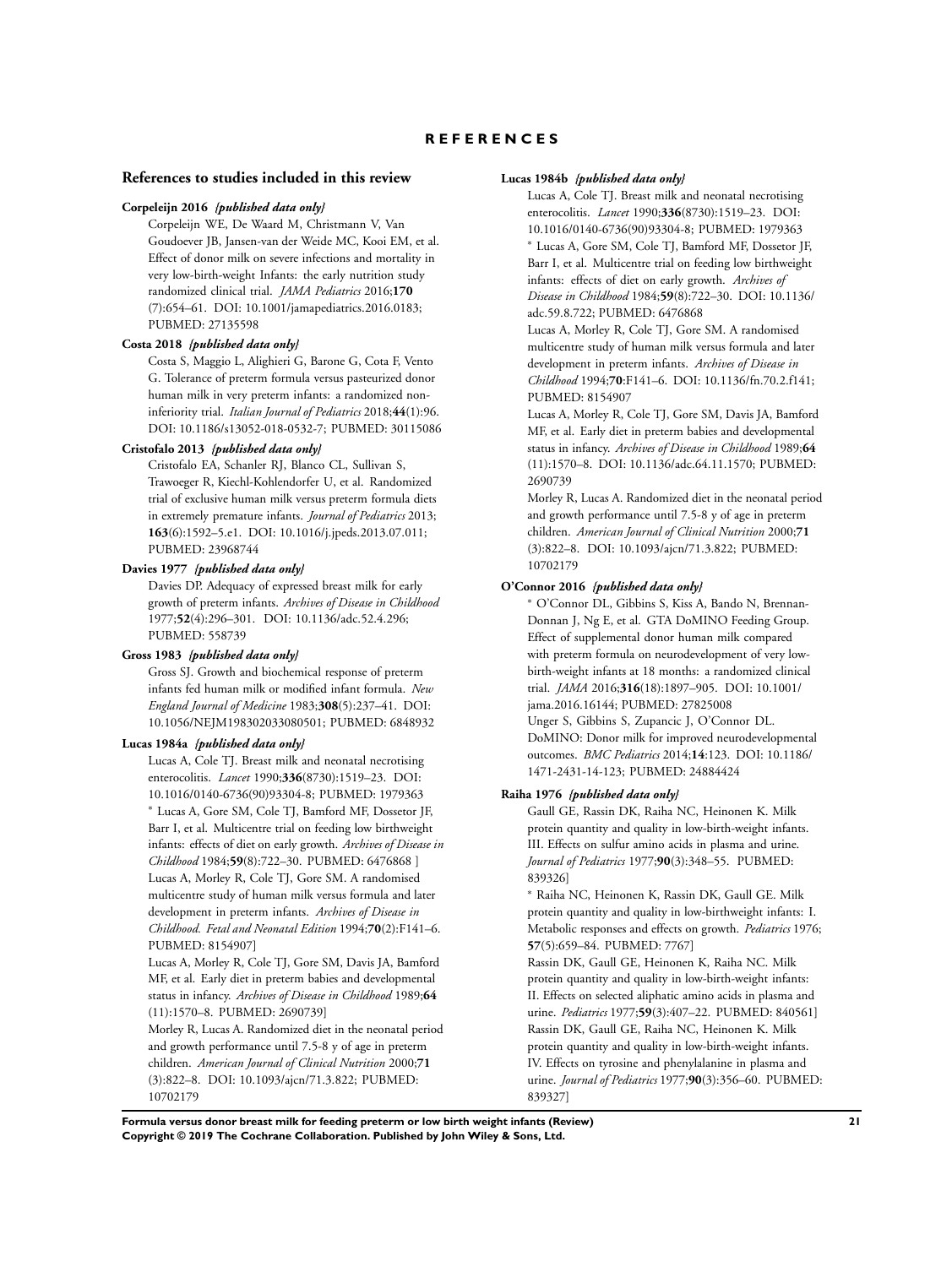#### **Schanler 2005** *{published data only}*

Schanler RJ, Lau C, Hurst NM, Smith EO. Randomized trial of donor human milk versus preterm formula as substitutes for mothers' own milk in the feeding of extremely premature infants. *Pediatrics* 2005;**116**(2):400–6. DOI: 10.1542/peds.2004-1974; PUBMED: 16061595

#### **Schultz 1980** *{published data only}*

Schultz K, Soltesz G, Mestyan J. The metabolic consequences of human milk and formula feeding in premature infants. *Acta Paediatrica Scandinavica* 1980;**69** (5):647–52. PUBMED: 7234386]

#### **Tyson 1983** *{published data only}*

Tyson JE, Lasky RE, Mize CE, Richards CJ, Blair-Smith N, Whyte R, et al. Growth, metabolic response, and development in very-low-birth-weight infants fed banked human milk or enriched formula. I. Neonatal findings. *Journal of Pediatrics* 1983;**103**(1):95–104. PUBMED: 6864403]

#### **References to studies excluded from this review**

#### **Brandstetter 2018** *{published data only}*

Brandstetter S, Mansen K, DeMarchis A, Nguyen Quyhn N, Engmann C, et al. A decision tree for donor human milk: an example tool to protect, promote, and support breastfeeding. *Frontiers in Pediatrics* 2018;**6**:324. DOI: 10.3389/fped.2018.00324; PUBMED: 30430103

#### **Castellano 2019** *{published data only}*

Castellano Yanez C, Castillo Barrio B, Munoz Labian MD, Ortiz Movilla R, Garcia Lara NR, Royuela Vicente A, et al. Providing very preterm infants with donor human milk led to faster breastfeeding rates but worse biometric gains. *Acta Paediatrica* 2019;**108**(4):766–7. PUBMED: 30537331]

### **Colaizy 2015** *{published data only}*

Colaizy TT. Donor human milk for very low birth weights: patterns of usage, outcomes, and unanswered questions. *Current Opinion in Pediatrics* 2015;**27**(2):172–6. DOI: 10.1097/MOP.0000000000000201; PUBMED: 25689453

#### **Cooper 1984** *{published data only}*

Cooper PA, Rothberg AD, Pettifor JM, Bolton KD, Devenhuis S. Growth and biochemical response of premature infants fed pooled preterm milk or special formula. *Journal of Pediatric Gastroenterology and Nutrition* 1984;**3**(5):749–54. PUBMED: 6502375]

### **Hair 2014** *{published data only}*

Hair AB, Bergner EM, Lee ML, Moreira AG, Hawthorne KM, Rechtman DJ, et al. Premature infants 750-1, 250 g birth weight supplemented with a novel human milk-derived cream are discharged sooner. *Breastfeeding Medicine* 2016;**11**:133–7. DOI: 10.1089/bfm.2015.0166; PUBMED: 26982282

<sup>∗</sup> Hair AB, Blanco CL, Moreira AG, Hawthorne KM, Lee ML, Rechtman DJ, et al. Randomized trial of human milk cream as a supplement to standard fortification of an exclusive human milk-based diet in infants 750-1250 g birth weight. *Journal of Pediatrics* 2014;**165**(5):915–20. DOI: 10.1016/j.jpeds.2014.07.005; PUBMED: 25130571

#### **Jarvenpaa 1983** *{published data only}*

Jarvenpaa AL, Raiha NC, Rassin DK, Gaull GE. Feeding the low-birth-weight infant: I. Taurine and cholesterol supplementation of formula does not affect growth and metabolism. *Pediatrics* 1983;**71**(2):171–8. PUBMED: 6823418]

#### **Marseglia 2015** *{published data only}*

Marseglia L, Pagano G, Arco A, Barberi I, Biasucci G, Riboni S, et al. A new formula for premature infants: effects on growth and nutritional status. *Journal of Maternal-Fetal & Neonatal Medicine* 2015;**28**(12):1482–5. DOI: 10.3109/ 14767058.2014.958460; PUBMED: 25157499

#### **Narayanan 1982** *{published data only}*

Narayanan I, Prakash K, Gujral VV. The value of human milk in the prevention of infection in the high-risk lowbirth-weight infant. *Journal of Pediatrics* 1981;**99**(3):496–8. PUBMED: 6790690]

<sup>∗</sup> Narayanan I, Prakash K, Prabhakar AK, Gujral VV. A planned prospective evaluation of the anti-infective property of varying quantities of expressed human milk. *Acta Paediatrica Scandinavica* 1982;**71**(3):441–5. PUBMED: 7136659]

#### **O'Connor 2003** *{published data only}*

O'Connor DL, Jacobs J, Hall R, Adamkin D, Auestad N, Castillo M, et al. Growth and development of premature infants fed predominantly human milk, predominantly premature infant formula, or a combination of human milk and premature formula. *Journal of Pediatric Gastroenterology and Nutrition* 2003;**37**(4):437–46. PUBMED: 14508214]

### **Perrella 2015** *{published data only}*

Perrella SL, Hepworth AR, Gridneva Z, Simmer KN, Hartmann PE, Geddes DT. Gastric emptying and curding of pasteurized donor human milk and mother's own milk in preterm infants. *Journal of Pediatric Gastroenterology and Nutrition* 2015;**61**(1):125–9. DOI: 10.1097/ MPG.0000000000000776; PUBMED: 25729886

### **Putet 1984** *{published data only}*

Putet G, Senterre J, Rigo J, Salle B. Nutrient balance, energy utilization, and composition of weight gain in verylow-birth-weight infants fed pooled human milk or a preterm formula. *Journal of Pediatrics* 1984;**105**(1):79–85. PUBMED: 6737152]

#### **Sullivan 2010** *{published data only}*

<sup>∗</sup> Sullivan S, Schanler RJ, Kim JH, Patel AL, Trawoger R, Kiechl-Kohlendorfer U, et al. An exclusively human milkbased diet is associated with a lower rate of necrotizing enterocolitis than a diet of human milk and bovine milkbased products. *Journal of Pediatrics* 2010;**156**(4):562–7. DOI: 10.1016/j.jpeds.2009.10.040; PUBMED: 20036378

### **Svenningsen 1982** *{published data only}*

Svenningsen NW, Lindroth M, Lindquist B. A comparative study of varying protein intake in low birthweight infant feeding. *Acta Paediatrica Scandinavica Supplement* 1982; **296**:28–31. PUBMED: 6961737]

<sup>∗</sup> Svenningsen NW, Lindroth M, Lindquist B. Growth in relation to protein intake of low birth weight infants.

**Formula versus donor breast milk for feeding preterm or low birth weight infants (Review) 22 Copyright © 2019 The Cochrane Collaboration. Published by John Wiley & Sons, Ltd.**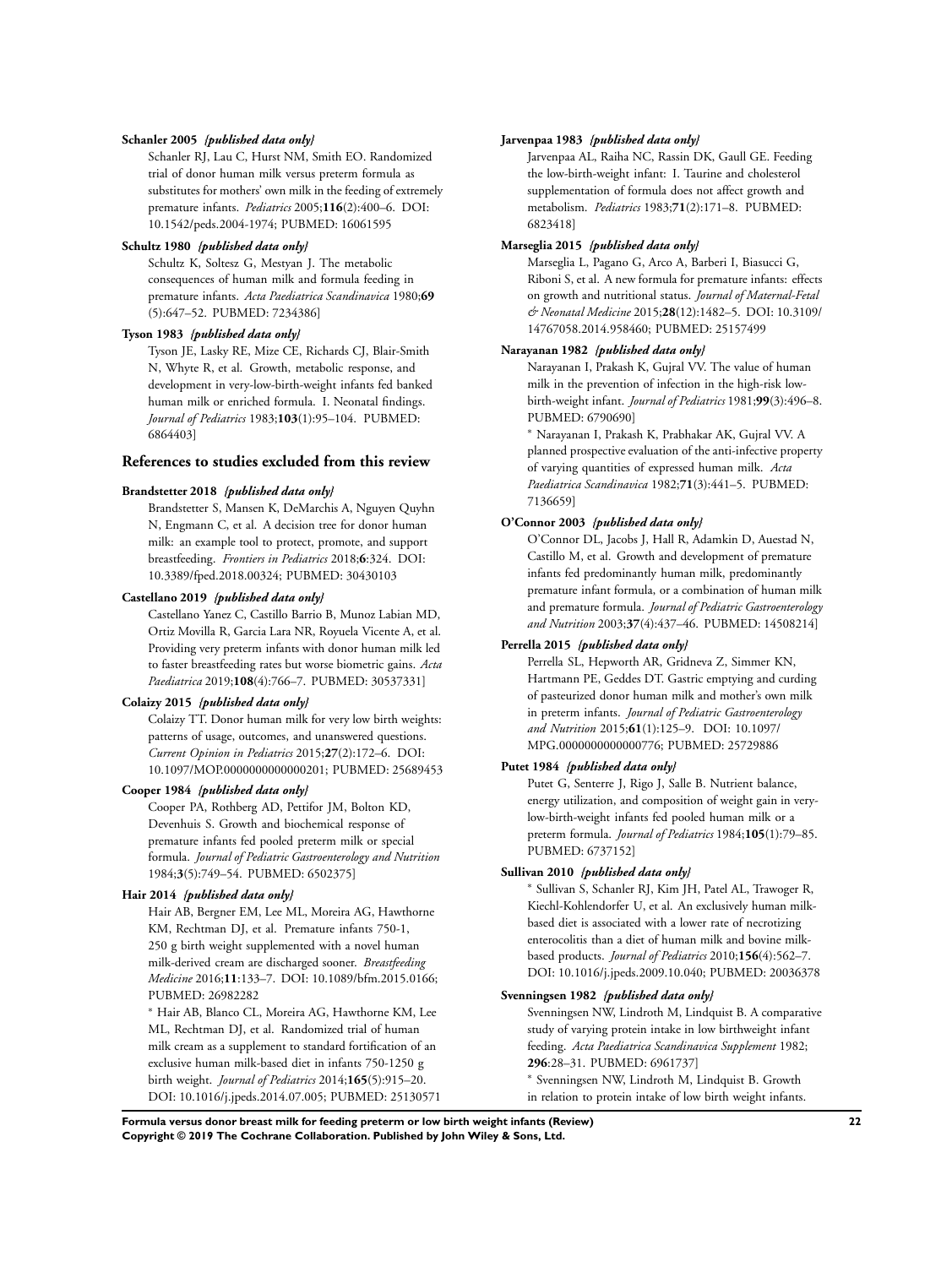*Early Human Development* 1982;**6**(1):47–58. PUBMED: 7056196]

#### **Tewari 2018** *{published data only}*

Tewari VV, Dubey SK, Kumar R, Vardhan S, Sreedhar CM, Gupta G. Early versus late enteral feeding in preterm intrauterine growth restricted neonates with antenatal Doppler abnormalities: an open-label randomized trial. *Journal of Tropical Pediatrics* 2018;**64**(1):4–14. DOI: 10.1093/tropej/fmx018; PUBMED: 28369652

### **References to studies awaiting assessment**

#### **Perez 2015** *{published data only}*

Calderón Pérez, ML. *Effects of feeding with pasteurized human milk compared to standard premature formula in infants less than 2,500 grams [Efectos de la alimentación con leche humana pasteurizada comparada con fórmula para prematuro estándar en recién nacidos menores de 2,500 gramos] [Masters thesis]*. San Carlos, Guatemala: University of San Carlos, 2015. http://www.repositorio.usac.edu.gt/1907/]

### **References to ongoing studies**

#### **NCT01232725** *{published data only}*

NCT01232725. Donor human milk and neurodevelopmental outcomes in very low birthweight (VLBW) infants [Clinical epidemiologic and biologic studies of donor human milk and breastfeeding]. clinicaltrials.gov/ show/NCT01232725 (first received 02 November 2010).

#### **NCT01390753** *{published data only}*

NCT01390753. Role of human milk bank in the protection of severe respiratory disease in very low birth weight premature infants [Preventing respiratory disease hospitalizations in premature infants fed donor human milk]. clinicaltrials.gov/show/NCT01390753 (first received 11 July 2011).

#### **NCT01534481** *{published data only}*

NCT01534481. Donor milk vs. formula in extremely low birth weight (ELBW) infants [Neurodevelopmental effects of donor human milk vs. preterm formula in extremely low birth weight (ELBW) infants]. clinicaltrials.gov/show/ NCT01534481 (first received 16 February 2012).

#### **NCT01686477** *{published data only}*

NCT01686477. Preterm formula or donor breast milk for premature babies [Preterm formula or donor breast milk to make up any shortfall in mother's own milk]. clinicaltrials.gov/show/NCT01686477 (first received 18 September 2012).

### **Additional references**

#### **AAP 2012**

American Academy of Pediatrics. Breastfeeding and the use of human milk. *Pediatrics* 2012;**129**(3):e827-41. DOI: 10.1542/peds.2011-3552; PUBMED: 22371471

### **Agostoni 2010**

Agostoni C, Buonocore G, Carnielli VP, De Curtis M, Darmaun D, Decsi T, et al. ESPGHAN Committee on Nutrition. Enteral nutrient supply for preterm infants: commentary from the European Society of Paediatric Gastroenterology, Hepatology and Nutrition Committee on Nutrition. *Journal of Pediatric Gastroenterology and Nutrition* 2010;**50**(1):85–91. DOI: 10.1097/ MPG.0b013e3181adaee0; PUBMED: 19881390

#### **Amiel-Tison 1986**

Amiel-Tison C, Grenier A. *Neurological Assessment During the First Year of Life*. Oxford (UK): Oxford University Press, 1986.

#### **Arslanoglu 2013**

Arslanoglu S, Corpeleijn W, Moro G, Braegger C, Campoy C, Colomb V, et al. ESPGHAN Committee on Nutrition. Donor human milk for preterm infants: current evidence and research directions. *Journal of Pediatric Gastroenterology and Nutrition* 2013;**57**(4):535–42. DOI: 10.1097/ MPG.0b013e3182a3af0a; PUBMED: 24084373

#### **Beeby 1992**

Beeby PJ, Jeffrey H. Risk factors for necrotising enterocolitis: the influence of gestational age. *Archives of Disease in Childhood* 1992;**67**(4 Spec No):432–5. DOI: 10.1136/ adc.67.4˙spec˙no.432; PUBMED: 1586186

#### **Buckle 2017**

Buckle A, Taylor C. Cost and cost-effectiveness of donor human milk to prevent necrotizing enterocolitis: systematic review. *Breastfeeding Medicine* 2017;**12**(9):528–36. DOI: 10.1089/bfm.2017.0057; PUBMED: 28829161

#### **Castro 2019**

Castro M, Asbury M, Shama S, Stone D, Yoon EW, O'Connor DL, et al. Energy and fat intake for preterm infants fed donor milk Is significantly impacted by enteral feeding method. *Journal of Parenteral and Enteral Nutrition* 2019;**43**(1):162–5. DOI: 10.1002/jpen.1430; PUBMED: 30070721

#### **Cleminson 2015**

Cleminson J, Oddie S, Renfrew MJ, McGuire W. Being baby friendly: evidence-based breastfeeding support. *Archives of Disease in Childhood. Fetal and Neonatal Edition* 2015;**100** (2):F173–8. DOI: 10.1136/archdischild-2013-304873; PUBMED: 25293712

#### **Fewtrell 1999**

Fewtrell M, Lucas A. Nutritional physiology: dietary requirements of term and preterm infants. In: Rennie JM, Roberton NRC editor(s). *Textbook of Neonatology*. 3rd Edition. Edinburgh: Churchill Livingstone, 1999:305–25.

#### **GRADEpro GDT 2015 [Computer program]**

McMaster University (developed by Evidence Prime). GRADEpro GDT. Version accessed 15 March 2018. Hamilton (ON): McMaster University (developed by Evidence Prime), 2015.

### **Gross 1980**

Gross SJ, David RJ, Bauman L, Tomarelli RM. Nutritional composition of milk produced by mothers delivering preterm. *Journal of Pediatrics* 1980;**96**(4):641–4. [PUBMED: 7359266]

**Formula versus donor breast milk for feeding preterm or low birth weight infants (Review) 23 Copyright © 2019 The Cochrane Collaboration. Published by John Wiley & Sons, Ltd.**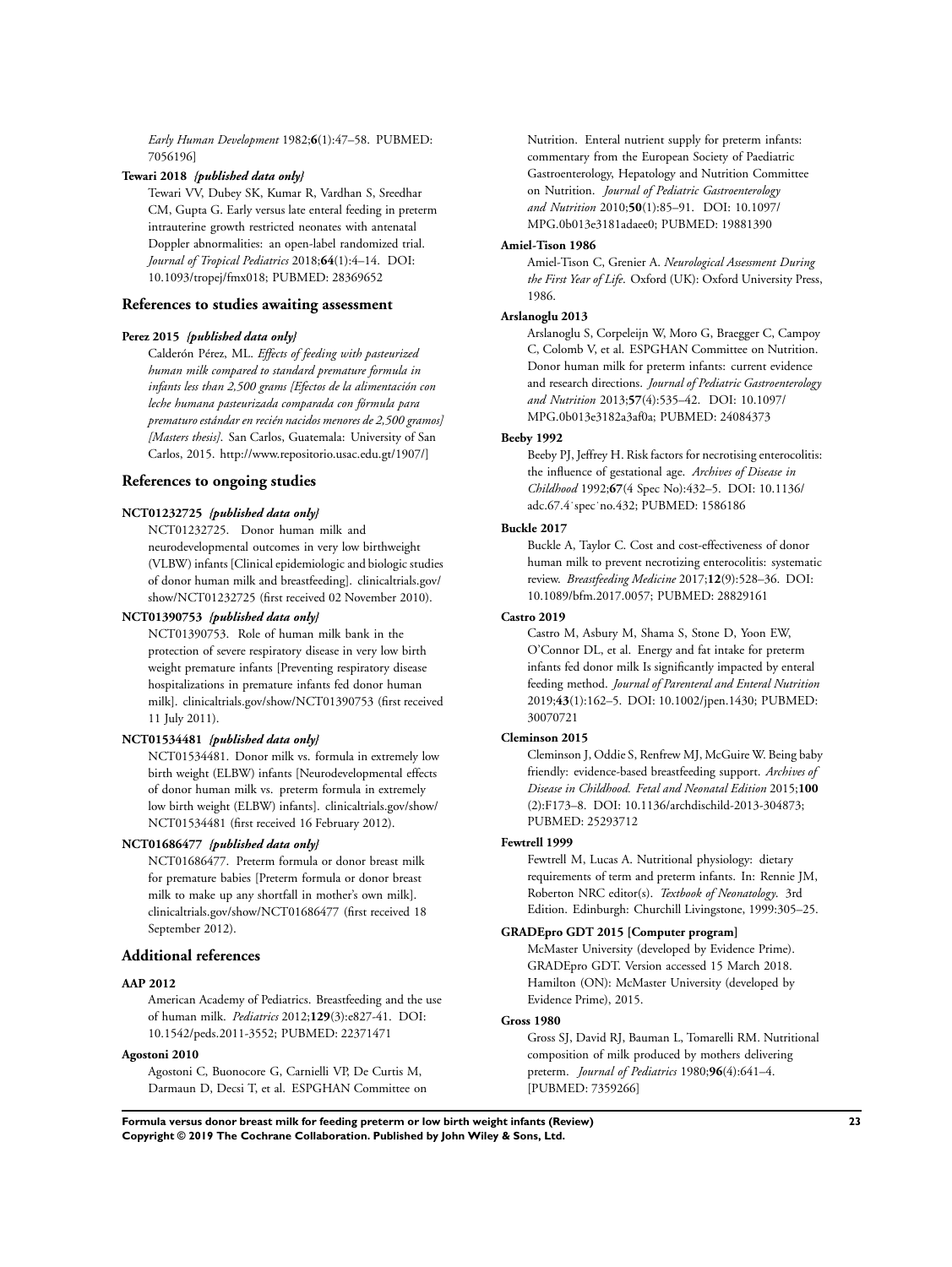#### **Gross 1981**

Gross SJ, Buckley RH, Wakil SS, McAllister DC, David RJ, Faix RG. Elevated IgA concentration in milk produced by mothers delivered of preterm infants. *Journal of Pediatrics* 1981;**99**(3):389–93. [PUBMED: 7264792]

#### **Hay 1994**

Hay WW Jr. Nutritional requirements of extremely low birthweight infants. *Acta Paediatrica Supplement* 1994;**402**: 94–9. [PUBMED: 7841630]

### **Higgins 2011**

Higgins JP, Green S, editor(s). Cochrane Handbook for Systematic Reviews of Interventions Version 5.1.0 (updated March 2011). The Cochrane Collaboration, 2011. Available from www.handbook.cochrane.org.

#### **Isaacs 2009**

Isaacs EB, Morley R, Lucas A. Early diet and general cognitive outcome at adolescence in children born at or below 30 weeks gestation. *Journal of Pediatrics* 2009;**155**(2): 229–34. DOI: 10.1016/j.jpeds.2009.02.030; PUBMED: 19446846

#### **Klingenberg 2012**

Klingenberg C, Embleton ND, Jacobs SE, O'Connell LA, Kuschel CA. Enteral feeding practices in very preterm infants: an international survey. *Archives of Disease in Childhood. Fetal and Neonatal Edition* 2012;**97**(1):F56–61. DOI: 10.1136/adc.2010.204123; PUBMED: 21856644

#### **Lucas 1978**

Lucas A, Gibbs JA, Baum JD. The biology of drip breast milk. *Early Human Development* 1978;**2**(4):351–61. [PUBMED: 571325]

#### **Lucas 1990**

Lucas A, Cole TJ. Breast milk and neonatal necrotising enterocolitis. *Lancet* 1990;**336**(8730):1519–23. DOI: 10.1016/0140-6736(90)93304-8; PUBMED: 1979363

#### **Peila 2016**

Peila C, Moro GE, Bertino E, Cavallarin L, Giribaldi M, Giuliani F, et al. The effect of Holder pasteurization on nutrients and biologically-active components in donor human milk: a review. *Nutrients* 2016;**8**(8):E477. DOI: 10.3390/nu8080477; PUBMED: 27490567

#### **PRISMA 2009**

Moher D, Liberati A, Tetzlaff J, Altman DG, PRISMA Group. Preferred reporting items for systematic reviews and meta-analyses: the PRISMA statement. *BMJ* 2009;**339**: b2535. DOI: 10.1136/bmj.b2535; PUBMED: 19622551

#### **Schanler 1995**

Schanler RJ. Suitability of human milk for the lowbirthweight infant. *Clinics in Perinatology* 1995;**22**(1): 207–22. [PUBMED: 7781253]

#### **Schünemann 2013**

Schünemann H, Broz ek J, Guyatt G, Oxman A, editor (s). Handbook for grading the quality of evidence and the strength of recommendations using the GRADE approach (updated October 2013). GRADE Working Group, 2013. Available from gdt.guidelinedevelopment.org/app/ handbook/handbook.html.

#### **Tsang 1993**

Tsang RC, Lucas A, Uauy R, Zlotkin S. *Nutritional Needs of the Newborn Infant: Scientific Basis and Practical Guidelines*. Pawling (NY): Caduceus Medical Publishers, 1993.

#### **Williams 2016**

Williams T, Nair H, Simpson J, Embleton N. Use of donor human milk and maternal breastfeeding rates: a systematic review. *Journal of Human Lactation* 2016;**32**(2):212–20. DOI: 10.1177/0890334416632203; PUBMED: 26887844

### **References to other published versions of this review**

#### **Henderson 2001**

Henderson G, McGuire W, Anthony MY. Formula milk versus term human milk for feeding preterm or low birth weight infants. *Cochrane Database of Systematic Reviews* 2001, Issue 4. DOI: 10.1002/14651858.CD002971

### **Quigley 2007**

Quigley MA, Henderson G, Anthony MY, McGuire W. Formula milk versus donor breast milk for feeding preterm or low birth weight infants. *Cochrane Database of Systematic Reviews* 2007, Issue 4. DOI: 10.1002/ 14651858.CD002971

### **Quigley 2014**

Quigley M, McGuire W. Formula versus donor breast milk for feeding preterm or low birth weight infants. *Cochrane Database of Systematic Reviews* 2014, Issue 4. DOI: 10.1002/14651858.CD002971.pub3

#### **Quigley 2018**

Quigley M, Embleton ND, McGuire W. Formula versus donor breast milk for feeding preterm or low birth weight infants. *Cochrane Database of Systematic Reviews* 2018, Issue 6. DOI: 10.1002/14651858.CD002971.pub4

∗ *Indicates the major publication for the study*

**Formula versus donor breast milk for feeding preterm or low birth weight infants (Review) 24 Copyright © 2019 The Cochrane Collaboration. Published by John Wiley & Sons, Ltd.**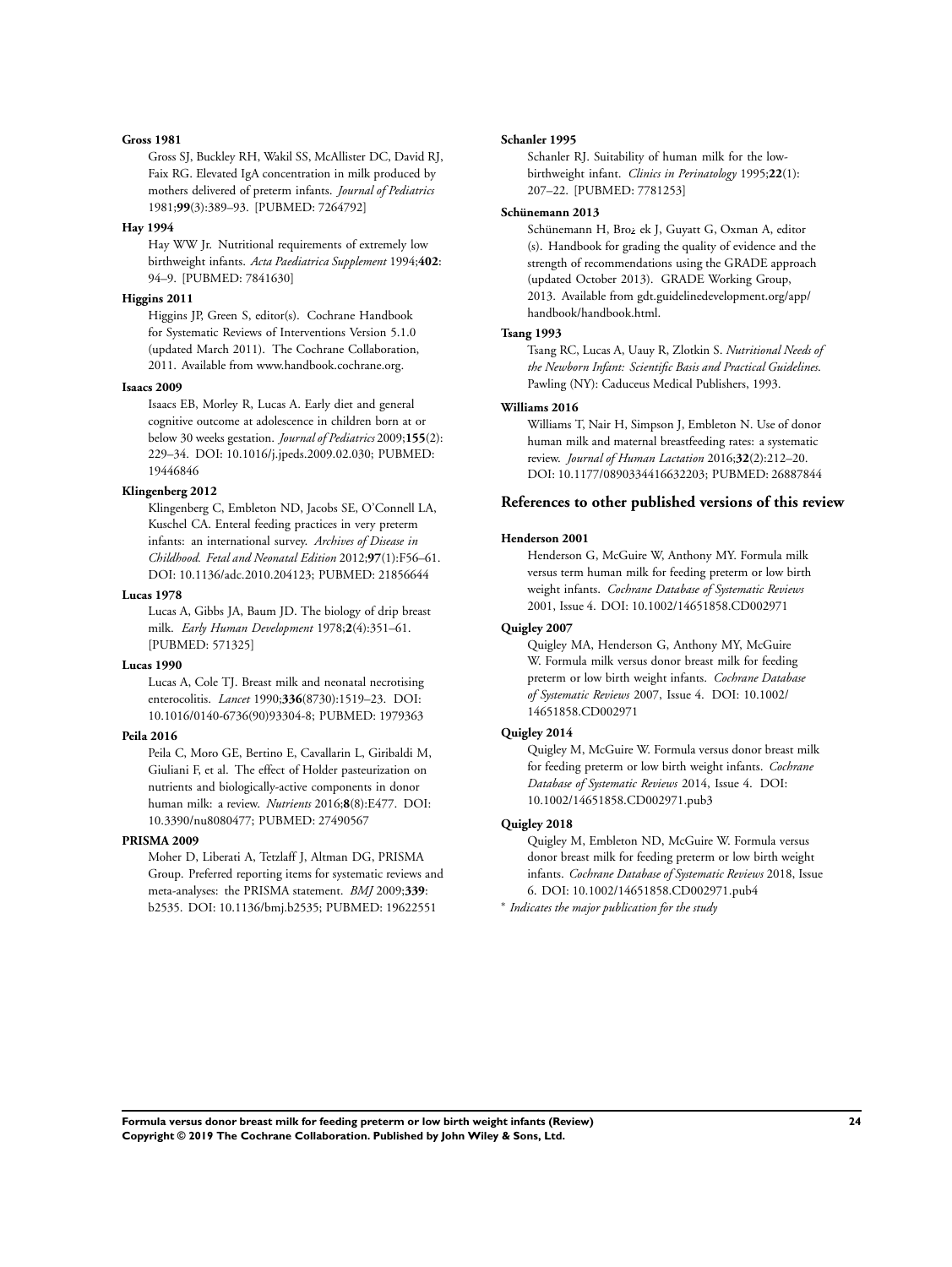# **CHARACTERISTICS OF STUDIES**

# **Characteristics of included studies** *[ordered by study ID]*

# **Corpeleijn 2016**

| Methods       | Randomised controlled trial                                                                                                                                           |
|---------------|-----------------------------------------------------------------------------------------------------------------------------------------------------------------------|
| Participants  | 373 VLBW infants with insufficient maternal breast milk during the first 10 days after<br>birth. Six neonatal units in the Netherlands, 2012 to 2014                  |
| Interventions | Preterm formula ( $N = 190$ ) versus donor breast milk ( $N = 183$ ) given as a supplement<br>to maternal breast milk (with cow's milk-based multinutrient fortifier) |
| Outcomes      | Invasive infection, NEC, or mortality during the first 60 days after birth (composite)                                                                                |
| <b>Notes</b>  | Intervention given during first 10 days after birth only                                                                                                              |

*Risk of bias*

| <b>Bias</b>                                                                | Authors' judgement | Support for judgement                                                                                                                                                                                              |
|----------------------------------------------------------------------------|--------------------|--------------------------------------------------------------------------------------------------------------------------------------------------------------------------------------------------------------------|
| Random sequence generation (selection Low risk<br>bias)                    |                    | "Online randomisation software"                                                                                                                                                                                    |
| Allocation concealment (selection bias)                                    | Low risk           | Computer randomised                                                                                                                                                                                                |
| Blinding (performance bias and detection Low risk<br>bias)<br>All outcomes |                    | Families and clinicians "blinded"                                                                                                                                                                                  |
| Incomplete outcome data (attrition bias)<br>All outcomes                   | Low risk           | 99% assessment for primary outcome                                                                                                                                                                                 |
| Selective reporting (reporting bias)                                       | High risk          | Protocol specified short-term growth rate, bone density.<br>Bayley Scores of Infant Development III (at 2 years of<br>age), growth rate (at 2 years of age) as outcomes to be<br>assessed - these are not reported |
| Other bias                                                                 | Unclear risk       | Funded by Mead Johnson Nutrition                                                                                                                                                                                   |

### **Costa 2018**

| Methods      | Randomised controlled trial                                                                                                               |
|--------------|-------------------------------------------------------------------------------------------------------------------------------------------|
| Participants | 70 infants (< 33 weeks') with insufficient maternal breast milk during the first 14 days<br>after birth. One neonatal unit in Italy, 2015 |

**Formula versus donor breast milk for feeding preterm or low birth weight infants (Review) 25 Copyright © 2019 The Cochrane Collaboration. Published by John Wiley & Sons, Ltd.**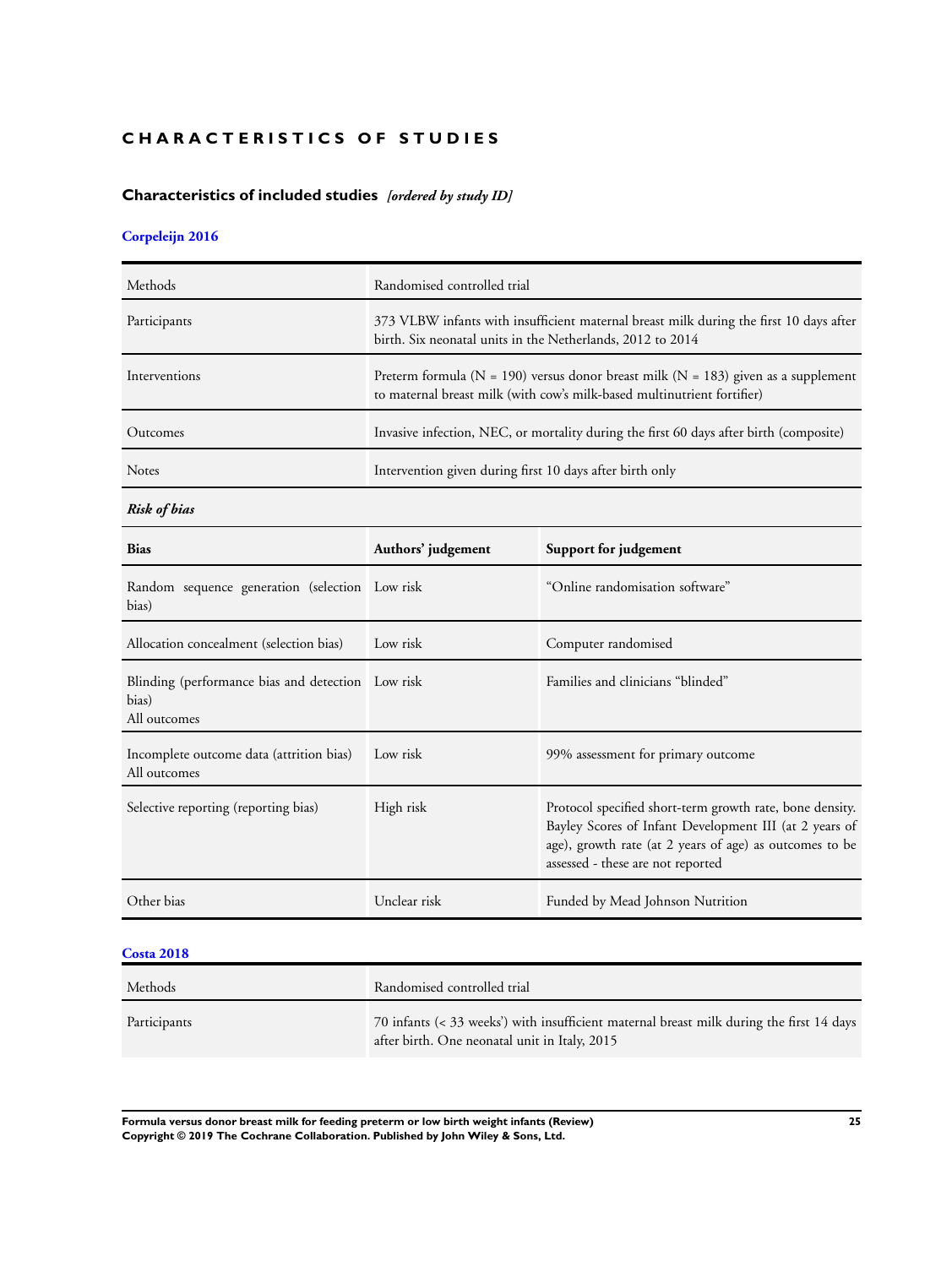# **Costa 2018** (*Continued)*

| Interventions | Preterm formula ( $N = 35$ ) versus donor breast milk ( $N = 35$ ) given as a supplement to<br>maternal breast milk                                           |
|---------------|---------------------------------------------------------------------------------------------------------------------------------------------------------------|
| Outcomes      | Time to full enteral feeding (150 mL/kg/day), invasive infection, NEC, bronchopul-<br>monary dysplasia (BPD), or mortality until 36 weeks' post-menstrual age |
| <b>Notes</b>  | Fortification policy not described (author contacted June 2019 for clarification: simon-<br>etta.costa@policlinicogemelli.it)                                 |

# *Risk of bias*

| <b>Bias</b>                                                                 | Authors' judgement | Support for judgement                       |
|-----------------------------------------------------------------------------|--------------------|---------------------------------------------|
| Random sequence generation (selection Low risk<br>bias)                     |                    | "Computer-generated list of random numbers" |
| Allocation concealment (selection bias)                                     | Low risk           | "sequence was concealed from researchers"   |
| Blinding (performance bias and detection High risk<br>bias)<br>All outcomes |                    | Families and clinicians not masked          |
| Incomplete outcome data (attrition bias)<br>All outcomes                    | Low risk           | Complete assessment for primary outcome     |
| Selective reporting (reporting bias)                                        | Unclear risk       | Protocol not available                      |
| Other bias                                                                  | Unclear risk       | Funder not stated                           |

# **Cristofalo 2013**

| Methods       | Randomised controlled trial                                                                                                                                                                                                                                     |  |
|---------------|-----------------------------------------------------------------------------------------------------------------------------------------------------------------------------------------------------------------------------------------------------------------|--|
| Participants  | 53 newborn infants: birth weight 500 g to 1250 g<br>Exclusions: major congenital abnormalities, high likelihood of transfer to a non-study<br>site after 48 hours<br>Seven neonatal intensive care units: six in USA, one in Austria<br>(Probably) 2010 to 2012 |  |
| Interventions | Preterm formula milk ( $N = 24$ ) versus fortified (with human milk-based fortifier), pas-<br>teurised donor breast milk ( $N = 29$ ). Assigned until 91 days after birth, or discharge, or<br>oral feeding at least 50% of feeds                               |  |
| Outcomes      | Duration of parenteral nutrition, growth, respiratory support, and NEC                                                                                                                                                                                          |  |
| <b>Notes</b>  | Additional information on methods courtesy of Dr Cristafalo (April 2014)                                                                                                                                                                                        |  |

**Formula versus donor breast milk for feeding preterm or low birth weight infants (Review) 26 Copyright © 2019 The Cochrane Collaboration. Published by John Wiley & Sons, Ltd.**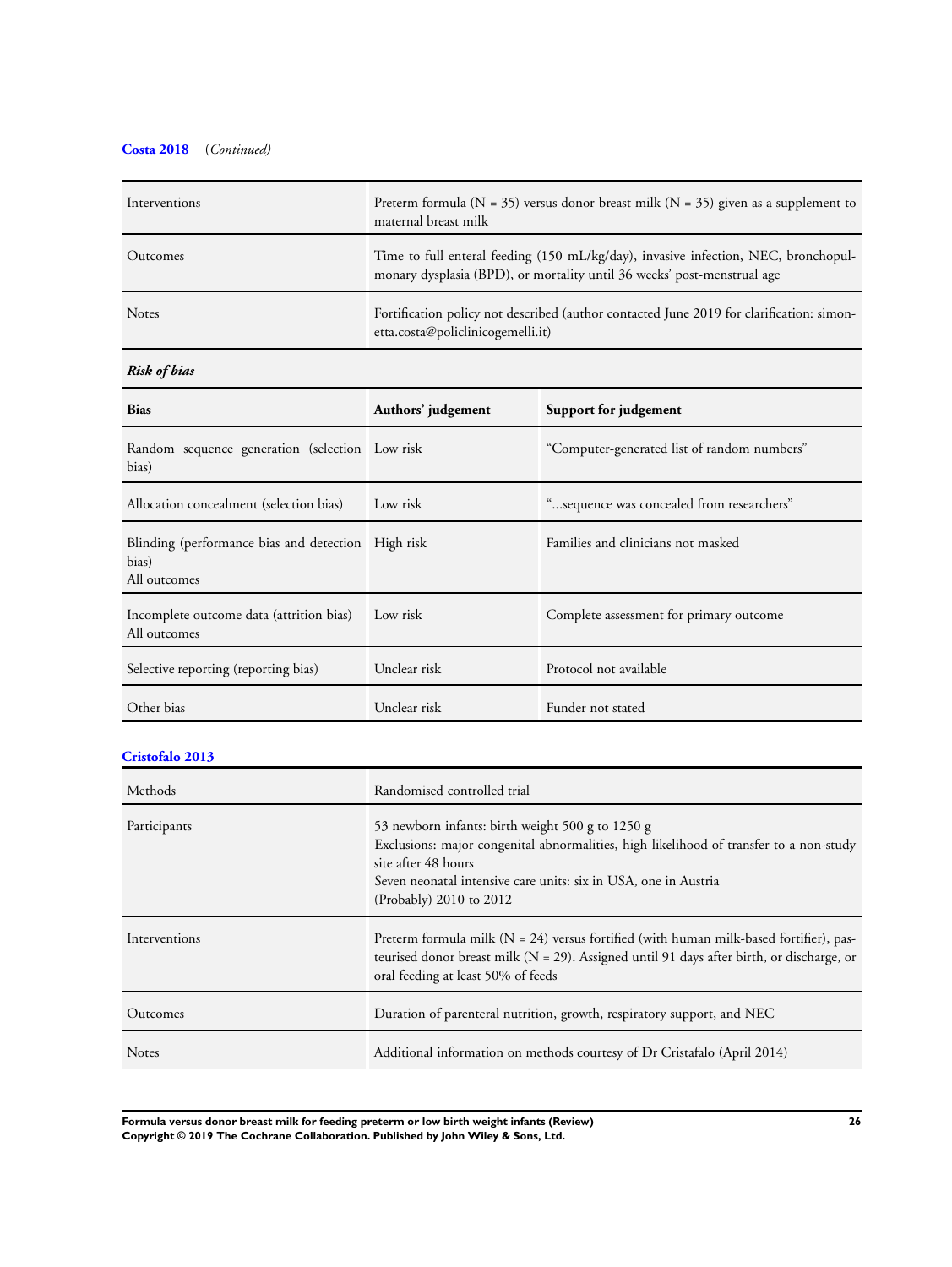# **Cristofalo 2013** (*Continued)*

### *Risk of bias*

| <b>Bias</b>                                                                | Authors' judgement | Support for judgement                                                                                                                  |  |
|----------------------------------------------------------------------------|--------------------|----------------------------------------------------------------------------------------------------------------------------------------|--|
| Random sequence generation (selection Low risk<br>bias)                    |                    | Random sequence generated centrally in permuted<br>blocks stratified by investigational site                                           |  |
| Allocation concealment (selection bias)                                    | Low risk           | Allocation outcome provided to an individual at each site<br>who was not connected with the evaluation of outcomes<br>for participants |  |
| Blinding (performance bias and detection Low risk<br>bias)<br>All outcomes |                    | Investigators, caregivers, and families were masked                                                                                    |  |
| Incomplete outcome data (attrition bias)<br>All outcomes                   | Low risk           | 100% follow-up                                                                                                                         |  |
| Selective reporting (reporting bias)                                       | Low risk           | No deviations from protocol                                                                                                            |  |
| Other bias                                                                 | Unclear risk       | Funded by Prolacta Bioscience                                                                                                          |  |

### **Davies 1977**

| Methods             | Randomised controlled trial                                                                                                                                                                                                                                                                                                                                                    |                       |
|---------------------|--------------------------------------------------------------------------------------------------------------------------------------------------------------------------------------------------------------------------------------------------------------------------------------------------------------------------------------------------------------------------------|-----------------------|
| Participants        | 68 preterm infants: 28 to 36 weeks in 2 strata<br>Exclusions: multiple births, congenital abnormalities and chromosomal disorders, con-<br>genital infection. Growth-restricted infants (< 5th percentile) may also have been ex-<br>cluded<br>Department of Child Health, University Hospital of Wales, Cardiff<br>1972 to 1973                                               |                       |
| Interventions       | Term formula milk ( $N = 34$ ) versus unfortified, pasteurised donor breast milk ( $N = 34$ )<br>. Assigned from birth for 2 months                                                                                                                                                                                                                                            |                       |
| Outcomes            | Rates of weight gain, increase in head circumference and length from birth until 1 month<br>and from 1 month until 2 months                                                                                                                                                                                                                                                    |                       |
| <b>Notes</b>        | Infants of mothers who wished to breastfeed were initially given expressed breast milk<br>if unable to feed naturally. There were only 2 such infants; their feeding group was not<br>specified and the results for these infants are not presented separately in the paper. Given<br>that this applies to only 2 out of 68 infants, we have included this study in the review |                       |
| <b>Risk of bias</b> |                                                                                                                                                                                                                                                                                                                                                                                |                       |
| <b>Bias</b>         | Authors' judgement                                                                                                                                                                                                                                                                                                                                                             | Support for judgement |

**Formula versus donor breast milk for feeding preterm or low birth weight infants (Review) 27 Copyright © 2019 The Cochrane Collaboration. Published by John Wiley & Sons, Ltd.**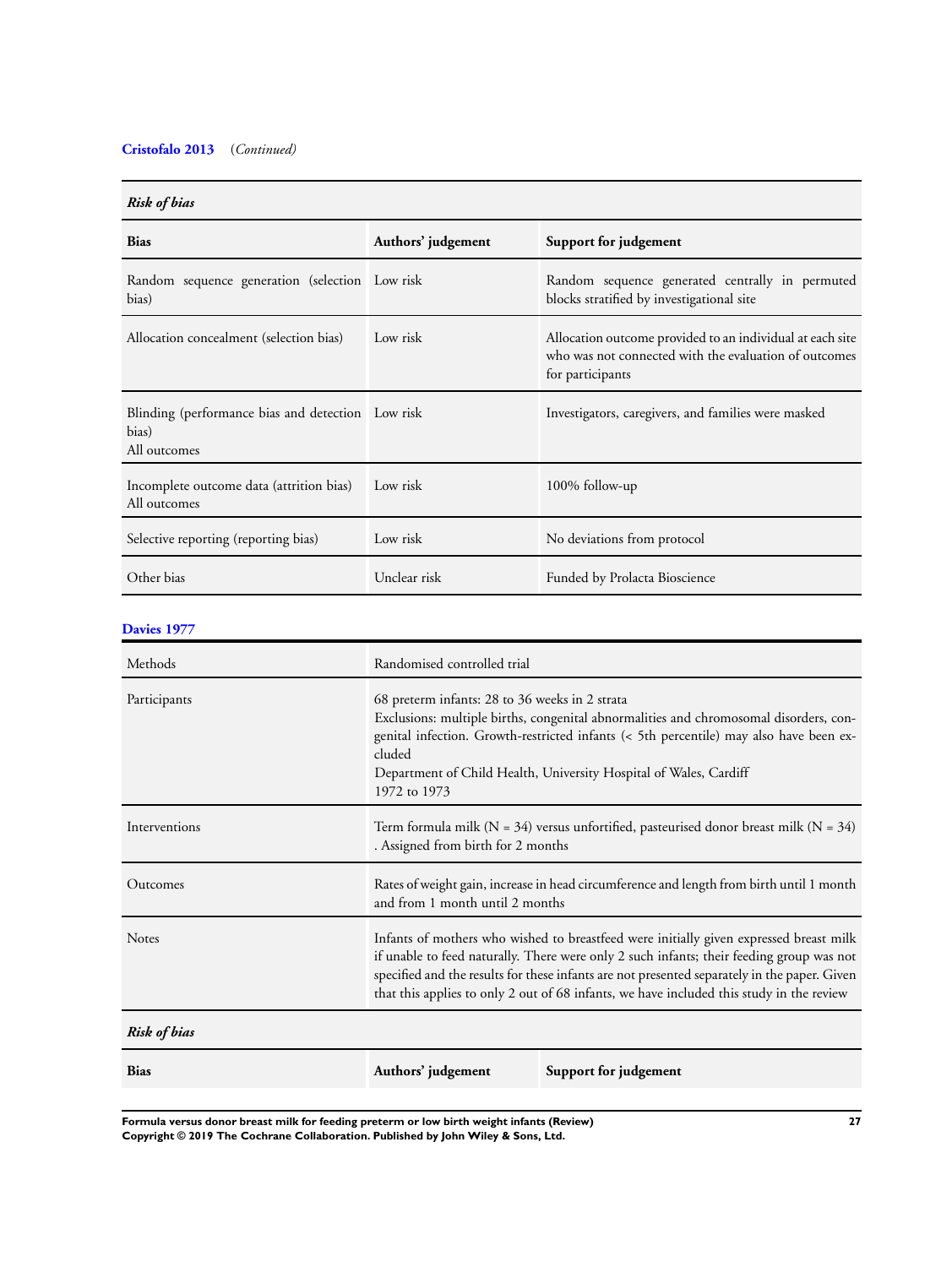# **Davies 1977** (*Continued)*

| Random sequence generation (selection Unclear risk<br>bias)                    |              | Method not stated                         |
|--------------------------------------------------------------------------------|--------------|-------------------------------------------|
| Allocation concealment (selection bias)                                        | Unclear risk | Method not stated                         |
| Blinding (performance bias and detection Unclear risk<br>bias)<br>All outcomes |              | No information given                      |
| Incomplete outcome data (attrition bias)<br>All outcomes                       | Low risk     | 100% follow-up                            |
| Selective reporting (reporting bias)                                           | Unclear risk | Protocol not available                    |
| Other bias                                                                     | Unclear risk | Funder not stated (likely to be unfunded) |

### **Gross 1983**

| Randomised controlled trial                                                                                                                                                                                                                          |
|------------------------------------------------------------------------------------------------------------------------------------------------------------------------------------------------------------------------------------------------------|
| 67 preterm infants (27 to 33 weeks)<br>Birth weight < 1600 g. Excluded if "congenital anomaly or major disease"<br>Department of Pediatrics, Duke University, USA<br>1980 to 1982                                                                    |
| Term formula milk ( $N = 26$ ) versus unfortified, pasteurised donor breast milk ( $N = 41$ ).<br>Feeds were assigned until the infant reached a weight of 1800 g or until withdrawn from<br>the study because of feeding intolerance or NEC         |
| Time to regain birth weight<br>Mean daily gain in weight, length and head circumference, from regaining birth weight<br>until reaching 1800 g<br>Data on adverse events can be determined, although these were not primary endpoints<br>of the study |
| Although the report gave information on adverse outcomes, the 7 affected infants were<br>withdrawn from the study and not included in the analyses of growth rates. Therefore,<br>growth data are reported for 20 infants in each arm of the trial   |
|                                                                                                                                                                                                                                                      |

# *Risk of bias*

| <b>Bias</b>                                             | Authors' judgement | Support for judgement |
|---------------------------------------------------------|--------------------|-----------------------|
| Random sequence generation (selection Low risk<br>bias) |                    | Random number table   |

**Formula versus donor breast milk for feeding preterm or low birth weight infants (Review) 28 Copyright © 2019 The Cochrane Collaboration. Published by John Wiley & Sons, Ltd.**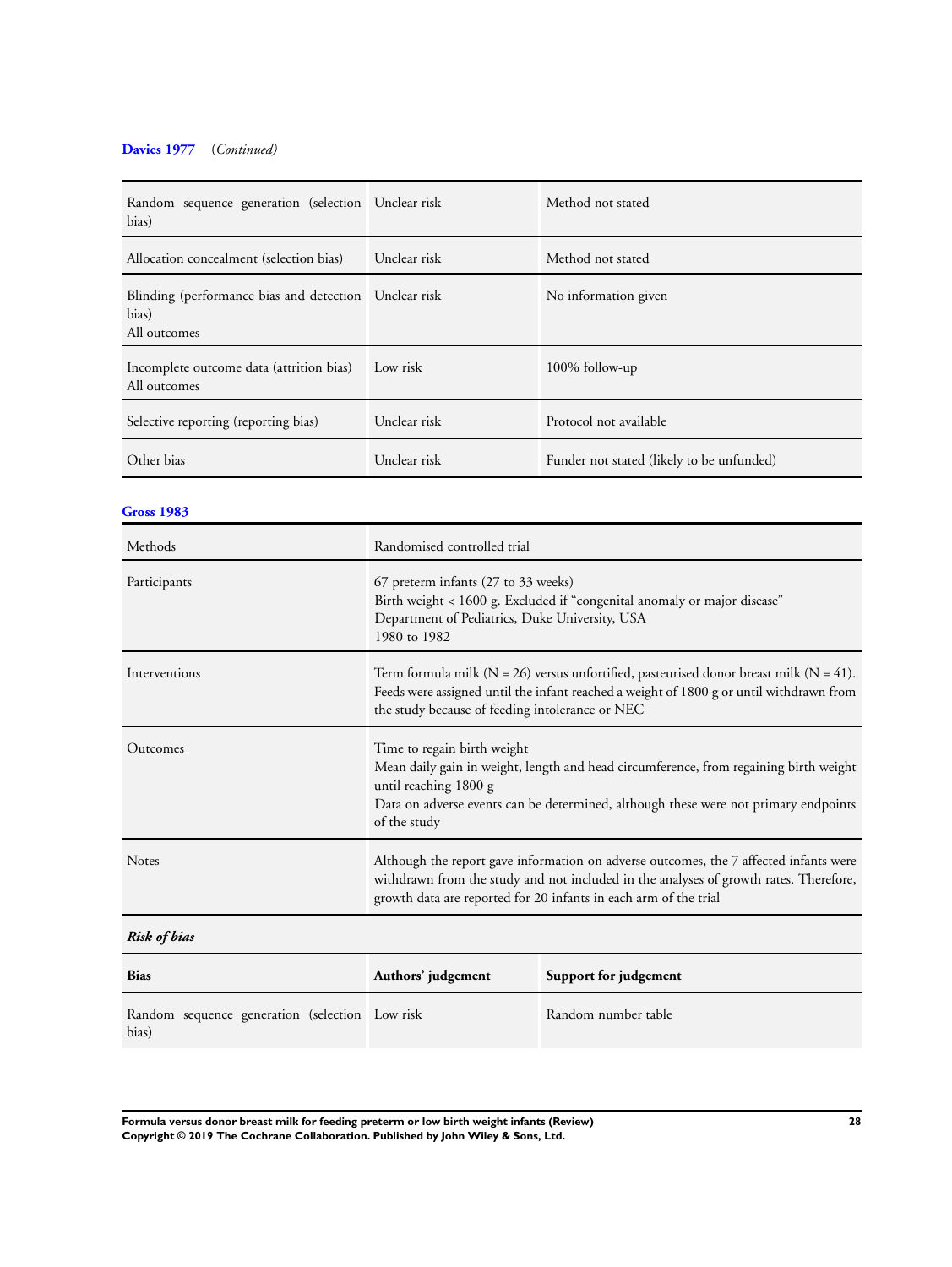# **Gross 1983** (*Continued)*

| Allocation concealment (selection bias)                                          | Unclear risk | Method not stated<br>"Any infant withdrawn from the study was replaced by<br>the next one enrolled"; implies lack of allocation conceal-<br>ment for these infants                                                                                                                                 |
|----------------------------------------------------------------------------------|--------------|----------------------------------------------------------------------------------------------------------------------------------------------------------------------------------------------------------------------------------------------------------------------------------------------------|
| Blinding (performance bias and detection   Unclear risk<br>bias)<br>All outcomes |              | No information given                                                                                                                                                                                                                                                                               |
| Incomplete outcome data (attrition bias)<br>All outcomes                         | Unclear risk | 7 out of 67 (10%) with adverse outcomes (NEC, mor-<br>tality) were not assessed for growth outcomes. This in-<br>cluded $6/26$ (23%) in the formula group and $1/41$ (2.<br>4%) in the donor breast milk group, so potential bias<br>100% follow-up and low risk of bias for mortality and<br>NEC. |
| Selective reporting (reporting bias)                                             | Unclear risk | Protocol not available                                                                                                                                                                                                                                                                             |
| Other bias                                                                       | Unclear risk | Funded by Mead Johnson Nutrition                                                                                                                                                                                                                                                                   |

### **Lucas 1984a**

| Methods       | Randomised controlled trial                                                                                                                                                                                                                                                                                                                                                                                                                                                                                                                                                                                                                                                                                                                                                                                                                                   |  |
|---------------|---------------------------------------------------------------------------------------------------------------------------------------------------------------------------------------------------------------------------------------------------------------------------------------------------------------------------------------------------------------------------------------------------------------------------------------------------------------------------------------------------------------------------------------------------------------------------------------------------------------------------------------------------------------------------------------------------------------------------------------------------------------------------------------------------------------------------------------------------------------|--|
| Participants  | 159 infants of birth weight < 1850 g<br>Stratified by birth weight < 1200 g and 1201 g to 1850 g<br>Infants with congenital abnormalities excluded. Infants with intrauterine growth restric-<br>tion not excluded<br>Study undertaken in the early 1980s in neonatal units in the Anglia region of the UK                                                                                                                                                                                                                                                                                                                                                                                                                                                                                                                                                    |  |
| Interventions | Preterm formula milk ( $N = 76$ ) versus donor (mainly "drip") breast milk ( $N = 83$ )<br>The formula was intended to be delivered at 180 mL/kg/day versus the breast milk at<br>200 mL/kg/day<br>Feeds were assigned until the infant reached a weight of 2000 g or until discharge from<br>the neonatal unit                                                                                                                                                                                                                                                                                                                                                                                                                                                                                                                                               |  |
| Outcomes      | Short-term outcomes:<br>Time to regain birth weight (62 infants). Rates of change in weight (58 infants), crown-<br>heel length (26 infants) and head circumference (48 infants) from the point of regained<br>birth weight until discharge from the neonatal unit or reaching a weight of 2000 g<br>Incidence of NEC - suspected and confirmed reported on complete cohort of 159 infants<br>Longer-term outcomes:<br>Validated neurological assessment at 18 months in 122 (85%) of surviving infants<br>Bayley Mental Development Index and Psychomotor Development Index at 18 months<br>post-term, in 114 (94%) of surviving infants suitable for the assessment<br>Growth performance in surviving infants (weight, length and head circumference) at 9<br>months (110 infants), 18 months (136 infants) and 7.5 to 8 years (130 infants) post-<br>term |  |

**Formula versus donor breast milk for feeding preterm or low birth weight infants (Review) 29 Copyright © 2019 The Cochrane Collaboration. Published by John Wiley & Sons, Ltd.**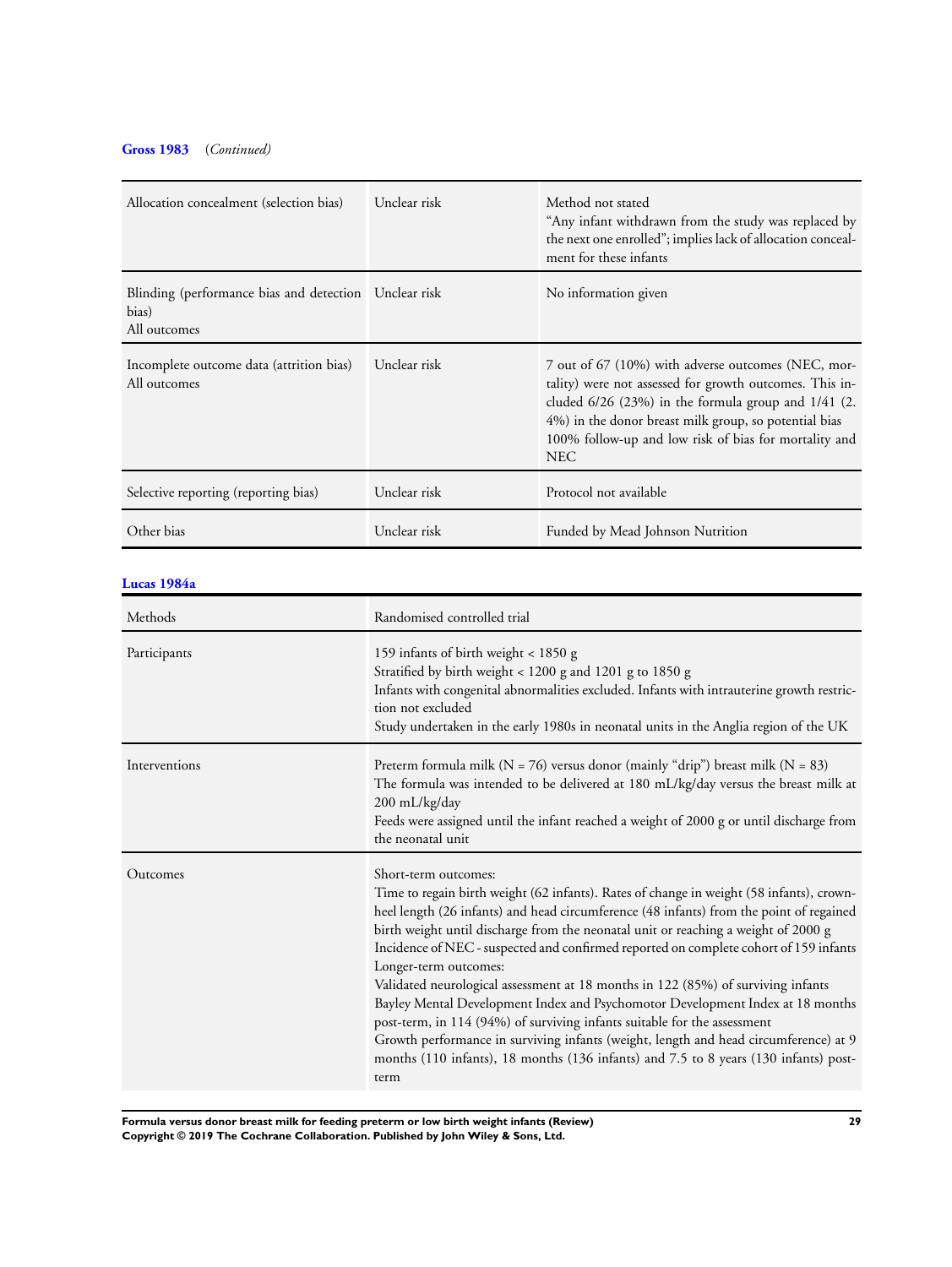# **Lucas 1984a** (*Continued)*

| <b>Notes</b> | The first "interim" report provided data on short-term growth outcomes in a predefined<br>subset of the total cohort recruited.<br>Follow-up at 18 months was achieved for more than 80% of surviving infants. Devel-                                              |
|--------------|--------------------------------------------------------------------------------------------------------------------------------------------------------------------------------------------------------------------------------------------------------------------|
|              | opmental assessments (Bayley Psychomotor and Mental Development Indices) at 18<br>months post-term were reported for 114 of the 159 children originally enrolled in the<br>study. 16 children had died and 7 had been lost to follow-up. 12 surviving children had |
|              | cerebral palsy affecting fine motor skills and these children were not assessed. A further<br>10 children were not assessed due to severe visual or hearing impairment or because<br>follow-up data were obtained by telephone for geographical reasons            |

# *Risk of bias*

| <b>Bias</b>                                                                      | Authors' judgement | Support for judgement                                                                                                                                                                                                                                      |
|----------------------------------------------------------------------------------|--------------------|------------------------------------------------------------------------------------------------------------------------------------------------------------------------------------------------------------------------------------------------------------|
| Random sequence generation (selection Low risk<br>bias)                          |                    | Balanced randomisation sequence was prepared for each<br>centre, within strata defined by birth weight (method of<br>sequence generation not stated explicitly)                                                                                            |
| Allocation concealment (selection bias)                                          | Low risk           | Sealed, numbered envelopes                                                                                                                                                                                                                                 |
| Blinding (performance bias and detection   Unclear risk<br>bias)<br>All outcomes |                    | No information given                                                                                                                                                                                                                                       |
| Incomplete outcome data (attrition bias)<br>All outcomes                         | Low risk           | 100% assessment of in-hospital outcomes and $> 80\%$<br>follow-up for long-term outcomes (except for cognitive<br>outcomes (verbal and performance intelligence quotient)<br>, which were assessed in about 20% of participants at ages<br>8 and 16 years) |
| Selective reporting (reporting bias)                                             | Unclear risk       | Protocol not available                                                                                                                                                                                                                                     |
| Other bias                                                                       | Unclear risk       | Funded by Farley Health Products                                                                                                                                                                                                                           |

# **Lucas 1984b**

| Methods       | Randomised controlled trial                                                                                                                                                                                                                                                                                  |  |
|---------------|--------------------------------------------------------------------------------------------------------------------------------------------------------------------------------------------------------------------------------------------------------------------------------------------------------------|--|
| Participants  | 343 infants of birth weight < 1850 g. Stratified by birth weight < 1200 g and 1201 g to<br>1850 g.<br>Infants with congenital abnormalities excluded. Infants with intrauterine growth restric-<br>tion not excluded<br>Study undertaken in the early 1980s in neonatal units in the Anglia region of the UK |  |
| Interventions | Preterm formula milk ( $N = 173$ ) versus banked donor breast milk ( $N = 170$ ) as a<br>supplement to the mother's own breast milk                                                                                                                                                                          |  |

**Formula versus donor breast milk for feeding preterm or low birth weight infants (Review) 30 Copyright © 2019 The Cochrane Collaboration. Published by John Wiley & Sons, Ltd.**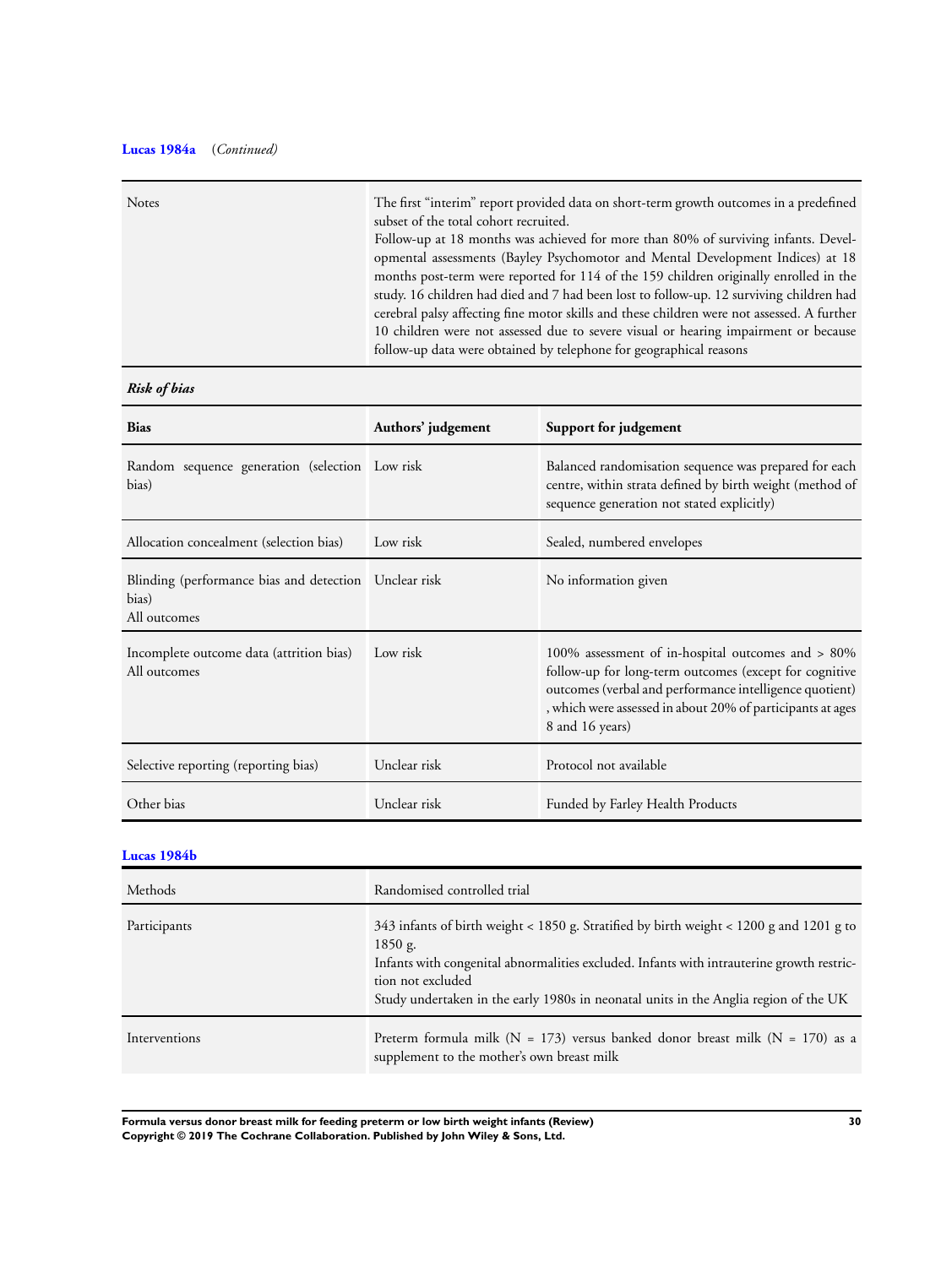# **Lucas 1984b** (*Continued)*

| Outcomes | Short-term outcomes: time to regain birth weight (132 infants). Rates of change in weight<br>(115 infants), crown-heel length (45 infants) and head circumference (97 infants) from<br>the point of regained birth weight until discharge from the neonatal unit or reaching a<br>weight of 2000 g<br>Incidence of NEC - suspected and confirmed reported on complete cohort of 343 infants<br>Longer-term outcomes:<br>Validated neurological assessment, at 18 months, in 278 (88%) of surviving infants<br>Bayley Mental Development Index and Psychomotor Development Index at 18 months,<br>corrected for preterm gestation, in 273 (96%) of surviving infants suitable for the assess-<br>ment<br>Growth performance in surviving infants (weight, length and head circumference) at 9<br>months (259 infants), 18 months (302 infants) and 7.5 years to 8 years (290 infants)<br>post-term |
|----------|---------------------------------------------------------------------------------------------------------------------------------------------------------------------------------------------------------------------------------------------------------------------------------------------------------------------------------------------------------------------------------------------------------------------------------------------------------------------------------------------------------------------------------------------------------------------------------------------------------------------------------------------------------------------------------------------------------------------------------------------------------------------------------------------------------------------------------------------------------------------------------------------------|
| Notes    | The first "interim" report provided data on short-term growth outcomes in a predefined<br>subset of the total cohort recruited.<br>Developmental assessments (Bayley Psychomotor and Mental Development Indices) at<br>18 months post-term were reported for 273 of 343 children originally enrolled in the<br>study. 29 children had died and 12 had been lost to follow-up. 24 surviving children had<br>cerebral palsy affecting fine motor skills and these children were not assessed. A further 5<br>children were not assessed due to severe visual or hearing impairment or because follow-<br>up data were obtained by telephone for geographical reasons                                                                                                                                                                                                                                |

# *Risk of bias*

| <b>Bias</b>                                                                      | Authors' judgement | Support for judgement                                                                                                                                                                                                                                |
|----------------------------------------------------------------------------------|--------------------|------------------------------------------------------------------------------------------------------------------------------------------------------------------------------------------------------------------------------------------------------|
| Random sequence generation (selection Unclear risk<br>bias)                      |                    | Not stated                                                                                                                                                                                                                                           |
| Allocation concealment (selection bias)                                          | Low risk           | Sealed, numbered envelopes                                                                                                                                                                                                                           |
| Blinding (performance bias and detection   Unclear risk<br>bias)<br>All outcomes |                    | No information given                                                                                                                                                                                                                                 |
| Incomplete outcome data (attrition bias)<br>All outcomes                         | Low risk           | 100% assessment of in-hospital outcomes and > 80%<br>follow-up for long-term outcomes except for cognitive<br>outcomes (verbal and performance intelligence quotient)<br>which were assessed in about 20% of participants at ages<br>8 and 16 years) |
| Selective reporting (reporting bias)                                             | Unclear risk       | Protocol not available                                                                                                                                                                                                                               |
| Other bias                                                                       | Unclear risk       | Funded by Farley Health Products                                                                                                                                                                                                                     |

**Formula versus donor breast milk for feeding preterm or low birth weight infants (Review) 31 Copyright © 2019 The Cochrane Collaboration. Published by John Wiley & Sons, Ltd.**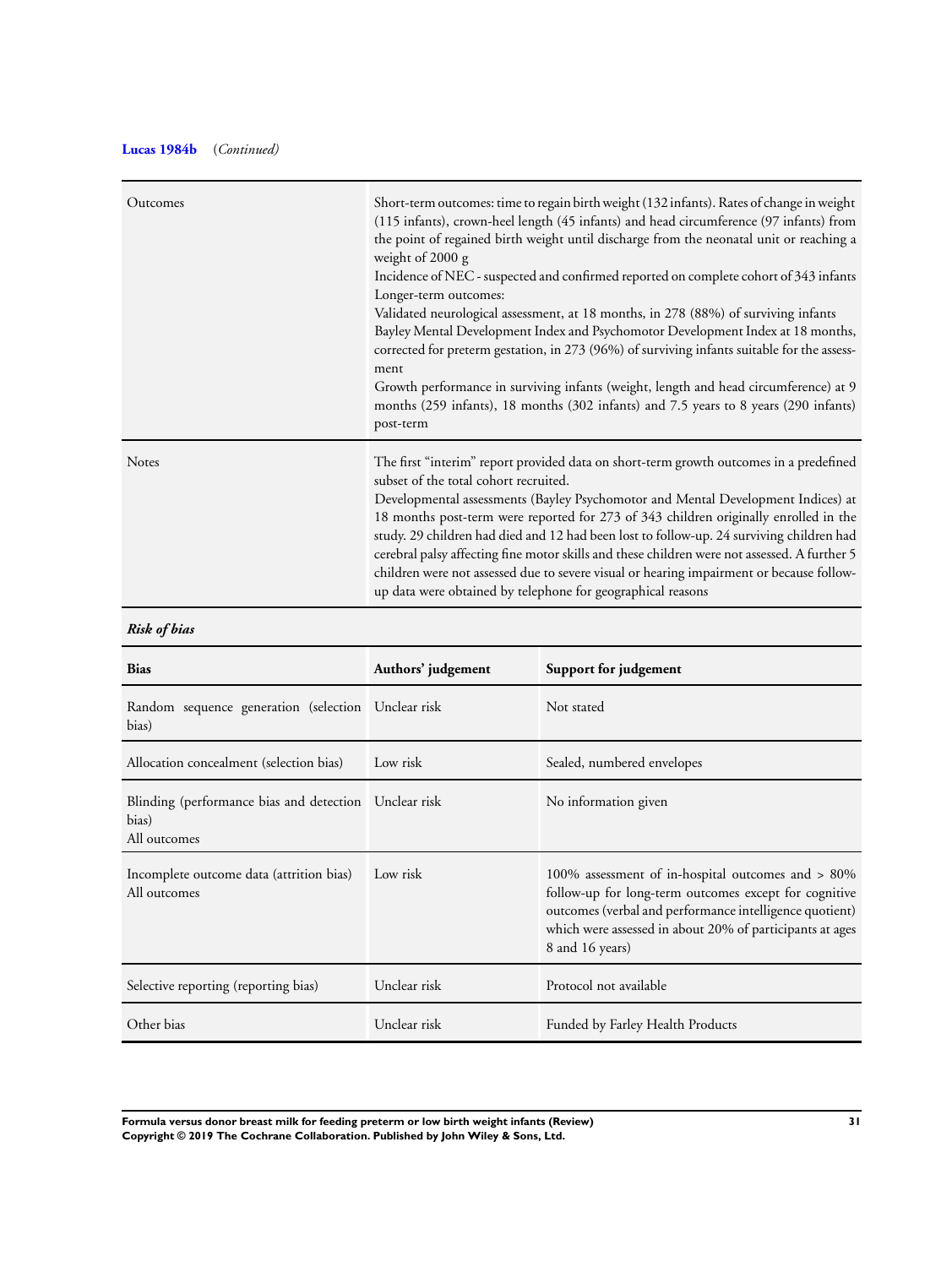**O'Connor 2016**

| Methods       | Randomised controlled trial                                                                                                                                                                                                                                                                                                                                                                                         |
|---------------|---------------------------------------------------------------------------------------------------------------------------------------------------------------------------------------------------------------------------------------------------------------------------------------------------------------------------------------------------------------------------------------------------------------------|
| Participants  | 363 VLBW infants whose mothers intended to breastfeed but whose own milk became<br>insufficient from birth until 90 days of age or hospital discharge<br>Four neonatal units in Ontario, Canada, 2010 to 2012                                                                                                                                                                                                       |
| Interventions | Preterm formula ( $N = 182$ ) versus donor breast milk ( $N = 181$ ) given as a supplement<br>to maternal breast milk (bovine-based multinutrient-fortified)                                                                                                                                                                                                                                                        |
| Outcomes      | Cognitive composite score on the Bayley Scales of Infant and Toddler Development,<br>Third Edition (Bayley-III) at 18 months post-term<br>Bayley-III language and motor composite scores, mortality and morbidity index (late-<br>onset infection, NEC (Bell stage $\geq$ II), chronic lung disease, or retinopathy of prematurity<br>(treated medically or surgically), and growth during the feeding intervention |
| <b>Notes</b>  | "A similar percentage of infants in the donor milk group (28.2%) and formula group<br>(26.9%) were exclusively fed mother's milk"<br>"Infants in both groups were fed substantial amounts of maternal milk, with approxi-<br>mately 25% in each group receiving only maternal milk, and the remainder receiving<br>about 60% maternal milk"                                                                         |

# *Risk of bias*

| <b>Bias</b>                                                                | Authors' judgement | Support for judgement                                                                                                                               |
|----------------------------------------------------------------------------|--------------------|-----------------------------------------------------------------------------------------------------------------------------------------------------|
| Random sequence generation (selection Low risk<br>bias)                    |                    | "Computer-driven third-party randomisation service"                                                                                                 |
| Allocation concealment (selection bias)                                    | Low risk           | Computer-randomised                                                                                                                                 |
| Blinding (performance bias and detection Low risk<br>bias)<br>All outcomes |                    | Families and clinicians "blinded"                                                                                                                   |
| Incomplete outcome data (attrition bias)<br>All outcomes                   | Low risk           | > 90% assessment for primary outcome                                                                                                                |
| Selective reporting (reporting bias)                                       | Low risk           | No protocol deviations                                                                                                                              |
| Other bias                                                                 | Unclear risk       | Funded by the Canadian Institutes of Health Research<br>(MOP No. 102638) and the Ontario Ministry of Health<br>and Long-Term Care (grant No. 06465) |

**Formula versus donor breast milk for feeding preterm or low birth weight infants (Review) 32 Copyright © 2019 The Cochrane Collaboration. Published by John Wiley & Sons, Ltd.**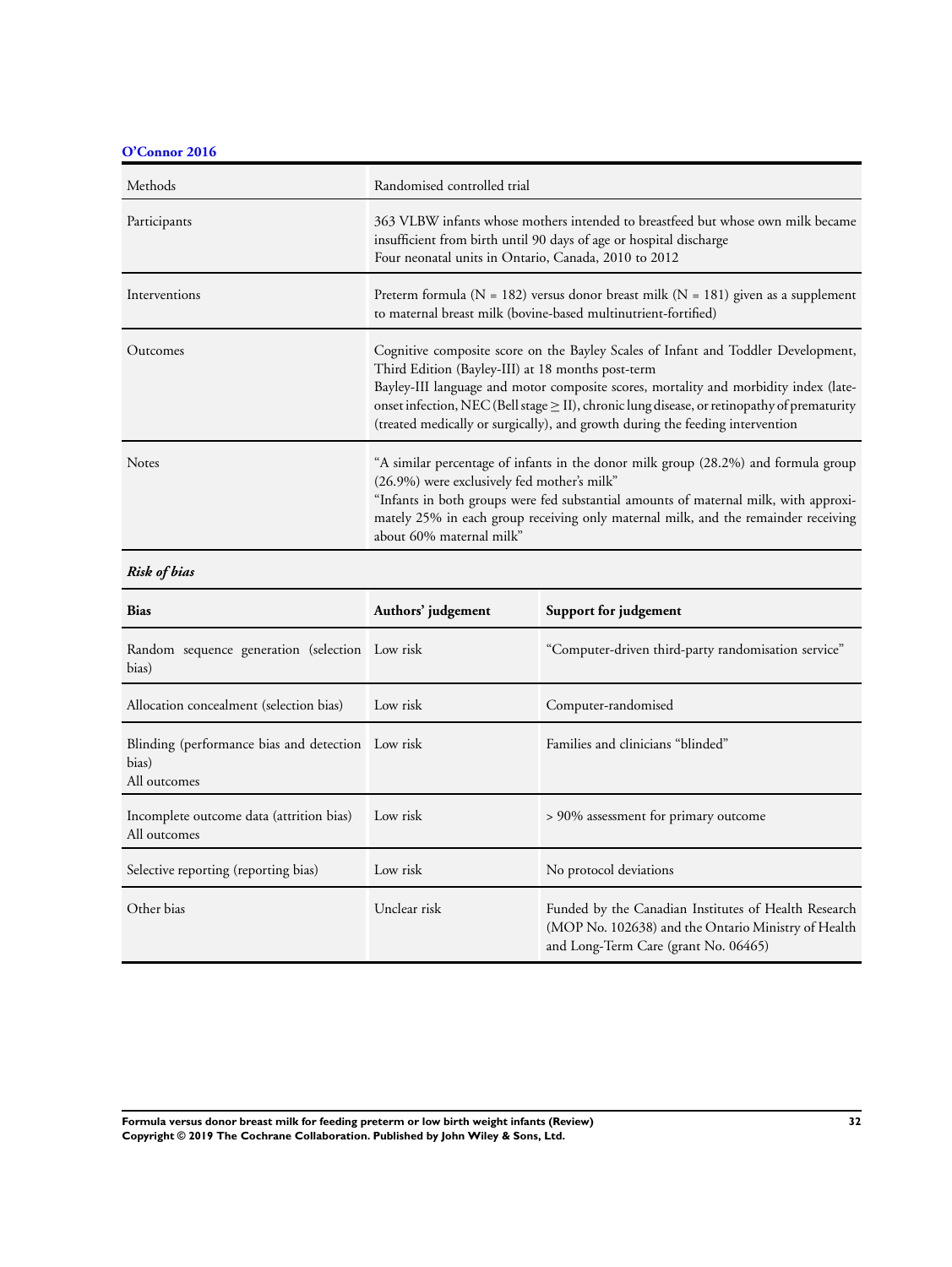**Raiha 1976**

| Methods         | Randomised controlled trial                                                                                                                                                                                                                              |
|-----------------|----------------------------------------------------------------------------------------------------------------------------------------------------------------------------------------------------------------------------------------------------------|
| Participants    | 106 preterm infants of birth weight < 2100 g, but between 10th and 90th centiles for<br>birth weight. Infants excluded if evidence of "physical abnormality or obvious disease"<br>Premature Unit, Helsinki University Children's Hospital, 1972 to 1975 |
| Interventions   | Term formula milk ( $N = 84$ ) versus unfortified donor breast milk ( $N = 22$ )<br>Feeds continued until a weight of 2.4 kg was attained or until infants were withdrawn<br>from the study because of a "medical complication"                          |
| <b>Outcomes</b> | Time, from birth, to regain birth weight. Rate of weight gain from birth and from point<br>of regained birth weight                                                                                                                                      |
| <b>Notes</b>    | Donor breast milk was given at a 170 mL/kg/day, compared with formula at 150 mL/<br>kg/day, "in order to achieve equivalent calorie inputs". Donor breast milk-fed infants<br>were given supplemental vitamins                                           |

*Risk of bias*

| <b>Bias</b>                                                                      | Authors' judgement | Support for judgement                                                                                                                                                                                                                                                                   |
|----------------------------------------------------------------------------------|--------------------|-----------------------------------------------------------------------------------------------------------------------------------------------------------------------------------------------------------------------------------------------------------------------------------------|
| Random sequence generation (selection High risk<br>bias)                         |                    | Randomly selected permutations of 1, 2, 3, 4 were pre-<br>pared in advance, which were used to allocate to the 4<br>formula arms. Every 5th infant was assigned to pooled<br>breast milk. Hence, it was not strictly random. Also, no<br>details of how the permutations were generated |
| Allocation concealment (selection bias)                                          | High risk          | Every 5th infant was assigned to pooled breast milk so<br>allocation concealment may have been suboptimal                                                                                                                                                                               |
| Blinding (performance bias and detection   Unclear risk<br>bias)<br>All outcomes |                    | No information given                                                                                                                                                                                                                                                                    |
| Incomplete outcome data (attrition bias)<br>All outcomes                         | Low risk           | 95% follow-up (5/106 infants who were enrolled were<br>dropped from the study for medical reasons)                                                                                                                                                                                      |
| Selective reporting (reporting bias)                                             | Unclear risk       | Protocol not available                                                                                                                                                                                                                                                                  |
| Other bias                                                                       | Unclear risk       | Funded by Wyeth Laboratories, the Juselius Foundation,<br>and the New York State Department of Mental Hygiene                                                                                                                                                                           |

**Formula versus donor breast milk for feeding preterm or low birth weight infants (Review) 33 Copyright © 2019 The Cochrane Collaboration. Published by John Wiley & Sons, Ltd.**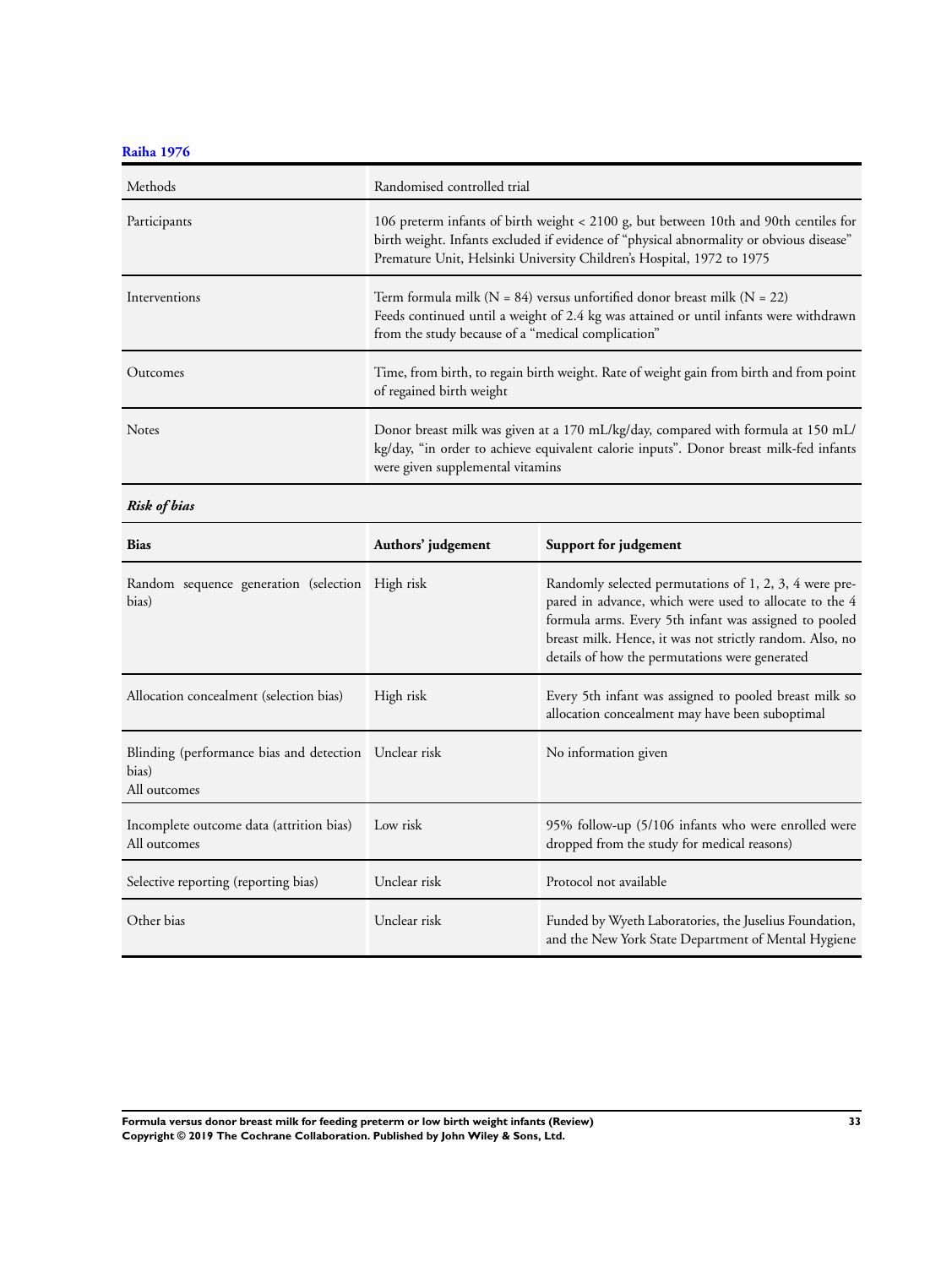**Schanler 2005**

| Methods       | Randomised controlled trial                                                                                                                                                                                                                                                                                                                                                                                                                                                                                                                                                                                                                                                                                                                                                                                                                                                                                                                                                                                                                                                  |
|---------------|------------------------------------------------------------------------------------------------------------------------------------------------------------------------------------------------------------------------------------------------------------------------------------------------------------------------------------------------------------------------------------------------------------------------------------------------------------------------------------------------------------------------------------------------------------------------------------------------------------------------------------------------------------------------------------------------------------------------------------------------------------------------------------------------------------------------------------------------------------------------------------------------------------------------------------------------------------------------------------------------------------------------------------------------------------------------------|
| Participants  | 173 infants of gestational age < 30 weeks, whose mothers intended to breastfeed but<br>whose own milk became insufficient from birth until 90 days of age or hospital discharge<br>North Shore University Hospital, New York, USA, 2000 to 2003                                                                                                                                                                                                                                                                                                                                                                                                                                                                                                                                                                                                                                                                                                                                                                                                                              |
| Interventions | Preterm formula ( $N = 81$ ) versus unfortified donor breast milk ( $N = 92$ ) given as a<br>supplement to maternal breast milk                                                                                                                                                                                                                                                                                                                                                                                                                                                                                                                                                                                                                                                                                                                                                                                                                                                                                                                                              |
| Outcomes      | Incidence of late-onset invasive infection and NEC, duration of hospitalisation and<br>growth during the study period (weight gain, head circumference increment and length<br>increment)                                                                                                                                                                                                                                                                                                                                                                                                                                                                                                                                                                                                                                                                                                                                                                                                                                                                                    |
| Notes         | Participating infants received small quantities (20 mL/kg/day) of their own mother's milk<br>during the first week after birth and continued for 3 to 5 days before the volume was<br>advanced. Milk intake was increased by 20 mL/kg/day to 100 mL/kg/day at which time<br>human milk fortifier was added. Subsequently the volume of fortified human milk was<br>advanced by 20 mL/kg/day until 160 mL/kg/day was achieved. If no mother's milk was<br>available and the baby was assigned to donor breast milk then a similar advancement and<br>fortification protocol was followed. For all infants, adjustments in milk intake between<br>160 mL/kg/day and 200 mL/kg/day were recommended to ensure an average weekly<br>weight gain of at least 15 g/kg per day.<br>17 enrolled infants were switched from donor breast milk to preterm formula because of<br>poor weight gain but all of these analyses were by intention-to-treat. However, 7 infants<br>who were never fed (3 in the donor milk group, 4 in the formula group) were excluded<br>from the analyses |

# *Risk of bias*

| <b>Bias</b>                                                                 | Authors' judgement | Support for judgement                                                                                                                                                                                                                               |
|-----------------------------------------------------------------------------|--------------------|-----------------------------------------------------------------------------------------------------------------------------------------------------------------------------------------------------------------------------------------------------|
| Random sequence generation (selection Low risk<br>bias)                     |                    | Method not stated explicitly but very likely to be com-<br>puter-generated since the random sequence was "an un-<br>balanced blocked design, according to the stratifica-<br>tion variables of gestational age and receipt of prenatal<br>steroids" |
| Allocation concealment (selection bias)                                     | Low risk           | Allocation was "performed by the research nurse coordi-<br>nator with sealed opaque envelopes"                                                                                                                                                      |
| Blinding (performance bias and detection High risk<br>bias)<br>All outcomes |                    | Unblinded                                                                                                                                                                                                                                           |
| Incomplete outcome data (attrition bias)<br>All outcomes                    | Low risk           | Complete follow-up                                                                                                                                                                                                                                  |
| Selective reporting (reporting bias)                                        | Unclear risk       | Protocol not available                                                                                                                                                                                                                              |

**Formula versus donor breast milk for feeding preterm or low birth weight infants (Review) 34 Copyright © 2019 The Cochrane Collaboration. Published by John Wiley & Sons, Ltd.**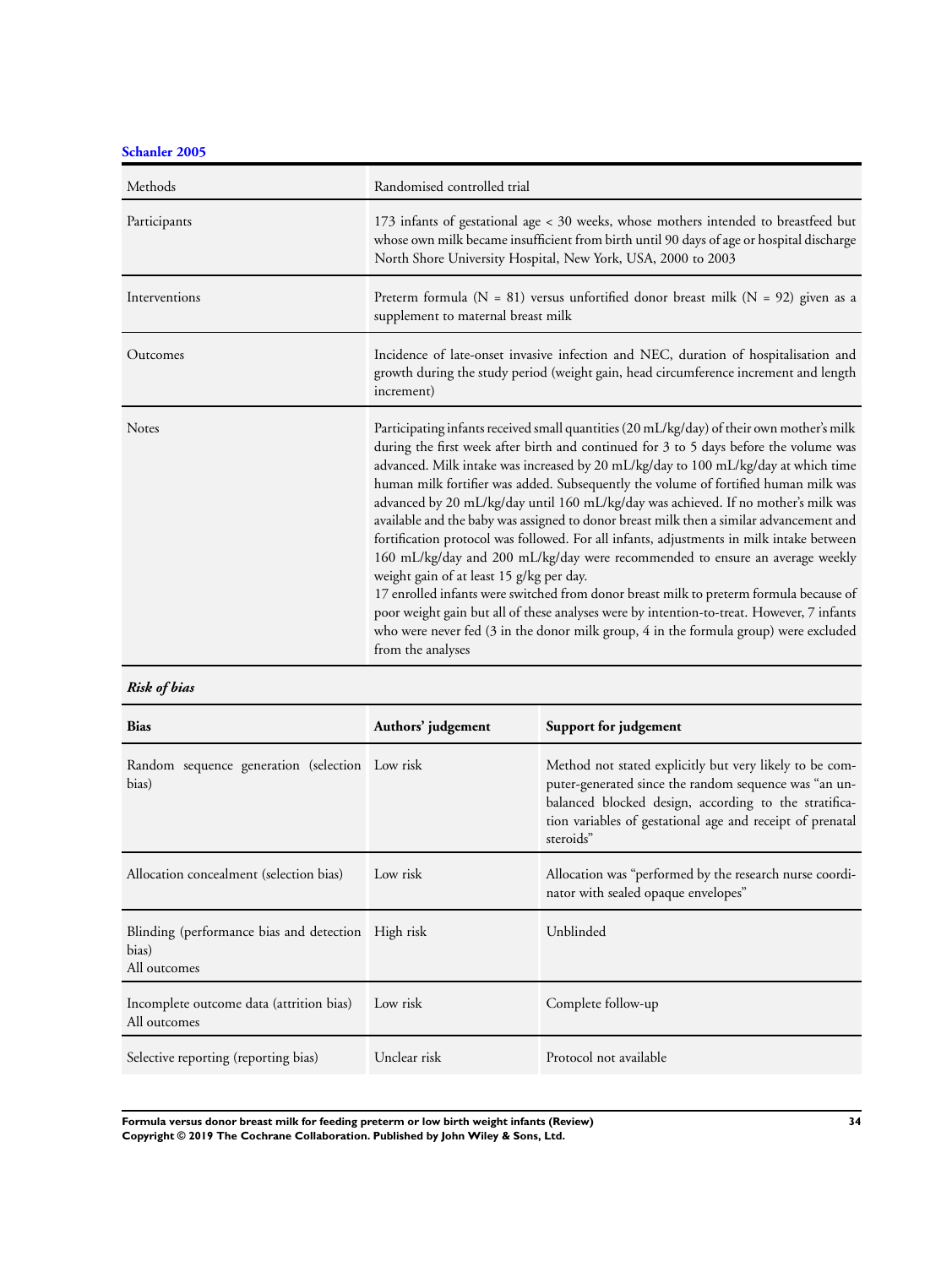# **Schanler 2005** (*Continued)*

| Other bias | Unclear risk | Funded by the US National Institute of Child Health     |
|------------|--------------|---------------------------------------------------------|
|            |              | and Human Development and the National Institutes of    |
|            |              | Health General Clinical Research Center, Baylor College |
|            |              | of Medicine, USA                                        |
|            |              |                                                         |

# **Schultz 1980**

| Methods       | Randomised controlled trial                                                                                                                                                               |
|---------------|-------------------------------------------------------------------------------------------------------------------------------------------------------------------------------------------|
| Participants  | 20 preterm or LBW infants; all infants were "physically normal with no further signs of<br>disease"<br>Department of Paediatrics, University Medical School, Pecs, Hungary, prior to 1980 |
| Interventions | Term formula milk ( $N = 10$ ) versus donor breast milk ( $N = 10$ ) for at least 4 weeks from<br>birth                                                                                   |
| Outcomes      | Time, from birth, to regain birth weight (mean but no SD reported)<br>Mean weight gain from birth and from regaining birth weight calculable from graph but<br>no SD                      |
| <b>Notes</b>  |                                                                                                                                                                                           |

# *Risk of bias*

| <b>Bias</b>                                                                    | Authors' judgement | Support for judgement  |
|--------------------------------------------------------------------------------|--------------------|------------------------|
| Random sequence generation (selection Unclear risk<br>bias)                    |                    | Method not stated      |
| Allocation concealment (selection bias)                                        | Unclear risk       | No information given   |
| Blinding (performance bias and detection Unclear risk<br>bias)<br>All outcomes |                    | No information given   |
| Incomplete outcome data (attrition bias)<br>All outcomes                       | Low risk           | 100% follow-up         |
| Selective reporting (reporting bias)                                           | Unclear risk       | Protocol not available |
| Other bias                                                                     | Unclear risk       | Funder not stated      |

**Formula versus donor breast milk for feeding preterm or low birth weight infants (Review) 35 Copyright © 2019 The Cochrane Collaboration. Published by John Wiley & Sons, Ltd.**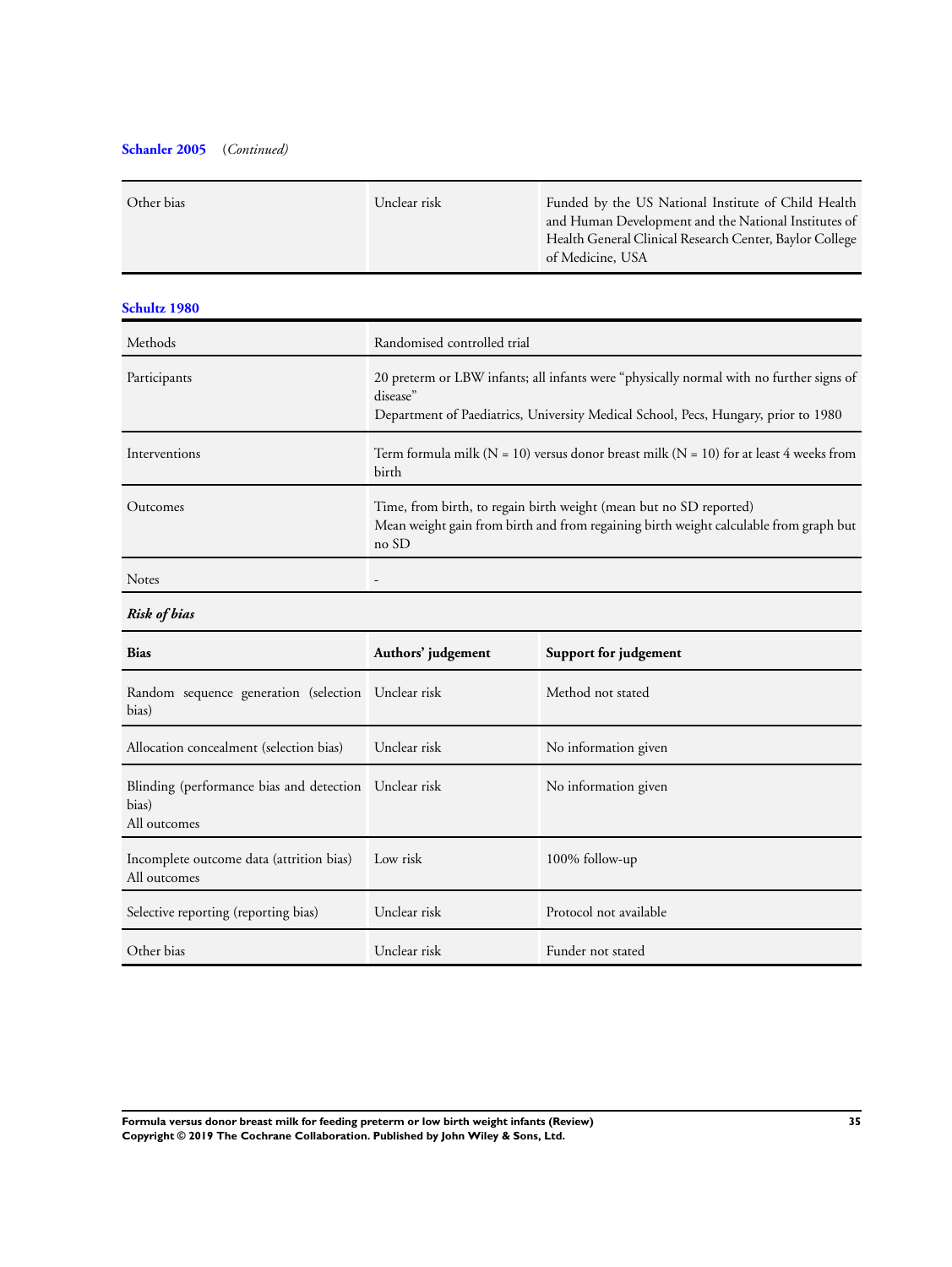**Tyson 1983**

| Methods       | Randomised controlled trial                                                                                                                                                                                                                                                                                                                                                                                                                                       |
|---------------|-------------------------------------------------------------------------------------------------------------------------------------------------------------------------------------------------------------------------------------------------------------------------------------------------------------------------------------------------------------------------------------------------------------------------------------------------------------------|
| Participants  | 81 VLBW infants, excluding infants with "any significant illness" or those who required<br>ventilatory support at day 10<br>Parklands Memorial Hospital, Dallas, USA, early 1980s                                                                                                                                                                                                                                                                                 |
| Interventions | Preterm formula milk ( $N = 44$ ) versus donor breast milk ( $N = 37$ ). The donor breast<br>milk was not pasteurised. Feeds were allocated on the 10th day of life, and continued<br>until the infant reached a weight of 2000 g or until withdrawn from the study because<br>of "any illness requiring intravenous infusion of fat or protein"                                                                                                                  |
| Outcomes      | Mean daily rates of change in weight, crown-heel length and head circumference from<br>the 10th until the 30th day after birth                                                                                                                                                                                                                                                                                                                                    |
| <b>Notes</b>  | The feeds were not allocated until the 10th day after birth in order to avoid the use of<br>protein-enriched formula "when active growth was unlikely". In the first 9 days of life the<br>infants received a term formula or maternal expressed breast milk (if available). Although<br>the report gave information on adverse outcomes, including NEC, the 5 affected infants<br>were withdrawn from the study and not included in the analyses of growth rates |

# *Risk of bias*

| <b>Bias</b>                                                                    | Authors' judgement | Support for judgement                                                                                                                                 |
|--------------------------------------------------------------------------------|--------------------|-------------------------------------------------------------------------------------------------------------------------------------------------------|
| Random sequence generation (selection Unclear risk<br>bias)                    |                    | Infants were stratified by birth weight and randomised,<br>but how the sequence was generated is not stated                                           |
| Allocation concealment (selection bias)                                        | Low risk           | Concealed envelope opened only after informed parental<br>consent obtained                                                                            |
| Blinding (performance bias and detection Unclear risk<br>bias)<br>All outcomes |                    | No information given                                                                                                                                  |
| Incomplete outcome data (attrition bias)<br>All outcomes                       | Low risk           | Five infants with adverse outcomes did not have growth<br>data                                                                                        |
| Selective reporting (reporting bias)                                           | Unclear risk       | Protocol not available                                                                                                                                |
| Other bias                                                                     | Unclear risk       | Funded by the Robert Wood Johnson Foundation, by<br>the University of Texas Health Science Center at Dallas,<br>and by a grant from Ross Laboratories |

LBW: low birth weight NEC: necrotising enterocolitis SD: standard deviation VLBW: very low birth weight

**Formula versus donor breast milk for feeding preterm or low birth weight infants (Review) 36 Copyright © 2019 The Cochrane Collaboration. Published by John Wiley & Sons, Ltd.**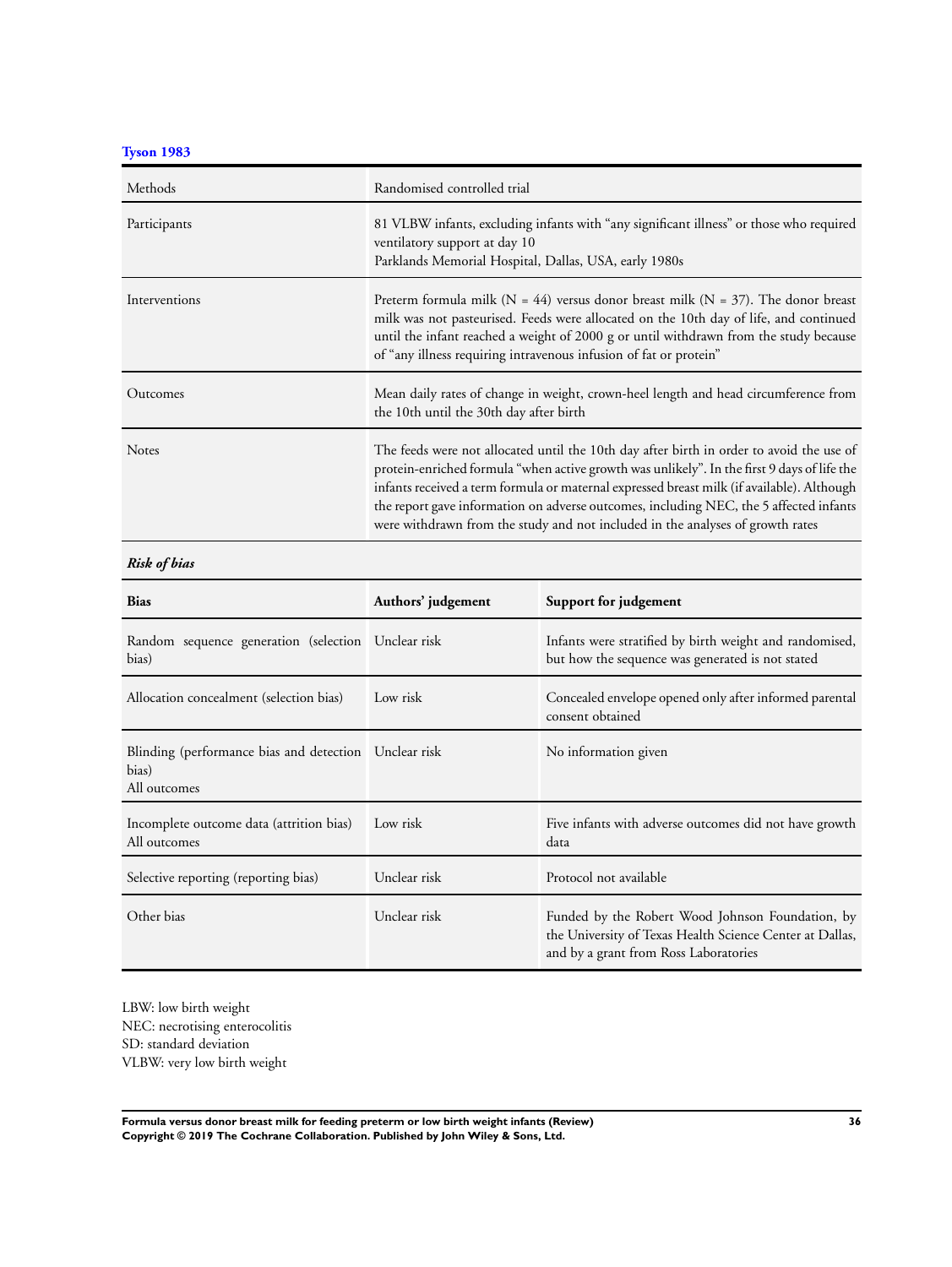# **Characteristics of excluded studies** *[ordered by study ID]*

| Study                    | Reason for exclusion                                                                                                                                                                                                                 |
|--------------------------|--------------------------------------------------------------------------------------------------------------------------------------------------------------------------------------------------------------------------------------|
| <b>Brandstetter 2018</b> | Development and proposal of a "decision tree" for prioritising donor breast milk use                                                                                                                                                 |
| Castellano 2019          | Retrospective cohort study if impact of the availability of donor human milk                                                                                                                                                         |
| Colaizy 2015             | Review article describing ongoing trials by authors, but without outcome data                                                                                                                                                        |
| Cooper 1984              | Non-randomised study in preterm infants of feeding with formula or donor breast milk                                                                                                                                                 |
| <b>Hair 2014</b>         | Randomised trial of human milk "cream" supplementation in very low birth weight infants                                                                                                                                              |
| Jarvenpaa 1983           | Non-randomised study comparing growth in low birth weight infants fed formula versus breast milk                                                                                                                                     |
| Marseglia 2015           | Randomised trial of a new preterm formula versus another formula, and a "reference" control group of infants<br>fed with human milk based on maternal preference                                                                     |
| Narayanan 1982           | Comparative trial in low birth weight infants of feeding with formula milk versus "expressed human milk".<br>Many of the infants were allocated to the human milk groups by preference rather than randomly                          |
| O'Connor 2003            | Non-randomised study comparing growth, feeding tolerance, morbidity and development in low birth weight<br>infants fed human milk or formula                                                                                         |
| Perrella 2015            | Non-randomised study of gastric emptying rates in infants fed with fortified versus non-fortified human milk                                                                                                                         |
| <b>Putet 1984</b>        | Non-randomised study of feeding very preterm infants with pooled human milk versus formula                                                                                                                                           |
| Sullivan 2010            | Randomised controlled trial of feeding very low birth weight infants with formula plus bovine milk-based fortifier<br>versus donor human milk plus human milk-based fortifier; excluded because type of fortifier was cointervention |
| Svenningsen 1982         | Randomised trial of two different formulas versus breast milk in low birth weight infants- most infants in the<br>breast milk group received their own mother's expressed milk rather than donor breast milk (not randomised)        |
| Tewari 2018              | Randomised trial of early versus late feeding of very preterm infants with maternal or donor breast milk                                                                                                                             |

# **Characteristics of studies awaiting assessment** *[ordered by study ID]*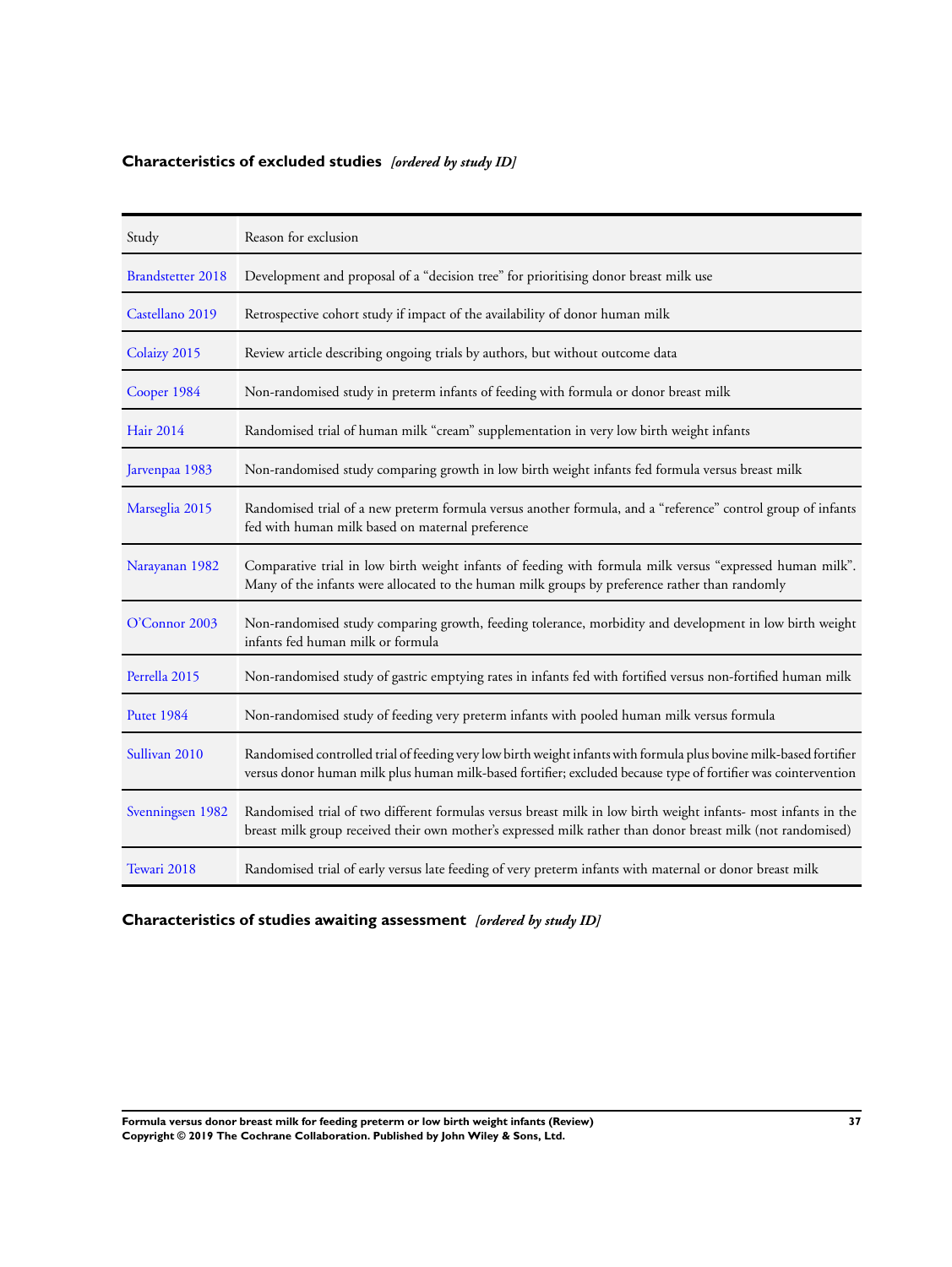# **Perez 2015**

| Methods       | Quasi-randomised controlled trial                                                                                                                                                     |
|---------------|---------------------------------------------------------------------------------------------------------------------------------------------------------------------------------------|
| Participants  | 200 low birth weight infants with insufficient maternal breast milk from birth to three weeks or until hospital<br>discharge<br>Neonatal units in San Carlos, Guatemala, 2012 to 2013 |
| Interventions | Preterm formula ( $N = 100$ ) versus donor breast milk ( $N = 100$ ) given as a supplement to maternal breast milk<br>(unfortified)                                                   |
| Outcomes      | Growth parameters for three weeks<br>Necrotising enterocolitis (unclear how defined)                                                                                                  |
| <b>Notes</b>  | Awaiting further information from authors regarding methods and findings                                                                                                              |

# **Characteristics of ongoing studies** *[ordered by study ID]*

#### **NCT01232725**

| Trial name or title | Donor human milk and neurodevelopmental outcomes in very low birthweight (VLBW) infants                                                                     |
|---------------------|-------------------------------------------------------------------------------------------------------------------------------------------------------------|
| Methods             | Randomised controlled trial                                                                                                                                 |
| Participants        | 121 very low birth weight infants<br>Two neonatal units in USA (2009-15)                                                                                    |
| Interventions       | Donor human milk (obtained from the Mother's Milk of Iowa), "fortified as appropriate" versus preterm<br>formula                                            |
| Outcomes            | Primary: Bayley Scales of Infant Development, III scores (18 to 22 months' adjusted age)                                                                    |
| Starting date       | 2009                                                                                                                                                        |
| Contact information | Tarah Colaizy: tarah-colaizy@uiowa.edu                                                                                                                      |
| <b>Notes</b>        | Awaiting publication (preliminary data available from author but not yet sufficiently complete for inclusion)<br>ClinicalTrials.gov Identifier: NCT01232725 |

# **NCT01390753**

| Trial name or title | Role of human milk bank in the protection of severe respiratory disease in very low birth weight premature<br>infants |
|---------------------|-----------------------------------------------------------------------------------------------------------------------|
| Methods             | Randomised controlled trial                                                                                           |
| Participants        | 300 very low birth weight infants                                                                                     |

**Formula versus donor breast milk for feeding preterm or low birth weight infants (Review) 38 Copyright © 2019 The Cochrane Collaboration. Published by John Wiley & Sons, Ltd.**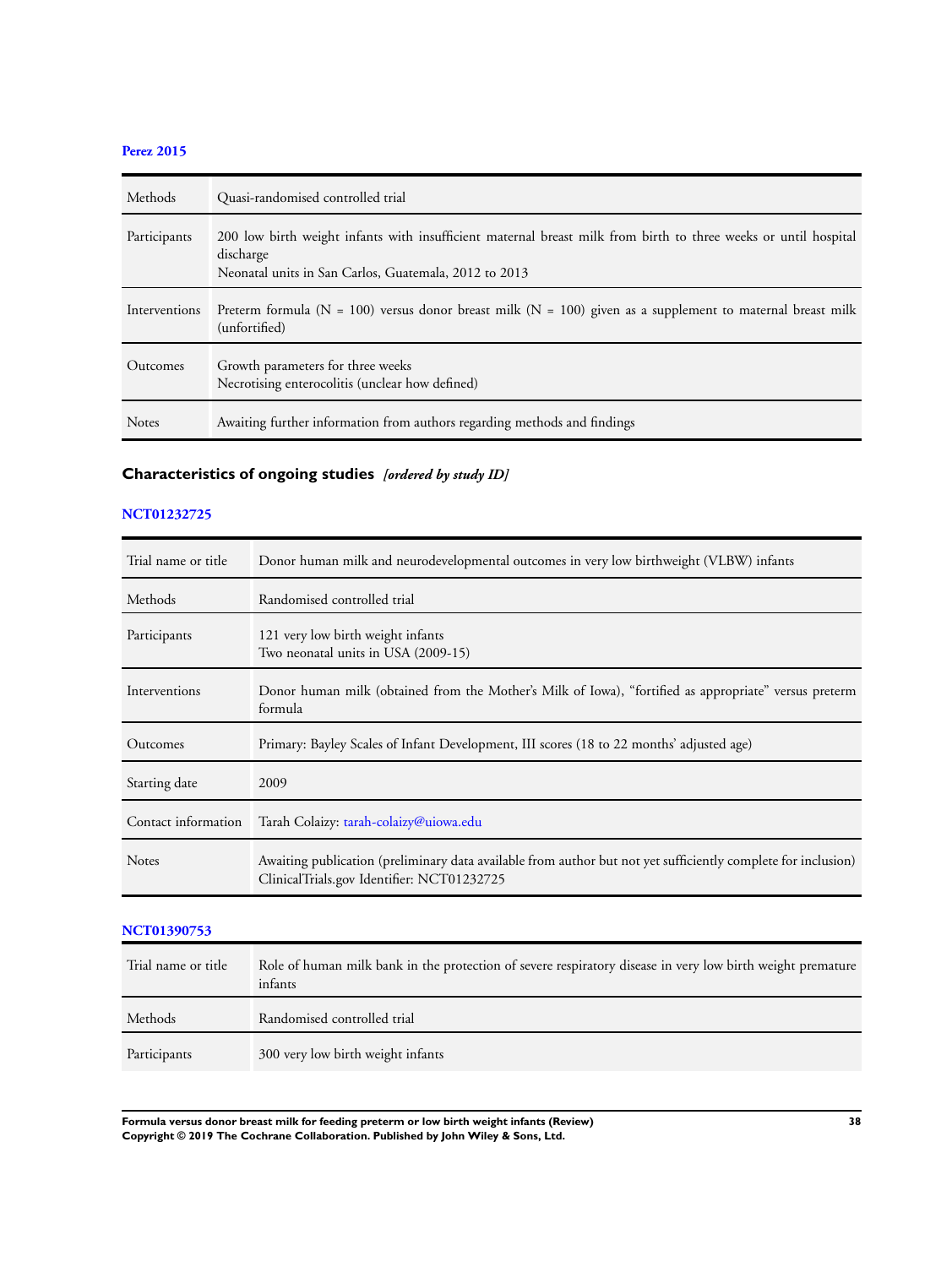# **NCT01390753** (*Continued)*

| Interventions       | Donor breast milk and preterm formula versus preterm formula alone                                                                                                                                           |
|---------------------|--------------------------------------------------------------------------------------------------------------------------------------------------------------------------------------------------------------|
| Outcomes            | Incidence of respiratory infections in infancy                                                                                                                                                               |
| Starting date       | 2012                                                                                                                                                                                                         |
| Contact information | Fernando Pedro Polack: malinez@infant.org.ar                                                                                                                                                                 |
| Notes               | www.clinicaltrials.gov/ct2/show/NCT01390753                                                                                                                                                                  |
| <b>NCT01534481</b>  |                                                                                                                                                                                                              |
| Trial name or title | Donor milk vs. formula in extremely low birth weight (ELBW) infants (the MILK trial)                                                                                                                         |
| Methods             | Randomised controlled trial                                                                                                                                                                                  |
| Participants        | 670 extremely low birth weight infants                                                                                                                                                                       |
| Interventions       | Donor breast milk (provided by the Human Milk Banking Association of North America) versus preterm<br>formula                                                                                                |
| Outcomes            | Primary: Bayley Scales of Infant Development III (BSID III) at 22 to 26 months post-term                                                                                                                     |
| Starting date       | 2012 (estimated completion 2018)                                                                                                                                                                             |
| Contact information | Tarah Colaizy: tarah-colaizy@uiowa.edu                                                                                                                                                                       |
| <b>Notes</b>        | Eunice Kennedy Shriver National Institute of Child Health and Human Development (NICHD) - sponsored<br>in 17 centres, USA<br>www.clinicaltrials.gov/ct2/show/NCT01534481?term=breast+milk&cond=weight&rank=5 |
| <b>NCT01686477</b>  |                                                                                                                                                                                                              |

| Trial name or title | PREterM FOrmula Or Donor breast milk for premature babies (PREMFOOD)                            |
|---------------------|-------------------------------------------------------------------------------------------------|
| Methods             | Randomised controlled trial (3 arms)                                                            |
| Participants        | 66 very preterm infants                                                                         |
| Interventions       | Donor breast milk or donor breast milk with fortifier or preterm formula                        |
| Outcomes            | Primary: total body adiposity measured by magnetic resonance imaging (MRI) at "term equivalent" |
| Starting date       | 2012                                                                                            |
|                     | Contact information Luke Mills: l.mills@imperial.ac.uk                                          |

**Formula versus donor breast milk for feeding preterm or low birth weight infants (Review) 39 Copyright © 2019 The Cochrane Collaboration. Published by John Wiley & Sons, Ltd.**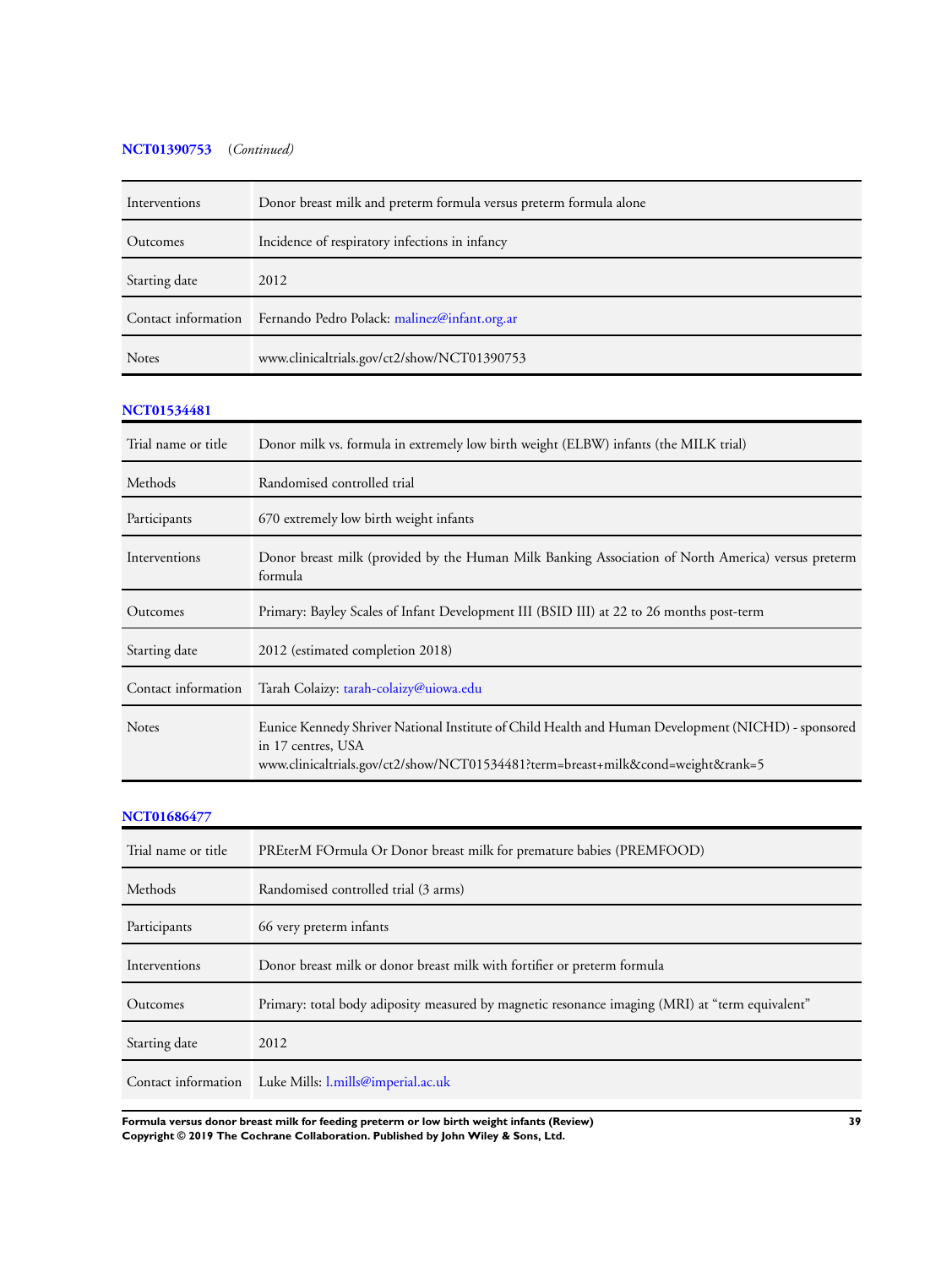# **NCT01686477** (*Continued)*

Notes www.clinicaltrials.gov/ct2/show/NCT01686477

**Formula versus donor breast milk for feeding preterm or low birth weight infants (Review) 40 Copyright © 2019 The Cochrane Collaboration. Published by John Wiley & Sons, Ltd.**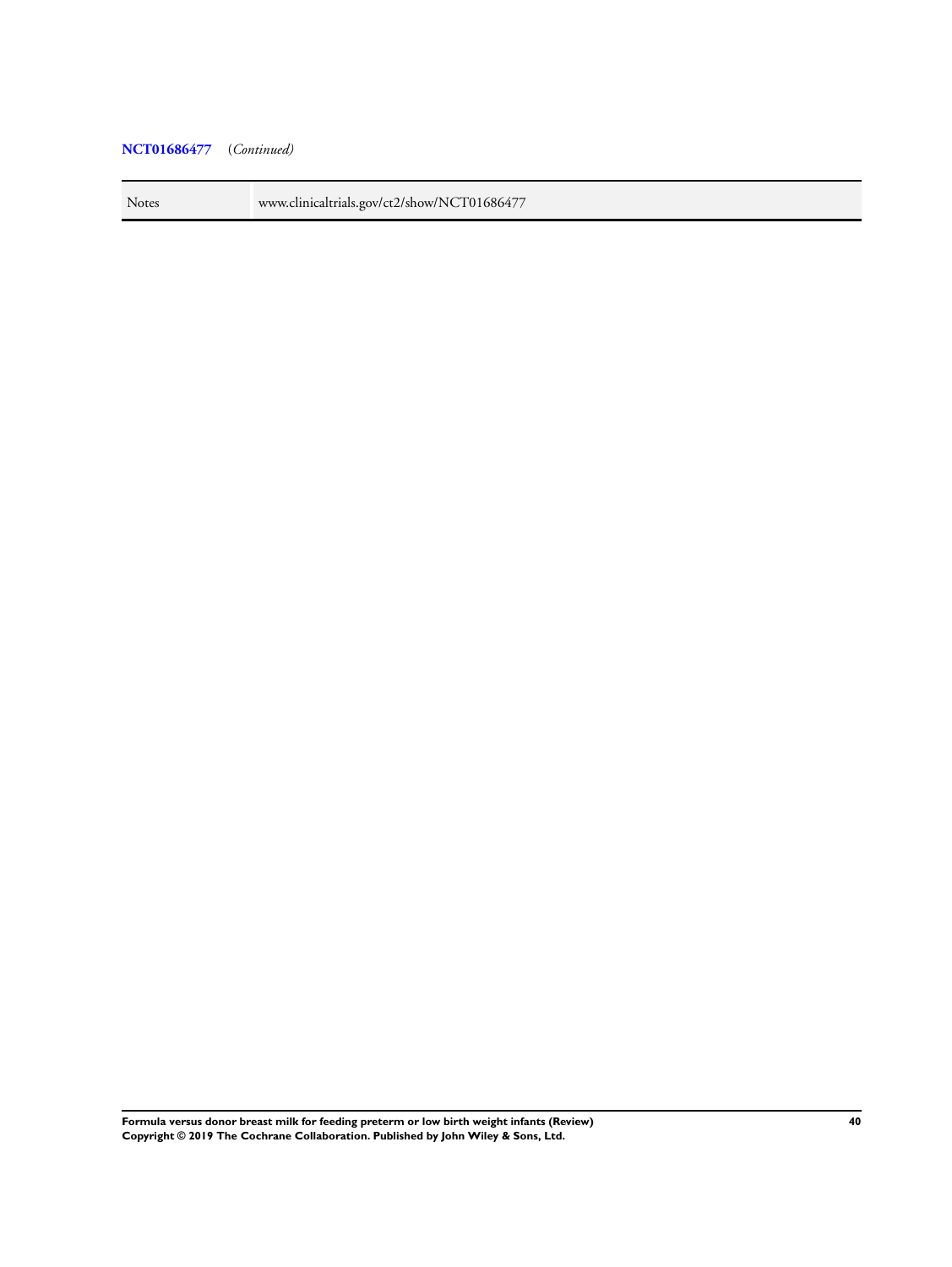# **D A T A A N D A N A L Y S E S**

| Outcome or subgroup title                          | No. of<br>studies | No. of<br>participants | Statistical method                  | <b>Effect</b> size       |
|----------------------------------------------------|-------------------|------------------------|-------------------------------------|--------------------------|
| 1 Time to regain birth weight<br>(days from birth) | $\overline{3}$    | 236                    | Mean Difference (IV, Fixed, 95% CI) | $-3.08$ $[-4.38, -1.77]$ |
| 1.1 Term formula versus<br>unfortified DBM         | $\mathfrak{2}$    | 166                    | Mean Difference (IV, Fixed, 95% CI) | $-2.00$ $[-5.81, -2.18]$ |
| 1.2 Preterm formula versus<br>unfortified DBM      | $\mathbf{1}$      | 70                     | Mean Difference (IV, Fixed, 95% CI) | $-2.10$ $[-3.97, -0.23]$ |
| 2 Weight gain (g/kg/day)                           | 9                 | 1028                   | Mean Difference (IV, Fixed, 95% CI) | 2.51 [1.93, 3.08]        |
| 2.1 Term formula versus<br>unfortified DBM         | 3                 | 234                    | Mean Difference (IV, Fixed, 95% CI) | 1.74 [0.96, 2.53]        |
| 2.2 Preterm formula versus<br>unfortified DBM      | 3                 | 249                    | Mean Difference (IV, Fixed, 95% CI) | 4.16 [3.04, 5.28]        |
| 2.3 Preterm formula versus<br>fortified DBM        | 3                 | 545                    | Mean Difference (IV, Fixed, 95% CI) | 2.37 [1.09, 3.65]        |
| 3 Linear growth (crown-heel<br>length mm/week)     | 8                 | 820                    | Mean Difference (IV, Fixed, 95% CI) | $1.21$ [0.77, 1.65]      |
| 3.1 Term formula versus<br>unfortified DBM         | $\mathfrak{2}$    | 128                    | Mean Difference (IV, Fixed, 95% CI) | $0.80$ [0.10, 1.50]      |
| 3.2 Preterm formula versus<br>unfortified DBM      | 3                 | 147                    | Mean Difference (IV, Fixed, 95% CI) | 1.96 [1.10, 2.82]        |
| 3.3 Preterm formula versus<br>fortified DBM        | 3                 | 545                    | Mean Difference (IV, Fixed, 95% CI) | 1.10 [0.33, 1.87]        |
| 4 Linear growth (crown-rump<br>length mm/week)     | $\mathbf{1}$      |                        | Mean Difference (IV, Fixed, 95% CI) | Subtotals only           |
| 4.1 Term formula versus<br>unfortified DBM         | 1                 | 106                    | Mean Difference (IV, Fixed, 95% CI) | $0.59$ [0.08, 1.10]      |
| 5 Linear growth (femoral length<br>mm/week)        | $\mathbf{1}$      |                        | Mean Difference (IV, Fixed, 95% CI) | Subtotals only           |
| 5.1 Term formula versus<br>unfortified DBM         | $\mathbf{1}$      | 106                    | Mean Difference (IV, Fixed, 95% CI) | $0.34$ [0.13, 0.55]      |
| 6 Head growth (mm/week)                            | 8                 | 894                    | Mean Difference (IV, Fixed, 95% CI) | $0.85$ [0.47, 1.23]      |
| 6.1 Term formula versus<br>unfortified DBM         | $\mathfrak{2}$    | 128                    | Mean Difference (IV, Fixed, 95% CI) | $0.81$ [0.15, 1.47]      |
| 6.2 Preterm formula versus<br>unfortified DBM      | 3                 | 221                    | Mean Difference (IV, Fixed, 95% CI) | 2.01 [1.21, 2.81]        |
| 6.3 Preterm formula versus<br>fortified DBM        | 3                 | 545                    | Mean Difference (IV, Fixed, 95% CI) | $0.30$ [-0.27, 0.86]     |
| 7 Weight (kg) at 9 months<br>post-term             | $\overline{c}$    | 369                    | Mean Difference (IV, Fixed, 95% CI) | $-0.03$ $[-0.26, 0.21]$  |
| 7.1 Preterm formula versus<br>unfortified DBM      | $\overline{c}$    | 369                    | Mean Difference (IV, Fixed, 95% CI) | $-0.03$ $[-0.26, 0.21]$  |
| 8 Length (cm) at 9 months<br>post-term             | $\boldsymbol{2}$  | 369                    | Mean Difference (IV, Fixed, 95% CI) | $0.03$ [-0.64, 0.70]     |

# **Comparison 1. Formula (term or preterm) versus donated breast milk (DBM) (unfortified or fortified)**

**Formula versus donor breast milk for feeding preterm or low birth weight infants (Review) 41 Copyright © 2019 The Cochrane Collaboration. Published by John Wiley & Sons, Ltd.**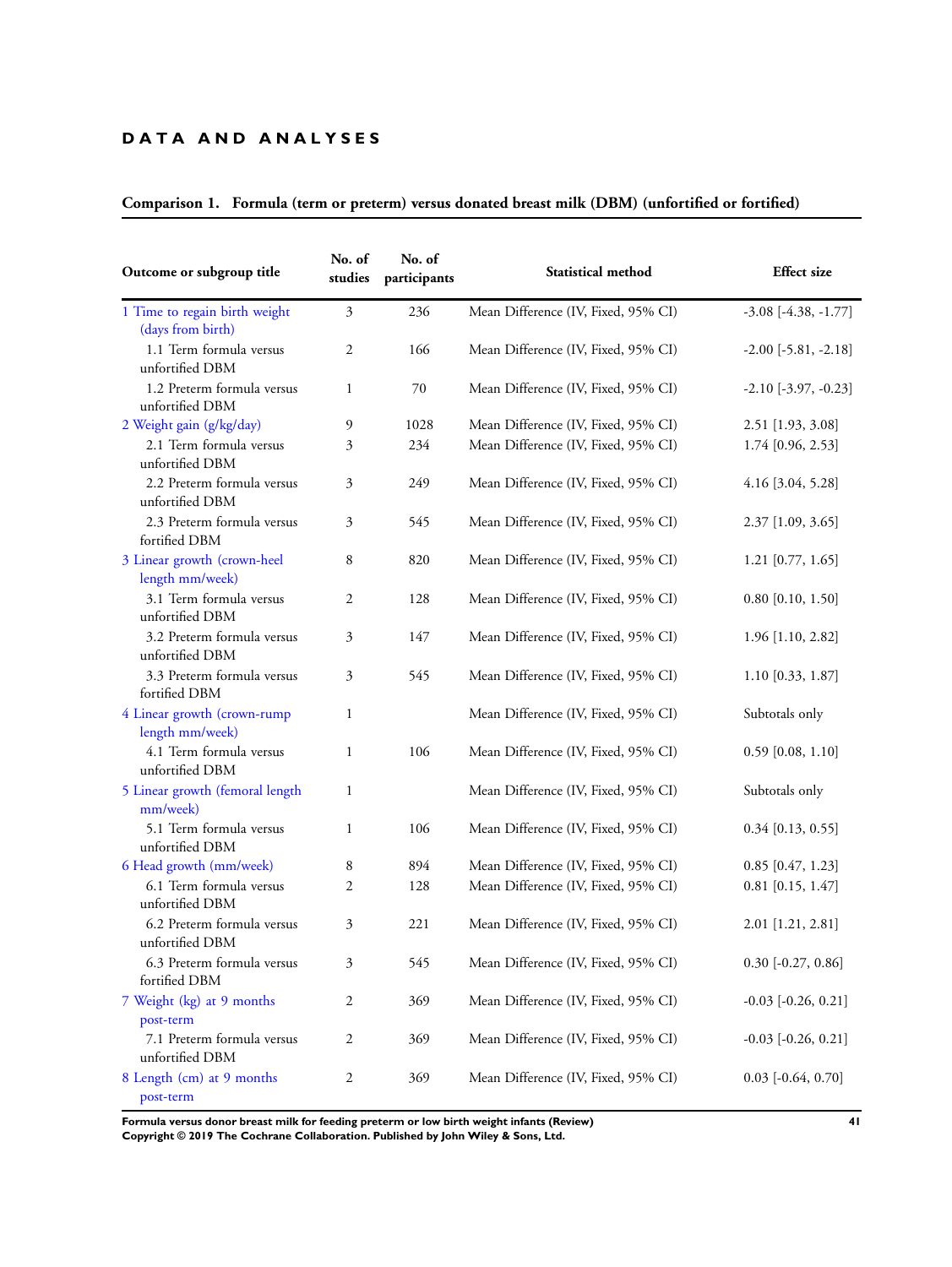| 8.1 Preterm formula versus<br>unfortified DBM              | 2              | 369 | Mean Difference (IV, Fixed, 95% CI) | $0.03$ [-0.64, 0.70]      |
|------------------------------------------------------------|----------------|-----|-------------------------------------|---------------------------|
| 9 Head circumference (cm) at 9<br>months post-term         | $\mathfrak{2}$ | 369 | Mean Difference (IV, Fixed, 95% CI) | $0.20$ [-0.13, 0.53]      |
| 9.1 Preterm formula versus<br>unfortified DBM              | $\mathfrak{2}$ | 369 | Mean Difference (IV, Fixed, 95% CI) | $0.20$ [-0.13, 0.53]      |
| 10 Weight (kg) at 18 months<br>post-term                   | $\overline{c}$ | 438 | Mean Difference (IV, Fixed, 95% CI) | $0.10$ [-0.15, 0.35]      |
| 10.1 Preterm formula versus<br>unfortified DBM             | $\mathfrak{2}$ | 438 | Mean Difference (IV, Fixed, 95% CI) | $0.10$ [-0.15, 0.35]      |
| 11 Length (cm) at 18 months<br>post-term                   | $\mathfrak{2}$ | 438 | Mean Difference (IV, Fixed, 95% CI) | $0.53$ [-0.15, 1.20]      |
| 11.1 Preterm formula versus<br>unfortified DBM             | 2              | 438 | Mean Difference (IV, Fixed, 95% CI) | $0.53$ [-0.15, 1.20]      |
| 12 Head circumference (cm) at 18<br>months post-term       | 2              | 438 | Mean Difference (IV, Fixed, 95% CI) | $0.10$ [-0.19, 0.39]      |
| 12.1 Preterm formula versus<br>unfortified DBM             | $\mathfrak{2}$ | 438 | Mean Difference (IV, Fixed, 95% CI) | $0.10$ [-0.19, 0.39]      |
| 13 Weight (kg) at 7.5 to 8 years of<br>age                 | 2              | 420 | Mean Difference (IV, Fixed, 95% CI) | $-0.56$ [ $-1.42$ , 0.29] |
| 13.1 Preterm formula versus<br>unfortified DBM             | 2              | 420 | Mean Difference (IV, Fixed, 95% CI) | $-0.56$ [ $-1.42$ , 0.29] |
| 14 Length (cm) at 7.5 to 8 years of<br>age                 | 2              | 420 | Mean Difference (IV, Fixed, 95% CI) | $0.05$ [-1.12, 1.23]      |
| 14.1 Preterm formula versus<br>unfortified DBM             | $\overline{2}$ | 420 | Mean Difference (IV, Fixed, 95% CI) | $0.05$ [-1.12, 1.23]      |
| 15 Head circumference (cm) at<br>7.5 to 8 years of age     | $\mathfrak{2}$ | 420 | Mean Difference (IV, Fixed, 95% CI) | $-0.19$ $[-0.54, 0.16]$   |
| 15.1 Preterm formula versus<br>unfortified DBM             | $\mathfrak{2}$ | 420 | Mean Difference (IV, Fixed, 95% CI) | $-0.19$ $[-0.54, 0.16]$   |
| 16 Bayley Mental Development<br>Index at 18 months         | $\mathfrak{2}$ | 387 | Mean Difference (IV, Fixed, 95% CI) | 1.24 [-2.62, 5.09]        |
| 16.1 Preterm formula versus<br>unfortified DBM             | $\mathfrak{2}$ | 387 | Mean Difference (IV, Fixed, 95% CI) | 1.24 [-2.62, 5.09]        |
| 17 Bayley Psychomotor<br>Development Index at 18<br>months | 2              | 387 | Mean Difference (IV, Fixed, 95% CI) | $-0.32$ $[-3.43, 2.79]$   |
| 17.1 Preterm formula versus<br>unfortified DBM             | 2              | 387 | Mean Difference (IV, Fixed, 95% CI) | $-0.32$ $[-3.43, 2.79]$   |
| 18 Neurodevelopmental disability<br>at 18 months           | 2              | 400 | Risk Ratio (M-H, Fixed, 95% CI)     | $1.21$ [0.62, 2.35]       |
| 18.1 Preterm formula versus<br>unfortified DBM             | $\mathfrak{2}$ | 400 | Risk Ratio (M-H, Fixed, 95% CI)     | $1.21$ [0.62, 2.35]       |
| 19 Bayley-III                                              | $\mathbf{1}$   |     | Mean Difference (IV, Fixed, 95% CI) | Subtotals only            |
| 19.1 Cognitive                                             | $\mathbf{1}$   | 299 | Mean Difference (IV, Fixed, 95% CI) | 1.60 [-2.71, 5.91]        |
| 19.2 Language                                              | $\mathbf{1}$   | 299 | Mean Difference (IV, Fixed, 95% CI) | $3.0$ [-2.01, 8.01]       |
| 19.3 Motor                                                 | $\mathbf{1}$   | 299 | Mean Difference (IV, Fixed, 95% CI) | 2.20 [-2.07, 6.47]        |
| 20 Bayley-III score < 70                                   | $\mathbf{1}$   | 890 | Risk Ratio (M-H, Fixed, 95% CI)     | $0.78$ [0.55, 1.11]       |
| 20.1 Cognitive                                             | $\mathbf{1}$   | 299 | Risk Ratio (M-H, Fixed, 95% CI)     | $0.82$ [0.40, 1.68]       |
| 20.2 Language                                              | $\mathbf{1}$   | 295 | Risk Ratio (M-H, Fixed, 95% CI)     | $0.78$ [0.47, 1.30]       |
| 20.3 Motor                                                 | $\mathbf{1}$   | 296 | Risk Ratio (M-H, Fixed, 95% CI)     | $0.73$ [0.37, 1.44]       |

**Formula versus donor breast milk for feeding preterm or low birth weight infants (Review) 42 Copyright © 2019 The Cochrane Collaboration. Published by John Wiley & Sons, Ltd.**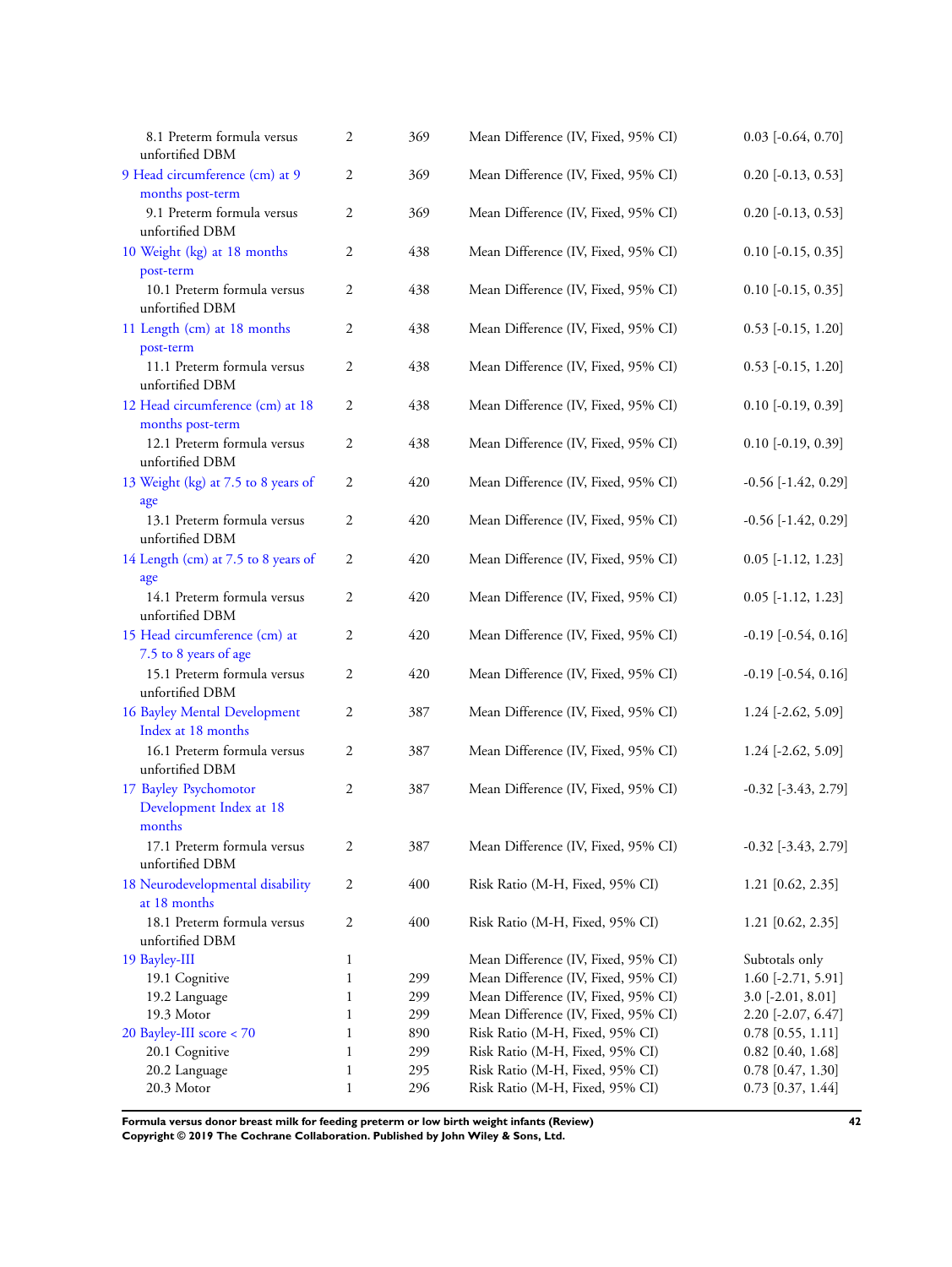| 21 Cerebral palsy                                        | $\mathbf{1}$   | 299  | Risk Ratio (M-H, Fixed, 95% CI)      | $0.51$ [0.21, 1.23]      |
|----------------------------------------------------------|----------------|------|--------------------------------------|--------------------------|
| 22 Hearing impairment                                    | 1              | 299  | Risk Ratio (M-H, Fixed, 95% CI)      | $1.02$ [0.30, 3.45]      |
| 23 Visual impairment                                     | $\mathbf{1}$   | 299  | Risk Ratio (M-H, Fixed, 95% CI)      | $0.0$ [0.0, 0.0]         |
| 24 All-cause mortality                                   | 7              | 1527 | Risk Ratio (M-H, Fixed, 95% CI)      | $1.10$ [0.80, 1.50]      |
| 24.1 Preterm formula versus<br>unfortified DBM           | 3              | 572  | Risk Ratio (M-H, Fixed, 95% CI)      | $1.22$ [0.70, 2.14]      |
| 24.2 Preterm formula versus<br>fortified DBM             | 4              | 955  | Risk Ratio (M-H, Fixed, 95% CI)      | $1.04$ [0.71, 1.52]      |
| 25 Necrotising enterocolitis                             | 9              | 1675 | Risk Ratio (M-H, Fixed, 95% CI)      | 1.87 [1.23, 2.85]        |
| 25.1 Term formula versus<br>unfortified DBM              | $\mathbf{1}$   | 67   | Risk Ratio (M-H, Fixed, 95% CI)      | 4.73 [0.52, 43.09]       |
| 25.2 Preterm formula versus<br>unfortified DBM           | 4              | 653  | Risk Ratio (M-H, Fixed, 95% CI)      | 2.99 [0.90, 9.87]        |
| 25.3 Preterm formula versus<br>fortified DBM             | 4              | 955  | Risk Ratio (M-H, Fixed, 95% CI)      | $1.64$ [1.03, 2.61]      |
| 26 Days after birth to establish full<br>enteral feeding | 2              | 123  | Mean Difference (IV, Fixed, 95% CI)  | $0.33$ [-2.57, 3.23]     |
| 26.1 Preterm formula versus<br>unfortified DBM           | $\mathbf{1}$   | 70   | Mean Difference (IV, Fixed, 95% CI)  | $-0.5$ [ $-3.66$ , 2.66] |
| 26.2 Preterm formula versus<br>fortified DBM             | $\mathbf{1}$   | 53   | Mean Difference (IV, Fixed, 95% CI)  | 4.70 [-2.56, 11.96]      |
| 27 Feeding intolerance or<br>diarrhoea                   | $\overline{2}$ | 148  | Risk Difference (M-H, Fixed, 95% CI) | $0.10$ [0.01, 0.19]      |
| 27.1 Term formula versus<br>unfortified DBM              | $\mathbf{1}$   | 67   | Risk Difference (M-H, Fixed, 95% CI) | $0.21$ [0.04, 0.38]      |
| 27.2 Preterm formula versus<br>unfortified DBM           | $\mathbf{1}$   | 81   | Risk Difference (M-H, Fixed, 95% CI) | $0.02$ [-0.06, 0.10]     |
| 28 Invasive infection                                    | 5              | 1025 | Risk Ratio (M-H, Fixed, 95% CI)      | $0.94$ [0.79, 1.12]      |
| 28.1 Preterm formula versus<br>unfortified DBM           | $\mathbf{1}$   | 70   | Risk Ratio (M-H, Fixed, 95% CI)      | $0.4$ [0.08, 1.93]       |
| 28.2 Preterm formula versus<br>fortified DBM             | 4              | 955  | Risk Ratio (M-H, Fixed, 95% CI)      | $0.95$ [0.80, 1.14]      |

# **Comparison 2. Subgroup analysis: formula versus donated breast milk (DBM) given as (i) sole diet or (ii) a supplement to maternal expressed breast milk**

| Outcome or subgroup title   | No. of<br>studies | No. of<br>participants | Statistical method                  | <b>Effect size</b>       |  |
|-----------------------------|-------------------|------------------------|-------------------------------------|--------------------------|--|
| 1 Weight gain (g/kg/day)    | 9                 |                        | Mean Difference (IV, Fixed, 95% CI) | Subtotals only           |  |
| 1.1 Sole diet               | 6                 | 421                    | Mean Difference (IV, Fixed, 95% CI) | 2.65 [1.94, 3.36]        |  |
| 1.2 Supplement              | 3                 | 607                    | Mean Difference (IV, Fixed, 95% CI) | 2.22 [1.23, 3.21]        |  |
| 2 Linear growth (crown-heel | 8                 |                        | Mean Difference (IV, Fixed, 95% CI) | Subtotals only           |  |
| length mm/week)             |                   |                        |                                     |                          |  |
| 2.1 Sole diet               |                   | 283                    | Mean Difference (IV, Fixed, 95% CI) | $1.54$ [0.98, 2.11]      |  |
| 2.2 Supplement              | 3                 | 537                    | Mean Difference (IV, Fixed, 95% CI) | $0.67$ [ $-0.04$ , 1.38] |  |
| 3 Head growth (mm/week)     | 8                 |                        | Mean Difference (IV, Fixed, 95% CI) | Subtotals only           |  |
| 3.1 Sole diet               |                   | 305                    | Mean Difference (IV, Fixed, 95% CI) | 1.36 [0.85, 1.88]        |  |
| 3.2 Supplement              | 3                 | 589                    | Mean Difference (IV, Fixed, 95% CI) | $0.24$ [-0.32, 0.80]     |  |

**Formula versus donor breast milk for feeding preterm or low birth weight infants (Review) 43 Copyright © 2019 The Cochrane Collaboration. Published by John Wiley & Sons, Ltd.**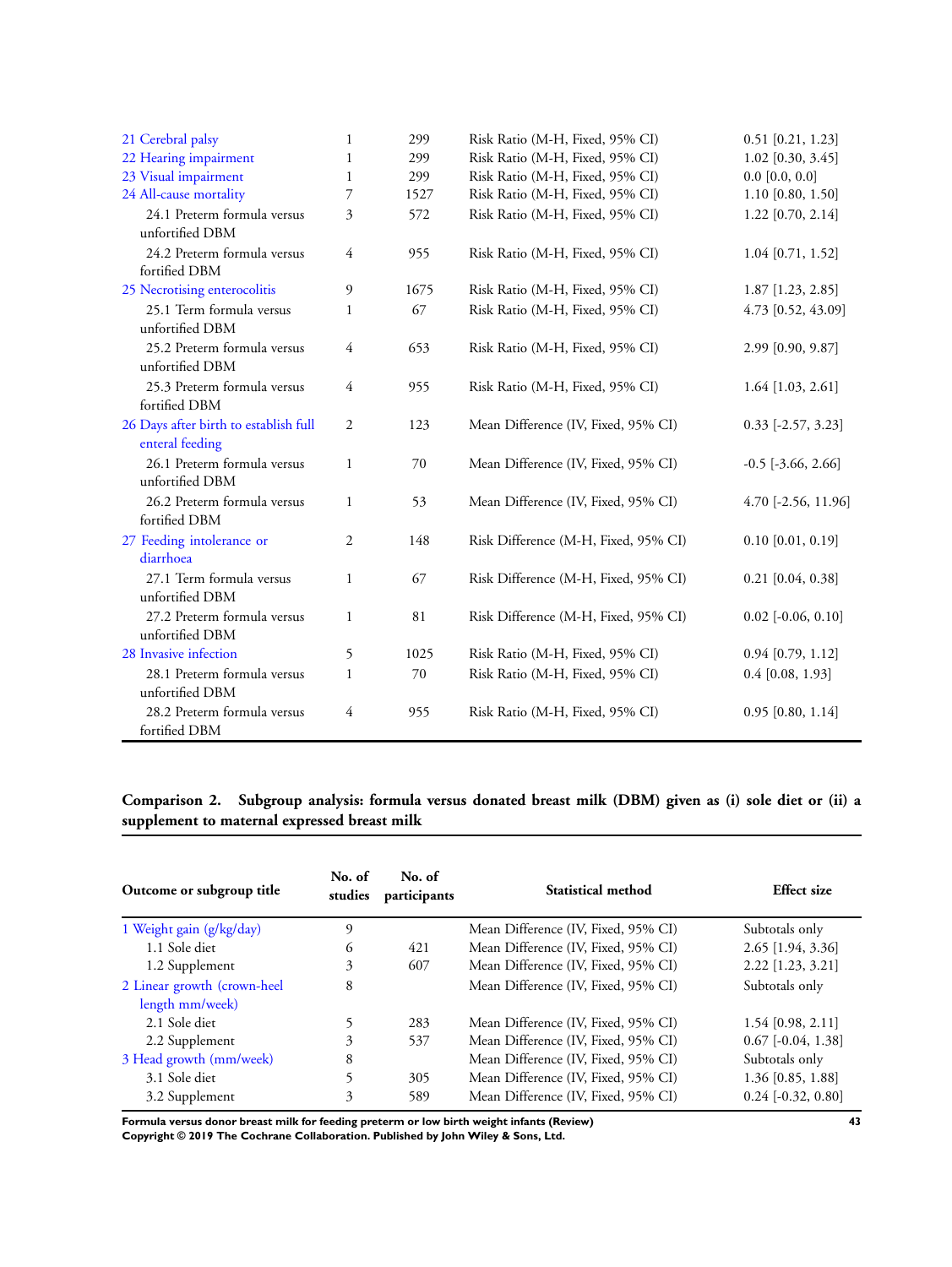| 4 Weight (kg) at 9 months           | 2              |      | Mean Difference (IV, Fixed, 95% CI) | Subtotals only               |
|-------------------------------------|----------------|------|-------------------------------------|------------------------------|
| post-term                           |                |      |                                     |                              |
| 4.1 Sole diet                       | $\mathbf{1}$   | 110  | Mean Difference (IV, Fixed, 95% CI) | $0.20$ [-0.27, 0.67]         |
| 4.2 Supplement                      | $\mathbf{1}$   | 259  | Mean Difference (IV, Fixed, 95% CI) | $-0.10$ [ $-0.37, 0.17$ ]    |
| 5 Length (cm) at 9 months           | 2              |      | Mean Difference (IV, Fixed, 95% CI) | Subtotals only               |
| post-term                           |                |      |                                     |                              |
| 5.1 Sole diet                       | $\mathbf{1}$   | 110  | Mean Difference (IV, Fixed, 95% CI) | $0.40$ [-0.93, 1.73]         |
| 5.2 Supplement                      | $\mathbf{1}$   | 259  | Mean Difference (IV, Fixed, 95% CI) | $-0.10$ [ $-0.88$ , $0.68$ ] |
| 6 Head circumference (cm) at 9      | $\mathfrak{2}$ |      | Mean Difference (IV, Fixed, 95% CI) | Subtotals only               |
| months post-term                    |                |      |                                     |                              |
| 6.1 Sole diet                       | $\mathbf{1}$   | 110  | Mean Difference (IV, Fixed, 95% CI) | $0.20$ [-0.45, 0.85]         |
| 6.2 Supplement                      | $\mathbf{1}$   | 259  | Mean Difference (IV, Fixed, 95% CI) | $0.20$ [-0.18, 0.58]         |
| 7 Weight (kg) at 18 months          | $\overline{2}$ |      | Mean Difference (IV, Fixed, 95% CI) | Subtotals only               |
| post-term                           |                |      |                                     |                              |
| 7.1 Sole diet                       | $\mathbf{1}$   | 136  | Mean Difference (IV, Fixed, 95% CI) | $0.10$ [-0.37, 0.57]         |
| 7.2 Supplement                      | $\mathbf{1}$   | 302  | Mean Difference (IV, Fixed, 95% CI) | $0.10$ [-0.19, 0.39]         |
| 8 Length (cm) at 18 months          | 2              |      | Mean Difference (IV, Fixed, 95% CI) | Subtotals only               |
| post-term                           |                |      |                                     |                              |
| 8.1 Sole diet                       | $\mathbf{1}$   | 136  | Mean Difference (IV, Fixed, 95% CI) | $0.60$ [-0.68, 1.88]         |
| 8.2 Supplement                      | $\mathbf{1}$   | 302  | Mean Difference (IV, Fixed, 95% CI) | $0.5$ [-0.29, 1.29]          |
| 9 Head circumference (cm) at 18     | $\mathfrak{2}$ |      | Mean Difference (IV, Fixed, 95% CI) | Subtotals only               |
| months post-term                    |                |      |                                     |                              |
| 9.1 Sole diet                       | $\mathbf{1}$   | 136  | Mean Difference (IV, Fixed, 95% CI) | $0.10$ [-0.44, 0.64]         |
| 9.2 Supplement                      | $\mathbf{1}$   | 302  | Mean Difference (IV, Fixed, 95% CI) | $0.10$ [-0.25, 0.45]         |
| 10 Weight (kg) at 7.5 to 8 years of | $\mathfrak{2}$ |      | Mean Difference (IV, Fixed, 95% CI) | Subtotals only               |
| age                                 |                |      |                                     |                              |
| 10.1 Sole diet                      | $\mathbf{1}$   | 130  | Mean Difference (IV, Fixed, 95% CI) | $0.5$ [-1.24, 2.24]          |
| 10.2 Supplement                     | $\mathbf{1}$   | 290  | Mean Difference (IV, Fixed, 95% CI) | $-0.90$ [ $-1.88$ , $0.08$ ] |
| 11 Length (cm) at 7.5 to 8 years of | $\mathfrak{2}$ | 420  | Mean Difference (IV, Fixed, 95% CI) | $0.05$ [-1.12, 1.23]         |
| age                                 |                |      |                                     |                              |
| 11.1 Sole diet                      | $\mathbf{1}$   | 130  | Mean Difference (IV, Fixed, 95% CI) | $1.0$ [-1.26, 3.26]          |
| 11.2 Supplement                     | $\mathbf{1}$   | 290  | Mean Difference (IV, Fixed, 95% CI) | $-0.30$ [ $-1.68$ , $1.08$ ] |
| 12 Head circumference (cm) at       | $\mathfrak{2}$ | 420  | Mean Difference (IV, Fixed, 95% CI) | $-0.19$ $[-0.54, 0.16]$      |
| 7.5 to 8 years of age               |                |      |                                     |                              |
| 12.1 Sole diet                      | $\mathbf{1}$   | 130  | Mean Difference (IV, Fixed, 95% CI) | $0.10$ [-0.56, 0.76]         |
| 12.2 Supplement                     | $\mathbf{1}$   | 290  | Mean Difference (IV, Fixed, 95% CI) | $-0.30$ [ $-0.71, 0.11$ ]    |
| 13 Bayley Mental Development        | $\overline{c}$ |      | Mean Difference (IV, Fixed, 95% CI) | Subtotals only               |
| Index at 18 months                  |                |      |                                     |                              |
| 13.1 Sole diet                      | $\mathbf{1}$   | 114  | Mean Difference (IV, Fixed, 95% CI) | $0.5$ [-6.21, 7.21]          |
| 13.2 Supplement                     | $\mathbf{1}$   | 273  | Mean Difference (IV, Fixed, 95% CI) | $1.60$ [-3.11, 6.31]         |
| 14 Bayley Psychomotor               | 2              |      | Mean Difference (IV, Fixed, 95% CI) | Subtotals only               |
| Development Index at 18             |                |      |                                     |                              |
| months                              |                |      |                                     |                              |
| 14.1 Sole diet                      | $\mathbf{1}$   | 114  | Mean Difference (IV, Fixed, 95% CI) | $1.20$ [-4.38, 6.78]         |
| 14.2 Supplement                     | $\mathbf{1}$   | 273  | Mean Difference (IV, Fixed, 95% CI) | $-1.0$ [ $-4.74$ , 2.74]     |
|                                     |                |      |                                     |                              |
| 15 Neurodevelopmental disability    | 2              |      | Risk Ratio (M-H, Fixed, 95% CI)     | Subtotals only               |
| at 18 months                        |                |      |                                     |                              |
| 15.1 Sole diet                      | $\mathbf{1}$   | 122  | Risk Ratio (M-H, Fixed, 95% CI)     | 2.06 [0.64, 6.68]            |
| 15.2 Supplement                     | $\mathbf{1}$   | 278  | Risk Ratio (M-H, Fixed, 95% CI)     | $0.92$ [0.40, 2.10]          |
| 16 All-cause mortality              | 7              |      | Risk Ratio (M-H, Fixed, 95% CI)     | Subtotals only               |
| 16.1 Sole diet                      | 2              | 212  | Risk Ratio (M-H, Fixed, 95% CI)     | 1.70 [0.71, 4.07]            |
| 16.2 Supplement                     | 5              | 1315 | Risk Ratio (M-H, Fixed, 95% CI)     | 1.02 [0.73, 1.44]            |

**Formula versus donor breast milk for feeding preterm or low birth weight infants (Review) 44 Copyright © 2019 The Cochrane Collaboration. Published by John Wiley & Sons, Ltd.**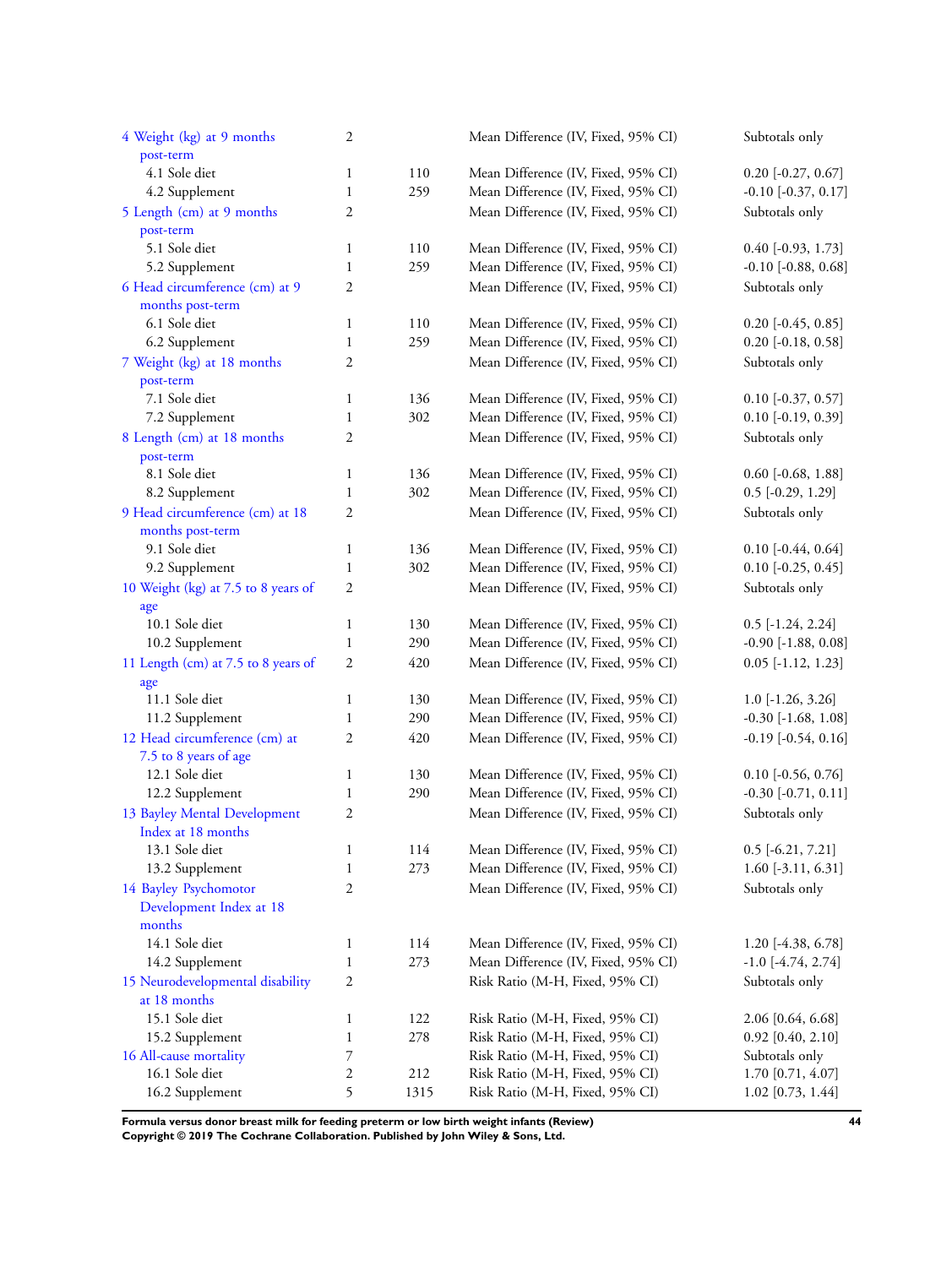| 17 Necrotising enterocolitis       |               |      | Risk Ratio (M-H, Fixed, 95% CI) | Subtotals only      |
|------------------------------------|---------------|------|---------------------------------|---------------------|
| 17.1 Sole diet                     |               | 360  | Risk Ratio (M-H, Fixed, 95% CI) | 4.62 [1.47, 14.56]  |
| 17.2 Supplement                    |               | 1315 | Risk Ratio (M-H, Fixed, 95% CI) | 1.56 [0.98, 2.47]   |
| 18 Incidence of invasive infection | $\mathcal{L}$ |      | Risk Ratio (M-H, Fixed, 95% CI) | Subtotals only      |
| 18.1 Sole diet                     |               | 53   | Risk Ratio (M-H, Fixed, 95% CI) | $1.43$ [0.97, 2.11] |
| 18.2 Supplement                    |               | 972  | Risk Ratio (M-H, Fixed, 95% CI) | $0.89$ [0.73, 1.08] |

# **Analysis 1.1. Comparison 1 Formula (term or preterm) versus donated breast milk (DBM) (unfortified or fortified), Outcome 1 Time to regain birth weight (days from birth).**

Review: Formula versus donor breast milk for feeding preterm or low birth weight infants

Comparison: I Formula (term or preterm) versus donated breast milk (DBM) (unfor tified or for tified)

Outcome: I Time to regain birth weight (days from birth)

| Study or subgroup                                                                      | Formula milk |           | Donor breast milk |           | Mean<br>Difference      |   | Weight         | Mean<br>Difference                   |
|----------------------------------------------------------------------------------------|--------------|-----------|-------------------|-----------|-------------------------|---|----------------|--------------------------------------|
|                                                                                        | N            | Mean(SD)  | N                 | Mean(SD)  | IV, Fixed, 95% CI       |   |                | IV, Fixed, 95% CI                    |
| Term formula versus unfortified DBM                                                    |              |           |                   |           |                         |   |                |                                      |
| Gross 1983                                                                             | 20           | 10.3(3.6) | 40                | 15.1(5.6) |                         |   | 30.8 %         | $-4.80$ [ $-7.15$ , $-2.45$ ]        |
| Raiha 1976                                                                             | 84           | 13.5(5.3) | 22                | 16.3(6.3) |                         |   | 20.6 %         | $-2.80$ [ $-5.67$ , 0.07 ]           |
| Subtotal (95% CI)                                                                      | 104          |           | 62                |           |                         |   |                | $51.4\% -4.00$ [ -5.81, -2.18 ]      |
| Heterogeneity: Chi <sup>2</sup> = 1.12, df = 1 (P = 0.29); $1^2$ = 11%                 |              |           |                   |           |                         |   |                |                                      |
| Test for overall effect: $Z = 4.32$ (P = 0.000016)                                     |              |           |                   |           |                         |   |                |                                      |
| 2 Preterm formula versus unfortified DBM                                               |              |           |                   |           |                         |   |                |                                      |
| Costa 2018                                                                             | 35           | 12.9(2.6) | 35                | 15(5)     |                         |   | 48.6 %         | $-2.10$ [ $-3.97$ , $-0.23$ ]        |
| Subtotal (95% CI)                                                                      | 35           |           | 35                |           |                         |   |                | 48.6 % $-2.10$ [ $-3.97$ , $-0.23$ ] |
| Heterogeneity: not applicable                                                          |              |           |                   |           |                         |   |                |                                      |
| Test for overall effect: $Z = 2.20$ (P = 0.027)                                        |              |           |                   |           |                         |   |                |                                      |
| <b>Total (95% CI)</b>                                                                  | 139          |           | 97                |           |                         |   |                | $100.0\%$ -3.08 [-4.38, -1.77]       |
| Heterogeneity: Chi <sup>2</sup> = 3.16, df = 2 (P = 0.21); $1^2$ =37%                  |              |           |                   |           |                         |   |                |                                      |
| Test for overall effect: $Z = 4.63$ (P < 0.00001)                                      |              |           |                   |           |                         |   |                |                                      |
| Test for subgroup differences: Chi <sup>2</sup> = 2.04, df = 1 (P = 0.15), $1^2$ = 51% |              |           |                   |           |                         |   |                |                                      |
|                                                                                        |              |           |                   |           |                         |   |                |                                      |
|                                                                                        |              |           |                   |           | $-2$<br>$\circ$<br>$-4$ | 2 | $\overline{4}$ |                                      |

Favours formula milk Favours breast milk

**Formula versus donor breast milk for feeding preterm or low birth weight infants (Review) 45 Copyright © 2019 The Cochrane Collaboration. Published by John Wiley & Sons, Ltd.**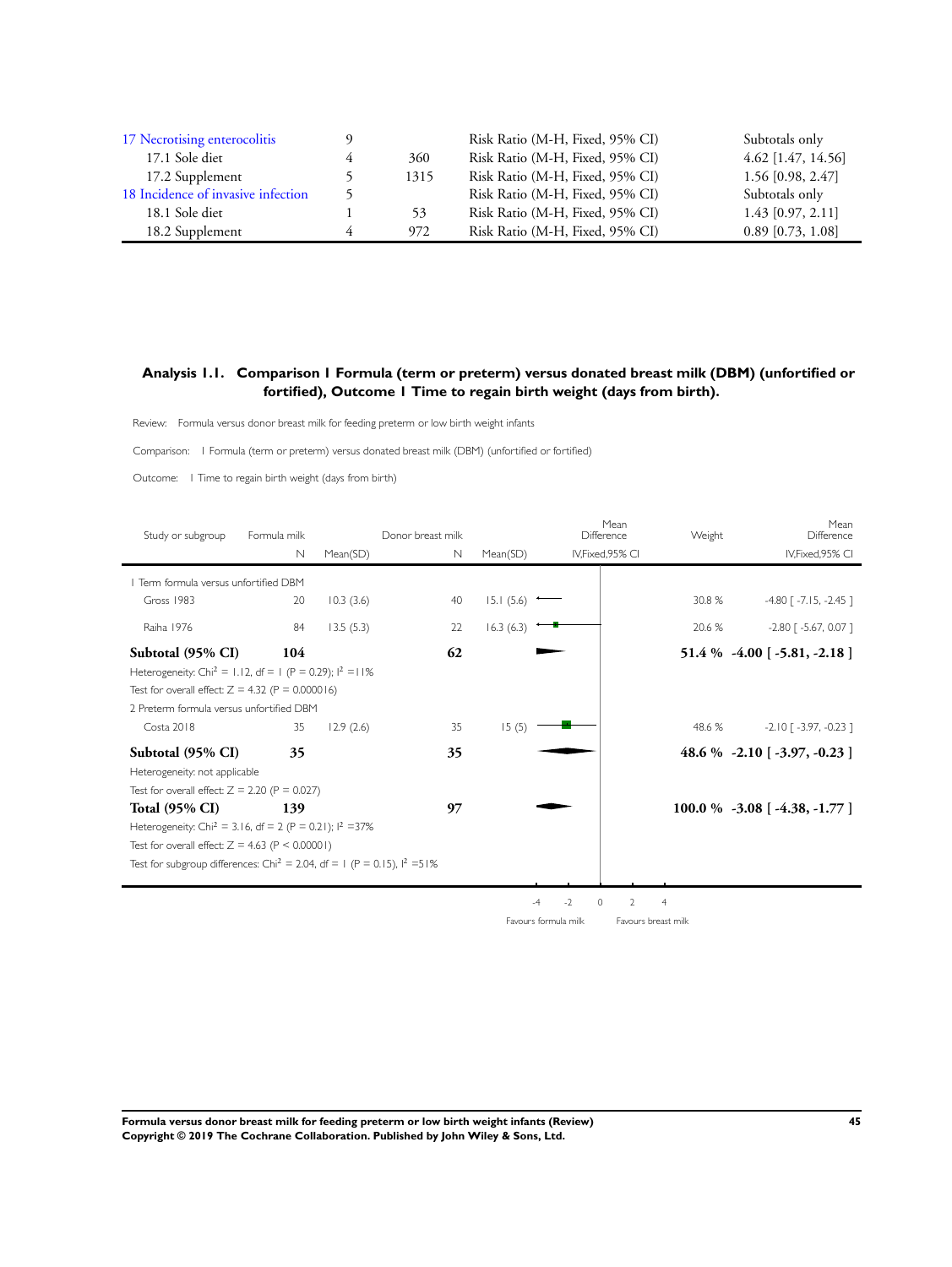# **Analysis 1.2. Comparison 1 Formula (term or preterm) versus donated breast milk (DBM) (unfortified or fortified), Outcome 2 Weight gain (g/kg/day).**

Review: Formula versus donor breast milk for feeding preterm or low birth weight infants

Comparison: I Formula (term or preterm) versus donated breast milk (DBM) (unfor tified or for tified)

Outcome: 2 Weight gain (g/kg/day)

| Study or subgroup                                                                      | Formula milk |           | Donor breast milk |           | Mean<br>Difference | Weight         | Mean<br>Difference                 |
|----------------------------------------------------------------------------------------|--------------|-----------|-------------------|-----------|--------------------|----------------|------------------------------------|
|                                                                                        | $\mathbb N$  | Mean(SD)  | $\mathbb N$       | Mean(SD)  | IV, Fixed, 95% CI  |                | IV, Fixed, 95% CI                  |
| I Term formula versus unfortified DBM                                                  |              |           |                   |           |                    |                |                                    |
| Davies 1977                                                                            | 34           | 14.7(4.7) | 34                | 13(5.4)   |                    | 5.7%           | $1.70$ [ -0.71, 4.11]              |
| Gross 1983                                                                             | 20           | 20.4(2.7) | 40                | 14.9(3.2) |                    | 13.9%          | 5.50 [ 3.96, 7.04 ]                |
| Raiha 1976                                                                             | 84           | 13.8(2.5) | 22                | 13.6(2)   |                    | 33.7%          | $0.20$ $\lceil -0.79, 1.19 \rceil$ |
| Subtotal (95% CI)                                                                      | 138          |           | 96                |           |                    |                | 53.4 % 1.74 [0.96, 2.53]           |
| Heterogeneity: Chi <sup>2</sup> = 32.04, df = 2 (P<0.00001); l <sup>2</sup> =94%       |              |           |                   |           |                    |                |                                    |
| Test for overall effect: $Z = 4.33$ (P = 0.000015)                                     |              |           |                   |           |                    |                |                                    |
| 2 Preterm formula versus unfortified DBM                                               |              |           |                   |           |                    |                |                                    |
| Lucas 1984a                                                                            | 30           | 18(6)     | 28                | 12.8(2.6) |                    | 6.0%           | 5.20 [ 2.85, 7.55 ]                |
| Lucas 1984b                                                                            | 56           | 16.3(4.5) | 59                | 14.3(3.1) |                    | 16.5%          | 2.00 [ 0.58, 3.42 ]                |
| Tyson 1983                                                                             | 42           | 24.3(8.2) | 34                | 12.4(4.8) |                    | 3.8 %          | 11.90 [ 8.94, 14.86 ]              |
| Subtotal (95% CI)                                                                      | 128          |           | 121               |           |                    |                | 26.3 % 4.16 [3.04, 5.28]           |
| Heterogeneity: Chi <sup>2</sup> = 35.94, df = 2 (P<0.00001); l <sup>2</sup> =94%       |              |           |                   |           |                    |                |                                    |
| Test for overall effect: $Z = 7.25$ (P < 0.00001)                                      |              |           |                   |           |                    |                |                                    |
| 3 Preterm formula versus fortified DBM                                                 |              |           |                   |           |                    |                |                                    |
| Cristofalo 2013                                                                        | 24           | 17(7.1)   | 29                | 15(5.8)   |                    | 2.7 %          | $2.00$ $\lceil -1.54, 5.54 \rceil$ |
| O'Connor 2016                                                                          | 162          | 25.5(9.7) | 164               | 23.9(10)  |                    | 7.3 %          | $1.60$ [ -0.54, 3.74 ]             |
| Schanler 2005                                                                          | 88           | 20.1(6.7) | 78                | 17.1(5)   |                    | 10.4%          | 3.00 [ 1.21, 4.79 ]                |
| Subtotal (95% CI)                                                                      | 274          |           | 271               |           |                    |                | 20.3 % 2.37 [1.09, 3.65]           |
| Heterogeneity: Chi <sup>2</sup> = 1.02, df = 2 (P = 0.60); $1^2$ =0.0%                 |              |           |                   |           |                    |                |                                    |
| Test for overall effect: $Z = 3.63$ (P = 0.00028)                                      |              |           |                   |           |                    |                |                                    |
| <b>Total (95% CI)</b>                                                                  | 540          |           | 488               |           |                    |                | $100.0 \%$ 2.51 [1.93, 3.08]       |
| Heterogeneity: Chi <sup>2</sup> = 80.95, df = 8 (P<0.00001); $1^2$ =90%                |              |           |                   |           |                    |                |                                    |
| Test for overall effect: $Z = 8.52$ (P < 0.00001)                                      |              |           |                   |           |                    |                |                                    |
| Test for subgroup differences: Chi <sup>2</sup> = 11.95, df = 2 (P = 0.00), $1^2$ =83% |              |           |                   |           |                    |                |                                    |
|                                                                                        |              |           |                   |           |                    |                |                                    |
|                                                                                        |              |           |                   | $-10$     | 5<br>$-5$<br>0     | $\overline{0}$ |                                    |

Favours breast milk Favours formula milk

**Formula versus donor breast milk for feeding preterm or low birth weight infants (Review) 46 Copyright © 2019 The Cochrane Collaboration. Published by John Wiley & Sons, Ltd.**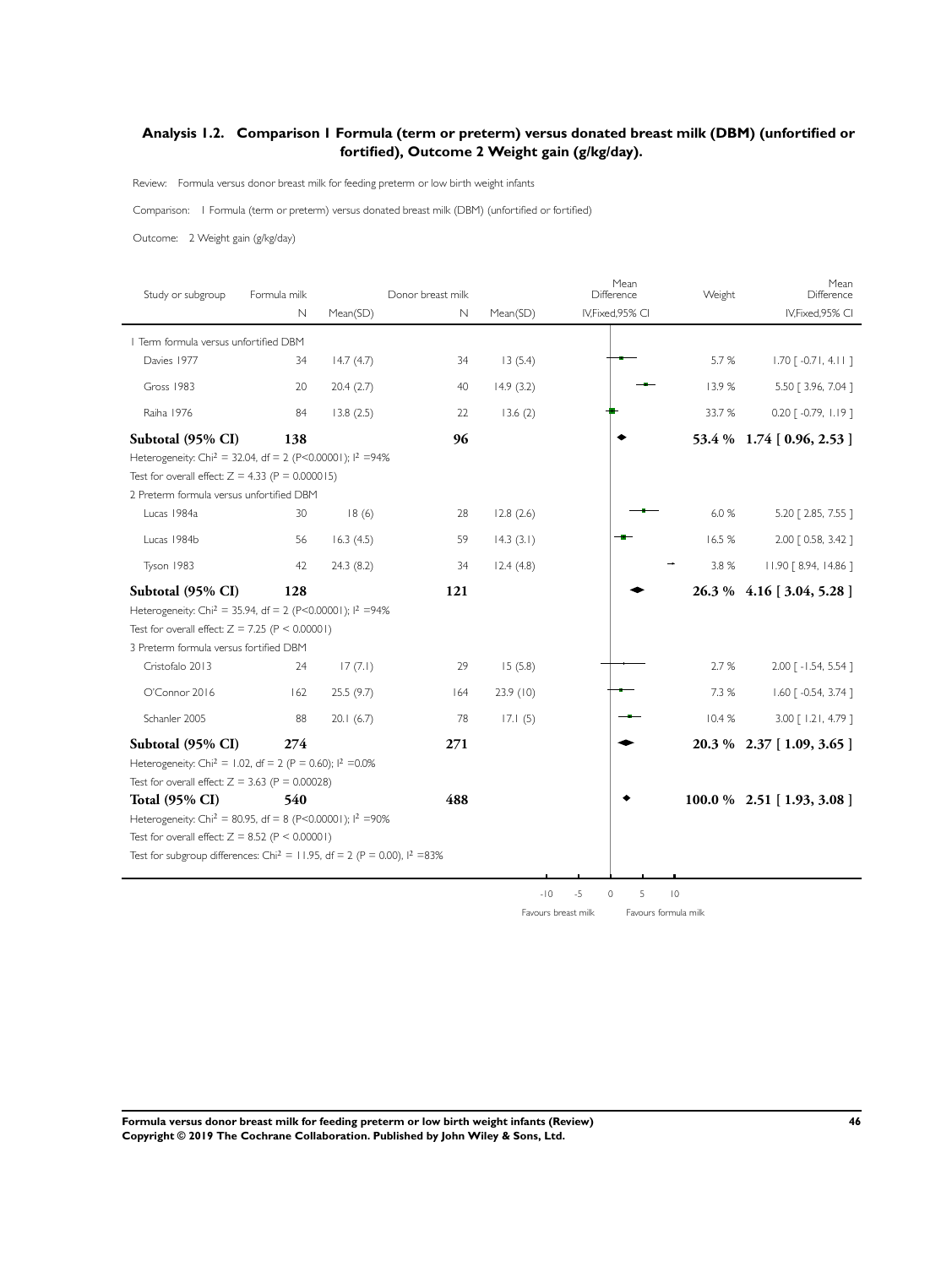# **Analysis 1.3. Comparison 1 Formula (term or preterm) versus donated breast milk (DBM) (unfortified or fortified), Outcome 3 Linear growth (crown-heel length mm/week).**

Review: Formula versus donor breast milk for feeding preterm or low birth weight infants

Comparison: I Formula (term or preterm) versus donated breast milk (DBM) (unfor tified or for tified)

Outcome: 3 Linear growth (crown-heel length mm/week)

| Study or subgroup                                                                     | Formula milk |           | Donor breast milk |             | Mean<br>Difference                             | Weight                                                   | Mean<br>Difference                 |
|---------------------------------------------------------------------------------------|--------------|-----------|-------------------|-------------|------------------------------------------------|----------------------------------------------------------|------------------------------------|
|                                                                                       | N            | Mean(SD)  | N                 | Mean(SD)    | IV, Fixed, 95% CI                              |                                                          | IV, Fixed, 95% CI                  |
| I Term formula versus unfortified DBM                                                 |              |           |                   |             |                                                |                                                          |                                    |
| Davies 1977                                                                           | 34           | 9.3(2)    | 34                | 8.5(2.4)    |                                                | 17.7%                                                    | $0.80$ $\lceil -0.25, 1.85 \rceil$ |
| Gross 1983                                                                            | 20           | 7.2(1.8)  | 40                | $6.4$ (1.6) |                                                | 22.5 %                                                   | $0.80$ $\lceil -0.13, 1.73 \rceil$ |
| Subtotal (95% CI)                                                                     | 54           |           | 74                |             |                                                |                                                          | 40.2 % 0.80 [0.10, 1.50]           |
| Heterogeneity: Chi <sup>2</sup> = 0.00, df = 1 (P = 1.00); $1^2$ = 0.0%               |              |           |                   |             |                                                |                                                          |                                    |
| Test for overall effect: $Z = 2.25$ (P = 0.024)                                       |              |           |                   |             |                                                |                                                          |                                    |
| 2 Preterm formula versus unfortified DBM                                              |              |           |                   |             |                                                |                                                          |                                    |
| Lucas 1984a                                                                           | $ 2\rangle$  | 9.7(2.2)  | 4                 | 7.3(2.4)    |                                                | 6.2%                                                     | 2.40 [ 0.63, 4.17 ]                |
| Lucas 1984b                                                                           | 20           | 9.6(2.2)  | 25                | 8.4(1.4)    |                                                | 15.9%                                                    | $1.20$ $[0.09, 2.31]$              |
| Tyson 1983                                                                            | 42           | 11(4)     | 34                | 7(5)        |                                                | 4.6 %                                                    | 4.00 [ 1.93, 6.07 ]                |
| Subtotal (95% CI)                                                                     | 74           |           | 73                |             |                                                |                                                          | 26.6 % 1.96 [1.10, 2.82 ]          |
| Heterogeneity: Chi <sup>2</sup> = 5.77, df = 2 (P = 0.06); $1^2$ =65%                 |              |           |                   |             |                                                |                                                          |                                    |
| Test for overall effect: $Z = 4.49$ (P < 0.00001)                                     |              |           |                   |             |                                                |                                                          |                                    |
| 3 Preterm formula versus fortified DBM                                                |              |           |                   |             |                                                |                                                          |                                    |
| Cristofalo 2013                                                                       | 24           | 11.2(2.8) | 29                | 8.4(2.1)    |                                                | 10.6 %                                                   | 2.80 [ 1.44, 4.16 ]                |
| O'Connor 2016                                                                         | 162          | 10.7(4.6) | 164               | 10.1(4.5)   |                                                | 20.0 %                                                   | 0.60 [ -0.39, 1.59 ]               |
| Schanler 2005                                                                         | 88           | 10(10)    | 78                | 12(8)       |                                                | 2.6 %                                                    | $-2.00$ $[-4.74, 0.74]$            |
| Subtotal (95% CI)                                                                     | 274          |           | 271               |             |                                                |                                                          | 33.2 % 1.10 [0.33, 1.87]           |
| Heterogeneity: Chi <sup>2</sup> = 11.93, df = 2 (P = 0.003); $1^2$ =83%               |              |           |                   |             |                                                |                                                          |                                    |
| Test for overall effect: $Z = 2.81$ (P = 0.0049)                                      |              |           |                   |             |                                                |                                                          |                                    |
| <b>Total (95% CI)</b>                                                                 | 402          |           | 418               |             |                                                |                                                          | 100.0 % 1.21 [0.77, 1.65]          |
| Heterogeneity: Chi <sup>2</sup> = 22.05, df = 7 (P = 0.002); $1^2$ = 68%              |              |           |                   |             |                                                |                                                          |                                    |
| Test for overall effect: $Z = 5.36$ (P < 0.00001)                                     |              |           |                   |             |                                                |                                                          |                                    |
| Test for subgroup differences: Chi <sup>2</sup> = 4.35, df = 2 (P = 0.11), $1^2$ =54% |              |           |                   |             |                                                |                                                          |                                    |
|                                                                                       |              |           |                   |             |                                                |                                                          |                                    |
|                                                                                       |              |           |                   |             | $-2$<br>$\circ$<br>$-4$<br>Favours breast milk | $\overline{2}$<br>$\overline{4}$<br>Favours formula milk |                                    |
|                                                                                       |              |           |                   |             |                                                |                                                          |                                    |

**Formula versus donor breast milk for feeding preterm or low birth weight infants (Review) 47 Copyright © 2019 The Cochrane Collaboration. Published by John Wiley & Sons, Ltd.**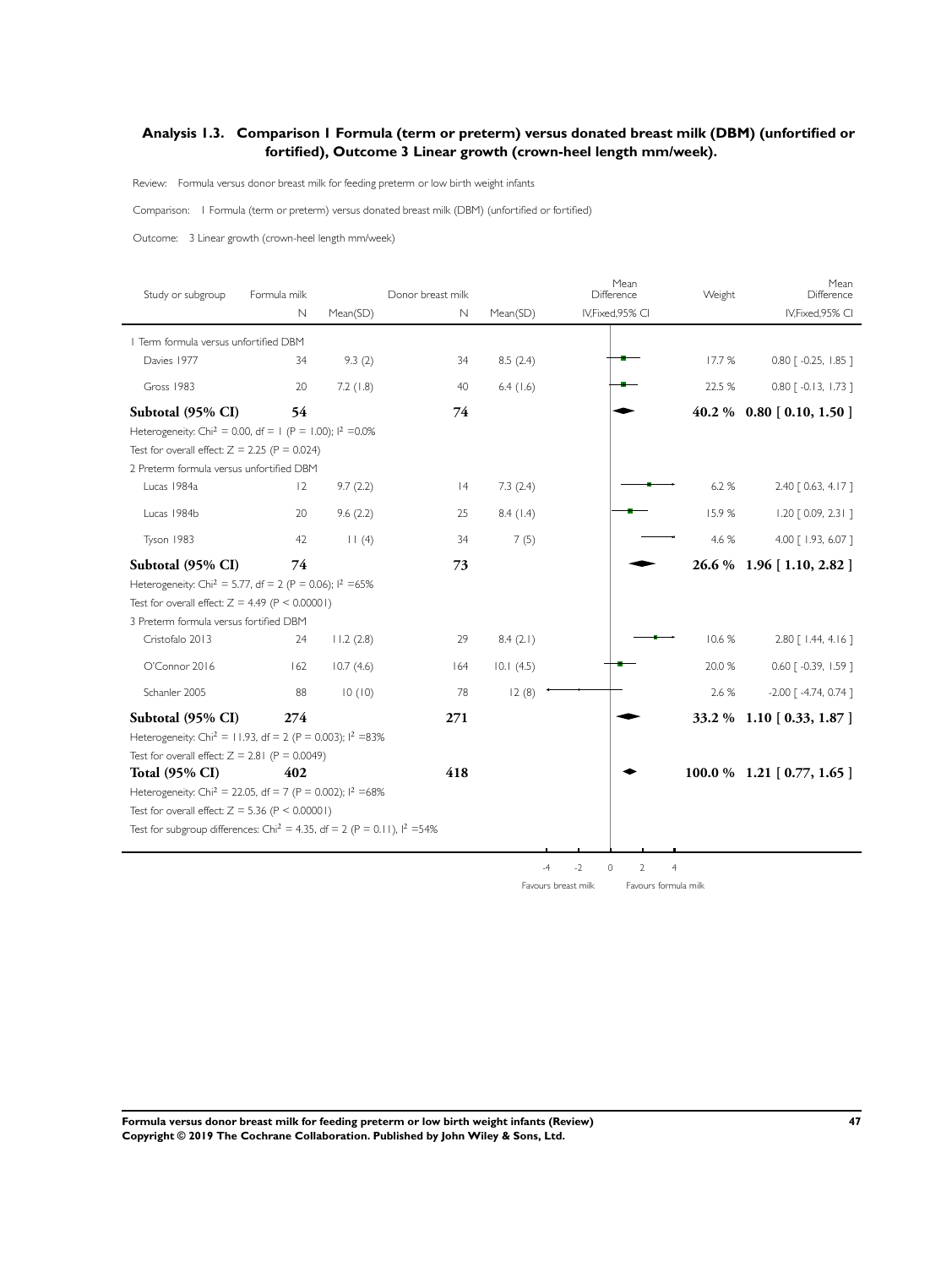## **Analysis 1.4. Comparison 1 Formula (term or preterm) versus donated breast milk (DBM) (unfortified or fortified), Outcome 4 Linear growth (crown-rump length mm/week).**

Review: Formula versus donor breast milk for feeding preterm or low birth weight infants

Comparison: I Formula (term or preterm) versus donated breast milk (DBM) (unfor tified or for tified)

Outcome: 4 Linear growth (crown-rump length mm/week)

| Study or subgroup                               | Formula milk |            | Donor breast milk |            |                          | Mean<br>Difference   | Weight  | Mean<br><b>Difference</b>   |
|-------------------------------------------------|--------------|------------|-------------------|------------|--------------------------|----------------------|---------|-----------------------------|
|                                                 | $\mathbb N$  | Mean(SD)   | N                 | Mean(SD)   |                          | IV, Fixed, 95% CI    |         | IV, Fixed, 95% CI           |
| Term formula versus unfortified DBM             |              |            |                   |            |                          |                      |         |                             |
| Raiha 1976                                      | 84           | 5.34(1.81) | 22                | 4.75(0.81) |                          |                      | 100.0 % | $0.59$ $[0.08, 1.10]$       |
| Subtotal (95% CI)                               | 84           |            | 22                |            |                          |                      |         | $100.0\%$ 0.59 [0.08, 1.10] |
| Heterogeneity: not applicable                   |              |            |                   |            |                          |                      |         |                             |
| Test for overall effect: $Z = 2.25$ (P = 0.025) |              |            |                   |            |                          |                      |         |                             |
| Test for subgroup differences: Not applicable   |              |            |                   |            |                          |                      |         |                             |
|                                                 |              |            |                   |            |                          |                      |         |                             |
|                                                 |              |            |                   |            | $-0.5$<br>$\overline{a}$ | 0.5<br>$\Omega$      |         |                             |
|                                                 |              |            |                   |            | Favours breast milk      | Favours formula milk |         |                             |

#### **Analysis 1.5. Comparison 1 Formula (term or preterm) versus donated breast milk (DBM) (unfortified or fortified), Outcome 5 Linear growth (femoral length mm/week).**

Review: Formula versus donor breast milk for feeding preterm or low birth weight infants

Comparison: I Formula (term or preterm) versus donated breast milk (DBM) (unfor tified or for tified)

Outcome: 5 Linear growth (femoral length mm/week)

| Study or subgroup                                | Formula milk |            | Donor breast milk |           |                     | Mean<br>Difference      | Weight  | Mean<br>Difference           |
|--------------------------------------------------|--------------|------------|-------------------|-----------|---------------------|-------------------------|---------|------------------------------|
|                                                  | $\mathbb N$  | Mean(SD)   | N                 | Mean(SD)  |                     | IV, Fixed, 95% CI       |         | IV, Fixed, 95% CI            |
| Term formula versus unfortified DBM              |              |            |                   |           |                     |                         |         |                              |
| Raiha 1976                                       | 84           | 1.97(0.46) | 22                | .63(0.44) |                     |                         | 100.0 % | $0.34$ $[0.13, 0.55]$        |
| Subtotal (95% CI)                                | 84           |            | 22                |           |                     |                         |         | $100.0\%$ 0.34 [0.13, 0.55 ] |
| Heterogeneity: not applicable                    |              |            |                   |           |                     |                         |         |                              |
| Test for overall effect: $Z = 3.20$ (P = 0.0014) |              |            |                   |           |                     |                         |         |                              |
| Test for subgroup differences: Not applicable    |              |            |                   |           |                     |                         |         |                              |
|                                                  |              |            |                   |           |                     |                         |         |                              |
|                                                  |              |            |                   | $-0.5$    | $-0.25$             | 0.25<br>0.5<br>$\Omega$ |         |                              |
|                                                  |              |            |                   |           | Favours breast milk | Favours formula milk    |         |                              |

**Formula versus donor breast milk for feeding preterm or low birth weight infants (Review) 48 Copyright © 2019 The Cochrane Collaboration. Published by John Wiley & Sons, Ltd.**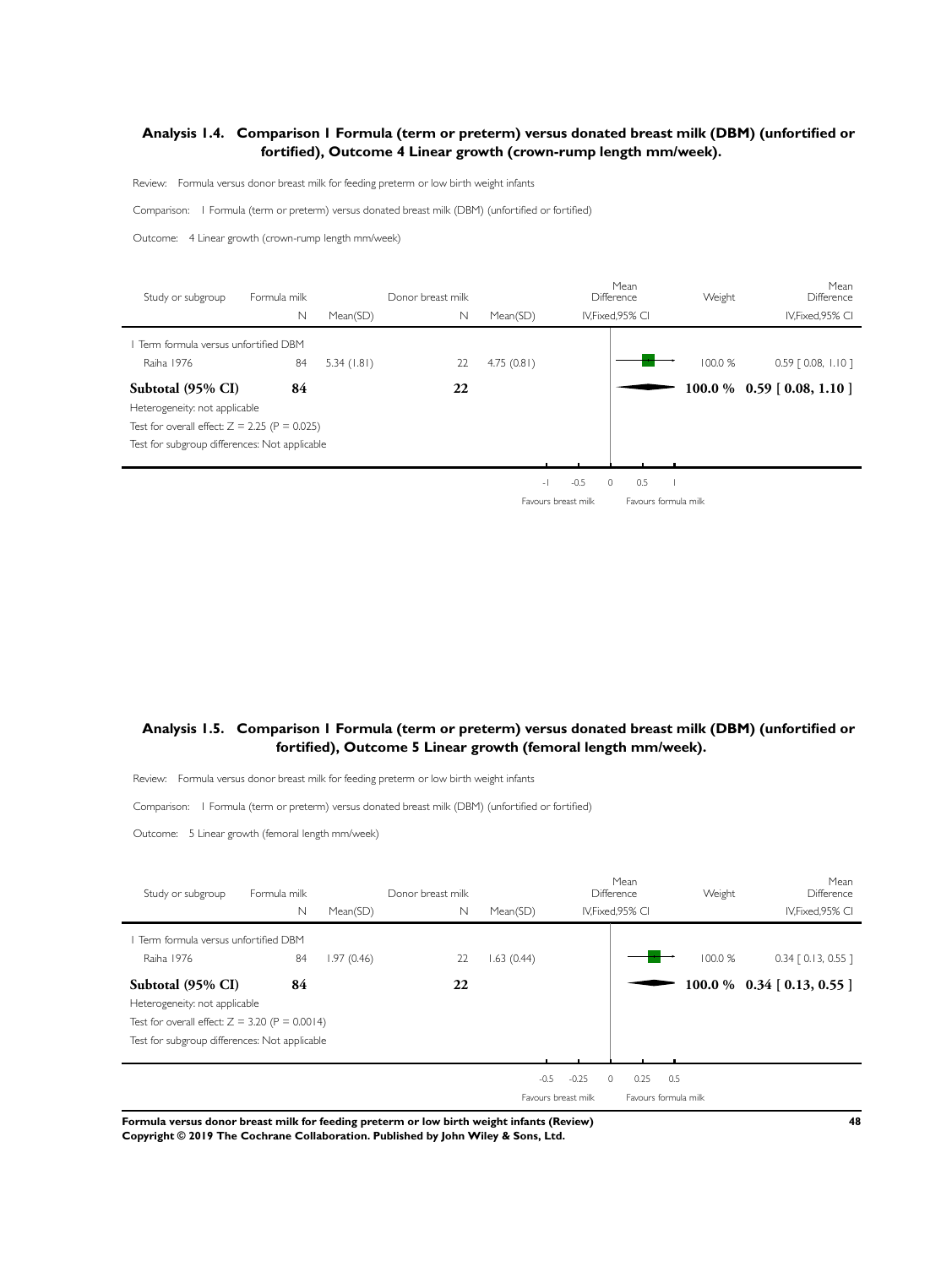# **Analysis 1.6. Comparison 1 Formula (term or preterm) versus donated breast milk (DBM) (unfortified or fortified), Outcome 6 Head growth (mm/week).**

Review: Formula versus donor breast milk for feeding preterm or low birth weight infants

Comparison: I Formula (term or preterm) versus donated breast milk (DBM) (unfor tified or for tified)

Outcome: 6 Head growth (mm/week)

| Study or subgroup                                                                                                                                                                         | Formula milk<br>$\mathbb N$ | Mean(SD)  | Donor breast milk<br>$\mathbb N$ | Mean(SD) | Mean<br>Difference<br>IV,Fixed,95% CI       | Weight         | Mean<br>Difference<br>IV, Fixed, 95% CI |
|-------------------------------------------------------------------------------------------------------------------------------------------------------------------------------------------|-----------------------------|-----------|----------------------------------|----------|---------------------------------------------|----------------|-----------------------------------------|
| I Term formula versus unfortified DBM                                                                                                                                                     |                             |           |                                  |          |                                             |                |                                         |
| Davies 1977                                                                                                                                                                               | 34                          | 7.4(1.6)  | 34                               | 6.8(2)   |                                             | 19.3 %         | $0.60$ $\lceil -0.26, 1.46 \rceil$      |
| Gross 1983                                                                                                                                                                                | 20                          | 8.8(2.2)  | 40                               | 7.7(1.1) |                                             | 13.7 %         | $1.10$ $[0.08, 2.12]$                   |
| Subtotal (95% CI)                                                                                                                                                                         | 54                          |           | 74                               |          |                                             | 33.0 %         | $0.81$ [ 0.15, 1.47 ]                   |
| Heterogeneity: Chi <sup>2</sup> = 0.54, df = 1 (P = 0.46); $1^2$ =0.0%                                                                                                                    |                             |           |                                  |          |                                             |                |                                         |
| Test for overall effect: $Z = 2.40$ (P = 0.016)                                                                                                                                           |                             |           |                                  |          |                                             |                |                                         |
| 2 Preterm formula versus unfortified DBM                                                                                                                                                  |                             |           |                                  |          |                                             |                |                                         |
| Lucas 1984a                                                                                                                                                                               | 25                          | 11(3.6)   | 23                               | 8.6(2.7) |                                             | 4.5 %          | 2.40 [ 0.61, 4.19 ]                     |
| Lucas 1984b                                                                                                                                                                               | 43                          | 10.1(2.9) | 54                               | 9.4(2.7) |                                             | 11.3%          | $0.70$ $\lceil -0.43, 1.83 \rceil$      |
| Tyson 1983                                                                                                                                                                                | 42                          | 12(2)     | 34                               | 8(4)     |                                             | 6.6 %          | 4.00 [2.53, 5.47]                       |
| Subtotal (95% CI)                                                                                                                                                                         | 110                         |           | 111                              |          |                                             | 22.3 %         | $2.01$ [ 1.21, 2.81 ]                   |
| Heterogeneity: Chi <sup>2</sup> = 12.37, df = 2 (P = 0.002); $1^2$ =84%<br>Test for overall effect: $Z = 4.93$ (P < 0.00001)<br>3 Preterm formula versus fortified DBM<br>Cristofalo 2013 | 24                          | 8.8(1.8)  | 29                               | 7.8(2.6) |                                             | 10.1%          | $1.00$ $\lceil -0.19, 2.19 \rceil$      |
| O'Connor 2016                                                                                                                                                                             | 162                         | 8.3(2.9)  | 164                              | 8.2(3.2) |                                             | 32.5 %         | $0.10$ $\lceil -0.56, 0.76 \rceil$      |
| Schanler 2005                                                                                                                                                                             | 88                          | 9(8)      | 78                               | 9(9)     |                                             | 2.1%           | $0.0$ [ -2.60, 2.60 ]                   |
| Subtotal (95% CI)                                                                                                                                                                         | 274                         |           | 271                              |          |                                             |                | 44.8 % 0.30 [ $-0.27, 0.86$ ]           |
| Heterogeneity: Chi <sup>2</sup> = 1.73, df = 2 (P = 0.42); $1^2$ =0.0%                                                                                                                    |                             |           |                                  |          |                                             |                |                                         |
| Test for overall effect: $Z = 1.04$ (P = 0.30)                                                                                                                                            |                             |           |                                  |          |                                             |                |                                         |
| <b>Total (95% CI)</b>                                                                                                                                                                     | 438                         |           | 456                              |          |                                             | 100.0 %        | $0.85$ [ $0.47, 1.23$ ]                 |
| Heterogeneity: Chi <sup>2</sup> = 26.42, df = 7 (P = 0.00042); $1^2$ =74%                                                                                                                 |                             |           |                                  |          |                                             |                |                                         |
| Test for overall effect: $Z = 4.40$ (P = 0.000011)                                                                                                                                        |                             |           |                                  |          |                                             |                |                                         |
| Test for subgroup differences: Chi <sup>2</sup> = 11.78, df = 2 (P = 0.00), $1^2 = 83\%$                                                                                                  |                             |           |                                  |          |                                             |                |                                         |
|                                                                                                                                                                                           |                             |           |                                  |          |                                             |                |                                         |
|                                                                                                                                                                                           |                             |           |                                  | $-4$     | $-2$<br>$\Omega$<br>$\overline{2}$          | $\overline{4}$ |                                         |
|                                                                                                                                                                                           |                             |           |                                  |          | Favours formula milk<br>Favours breast milk |                |                                         |

**Formula versus donor breast milk for feeding preterm or low birth weight infants (Review) 49 Copyright © 2019 The Cochrane Collaboration. Published by John Wiley & Sons, Ltd.**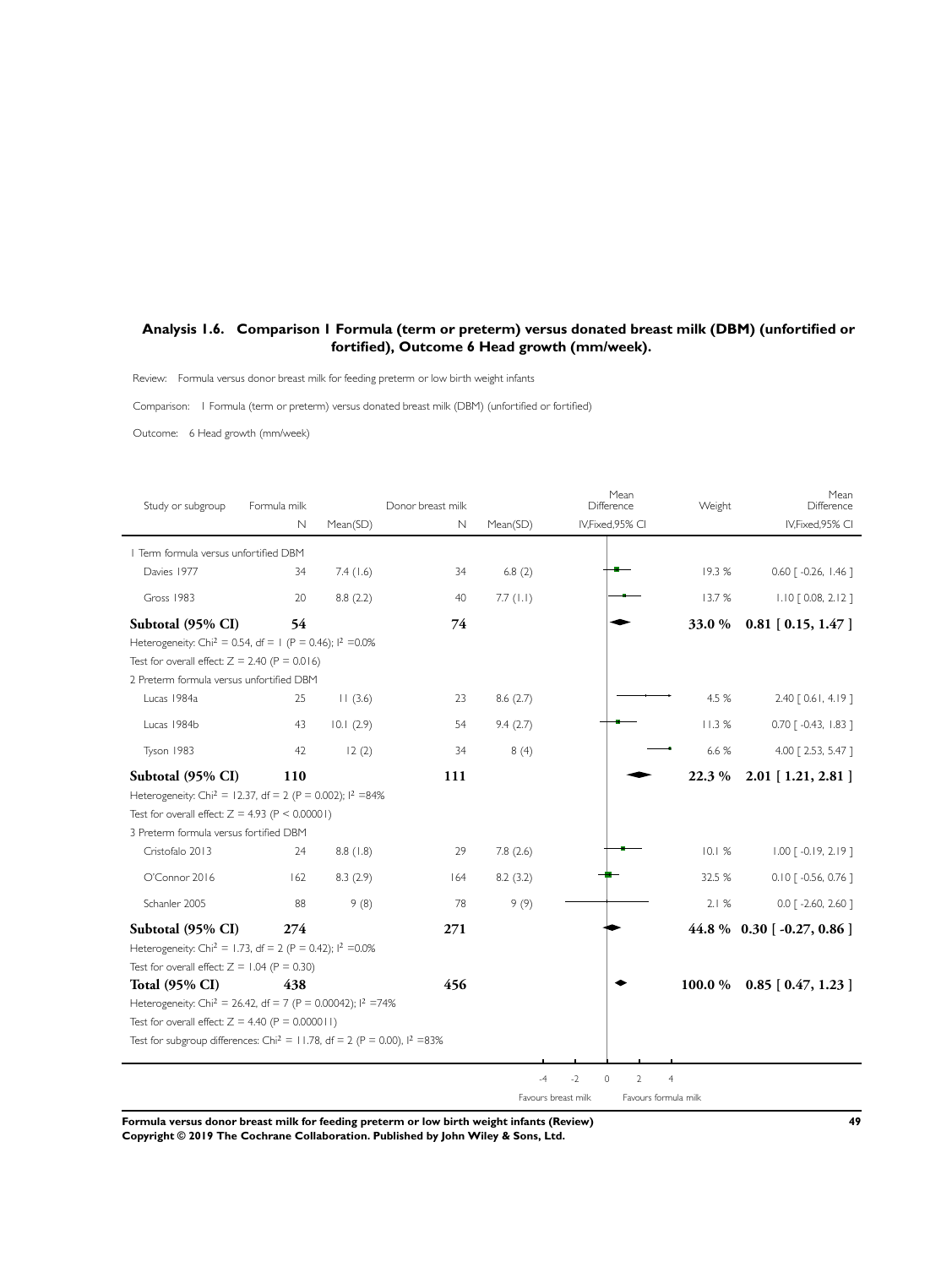# **Analysis 1.7. Comparison 1 Formula (term or preterm) versus donated breast milk (DBM) (unfortified or fortified), Outcome 7 Weight (kg) at 9 months post-term.**

Review: Formula versus donor breast milk for feeding preterm or low birth weight infants

Comparison: I Formula (term or preterm) versus donated breast milk (DBM) (unfor tified or for tified)

Outcome: 7 Weight (kg) at 9 months post-term

| Study or subgroup                                                      | Formula milk |             | Donor breast milk |          |                     | Mean<br>Difference   | Weight  | Mean<br>Difference                 |
|------------------------------------------------------------------------|--------------|-------------|-------------------|----------|---------------------|----------------------|---------|------------------------------------|
|                                                                        | $\mathbb N$  | Mean(SD)    | $\mathbb N$       | Mean(SD) |                     | IV, Fixed, 95% CI    |         | IV, Fixed, 95% CI                  |
| Preterm formula versus unfortified DBM                                 |              |             |                   |          |                     |                      |         |                                    |
| Lucas 1984a                                                            | 48           | 7.9(1.3)    | 62                | 7.7(1.2) |                     |                      | 24.2 %  | $0.20$ $\lceil -0.27, 0.67 \rceil$ |
| Lucas 1984b                                                            | 126          | $7.9$ (1.1) | 133               | 8(1.1)   |                     |                      | 75.8%   | $-0.10$ $[-0.37, 0.17]$            |
| <b>Total (95% CI)</b>                                                  | 174          |             | 195               |          |                     |                      | 100.0 % | $-0.03$ [ $-0.26$ , 0.21 ]         |
| Heterogeneity: Chi <sup>2</sup> = 1.17, df = 1 (P = 0.28); $1^2$ = 14% |              |             |                   |          |                     |                      |         |                                    |
| Test for overall effect: $Z = 0.23$ (P = 0.82)                         |              |             |                   |          |                     |                      |         |                                    |
| Test for subgroup differences: Not applicable                          |              |             |                   |          |                     |                      |         |                                    |
|                                                                        |              |             |                   |          |                     |                      |         |                                    |
|                                                                        |              |             |                   | $-0.5$   | $-0.25$             | 0.25<br>$\Omega$     | 0.5     |                                    |
|                                                                        |              |             |                   |          | Favours breast milk | Favours formula milk |         |                                    |

**Formula versus donor breast milk for feeding preterm or low birth weight infants (Review) 50 Copyright © 2019 The Cochrane Collaboration. Published by John Wiley & Sons, Ltd.**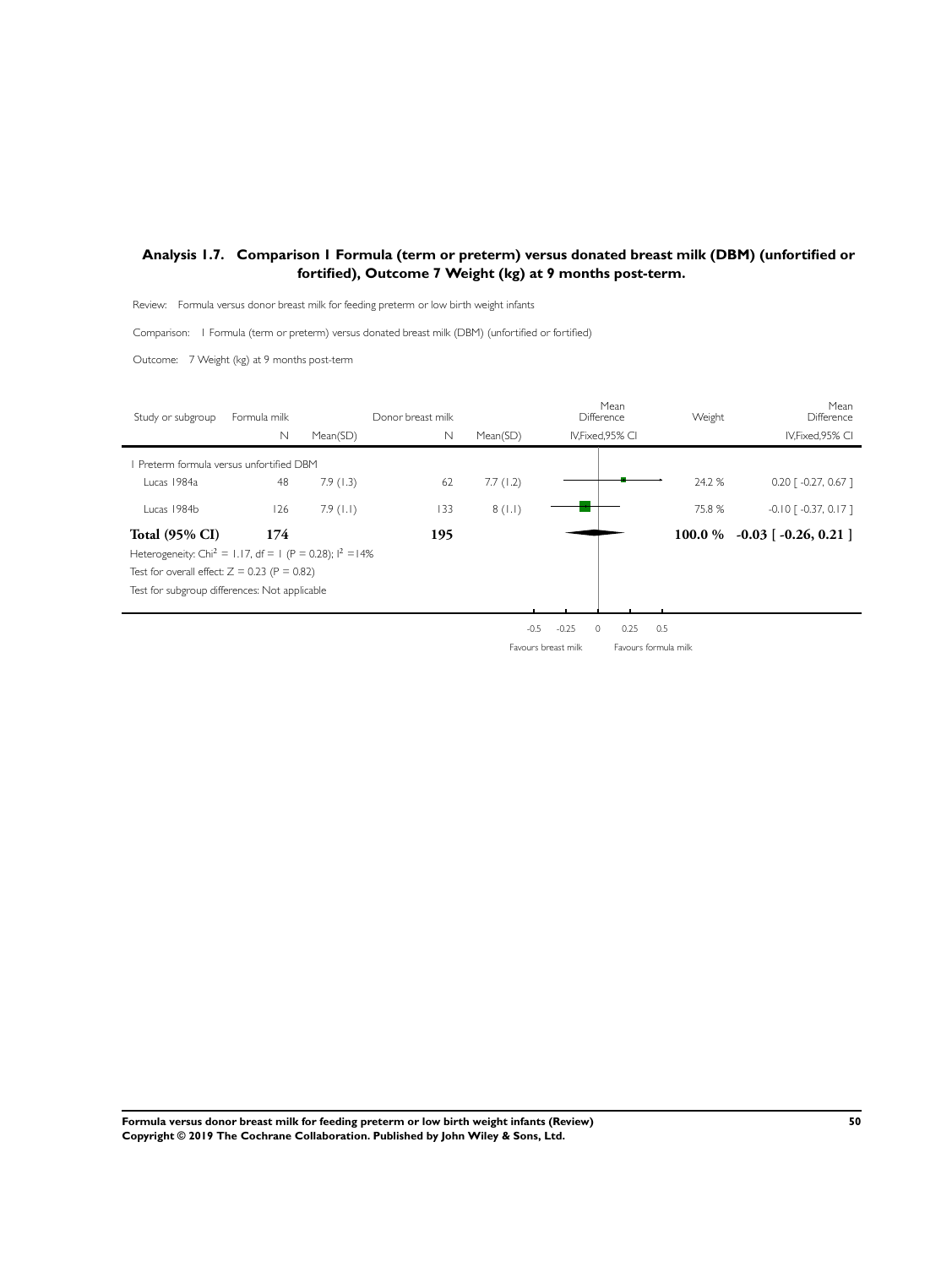# **Analysis 1.8. Comparison 1 Formula (term or preterm) versus donated breast milk (DBM) (unfortified or fortified), Outcome 8 Length (cm) at 9 months post-term.**

Review: Formula versus donor breast milk for feeding preterm or low birth weight infants

Comparison: I Formula (term or preterm) versus donated breast milk (DBM) (unfor tified or for tified)

Outcome: 8 Length (cm) at 9 months post-term

| Study or subgroup                                                       | Formula milk |           | Donor breast milk |           |               | Mean<br>Difference | Weight     | Mean<br>Difference                  |
|-------------------------------------------------------------------------|--------------|-----------|-------------------|-----------|---------------|--------------------|------------|-------------------------------------|
|                                                                         | $\mathsf{N}$ | Mean(SD)  | $\mathbb N$       | Mean(SD)  |               | IV, Fixed, 95% CI  |            | IV, Fixed, 95% CI                   |
| Preterm formula versus unfortified DBM                                  |              |           |                   |           |               |                    |            |                                     |
| Lucas 1984a                                                             | 48           | 69.2(3.7) | 62                | 68.8(3.3) |               |                    | 25.6 %     | $0.40$ [ $-0.93$ , 1.73 ]           |
| Lucas 1984b                                                             | 126          | 69.4(3.2) | 133               | 69.5(3.2) |               |                    | 74.4 %     | $-0.10$ $\lceil -0.88, 0.68 \rceil$ |
| <b>Total (95% CI)</b>                                                   | 174          |           | 195               |           |               |                    | $100.0 \%$ | $0.03$ [ -0.64, 0.70 ]              |
| Heterogeneity: Chi <sup>2</sup> = 0.40, df = 1 (P = 0.53); $1^2$ = 0.0% |              |           |                   |           |               |                    |            |                                     |
| Test for overall effect: $Z = 0.08$ (P = 0.94)                          |              |           |                   |           |               |                    |            |                                     |
| Test for subgroup differences: Not applicable                           |              |           |                   |           |               |                    |            |                                     |
|                                                                         |              |           |                   |           |               |                    |            |                                     |
|                                                                         |              |           |                   |           | $-0.5$<br>- 1 | 0.5<br>$\circ$     |            |                                     |

Favours breast milk Favours formula milk

**Formula versus donor breast milk for feeding preterm or low birth weight infants (Review) 51 Copyright © 2019 The Cochrane Collaboration. Published by John Wiley & Sons, Ltd.**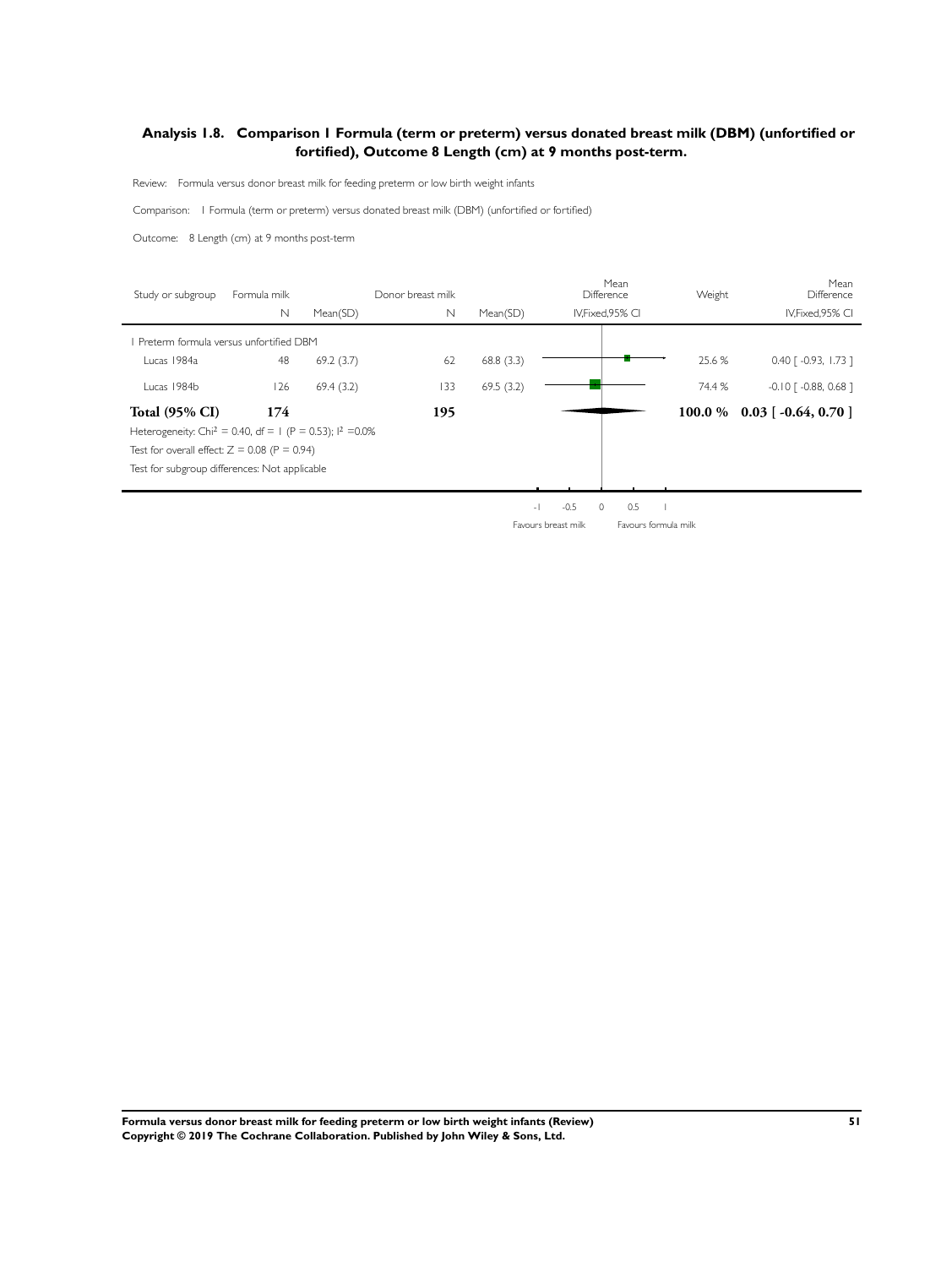## **Analysis 1.9. Comparison 1 Formula (term or preterm) versus donated breast milk (DBM) (unfortified or fortified), Outcome 9 Head circumference (cm) at 9 months post-term.**

Review: Formula versus donor breast milk for feeding preterm or low birth weight infants

Comparison: I Formula (term or preterm) versus donated breast milk (DBM) (unfor tified or for tified)

Outcome: 9 Head circumference (cm) at 9 months post-term

| Study or subgroup                                                       | Formula milk |           | Donor breast milk |           |                   | Mean<br>Difference | Weight | Mean<br>Difference                 |
|-------------------------------------------------------------------------|--------------|-----------|-------------------|-----------|-------------------|--------------------|--------|------------------------------------|
|                                                                         | $\mathsf{N}$ | Mean(SD)  | N                 | Mean(SD)  |                   | IV, Fixed, 95% CI  |        | IV, Fixed, 95% CI                  |
| Preterm formula versus unfortified DBM                                  |              |           |                   |           |                   |                    |        |                                    |
| Lucas 1984a                                                             | 48           | 45.3(1.8) | 62                | 45.1(1.6) |                   |                    | 25.5 % | $0.20$ $\lceil -0.45, 0.85 \rceil$ |
| Lucas 1984b                                                             | 126          | 45.7(1.6) | 133               | 45.5(1.5) |                   |                    | 74.5 % | $0.20$ $\lceil -0.18, 0.58 \rceil$ |
| <b>Total (95% CI)</b>                                                   | 174          |           | 195               |           |                   |                    |        | $100.0\%$ 0.20 [-0.13, 0.53 ]      |
| Heterogeneity: Chi <sup>2</sup> = 0.00, df = 1 (P = 1.00); $1^2$ = 0.0% |              |           |                   |           |                   |                    |        |                                    |
| Test for overall effect: $Z = 1.20$ (P = 0.23)                          |              |           |                   |           |                   |                    |        |                                    |
| Test for subgroup differences: Not applicable                           |              |           |                   |           |                   |                    |        |                                    |
|                                                                         |              |           |                   |           |                   |                    |        |                                    |
|                                                                         |              |           |                   |           | $-0.5$<br>$-0.25$ | 0<br>0.25          | 0.5    |                                    |

Favours breast milk Favours formula milk

**Formula versus donor breast milk for feeding preterm or low birth weight infants (Review) 52 Copyright © 2019 The Cochrane Collaboration. Published by John Wiley & Sons, Ltd.**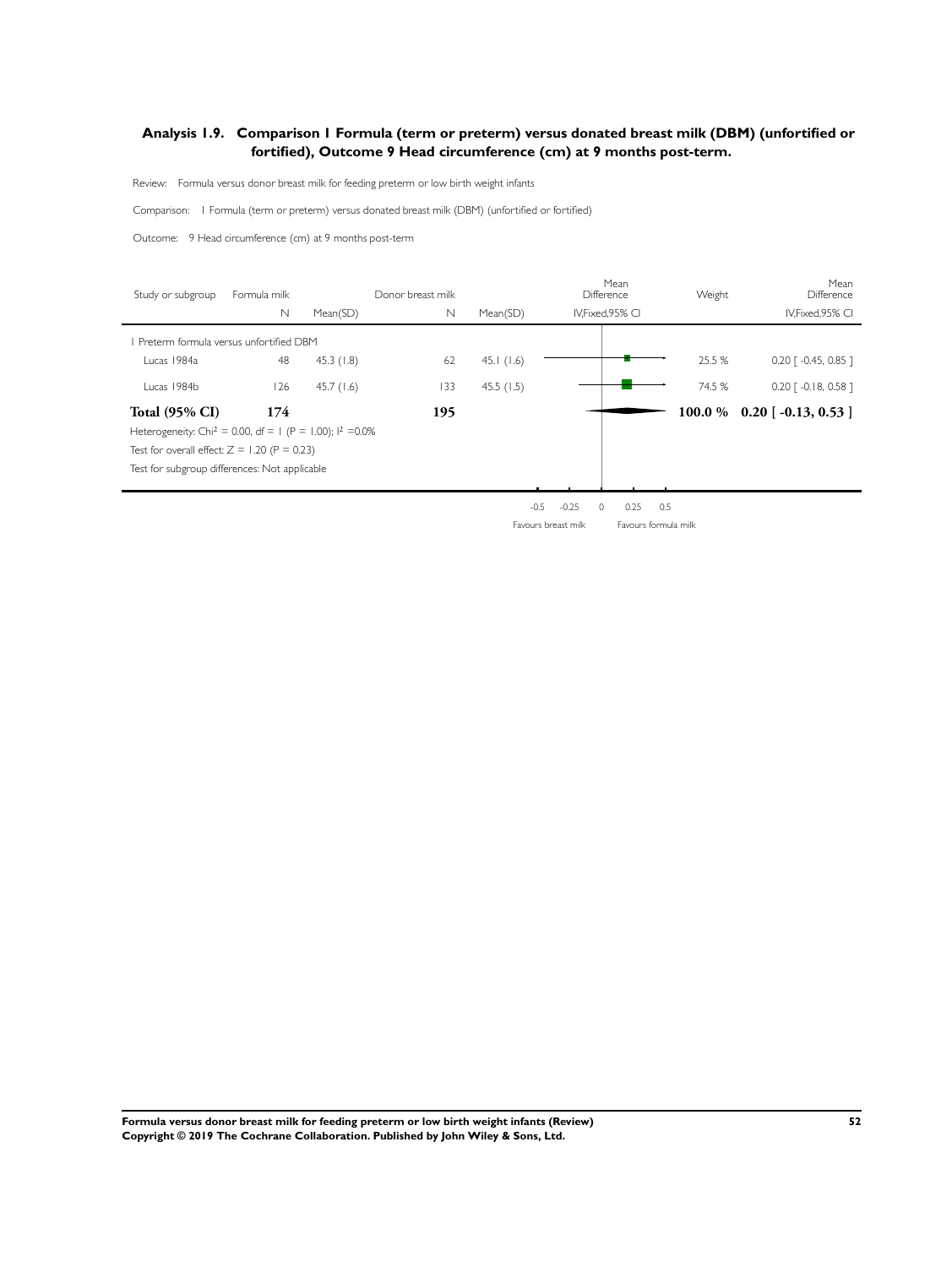# **Analysis 1.10. Comparison 1 Formula (term or preterm) versus donated breast milk (DBM) (unfortified or fortified), Outcome 10 Weight (kg) at 18 months post-term.**

Review: Formula versus donor breast milk for feeding preterm or low birth weight infants

Comparison: I Formula (term or preterm) versus donated breast milk (DBM) (unfor tified or for tified)

Outcome: 10 Weight (kg) at 18 months post-term

| Study or subgroup                                                       | Formula milk |           | Donor breast milk |          |                   | Mean<br>Difference | Weight | Mean<br>Difference                 |
|-------------------------------------------------------------------------|--------------|-----------|-------------------|----------|-------------------|--------------------|--------|------------------------------------|
|                                                                         | $\mathsf{N}$ | Mean(SD)  | $\mathbb N$       | Mean(SD) |                   | IV, Fixed, 95% CI  |        | IV, Fixed, 95% CI                  |
| Preterm formula versus unfortified DBM                                  |              |           |                   |          |                   |                    |        |                                    |
| Lucas 1984a                                                             | 64           | 10(1.3)   | 72                | 9.9(1.5) |                   |                    | 28.0 % | $0.10$ [ -0.37, 0.57 ]             |
| Lucas 1984b                                                             | 153          | 10.1(1.3) | 49                | 10(1.3)  |                   |                    | 72.0 % | $0.10$ $\lceil -0.19, 0.39 \rceil$ |
| <b>Total (95% CI)</b>                                                   | 217          |           | 221               |          |                   |                    |        | $100.0\%$ 0.10 [-0.15, 0.35]       |
| Heterogeneity: Chi <sup>2</sup> = 0.00, df = 1 (P = 1.00); $1^2$ = 0.0% |              |           |                   |          |                   |                    |        |                                    |
| Test for overall effect: $Z = 0.79$ (P = 0.43)                          |              |           |                   |          |                   |                    |        |                                    |
| Test for subgroup differences: Not applicable                           |              |           |                   |          |                   |                    |        |                                    |
|                                                                         |              |           |                   |          |                   |                    |        |                                    |
|                                                                         |              |           |                   |          | $-0.5$<br>$-0.25$ | 0.25<br>$\circ$    | 0.5    |                                    |

Favours breast milk Favours formula milk

**Formula versus donor breast milk for feeding preterm or low birth weight infants (Review) 53 Copyright © 2019 The Cochrane Collaboration. Published by John Wiley & Sons, Ltd.**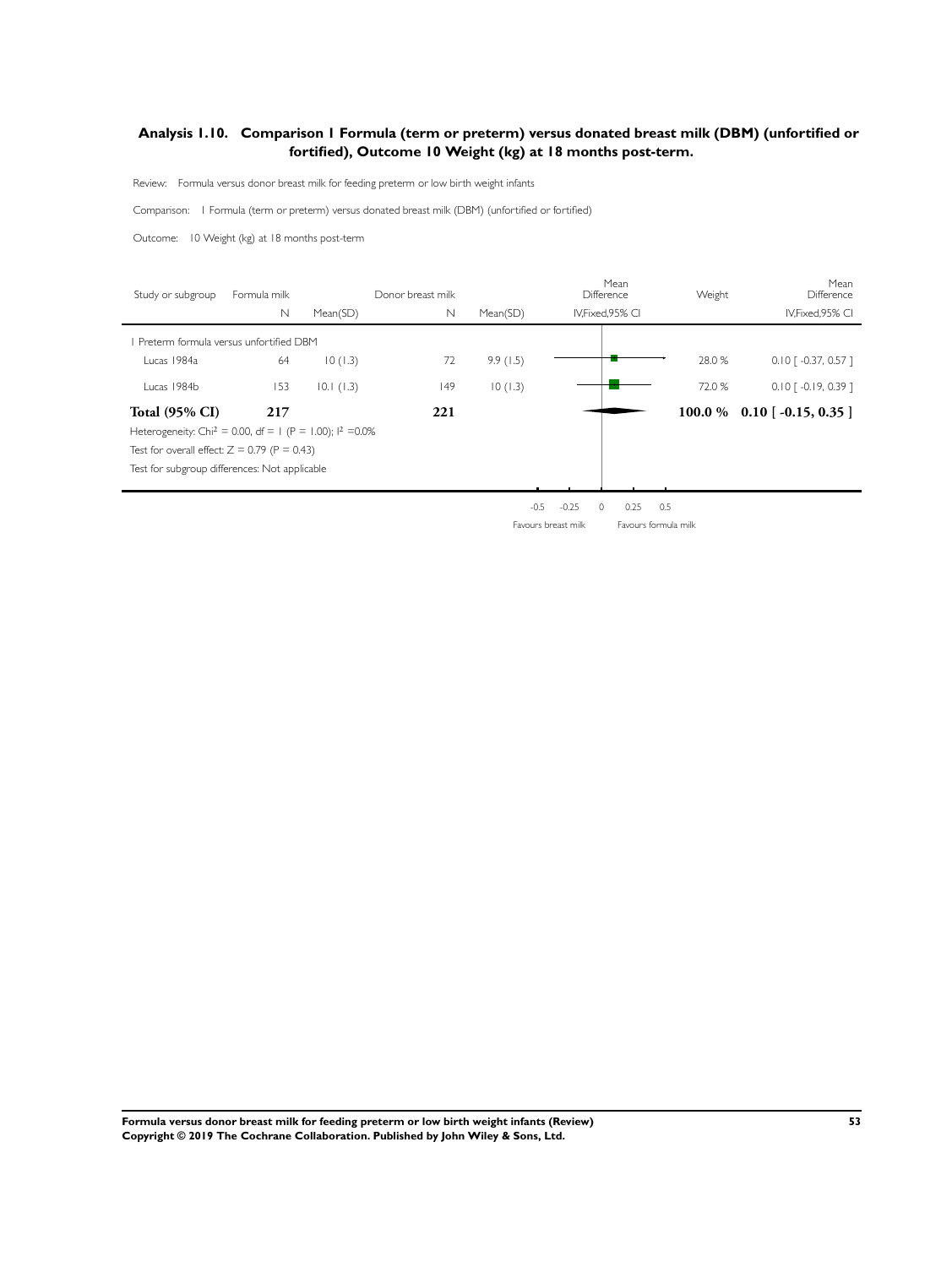# **Analysis 1.11. Comparison 1 Formula (term or preterm) versus donated breast milk (DBM) (unfortified or fortified), Outcome 11 Length (cm) at 18 months post-term.**

Review: Formula versus donor breast milk for feeding preterm or low birth weight infants

Comparison: I Formula (term or preterm) versus donated breast milk (DBM) (unfor tified or for tified)

Outcome: 11 Length (cm) at 18 months post-term

| Study or subgroup                                                       | Formula milk |           | Donor breast milk |            |                | Mean<br>Difference | Weight | Mean<br>Difference                 |
|-------------------------------------------------------------------------|--------------|-----------|-------------------|------------|----------------|--------------------|--------|------------------------------------|
|                                                                         | $\mathsf{N}$ | Mean(SD)  | $\mathbb N$       | Mean(SD)   |                | IV, Fixed, 95% CI  |        | IV, Fixed, 95% CI                  |
| Preterm formula versus unfortified DBM                                  |              |           |                   |            |                |                    |        |                                    |
| Lucas 1984a                                                             | 64           | 79.3(3.7) | 72                | 78.7 (3.9) |                |                    | 27.7 % | $0.60$ $\lceil -0.68, 1.88 \rceil$ |
| Lucas 1984b                                                             | 153          | 79.5(3.8) | 149               | 79 (3.2)   |                |                    | 72.3 % | $0.50$ $\lceil -0.29, 1.29 \rceil$ |
| <b>Total (95% CI)</b>                                                   | 217          |           | 221               |            |                |                    |        | $100.0\%$ 0.53 [-0.15, 1.20]       |
| Heterogeneity: Chi <sup>2</sup> = 0.02, df = 1 (P = 0.90); $1^2$ = 0.0% |              |           |                   |            |                |                    |        |                                    |
| Test for overall effect: $Z = 1.54$ (P = 0.12)                          |              |           |                   |            |                |                    |        |                                    |
| Test for subgroup differences: Not applicable                           |              |           |                   |            |                |                    |        |                                    |
|                                                                         |              |           |                   |            |                |                    |        |                                    |
|                                                                         |              |           |                   |            | $-0.5$<br>$-1$ | 0.5<br>0           |        |                                    |

Favours breast milk Favours formula milk

**Formula versus donor breast milk for feeding preterm or low birth weight infants (Review) 54 Copyright © 2019 The Cochrane Collaboration. Published by John Wiley & Sons, Ltd.**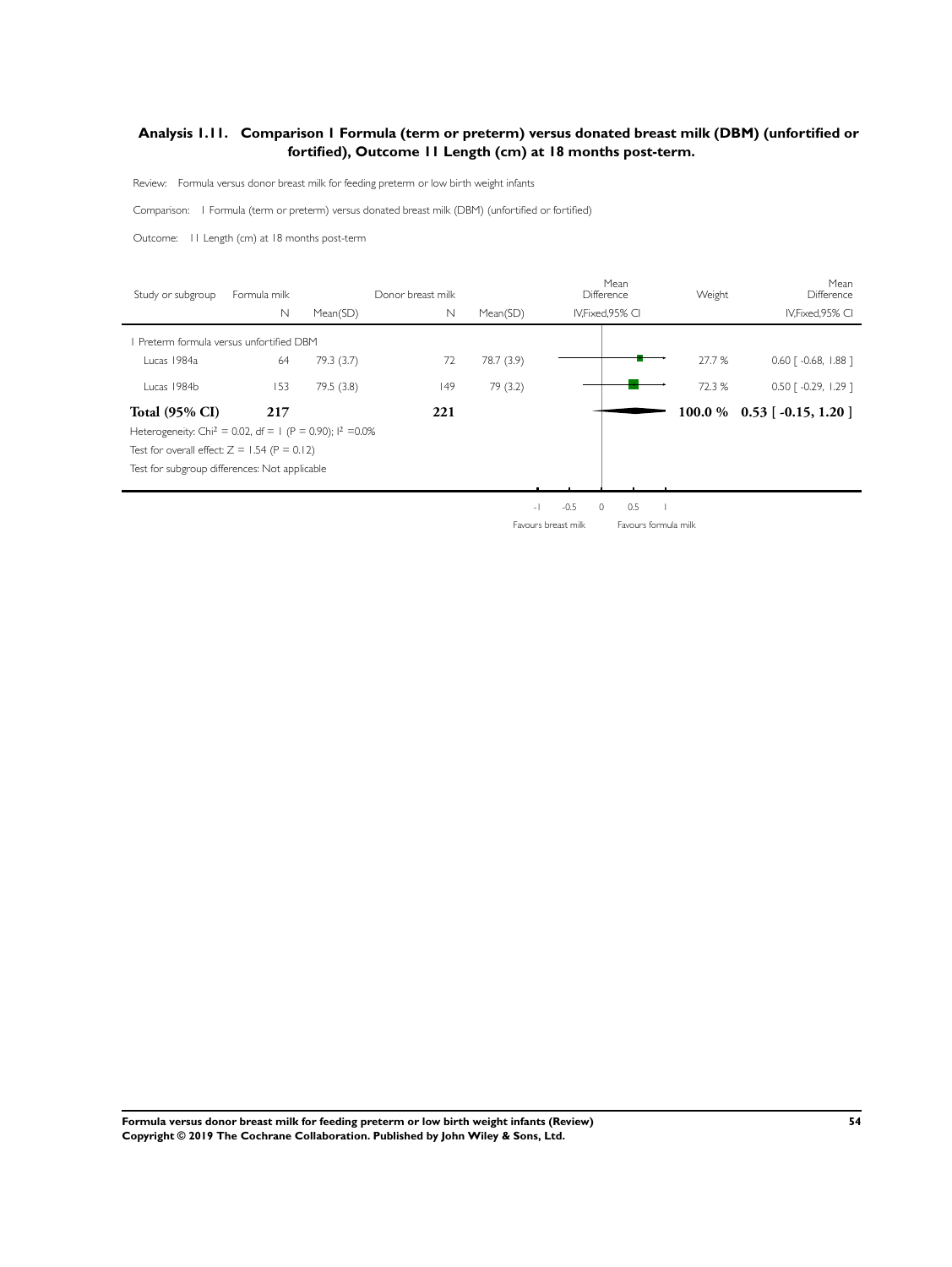# **Analysis 1.12. Comparison 1 Formula (term or preterm) versus donated breast milk (DBM) (unfortified or fortified), Outcome 12 Head circumference (cm) at 18 months post-term.**

Review: Formula versus donor breast milk for feeding preterm or low birth weight infants

Comparison: I Formula (term or preterm) versus donated breast milk (DBM) (unfor tified or for tified)

Outcome: 12 Head circumference (cm) at 18 months post-term

| Study or subgroup                                                     | Formula milk |           | Donor breast milk |              |                   | Mean<br>Difference | Weight | Mean<br>Difference                 |
|-----------------------------------------------------------------------|--------------|-----------|-------------------|--------------|-------------------|--------------------|--------|------------------------------------|
|                                                                       | $\mathbb N$  | Mean(SD)  | $\mathbb N$       | Mean(SD)     |                   | IV, Fixed, 95% CI  |        | IV, Fixed, 95% CI                  |
| Preterm formula versus unfortified DBM                                |              |           |                   |              |                   |                    |        |                                    |
| Lucas 1984a                                                           | 64           | 47.7(1.5) | 72                | 47.6 $(1.7)$ |                   |                    | 29.7 % | $0.10$ $\lceil -0.44, 0.64 \rceil$ |
| Lucas 1984b                                                           | 153          | 48.2(1.6) | 149               | 48.1 $(1.5)$ |                   |                    | 70.3 % | $0.10$ $\lceil -0.25, 0.45 \rceil$ |
| <b>Total (95% CI)</b>                                                 | 217          |           | 221               |              |                   |                    |        | $100.0\%$ 0.10 [-0.19, 0.39 ]      |
| Heterogeneity: Chi <sup>2</sup> = 0.0, df = 1 (P = 1.00); $1^2$ =0.0% |              |           |                   |              |                   |                    |        |                                    |
| Test for overall effect: $Z = 0.67$ (P = 0.50)                        |              |           |                   |              |                   |                    |        |                                    |
| Test for subgroup differences: Not applicable                         |              |           |                   |              |                   |                    |        |                                    |
|                                                                       |              |           |                   |              |                   |                    |        |                                    |
|                                                                       |              |           |                   |              | $-0.25$<br>$-0.5$ | 0.25<br>$\circ$    | 0.5    |                                    |

Favours breast milk Favours formula milk

**Formula versus donor breast milk for feeding preterm or low birth weight infants (Review) 55 Copyright © 2019 The Cochrane Collaboration. Published by John Wiley & Sons, Ltd.**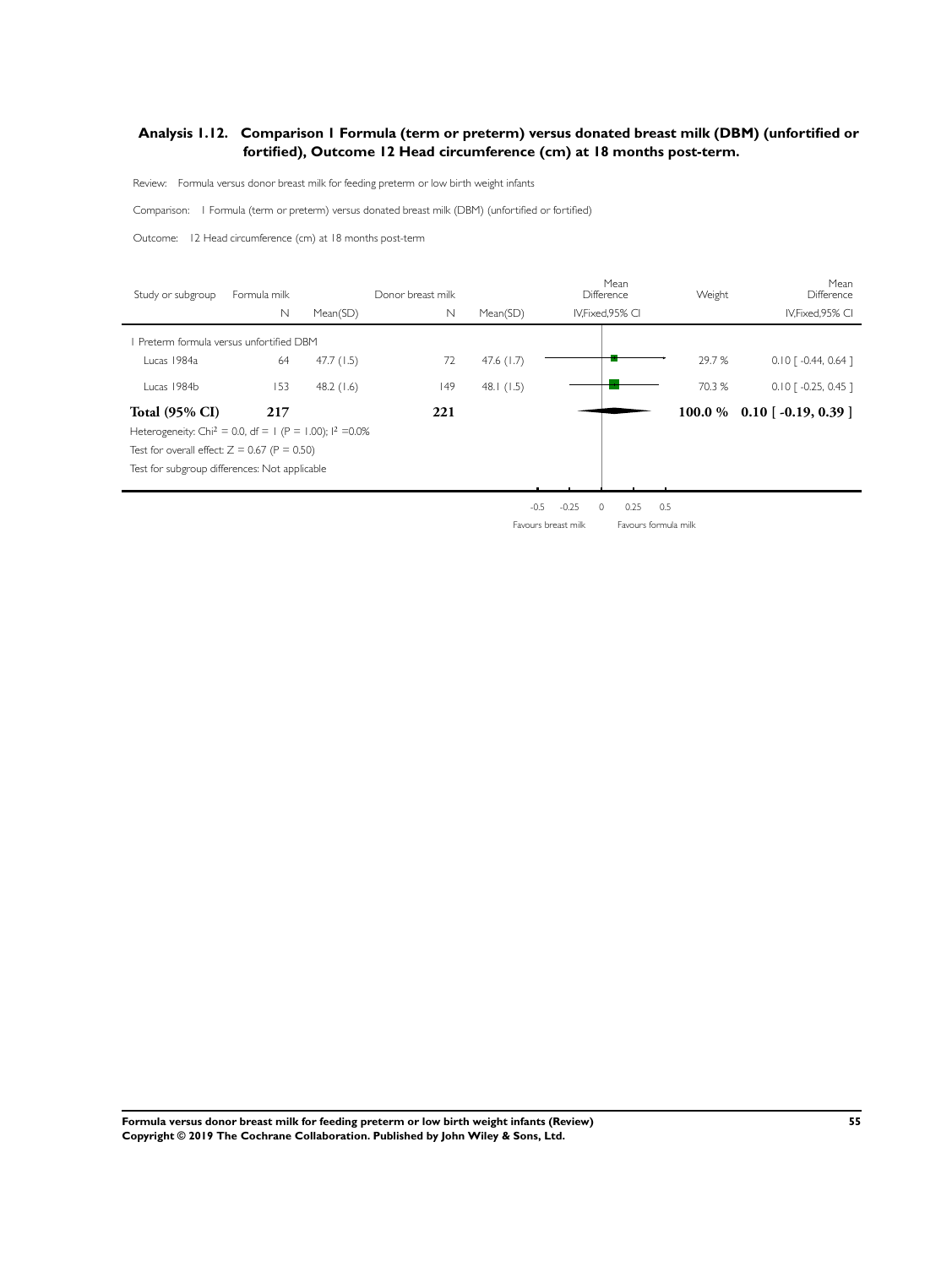# **Analysis 1.13. Comparison 1 Formula (term or preterm) versus donated breast milk (DBM) (unfortified or fortified), Outcome 13 Weight (kg) at 7.5 to 8 years of age.**

Review: Formula versus donor breast milk for feeding preterm or low birth weight infants

Comparison: I Formula (term or preterm) versus donated breast milk (DBM) (unfor tified or for tified)

Outcome: 13 Weight (kg) at 7.5 to 8 years of age

| Study or subgroup                                                     | Formula milk |           | Donor breast milk |           |            | Mean<br><b>Difference</b> | Weight         | Mean<br><b>Difference</b>           |
|-----------------------------------------------------------------------|--------------|-----------|-------------------|-----------|------------|---------------------------|----------------|-------------------------------------|
|                                                                       | $\mathbb N$  | Mean(SD)  | N                 | Mean(SD)  |            | IV, Fixed, 95% CI         |                | IV, Fixed, 95% CI                   |
| Preterm formula versus unfortified DBM                                |              |           |                   |           |            |                           |                |                                     |
| Lucas 1984a                                                           | 62           | 22.3(5.1) | 68                | 21.8(5)   |            |                           | 24.2 %         | $0.50$ [ -1.24, 2.24 ]              |
| Lucas 1984b                                                           | 5            | 22.3(3.6) | 139               | 23.2(4.8) |            |                           | 75.8%          | $-0.90$ $\lceil -1.88, 0.08 \rceil$ |
| <b>Total (95% CI)</b>                                                 | 213          |           | 207               |           |            |                           | 100.0 $%$      | $-0.56$ [ $-1.42$ , 0.29 ]          |
| Heterogeneity: Chi <sup>2</sup> = 1.89, df = 1 (P = 0.17); $1^2$ =47% |              |           |                   |           |            |                           |                |                                     |
| Test for overall effect: $Z = 1.28$ (P = 0.20)                        |              |           |                   |           |            |                           |                |                                     |
| Test for subgroup differences: Not applicable                         |              |           |                   |           |            |                           |                |                                     |
|                                                                       |              |           |                   |           |            |                           |                |                                     |
|                                                                       |              |           |                   |           | $-2$<br>п. | $\circ$                   | $\overline{2}$ |                                     |

Favours breast milk Favours formula milk

**Formula versus donor breast milk for feeding preterm or low birth weight infants (Review) 56 Copyright © 2019 The Cochrane Collaboration. Published by John Wiley & Sons, Ltd.**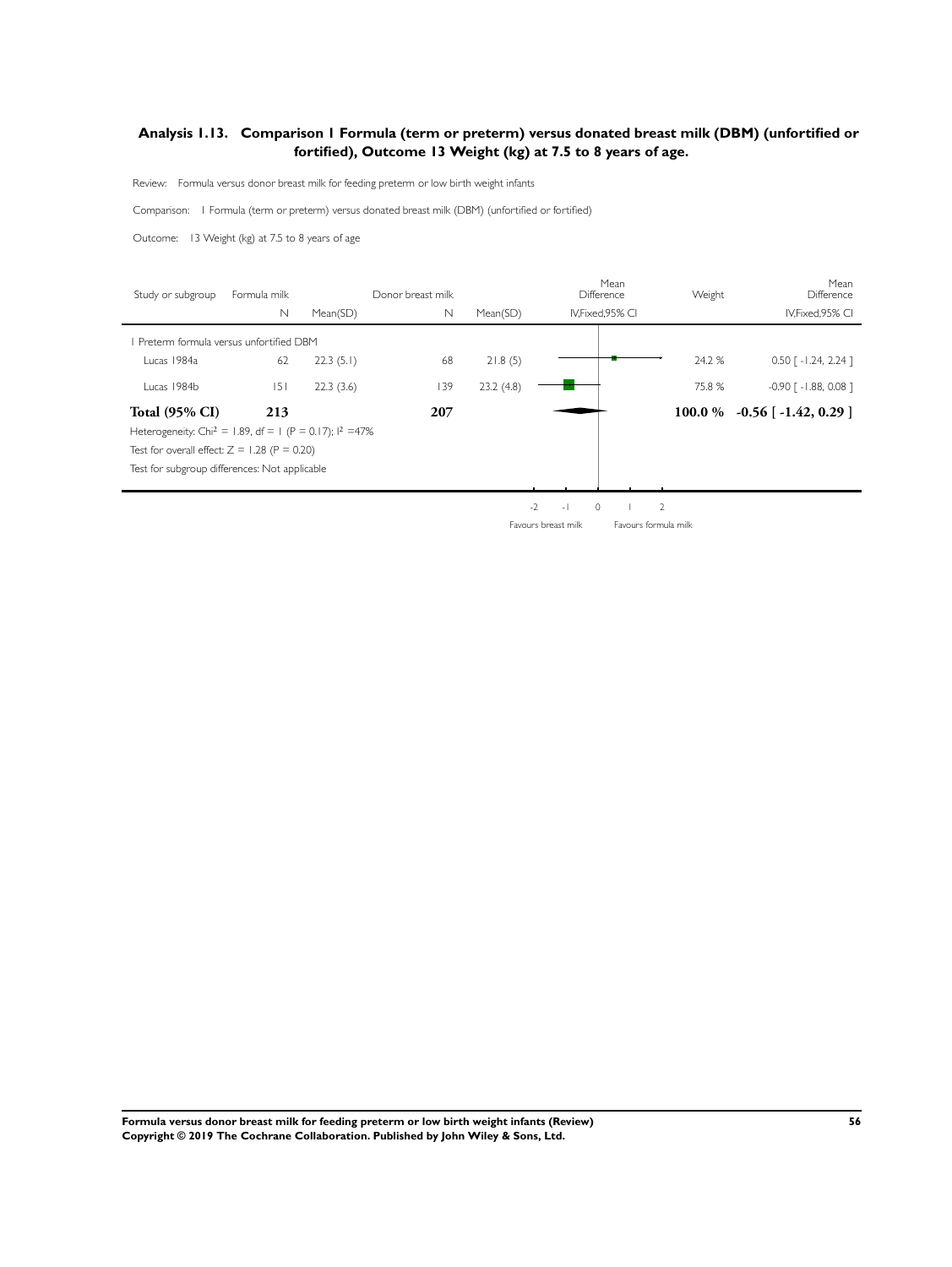# **Analysis 1.14. Comparison 1 Formula (term or preterm) versus donated breast milk (DBM) (unfortified or fortified), Outcome 14 Length (cm) at 7.5 to 8 years of age.**

Review: Formula versus donor breast milk for feeding preterm or low birth weight infants

Comparison: I Formula (term or preterm) versus donated breast milk (DBM) (unfor tified or for tified)

Outcome: 14 Length (cm) at 7.5 to 8 years of age

| Study or subgroup                                                      | Formula milk |            | Donor breast milk |            |             | Mean<br>Difference | Weight | Mean<br><b>Difference</b>           |
|------------------------------------------------------------------------|--------------|------------|-------------------|------------|-------------|--------------------|--------|-------------------------------------|
|                                                                        | $\mathbb N$  | Mean(SD)   | N                 | Mean(SD)   |             | IV, Fixed, 95% CI  |        | IV, Fixed, 95% CI                   |
| Preterm formula versus unfortified DBM                                 |              |            |                   |            |             |                    |        |                                     |
| Lucas 1984a                                                            | 62           | 120.4(6.6) | 68                | 119.4(6.5) |             |                    | 27.3 % | $1.00$ $\lceil -1.26, 3.26 \rceil$  |
| Lucas 1984b                                                            | 5            | 121.3(6.4) | 139               | 121.6(5.6) |             |                    | 72.7 % | $-0.30$ $\lceil -1.68, 1.08 \rceil$ |
| <b>Total (95% CI)</b>                                                  | 213          |            | 207               |            |             |                    |        | $100.0\%$ 0.05 [-1.12, 1.23]        |
| Heterogeneity: Chi <sup>2</sup> = 0.93, df = 1 (P = 0.34); $1^2$ =0.0% |              |            |                   |            |             |                    |        |                                     |
| Test for overall effect: $Z = 0.09$ (P = 0.93)                         |              |            |                   |            |             |                    |        |                                     |
| Test for subgroup differences: Not applicable                          |              |            |                   |            |             |                    |        |                                     |
|                                                                        |              |            |                   |            |             |                    |        |                                     |
|                                                                        |              |            |                   |            | $-2$<br>- 1 | $\Omega$           | 2      |                                     |

Favours breast milk Favours formula milk

**Formula versus donor breast milk for feeding preterm or low birth weight infants (Review) 57 Copyright © 2019 The Cochrane Collaboration. Published by John Wiley & Sons, Ltd.**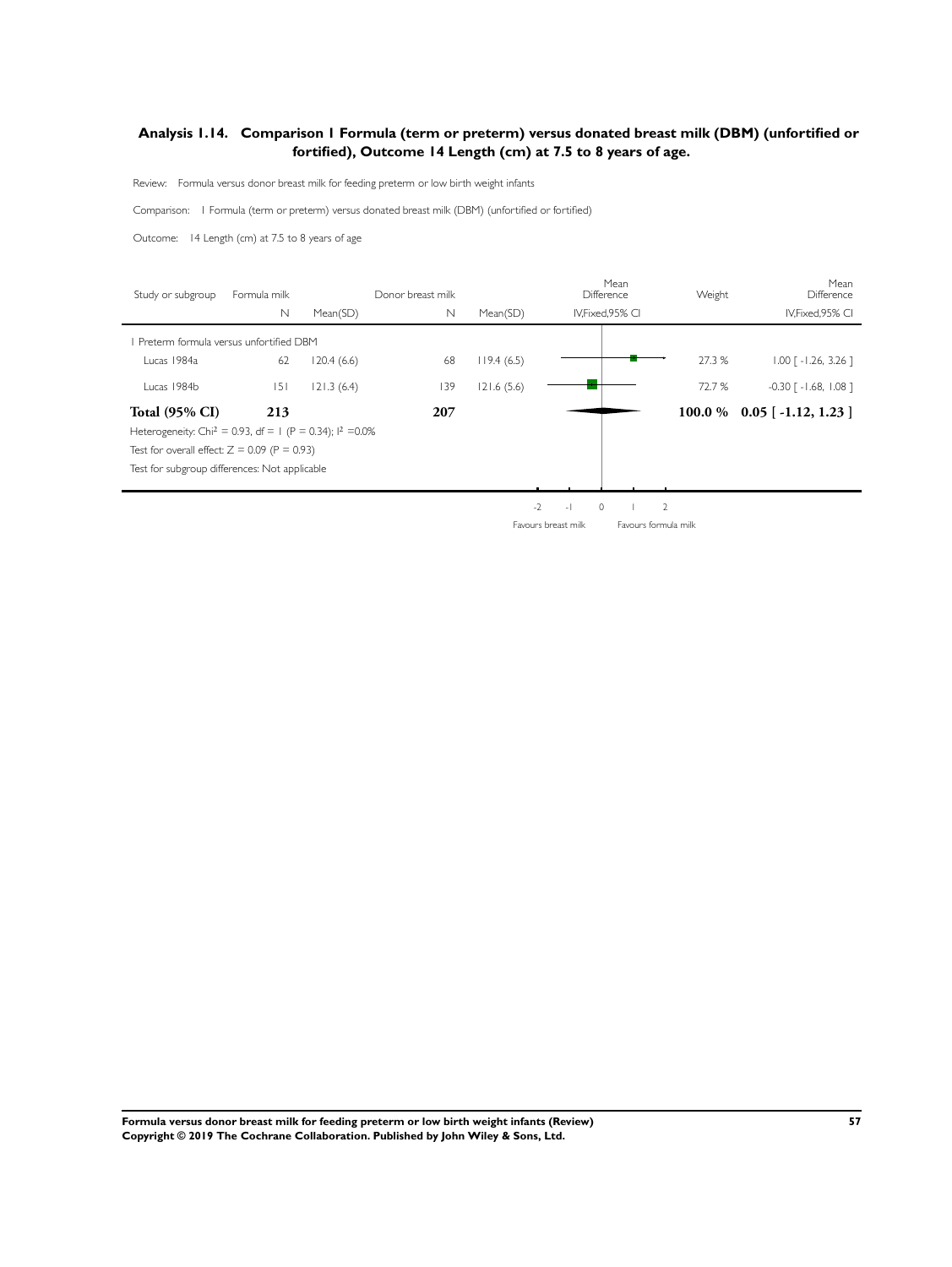# **Analysis 1.15. Comparison 1 Formula (term or preterm) versus donated breast milk (DBM) (unfortified or fortified), Outcome 15 Head circumference (cm) at 7.5 to 8 years of age.**

Review: Formula versus donor breast milk for feeding preterm or low birth weight infants

Comparison: I Formula (term or preterm) versus donated breast milk (DBM) (unfor tified or for tified)

Outcome: 15 Head circumference (cm) at 7.5 to 8 years of age

| Study or subgroup                                                      | Formula milk |           | Donor breast milk |              |                   | Mean<br>Difference | Weight | Mean<br>Difference                  |
|------------------------------------------------------------------------|--------------|-----------|-------------------|--------------|-------------------|--------------------|--------|-------------------------------------|
|                                                                        | N            | Mean(SD)  | N                 | Mean(SD)     |                   | IV, Fixed, 95% CI  |        | IV, Fixed, 95% CI                   |
| Preterm formula versus unfortified DBM                                 |              |           |                   |              |                   |                    |        |                                     |
| Lucas 1984a                                                            | 62           | 51.9(1.5) | 68                | 51.8(2.3)    |                   |                    | 28.2 % | $0.10$ [ -0.56, 0.76 ]              |
| Lucas 1984b                                                            | 5            | 52.2(1.9) | 139               | 52.5 $(1.7)$ |                   |                    | 71.8%  | $-0.30$ $\lceil -0.71, 0.11 \rceil$ |
| <b>Total (95% CI)</b>                                                  | 213          |           | 207               |              |                   |                    |        | $100.0\%$ -0.19 [-0.54, 0.16]       |
| Heterogeneity: Chi <sup>2</sup> = 1.01, df = 1 (P = 0.32); $1^2 = 1\%$ |              |           |                   |              |                   |                    |        |                                     |
| Test for overall effect: $Z = 1.05$ (P = 0.30)                         |              |           |                   |              |                   |                    |        |                                     |
| Test for subgroup differences: Not applicable                          |              |           |                   |              |                   |                    |        |                                     |
|                                                                        |              |           |                   |              |                   |                    |        |                                     |
|                                                                        |              |           |                   |              | $-0.5$<br>$-0.25$ | 0<br>0.25          | 0.5    |                                     |

Favours breast milk Favours formual milk

**Formula versus donor breast milk for feeding preterm or low birth weight infants (Review) 58 Copyright © 2019 The Cochrane Collaboration. Published by John Wiley & Sons, Ltd.**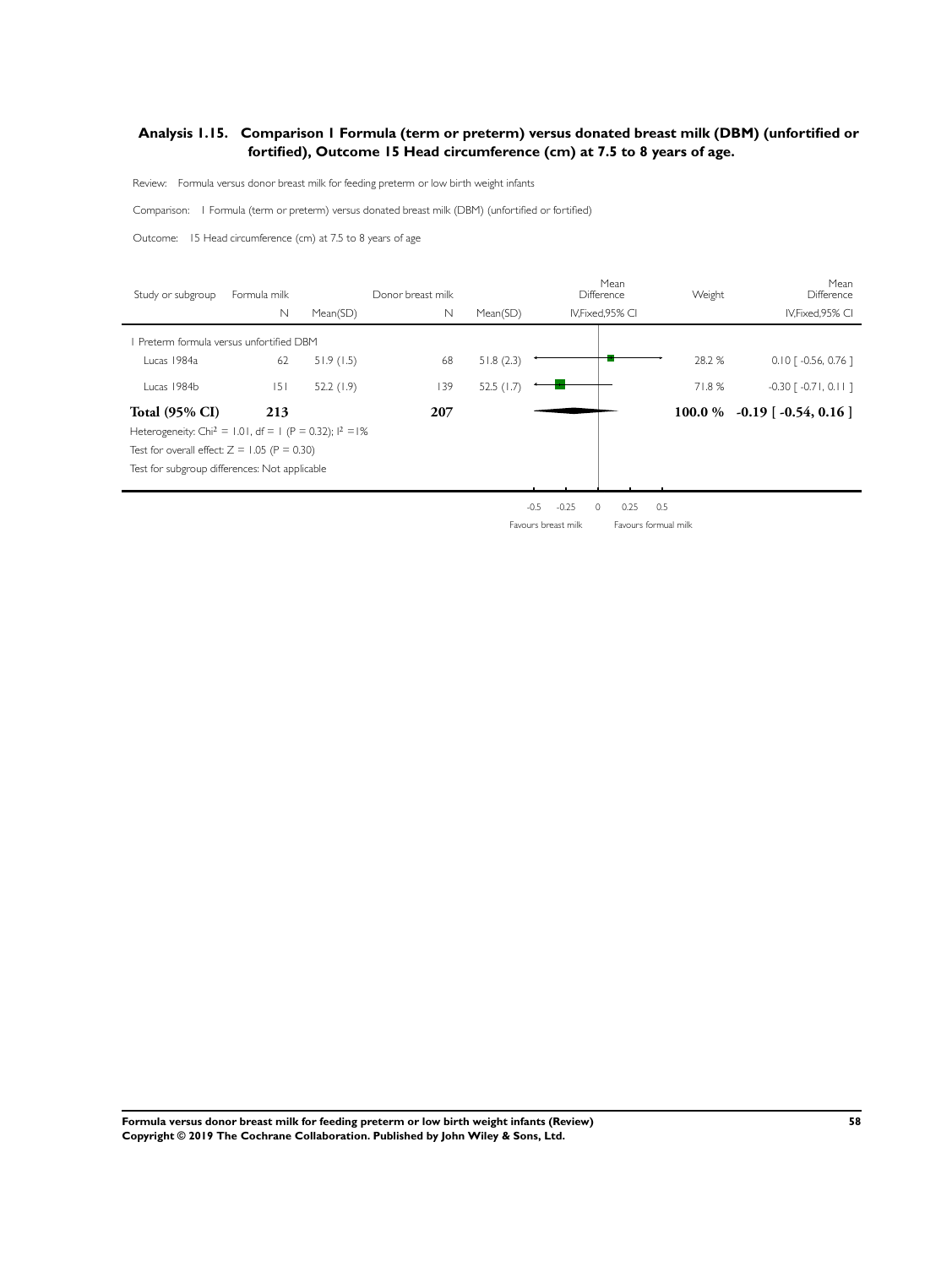## **Analysis 1.16. Comparison 1 Formula (term or preterm) versus donated breast milk (DBM) (unfortified or fortified), Outcome 16 Bayley Mental Development Index at 18 months.**

Review: Formula versus donor breast milk for feeding preterm or low birth weight infants

Comparison: I Formula (term or preterm) versus donated breast milk (DBM) (unfor tified or for tified)

Outcome: 16 Bayley Mental Development Index at 18 months

| Study or subgroup                                                       | Formula milk |             | Donor breast milk |             | Mean<br><b>Difference</b> |                | Weight | Mean<br>Difference            |
|-------------------------------------------------------------------------|--------------|-------------|-------------------|-------------|---------------------------|----------------|--------|-------------------------------|
|                                                                         | N            | Mean(SD)    | $\mathbb N$       | Mean(SD)    | IV, Fixed, 95% CI         |                |        | IV, Fixed, 95% CI             |
| Preterm formula versus unfortified DBM                                  |              |             |                   |             |                           |                |        |                               |
| Lucas 1984a                                                             | 52           | 95.3 (19.5) | 62                | 94.8 (16.5) |                           |                | 33.0 % | $0.50$ [ -6.21, 7.21 ]        |
| Lucas 1984b                                                             | 139          | 103.8(20)   | 134               | 102.2(19.7) |                           |                | 67.0 % | $1.60$ [ -3.11, 6.31 ]        |
| <b>Total (95% CI)</b>                                                   | 191          |             | 196               |             |                           |                |        | $100.0 \%$ 1.24 [-2.62, 5.09] |
| Heterogeneity: Chi <sup>2</sup> = 0.07, df = 1 (P = 0.79); $1^2$ = 0.0% |              |             |                   |             |                           |                |        |                               |
| Test for overall effect: $Z = 0.63$ (P = 0.53)                          |              |             |                   |             |                           |                |        |                               |
| Test for subgroup differences: Not applicable                           |              |             |                   |             |                           |                |        |                               |
|                                                                         |              |             |                   |             |                           |                |        |                               |
|                                                                         |              |             |                   |             | $-2$<br>$\circ$<br>$-4$   | $\overline{4}$ |        |                               |

Favours breast milk Favours formula milk

**Formula versus donor breast milk for feeding preterm or low birth weight infants (Review) 59 Copyright © 2019 The Cochrane Collaboration. Published by John Wiley & Sons, Ltd.**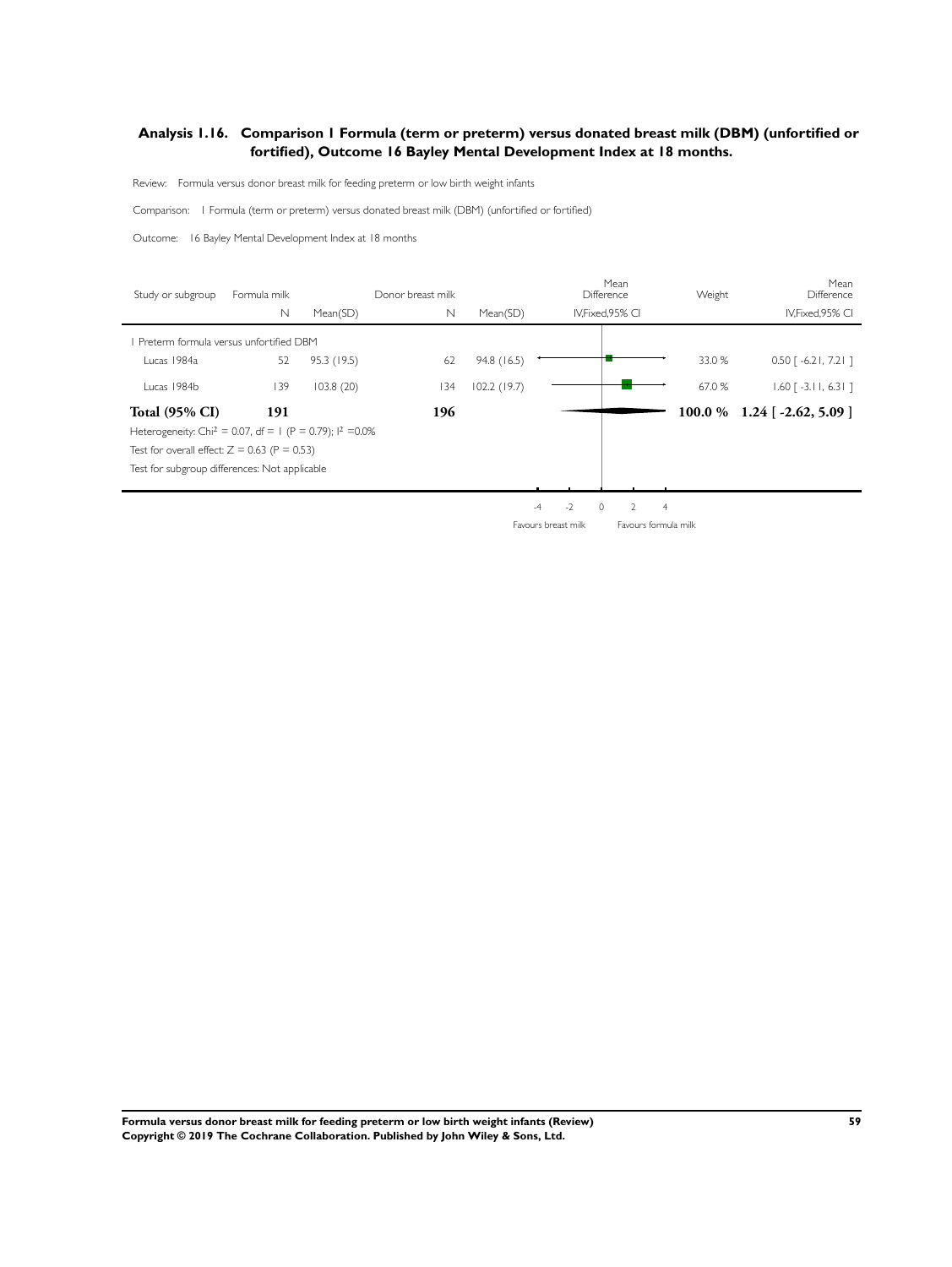# **Analysis 1.17. Comparison 1 Formula (term or preterm) versus donated breast milk (DBM) (unfortified or fortified), Outcome 17 Bayley Psychomotor Development Index at 18 months.**

Review: Formula versus donor breast milk for feeding preterm or low birth weight infants

Comparison: I Formula (term or preterm) versus donated breast milk (DBM) (unfor tified or for tified)

Outcome: 17 Bayley Psychomotor Development Index at 18 months

| Study or subgroup                                                       | Formula milk |             | Donor breast milk |           |                     | Mean<br>Difference        | Weight         | Mean<br>Difference         |
|-------------------------------------------------------------------------|--------------|-------------|-------------------|-----------|---------------------|---------------------------|----------------|----------------------------|
|                                                                         | $\mathsf{N}$ | Mean(SD)    | $\mathbb N$       | Mean(SD)  |                     | IV, Fixed, 95% CI         |                | IV, Fixed, 95% CI          |
| Preterm formula versus unfortified DBM                                  |              |             |                   |           |                     |                           |                |                            |
| Lucas 1984a                                                             | 52           | 94.2 (15.9) | 62                | 93 (14.2) |                     |                           | 31.0%          | $1.20$ [ -4.38, 6.78 ]     |
| Lucas 1984b                                                             | 139          | 94.5(16.5)  | 134               | 95.5(15)  |                     |                           | 69.0%          | $-1.00$ $[-4.74, 2.74]$    |
| <b>Total (95% CI)</b>                                                   | 191          |             | 196               |           |                     |                           | 100.0 %        | $-0.32$ [ $-3.43$ , 2.79 ] |
| Heterogeneity: Chi <sup>2</sup> = 0.41, df = 1 (P = 0.52); $1^2$ = 0.0% |              |             |                   |           |                     |                           |                |                            |
| Test for overall effect: $Z = 0.20$ (P = 0.84)                          |              |             |                   |           |                     |                           |                |                            |
| Test for subgroup differences: Not applicable                           |              |             |                   |           |                     |                           |                |                            |
|                                                                         |              |             |                   |           |                     |                           |                |                            |
|                                                                         |              |             |                   |           | $-2$<br>$-4$        | $\Omega$<br>$\mathcal{D}$ | $\overline{4}$ |                            |
|                                                                         |              |             |                   |           | Favours breast milk | Favours formula milk      |                |                            |

**Formula versus donor breast milk for feeding preterm or low birth weight infants (Review) 60 Copyright © 2019 The Cochrane Collaboration. Published by John Wiley & Sons, Ltd.**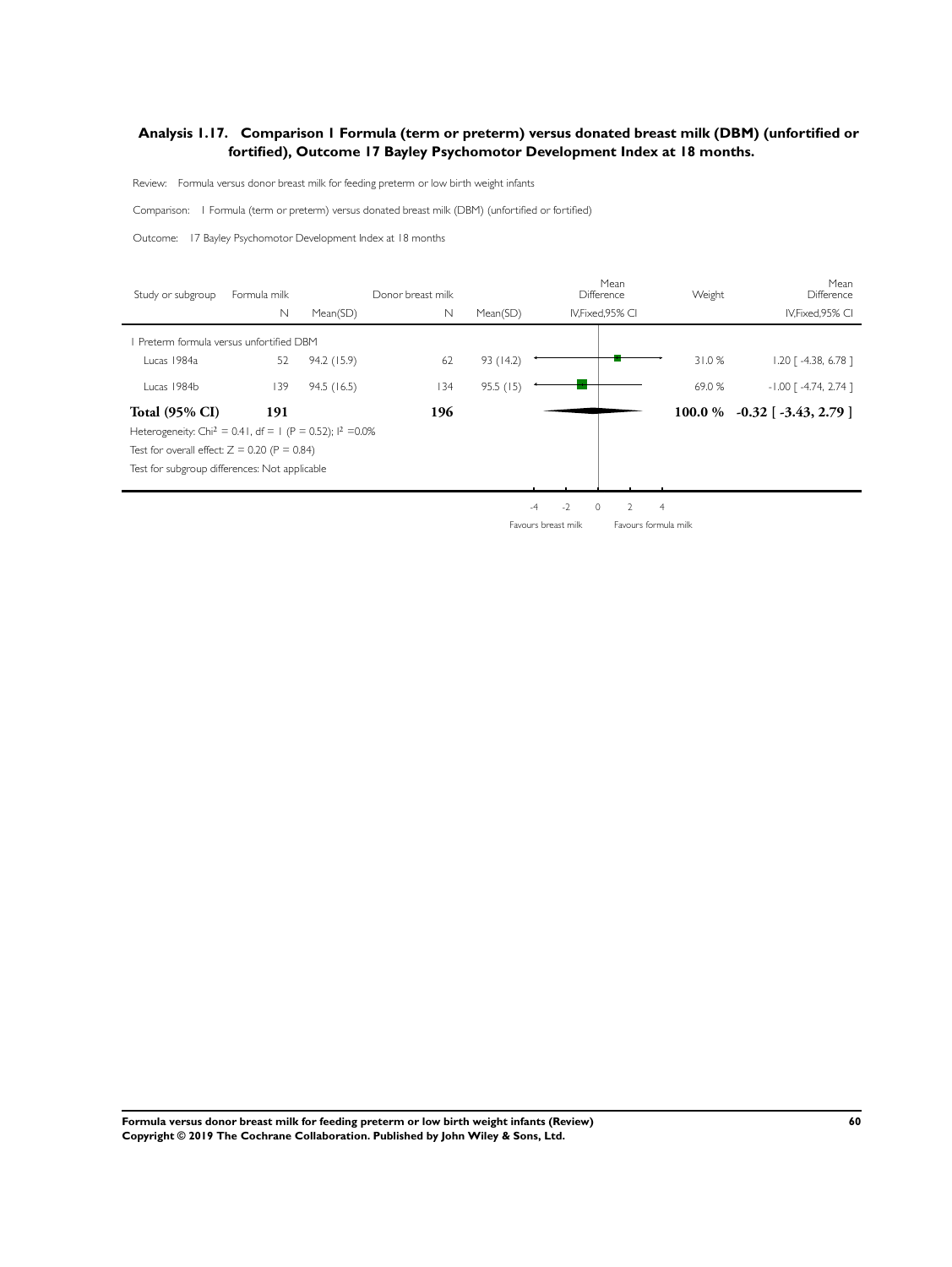#### **Analysis 1.18. Comparison 1 Formula (term or preterm) versus donated breast milk (DBM) (unfortified or fortified), Outcome 18 Neurodevelopmental disability at 18 months.**

Review: Formula versus donor breast milk for feeding preterm or low birth weight infants

Comparison: I Formula (term or preterm) versus donated breast milk (DBM) (unfor tified or for tified)

Outcome: 18 Neurodevelopmental disability at 18 months

| Study or subgroup                                                     | Formula milk | Donor breast milk |                      |     | <b>Risk Ratio</b>  |                     | Weight  | <b>Risk Ratio</b>     |
|-----------------------------------------------------------------------|--------------|-------------------|----------------------|-----|--------------------|---------------------|---------|-----------------------|
|                                                                       | n/N          | n/N               |                      |     | M-H, Fixed, 95% CI |                     |         | M-H, Fixed, 95% CI    |
| Preterm formula versus unfortified DBM                                |              |                   |                      |     |                    |                     |         |                       |
| Lucas 1984a                                                           | 7/56         | 4/66              |                      |     |                    |                     | 25.2 %  | 2.06   0.64, 6.68 ]   |
| Lucas 1984b                                                           | 10/138       | 11/140            |                      |     |                    |                     | 74.8%   | $0.92$ $[0.40, 2.10]$ |
| <b>Total (95% CI)</b>                                                 | 194          | 206               |                      |     |                    |                     | 100.0 % | $1.21$ [ 0.62, 2.35 ] |
| Total events: 17 (Formula milk), 15 (Donor breast milk)               |              |                   |                      |     |                    |                     |         |                       |
| Heterogeneity: Chi <sup>2</sup> = 1.21, df = 1 (P = 0.27); $1^2$ =17% |              |                   |                      |     |                    |                     |         |                       |
| Test for overall effect: $Z = 0.56$ (P = 0.57)                        |              |                   |                      |     |                    |                     |         |                       |
| Test for subgroup differences: Not applicable                         |              |                   |                      |     |                    |                     |         |                       |
|                                                                       |              |                   |                      |     |                    |                     |         |                       |
|                                                                       |              |                   | 0.2                  | 0.5 | 2                  | 5                   |         |                       |
|                                                                       |              |                   | Favours formula milk |     |                    | Favours breast milk |         |                       |

**Formula versus donor breast milk for feeding preterm or low birth weight infants (Review) 61 Copyright © 2019 The Cochrane Collaboration. Published by John Wiley & Sons, Ltd.**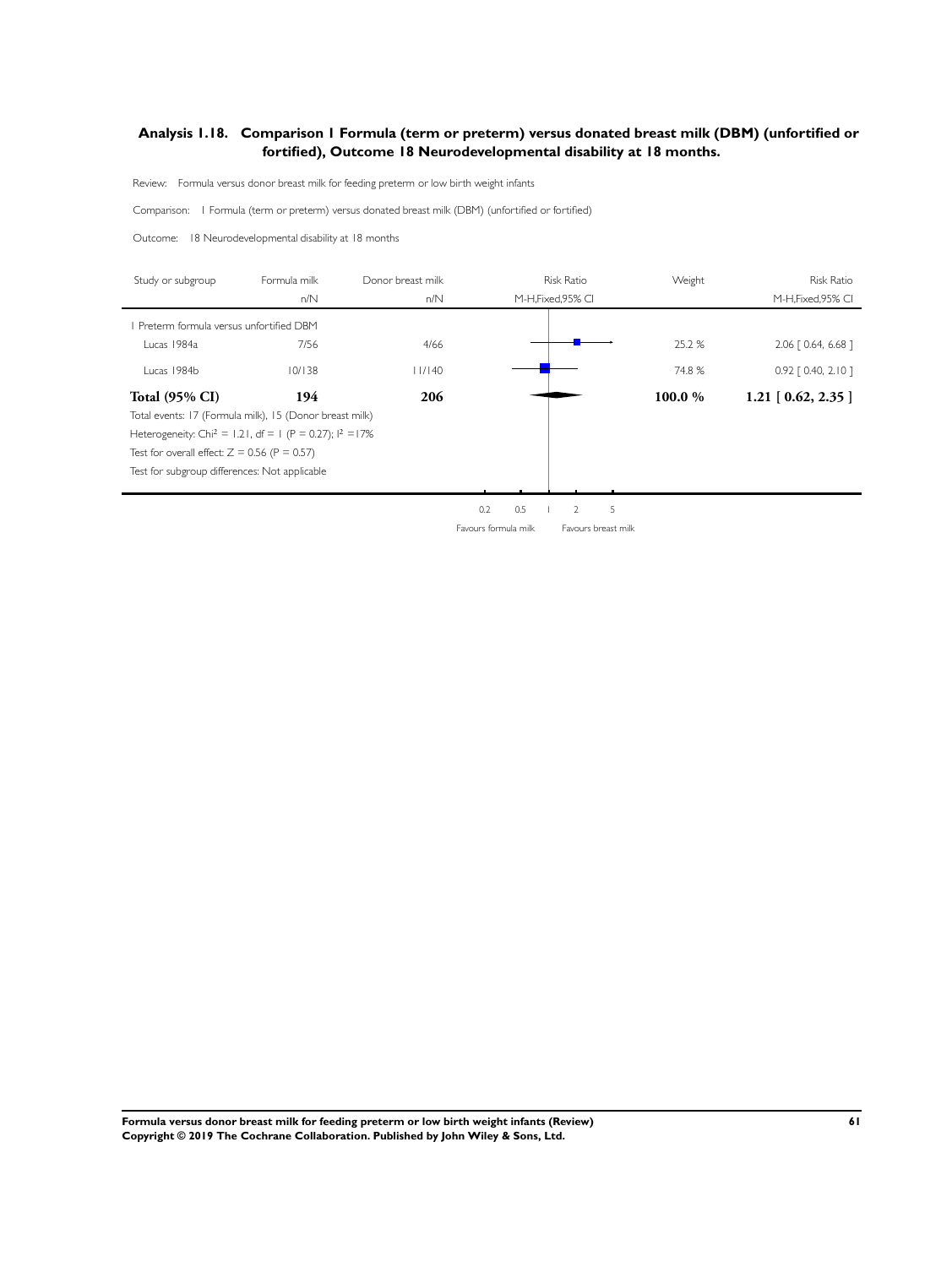# **Analysis 1.19. Comparison 1 Formula (term or preterm) versus donated breast milk (DBM) (unfortified or fortified), Outcome 19 Bayley-III.**

Review: Formula versus donor breast milk for feeding preterm or low birth weight infants

Comparison: I Formula (term or preterm) versus donated breast milk (DBM) (unfor tified or for tified)

Outcome: 19 Bayley-III

| Study or subgroup                                                                       | Formula     |             | Donor breast milk |             | Mean<br>Difference        |                                  | Weight  | Mean<br>Difference                 |
|-----------------------------------------------------------------------------------------|-------------|-------------|-------------------|-------------|---------------------------|----------------------------------|---------|------------------------------------|
|                                                                                         | $\mathbb N$ | Mean(SD)    | $\mathbb N$       | Mean(SD)    | IV, Fixed, 95% CI         |                                  |         | IV, Fixed, 95% CI                  |
| Cognitive                                                                               |             |             |                   |             |                           |                                  |         |                                    |
| O'Connor 2016                                                                           | 148         | 94.5 (18.9) | 5                 | 92.9(19.1)  |                           |                                  | 100.0 % | $1.60$ [ -2.71, 5.91 ]             |
| Subtotal (95% CI)                                                                       | 148         |             | 151               |             |                           |                                  | 100.0 % | $1.60$ [ -2.71, 5.91 ]             |
| Heterogeneity: not applicable                                                           |             |             |                   |             |                           |                                  |         |                                    |
| Test for overall effect: $Z = 0.73$ (P = 0.47)                                          |             |             |                   |             |                           |                                  |         |                                    |
| 2 Language                                                                              |             |             |                   |             |                           |                                  |         |                                    |
| O'Connor 2016                                                                           | 48          | 90.3(22.3)  | 5                 | 87.3 (21.9) |                           |                                  | 100.0 % | $3.00$ $\lceil -2.01, 8.01 \rceil$ |
| Subtotal (95% CI)                                                                       | 148         |             | 151               |             |                           |                                  | 100.0 % | $3.00$ [ -2.01, 8.01 ]             |
| Heterogeneity: not applicable                                                           |             |             |                   |             |                           |                                  |         |                                    |
| Test for overall effect: $Z = 1.17$ (P = 0.24)                                          |             |             |                   |             |                           |                                  |         |                                    |
| 3 Motor                                                                                 |             |             |                   |             |                           |                                  |         |                                    |
| O'Connor 2016                                                                           | 48          | 94 (18.6)   | 5                 | 91.8(19.1)  |                           |                                  | 100.0 % | 2.20 [ -2.07, 6.47 ]               |
| Subtotal (95% CI)                                                                       | 148         |             | 151               |             |                           |                                  | 100.0 % | $2.20$ [ -2.07, 6.47 ]             |
| Heterogeneity: not applicable                                                           |             |             |                   |             |                           |                                  |         |                                    |
| Test for overall effect: $Z = 1.01$ (P = 0.31)                                          |             |             |                   |             |                           |                                  |         |                                    |
| Test for subgroup differences: Chi <sup>2</sup> = 0.17, df = 2 (P = 0.92), $1^2$ = 0.0% |             |             |                   |             |                           |                                  |         |                                    |
|                                                                                         |             |             |                   |             |                           |                                  |         |                                    |
|                                                                                         |             |             |                   |             | $-2$<br>$\circ$<br>$-4$   | $\overline{2}$<br>$\overline{4}$ |         |                                    |
|                                                                                         |             |             |                   |             | Favours donor breast milk | Favours formula milk             |         |                                    |

**Formula versus donor breast milk for feeding preterm or low birth weight infants (Review) 62 Copyright © 2019 The Cochrane Collaboration. Published by John Wiley & Sons, Ltd.**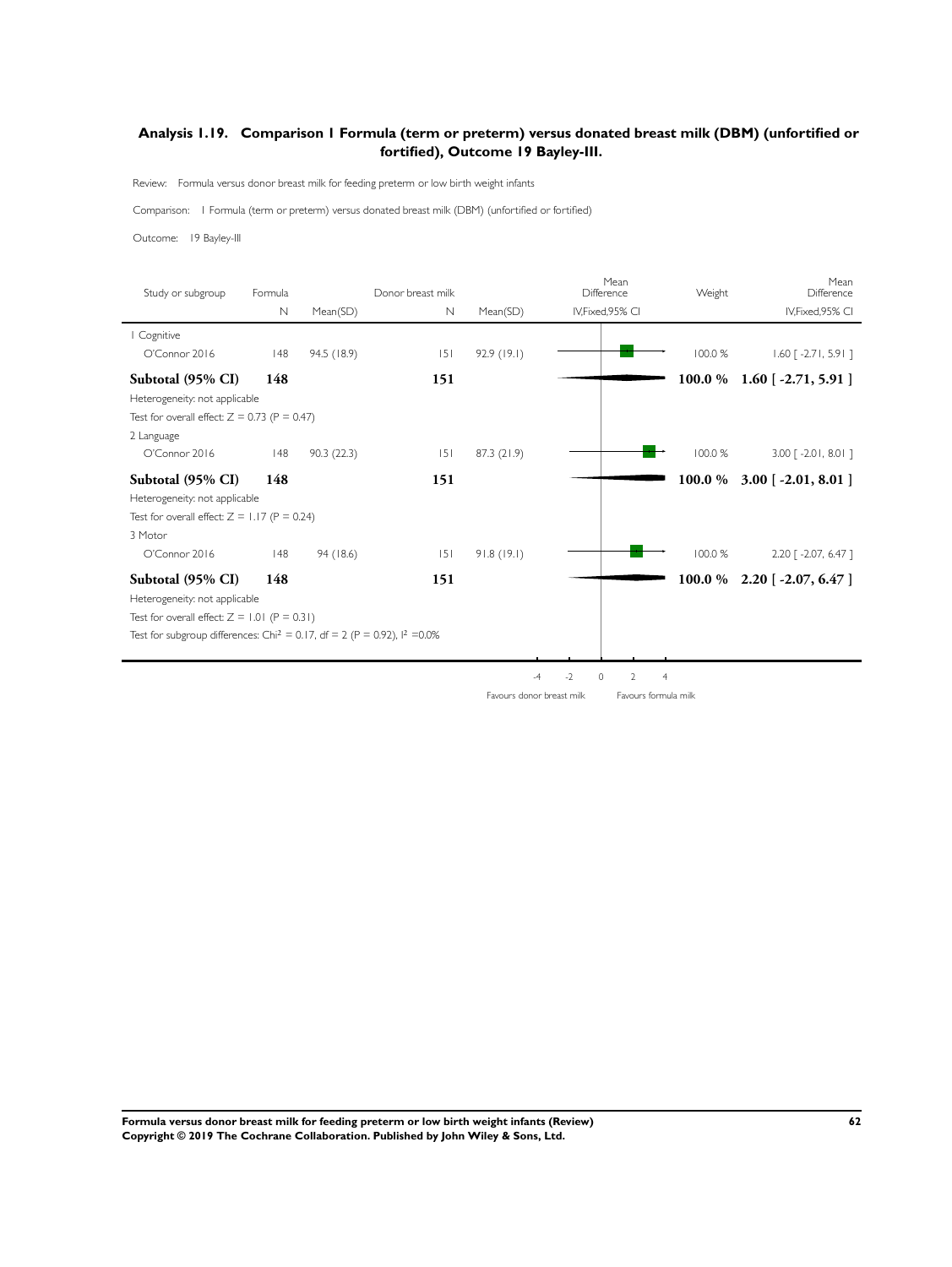## **Analysis 1.20. Comparison 1 Formula (term or preterm) versus donated breast milk (DBM) (unfortified or fortified), Outcome 20 Bayley-III score < 70.**

Review: Formula versus donor breast milk for feeding preterm or low birth weight infants

Comparison: I Formula (term or preterm) versus donated breast milk (DBM) (unfor tified or for tified)

Outcome: 20 Bayley-III score < 70

| Study or subgroup                                                                       | Formula milk | Donor breast milk | <b>Risk Ratio</b>                   | Weight | <b>Risk Ratio</b>        |
|-----------------------------------------------------------------------------------------|--------------|-------------------|-------------------------------------|--------|--------------------------|
|                                                                                         | n/N          | n/N               | M-H, Fixed, 95% CI                  |        | M-H, Fixed, 95% CI       |
| I Cognitive                                                                             |              |                   |                                     |        |                          |
| O'Connor 2016                                                                           | 12/148       | 15/151            |                                     | 24.2 % | $0.82$ $[ 0.40, 1.68 ]$  |
| Subtotal (95% CI)                                                                       | 148          | 151               |                                     | 24.2%  | $0.82$ [ 0.40, 1.68 ]    |
| Total events: 12 (Formula milk), 15 (Donor breast milk)                                 |              |                   |                                     |        |                          |
| Heterogeneity: not applicable                                                           |              |                   |                                     |        |                          |
| Test for overall effect: $Z = 0.55$ (P = 0.58)                                          |              |                   |                                     |        |                          |
| 2 Language                                                                              |              |                   |                                     |        |                          |
| O'Connor 2016                                                                           | 22/145       | 29/150            |                                     | 46.6%  | $0.78$ $[0.47, 1.30]$    |
| Subtotal (95% CI)                                                                       | 145          | 150               |                                     | 46.6%  | $0.78$ [ $0.47$ , 1.30 ] |
| Total events: 22 (Formula milk), 29 (Donor breast milk)                                 |              |                   |                                     |        |                          |
| Heterogeneity: not applicable                                                           |              |                   |                                     |        |                          |
| Test for overall effect: $Z = 0.94$ (P = 0.35)                                          |              |                   |                                     |        |                          |
| 3 Motor                                                                                 |              |                   |                                     |        |                          |
| O'Connor 2016                                                                           | 13/147       | 18/149            |                                     | 29.2 % | $0.73$ $[0.37, 1.44]$    |
| Subtotal (95% CI)                                                                       | 147          | 149               |                                     | 29.2 % | $0.73$ [ $0.37, 1.44$ ]  |
| Total events: 13 (Formula milk), 18 (Donor breast milk)                                 |              |                   |                                     |        |                          |
| Heterogeneity: not applicable                                                           |              |                   |                                     |        |                          |
| Test for overall effect: $Z = 0.90$ (P = 0.37)                                          |              |                   |                                     |        |                          |
| <b>Total (95% CI)</b>                                                                   | 440          | 450               |                                     | 100.0% | $0.78$ [ 0.55, 1.11 ]    |
| Total events: 47 (Formula milk), 62 (Donor breast milk)                                 |              |                   |                                     |        |                          |
| Heterogeneity: Chi <sup>2</sup> = 0.05, df = 2 (P = 0.98); $1^2$ = 0.0%                 |              |                   |                                     |        |                          |
| Test for overall effect: $Z = 1.40$ (P = 0.16)                                          |              |                   |                                     |        |                          |
| Test for subgroup differences: Chi <sup>2</sup> = 0.05, df = 2 (P = 0.98), $1^2$ = 0.0% |              |                   |                                     |        |                          |
|                                                                                         |              |                   |                                     |        |                          |
|                                                                                         |              |                   | 0.5<br>0.7<br>1.5<br>$\overline{2}$ |        |                          |

Favours formula milk Favours donor breast milk

**Formula versus donor breast milk for feeding preterm or low birth weight infants (Review) 63 Copyright © 2019 The Cochrane Collaboration. Published by John Wiley & Sons, Ltd.**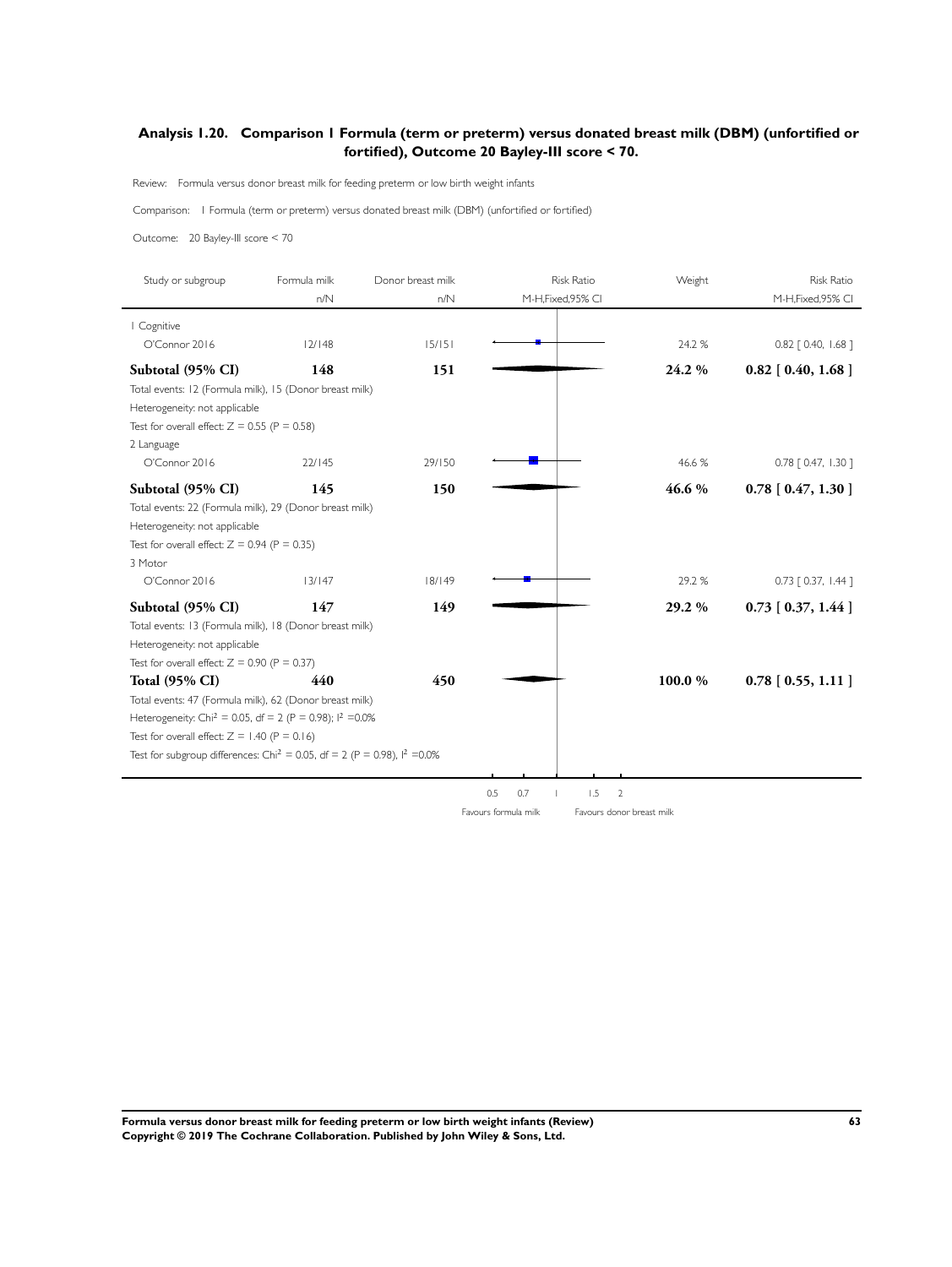# **Analysis 1.21. Comparison 1 Formula (term or preterm) versus donated breast milk (DBM) (unfortified or fortified), Outcome 21 Cerebral palsy.**

Review: Formula versus donor breast milk for feeding preterm or low birth weight infants

Comparison: I Formula (term or preterm) versus donated breast milk (DBM) (unfor tified or for tified)

Outcome: 21 Cerebral palsy

| Study or subgroup                                      | Formula milk<br>n/N | Donor breast milk<br>n/N |                      | M-H, Fixed, 95% CI | <b>Risk Ratio</b> | Weight                    | <b>Risk Ratio</b><br>M-H.Fixed.95% CI |
|--------------------------------------------------------|---------------------|--------------------------|----------------------|--------------------|-------------------|---------------------------|---------------------------------------|
| O'Connect2016                                          | 7/148               | 14/151                   |                      |                    |                   | 100.0%                    | $0.51$ $[0.21, 1.23]$                 |
| <b>Total (95% CI)</b>                                  | 148                 | 151                      |                      |                    |                   | 100.0%                    | $0.51$ [ $0.21$ , 1.23 ]              |
| Total events: 7 (Formula milk), 14 (Donor breast milk) |                     |                          |                      |                    |                   |                           |                                       |
| Heterogeneity: not applicable                          |                     |                          |                      |                    |                   |                           |                                       |
| Test for overall effect: $Z = 1.50$ (P = 0.13)         |                     |                          |                      |                    |                   |                           |                                       |
| Test for subgroup differences: Not applicable          |                     |                          |                      |                    |                   |                           |                                       |
|                                                        |                     |                          |                      |                    |                   |                           |                                       |
|                                                        |                     |                          | 0.5                  | 0.7                | 1.5               | $\overline{2}$            |                                       |
|                                                        |                     |                          | Favours formula milk |                    |                   | Favours donor breast milk |                                       |

#### **Analysis 1.22. Comparison 1 Formula (term or preterm) versus donated breast milk (DBM) (unfortified or fortified), Outcome 22 Hearing impairment.**

Review: Formula versus donor breast milk for feeding preterm or low birth weight infants

Comparison: I Formula (term or preterm) versus donated breast milk (DBM) (unfor tified or for tified)

Outcome: 22 Hearing impairment

| Study or subgroup                                     | Formula milk | Donor breast milk |                      | <b>Risk Ratio</b>  | Weight                    | <b>Risk Ratio</b>     |
|-------------------------------------------------------|--------------|-------------------|----------------------|--------------------|---------------------------|-----------------------|
|                                                       | n/N          | n/N               |                      | M-H, Fixed, 95% CI |                           | M-H.Fixed.95% CI      |
| O'Connect2016                                         | 5/148        | 5/151             |                      |                    | 100.0 %                   | $1.02$ $[0.30, 3.45]$ |
| <b>Total (95% CI)</b>                                 | 148          | 151               |                      |                    | 100.0 %                   | $1.02$ [ 0.30, 3.45 ] |
| Total events: 5 (Formula milk), 5 (Donor breast milk) |              |                   |                      |                    |                           |                       |
| Heterogeneity: not applicable                         |              |                   |                      |                    |                           |                       |
| Test for overall effect: $Z = 0.03$ (P = 0.97)        |              |                   |                      |                    |                           |                       |
| Test for subgroup differences: Not applicable         |              |                   |                      |                    |                           |                       |
|                                                       |              |                   |                      |                    |                           |                       |
|                                                       |              |                   | 0.5<br>0.7           | 1.5                | 2                         |                       |
|                                                       |              |                   | Favours formula milk |                    | Eavours donor breast milk |                       |

**Formula versus donor breast milk for feeding preterm or low birth weight infants (Review) 64 Copyright © 2019 The Cochrane Collaboration. Published by John Wiley & Sons, Ltd.**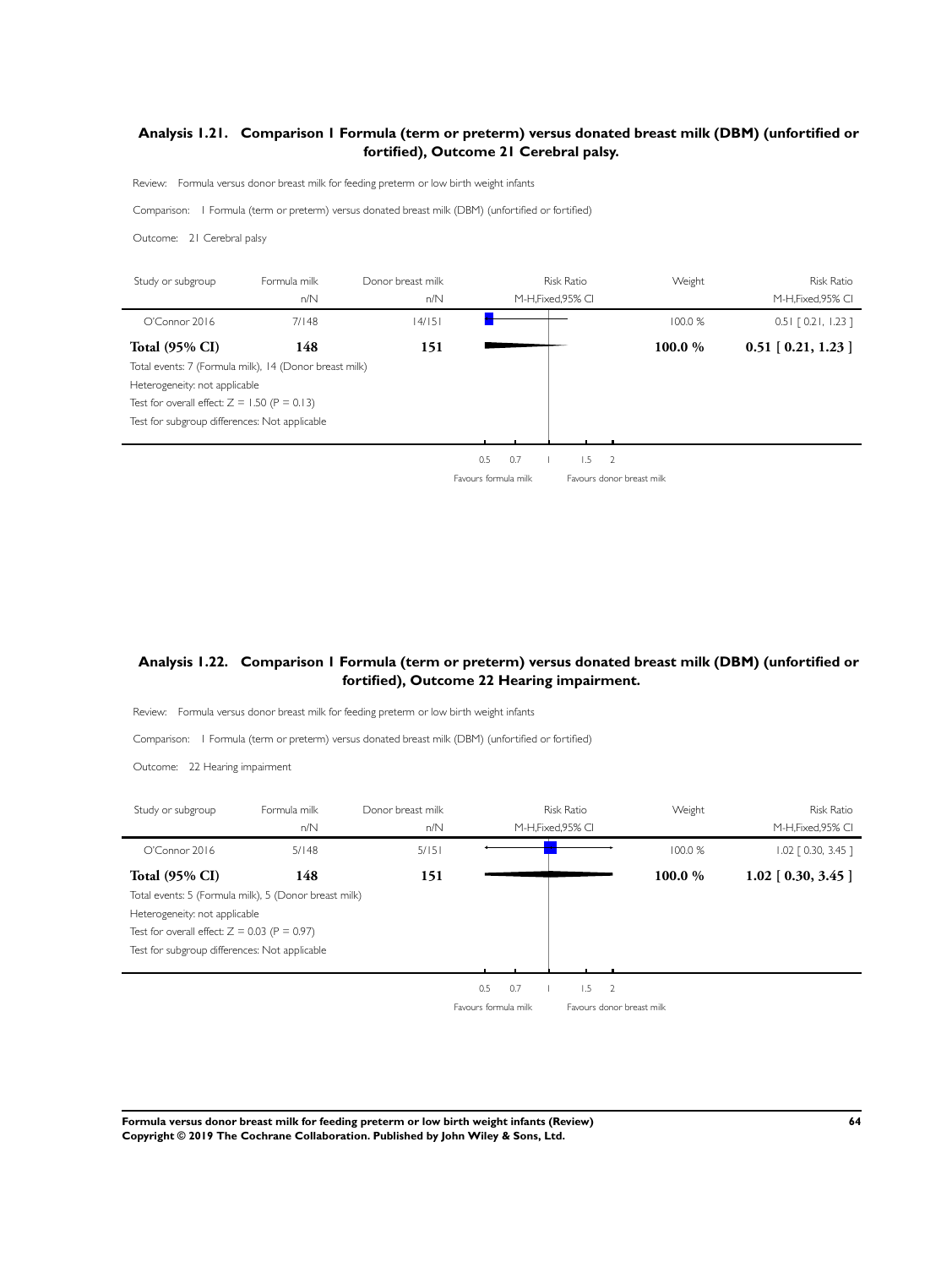# **Analysis 1.23. Comparison 1 Formula (term or preterm) versus donated breast milk (DBM) (unfortified or fortified), Outcome 23 Visual impairment.**

Review: Formula versus donor breast milk for feeding preterm or low birth weight infants

Comparison: I Formula (term or preterm) versus donated breast milk (DBM) (unfor tified or for tified)

Outcome: 23 Visual impairment

J.

j.

| Study or subgroup                                     | Formula milk | Donor breast milk |                      |     | <b>Risk Ratio</b>  |                           | Weight<br><b>Risk Ratio</b> |
|-------------------------------------------------------|--------------|-------------------|----------------------|-----|--------------------|---------------------------|-----------------------------|
|                                                       | n/N          | n/N               |                      |     | M-H, Fixed, 95% CI |                           | M-H.Fixed.95% CI            |
| O'Connor 2016                                         | 0/148        | 0/151             |                      |     |                    |                           | Not estimable               |
| <b>Total (95% CI)</b>                                 | 148          | 151               |                      |     |                    |                           | Not estimable               |
| Total events: 0 (Formula milk), 0 (Donor breast milk) |              |                   |                      |     |                    |                           |                             |
| Heterogeneity: not applicable                         |              |                   |                      |     |                    |                           |                             |
| Test for overall effect: not applicable               |              |                   |                      |     |                    |                           |                             |
| Test for subgroup differences: Not applicable         |              |                   |                      |     |                    |                           |                             |
|                                                       |              |                   |                      |     |                    |                           |                             |
|                                                       |              |                   | 0.5                  | 0.7 | 1.5                | 2                         |                             |
|                                                       |              |                   | Favours formula milk |     |                    | Favours donor breast milk |                             |

**Formula versus donor breast milk for feeding preterm or low birth weight infants (Review) 65 Copyright © 2019 The Cochrane Collaboration. Published by John Wiley & Sons, Ltd.**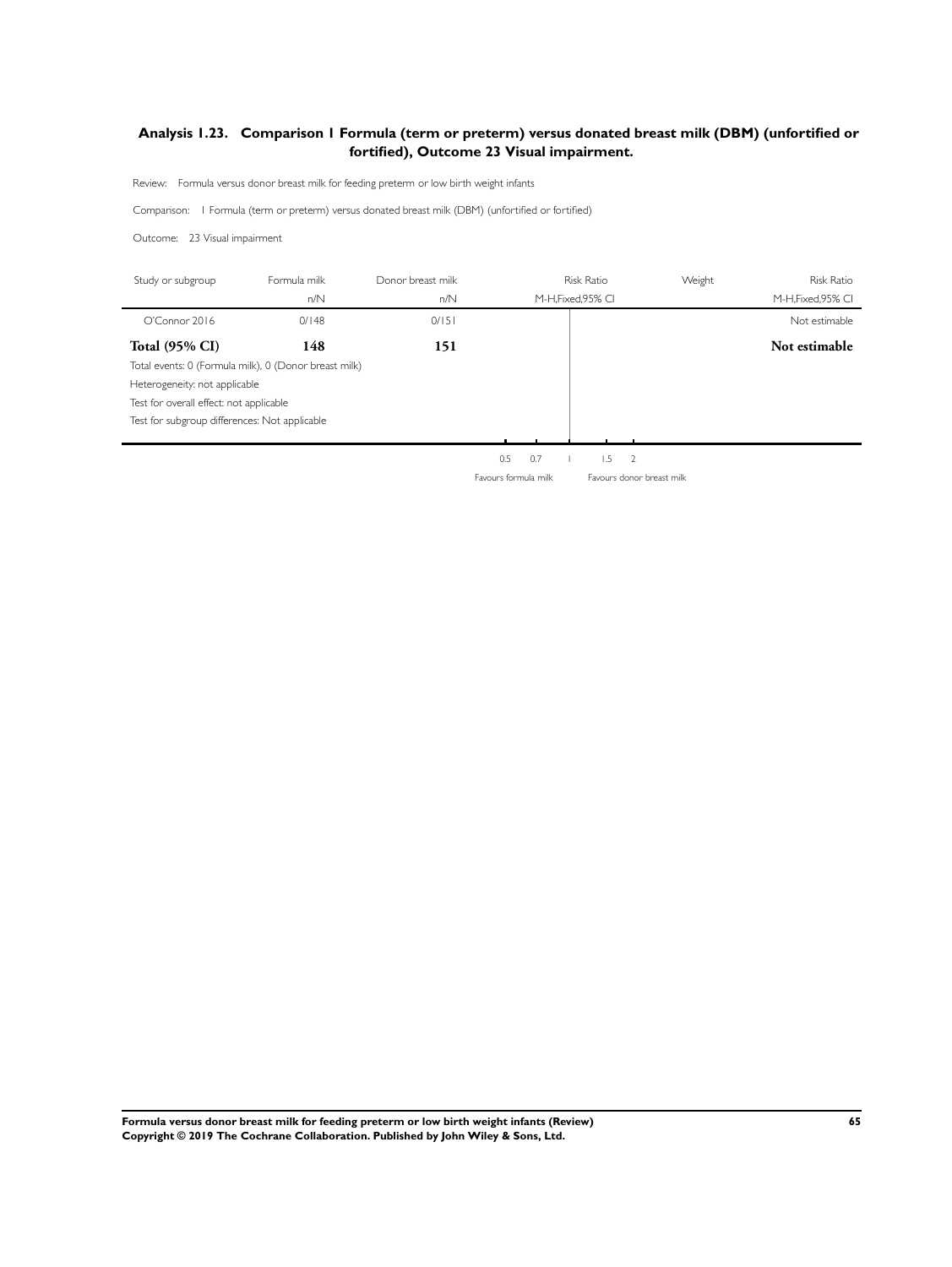# **Analysis 1.24. Comparison 1 Formula (term or preterm) versus donated breast milk (DBM) (unfortified or fortified), Outcome 24 All-cause mortality.**

Review: Formula versus donor breast milk for feeding preterm or low birth weight infants

Comparison: I Formula (term or preterm) versus donated breast milk (DBM) (unfor tified or for tified)

Outcome: 24 All-cause mortality

| Study or subgroup                                                                      | Formula milk | Donor breast milk | <b>Risk Ratio</b>                   | Weight | <b>Risk Ratio</b>     |
|----------------------------------------------------------------------------------------|--------------|-------------------|-------------------------------------|--------|-----------------------|
|                                                                                        | n/N          | n/N               | M-H,Fixed,95% CI                    |        | M-H, Fixed, 95% CI    |
| Preterm formula versus unfortified DBM                                                 |              |                   |                                     |        |                       |
| Costa 2018                                                                             | 0/35         | 1/35              |                                     | 2.3 %  | $0.33$ $[0.01, 7.91]$ |
| Lucas 1984a                                                                            | 9/76         | 7/83              |                                     | 10.1%  | 1.40 [ 0.55, 3.59 ]   |
| Lucas 1984b                                                                            | 15/173       | 12/170            |                                     | 18.2%  | $1.23$ [ 0.59, 2.55 ] |
| Subtotal (95% CI)                                                                      | 284          | 288               |                                     | 30.5 % | $1.22$ [ 0.70, 2.14 ] |
| Total events: 24 (Formula milk), 20 (Donor breast milk)                                |              |                   |                                     |        |                       |
| Heterogeneity: Chi <sup>2</sup> = 0.73, df = 2 (P = 0.69); $1^2$ = 0.0%                |              |                   |                                     |        |                       |
| Test for overall effect: $Z = 0.69$ (P = 0.49)                                         |              |                   |                                     |        |                       |
| 2 Preterm formula versus fortified DBM                                                 |              |                   |                                     |        |                       |
| Corpeleijn 2016                                                                        | 23/190       | 25/183            |                                     | 38.3%  | $0.89$ $[0.52, 1.50]$ |
| Cristofalo 2013                                                                        | 2/24         | 0/29              |                                     | 0.7%   | 6.00 [ 0.30, 119.27 ] |
| O'Connor 2016                                                                          | 20/182       | 17/181            |                                     | 25.7%  | $1.17$ $[0.63, 2.16]$ |
| Schanler 2005                                                                          | 3/88         | 3/78              |                                     | 4.8 %  | $0.89$ $[0.18, 4.26]$ |
| Subtotal (95% CI)                                                                      | 484          | 471               |                                     | 69.5%  | $1.04$ [ 0.71, 1.52 ] |
| Total events: 48 (Formula milk), 45 (Donor breast milk)                                |              |                   |                                     |        |                       |
| Heterogeneity: Chi <sup>2</sup> = 1.86, df = 3 (P = 0.60); $1^2$ =0.0%                 |              |                   |                                     |        |                       |
| Test for overall effect: $Z = 0.21$ (P = 0.83)                                         |              |                   |                                     |        |                       |
| <b>Total (95% CI)</b>                                                                  | 768          | 759               |                                     | 100.0% | $1.10$ [ 0.80, 1.50 ] |
| Total events: 72 (Formula milk), 65 (Donor breast milk)                                |              |                   |                                     |        |                       |
| Heterogeneity: Chi <sup>2</sup> = 2.88, df = 6 (P = 0.82); $1^2$ = 0.0%                |              |                   |                                     |        |                       |
| Test for overall effect: $Z = 0.57$ (P = 0.57)                                         |              |                   |                                     |        |                       |
| Test for subgroup differences: Chi <sup>2</sup> = 0.21, df = 1 (P = 0.65), $1^2$ =0.0% |              |                   |                                     |        |                       |
|                                                                                        |              |                   |                                     |        |                       |
|                                                                                        |              |                   | 0.02<br>0.1<br>$\overline{0}$<br>50 |        |                       |

Favours formula milk Favours breast milk

**Formula versus donor breast milk for feeding preterm or low birth weight infants (Review) 66 Copyright © 2019 The Cochrane Collaboration. Published by John Wiley & Sons, Ltd.**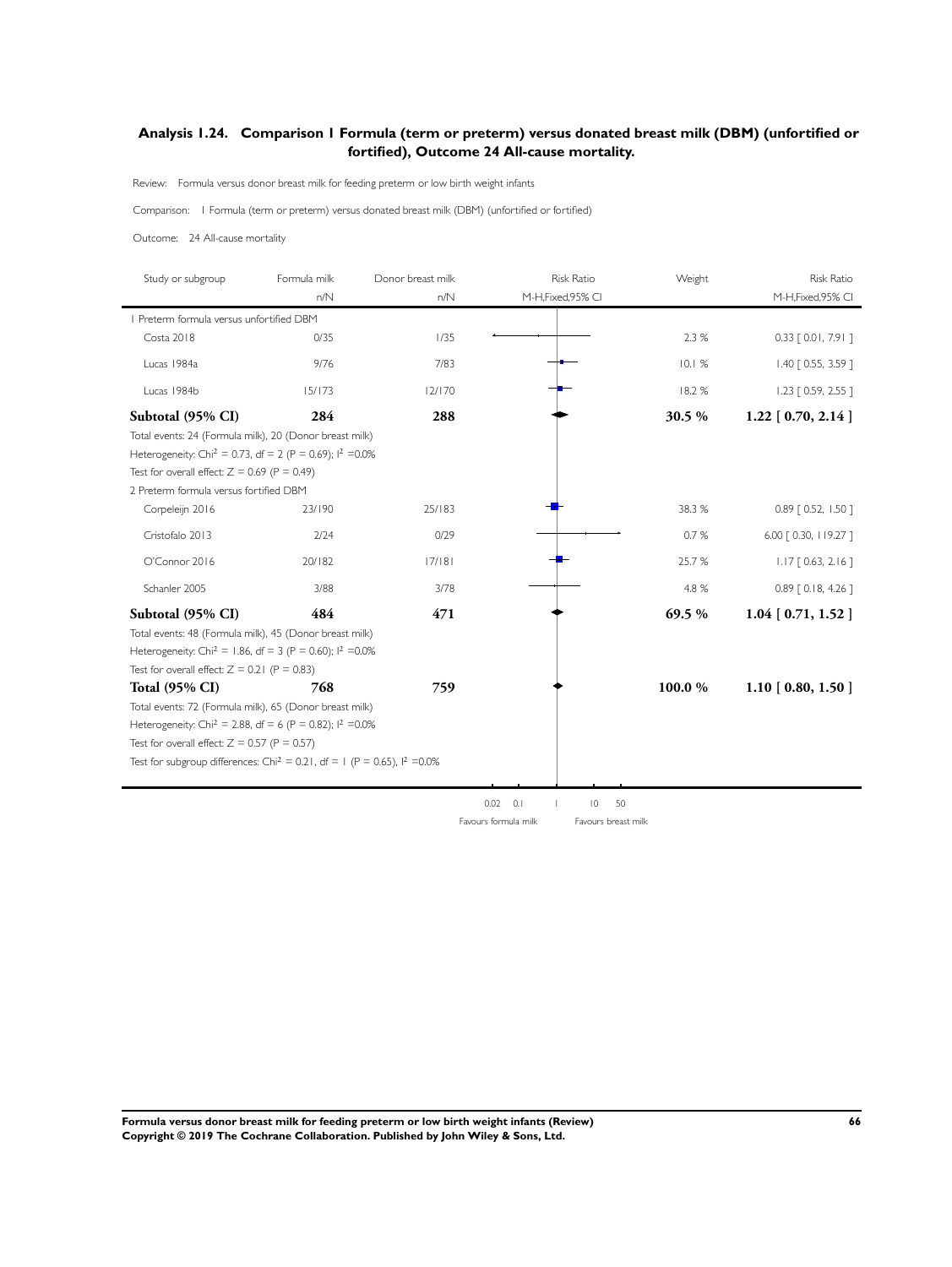#### **Analysis 1.25. Comparison 1 Formula (term or preterm) versus donated breast milk (DBM) (unfortified or fortified), Outcome 25 Necrotising enterocolitis.**

Review: Formula versus donor breast milk for feeding preterm or low birth weight infants

Comparison: I Formula (term or preterm) versus donated breast milk (DBM) (unfor tified or for tified)

Outcome: 25 Necrotising enterocolitis

| Study or subgroup                                      | Favours formula milk                                                                                                                      | Donor breast milk | <b>Risk Ratio</b>                                  | Weight | <b>Risk Ratio</b>      |
|--------------------------------------------------------|-------------------------------------------------------------------------------------------------------------------------------------------|-------------------|----------------------------------------------------|--------|------------------------|
|                                                        | n/N                                                                                                                                       | n/N               | M-H, Fixed, 95% CI                                 |        | M-H,Fixed,95% CI       |
| I Term formula versus unfortified DBM                  |                                                                                                                                           |                   |                                                    |        |                        |
| Gross 1983                                             | 3/26                                                                                                                                      | /4                |                                                    | 2.5 %  | 4.73 [ 0.52, 43.09 ]   |
| Subtotal (95% CI)                                      | 26                                                                                                                                        | 41                |                                                    | 2.5%   | $4.73$ [ 0.52, 43.09 ] |
|                                                        | Total events: 3 (Favours formula milk), 1 (Donor breast milk)                                                                             |                   |                                                    |        |                        |
| Heterogeneity: not applicable                          |                                                                                                                                           |                   |                                                    |        |                        |
| Test for overall effect: $Z = 1.38$ (P = 0.17)         |                                                                                                                                           |                   |                                                    |        |                        |
| 2 Preterm formula versus unfortified DBM<br>Tyson 1983 | 1/44                                                                                                                                      | 0/37              |                                                    | 1.8%   | 2.53 [ 0.11, 60.39 ]   |
|                                                        |                                                                                                                                           |                   |                                                    |        |                        |
| Lucas 1984a                                            | 4/76                                                                                                                                      | 1/83              |                                                    | 3.1%   | 4.37 [ 0.50, 38.23 ]   |
| Lucas 1984b                                            | 5/173                                                                                                                                     | 2/170             |                                                    | 6.5 %  | 2.46 [ 0.48, 12.49 ]   |
| Costa 2018                                             | 0/35                                                                                                                                      | 0/35              |                                                    |        | Not estimable          |
| Subtotal (95% CI)                                      | 328                                                                                                                                       | 325               |                                                    | 11.4 % | 2.99 [0.90, 9.87]      |
|                                                        | Total events: 10 (Favours formula milk), 3 (Donor breast milk)                                                                            |                   |                                                    |        |                        |
|                                                        | Heterogeneity: Chi <sup>2</sup> = 0.18, df = 2 (P = 0.91); $1^2$ =0.0%                                                                    |                   |                                                    |        |                        |
| Test for overall effect: $Z = 1.80$ (P = 0.072)        |                                                                                                                                           |                   |                                                    |        |                        |
| 3 Preterm formula versus fortified DBM                 |                                                                                                                                           |                   |                                                    |        |                        |
| Schanler 2005                                          | 10/88                                                                                                                                     | 5/78              |                                                    | 17.2%  | $1.77$ $[0.63, 4.96]$  |
| Cristofalo 2013                                        | 5/24                                                                                                                                      | 1/29              |                                                    | 2.9%   | 6.04   0.76, 48.25 ]   |
| O'Connor 2016                                          | 12/182                                                                                                                                    | 3/181             |                                                    | 9.8%   | 3.98 [ 1.14, 13.86 ]   |
| Corpeleijn 2016                                        | 17/190                                                                                                                                    | 17/183            |                                                    | 56.2%  | $0.96$ $[0.51, 1.83]$  |
| Subtotal (95% CI)                                      | 484                                                                                                                                       | 471               |                                                    | 86.1%  | $1.64$ [ 1.03, 2.61 ]  |
|                                                        | Total events: 44 (Favours formula milk), 26 (Donor breast milk)                                                                           |                   |                                                    |        |                        |
|                                                        | Heterogeneity: Chi <sup>2</sup> = 6.12, df = 3 (P = 0.11); $1^2$ = 51%                                                                    |                   |                                                    |        |                        |
| Test for overall effect: $Z = 2.09$ (P = 0.037)        |                                                                                                                                           |                   |                                                    |        |                        |
| <b>Total (95% CI)</b>                                  | 838                                                                                                                                       | 837               |                                                    | 100.0% | $1.87$ [ 1.23, 2.85 ]  |
|                                                        | Total events: 57 (Favours formula milk), 30 (Donor breast milk)<br>Heterogeneity: Chi <sup>2</sup> = 8.17, df = 7 (P = 0.32); $1^2$ = 14% |                   |                                                    |        |                        |
| Test for overall effect: $Z = 2.92$ (P = 0.0035)       |                                                                                                                                           |                   |                                                    |        |                        |
|                                                        | Test for subgroup differences: Chi <sup>2</sup> = 1.57, df = 2 (P = 0.46), $1^2$ =0.0%                                                    |                   |                                                    |        |                        |
|                                                        |                                                                                                                                           |                   |                                                    |        |                        |
|                                                        |                                                                                                                                           |                   | 0.02 0.1<br>$\overline{0}$<br>50<br>$\overline{1}$ |        |                        |

Favours formula milk Favours breast milk

**Formula versus donor breast milk for feeding preterm or low birth weight infants (Review) 67 Copyright © 2019 The Cochrane Collaboration. Published by John Wiley & Sons, Ltd.**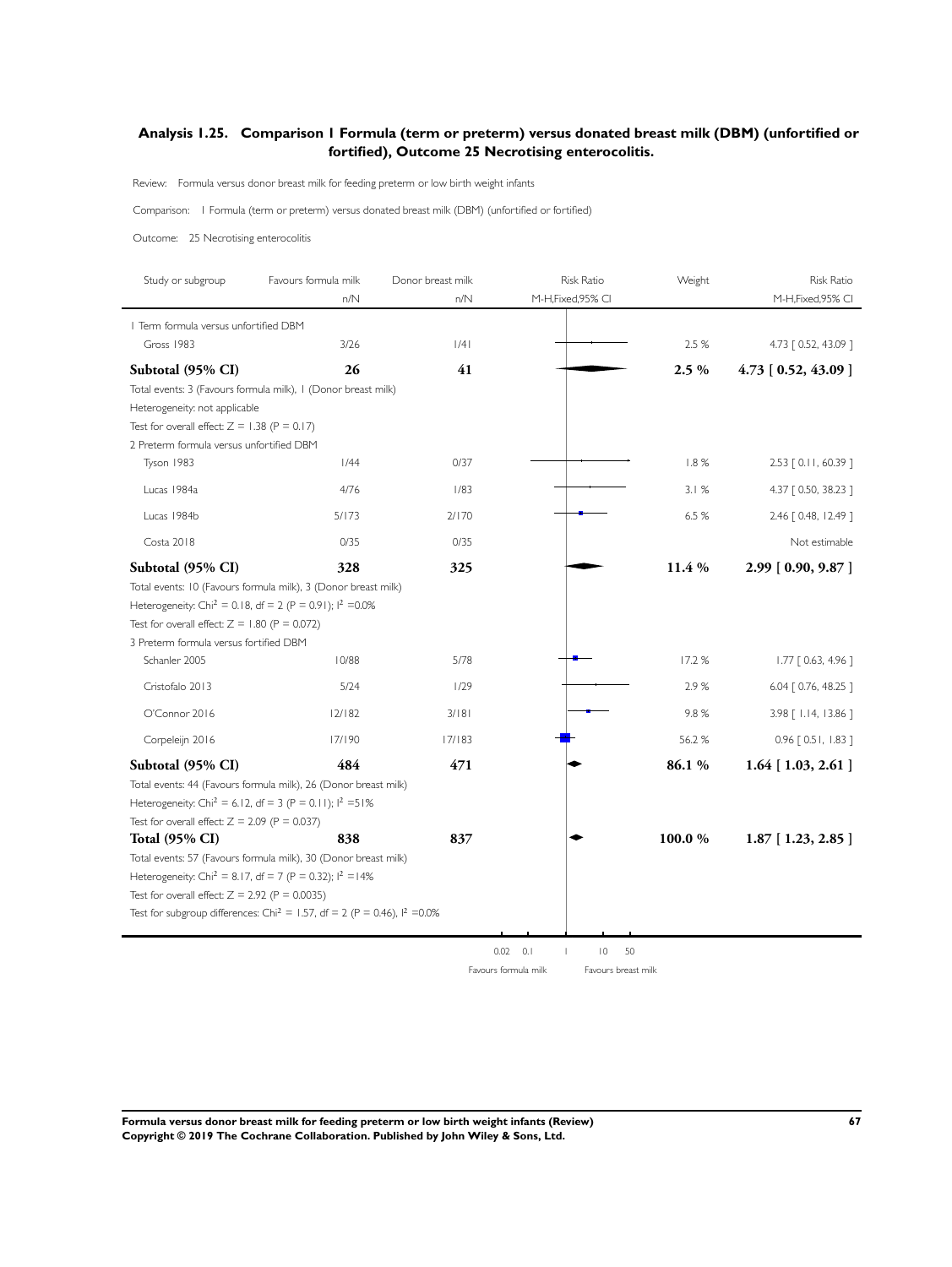### **Analysis 1.26. Comparison 1 Formula (term or preterm) versus donated breast milk (DBM) (unfortified or fortified), Outcome 26 Days after birth to establish full enteral feeding.**

Review: Formula versus donor breast milk for feeding preterm or low birth weight infants

Comparison: I Formula (term or preterm) versus donated breast milk (DBM) (unfor tified or for tified)

Outcome: 26 Days after birth to establish full enteral feeding

| Study or subgroup                                                                     | Formula milk |            | Donor breast milk |               | Mean<br>Difference | Weight              | Mean<br>Difference              |
|---------------------------------------------------------------------------------------|--------------|------------|-------------------|---------------|--------------------|---------------------|---------------------------------|
|                                                                                       | N            | Mean(SD)   | N                 | Mean(SD)      | IV, Fixed, 95% CI  |                     | IV, Fixed, 95% CI               |
| Preterm formula versus unfortified DBM                                                |              |            |                   |               |                    |                     |                                 |
| Costa 2018                                                                            | 35           | 12.3(7)    | 35                | 12.8(6.5)     |                    | 84.0 %              | $-0.50$ [ $-3.66$ , 2.66 ]      |
| Subtotal (95% CI)                                                                     | 35           |            | 35                |               |                    |                     | $84.0\%$ -0.50 [-3.66, 2.66]    |
| Heterogeneity: not applicable                                                         |              |            |                   |               |                    |                     |                                 |
| Test for overall effect: $Z = 0.31$ (P = 0.76)                                        |              |            |                   |               |                    |                     |                                 |
| 2 Preterm formula versus for tified DBM                                               |              |            |                   |               |                    |                     |                                 |
| Cristofalo 2013                                                                       | 24           | 29.3(14.7) | 29                | $24.6$ (11.7) |                    | 16.0%               | $4.70$ [ -2.56, 11.96 ]         |
| Subtotal (95% CI)                                                                     | 24           |            | 29                |               |                    |                     | $16.0 \%$ 4.70 [ -2.56, 11.96 ] |
| Heterogeneity: not applicable                                                         |              |            |                   |               |                    |                     |                                 |
| Test for overall effect: $Z = 1.27$ (P = 0.20)                                        |              |            |                   |               |                    |                     |                                 |
| <b>Total (95% CI)</b>                                                                 | 59           |            | 64                |               |                    | 100.0 %             | $0.33$ [ -2.57, 3.23 ]          |
| Heterogeneity: Chi <sup>2</sup> = 1.66, df = 1 (P = 0.20); $1^2$ =40%                 |              |            |                   |               |                    |                     |                                 |
| Test for overall effect: $Z = 0.22$ (P = 0.82)                                        |              |            |                   |               |                    |                     |                                 |
| Test for subgroup differences: Chi <sup>2</sup> = 1.66, df = 1 (P = 0.20), $1^2$ =40% |              |            |                   |               |                    |                     |                                 |
|                                                                                       |              |            |                   |               |                    |                     |                                 |
|                                                                                       |              |            |                   | $-10$         | $-5$<br>0          | 5<br>$\overline{0}$ |                                 |

Favours formula milk Favours breast milk

**Formula versus donor breast milk for feeding preterm or low birth weight infants (Review) 68 Copyright © 2019 The Cochrane Collaboration. Published by John Wiley & Sons, Ltd.**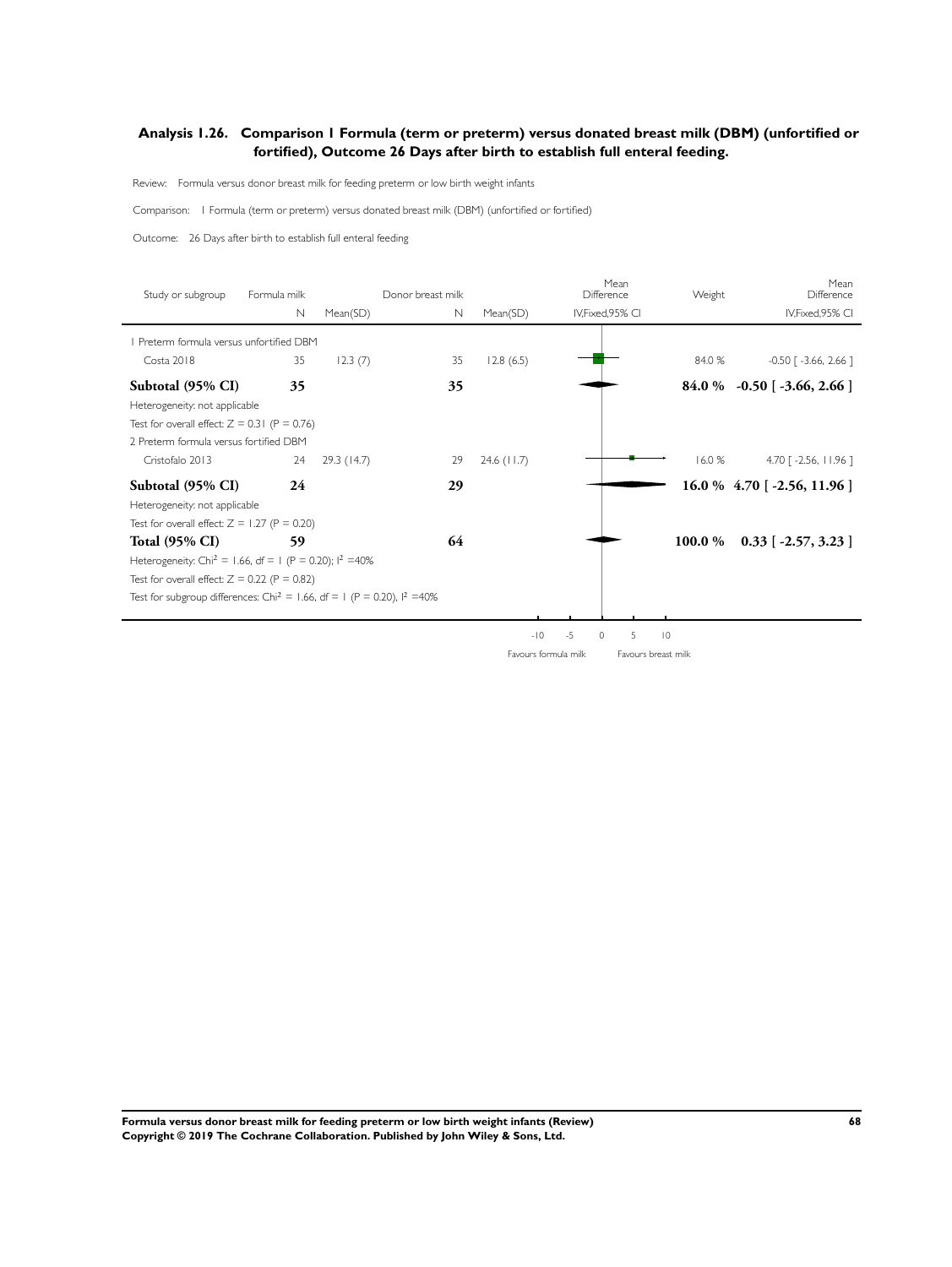### **Analysis 1.27. Comparison 1 Formula (term or preterm) versus donated breast milk (DBM) (unfortified or fortified), Outcome 27 Feeding intolerance or diarrhoea.**

Review: Formula versus donor breast milk for feeding preterm or low birth weight infants

Comparison: I Formula (term or preterm) versus donated breast milk (DBM) (unfor tified or for tified)

Outcome: 27 Feeding intolerance or diarrhoea

| Study or subgroup                                                                              | Formula milk | Donor breast milk | <b>Risk</b><br>Difference | Weight  | <b>Risk</b><br>Difference          |
|------------------------------------------------------------------------------------------------|--------------|-------------------|---------------------------|---------|------------------------------------|
|                                                                                                | n/N          | n/N               | M-H, Fixed, 95% CI        |         | M-H, Fixed, 95% CI                 |
| I Term formula versus unfortified DBM                                                          |              |                   |                           |         |                                    |
| Gross 1983                                                                                     | 6/26         | 1/4               |                           | 44.2 %  | $0.21$ $[0.04, 0.38]$              |
|                                                                                                |              |                   |                           |         |                                    |
| Subtotal (95% CI)                                                                              | 26           | 41                |                           | 44.2 %  | $0.21$ [ 0.04, 0.38 ]              |
| Total events: 6 (Formula milk), 1 (Donor breast milk)                                          |              |                   |                           |         |                                    |
| Heterogeneity: not applicable                                                                  |              |                   |                           |         |                                    |
| Test for overall effect: $Z = 2.40$ (P = 0.016)                                                |              |                   |                           |         |                                    |
| 2 Preterm formula versus unfortified DBM                                                       |              |                   |                           |         |                                    |
| Tyson 1983                                                                                     | 2/44         | 1/37              |                           | 55.8%   | $0.02$ $\lceil -0.06, 0.10 \rceil$ |
| Subtotal (95% CI)                                                                              | 44           | 37                |                           | 55.8 %  | $0.02$ [ -0.06, 0.10 ]             |
| Total events: 2 (Formula milk), I (Donor breast milk)                                          |              |                   |                           |         |                                    |
| Heterogeneity: not applicable                                                                  |              |                   |                           |         |                                    |
| Test for overall effect: $Z = 0.45$ (P = 0.65)                                                 |              |                   |                           |         |                                    |
| <b>Total (95% CI)</b>                                                                          | 70           | 78                |                           | 100.0 % | $0.10$ [ 0.01, 0.19 ]              |
| Total events: 8 (Formula milk), 2 (Donor breast milk)                                          |              |                   |                           |         |                                    |
| Heterogeneity: Chi <sup>2</sup> = 5.55, df = 1 (P = 0.02); $1^2$ =82%                          |              |                   |                           |         |                                    |
| Test for overall effect: $Z = 2.28$ (P = 0.022)                                                |              |                   |                           |         |                                    |
| Test for subgroup differences: Chi <sup>2</sup> = 3.88, df = 1 (P = 0.05), l <sup>2</sup> =74% |              |                   |                           |         |                                    |
|                                                                                                |              |                   |                           |         |                                    |

-1 -0.5 0 0.5 1

Favours formula milk Favours breast milk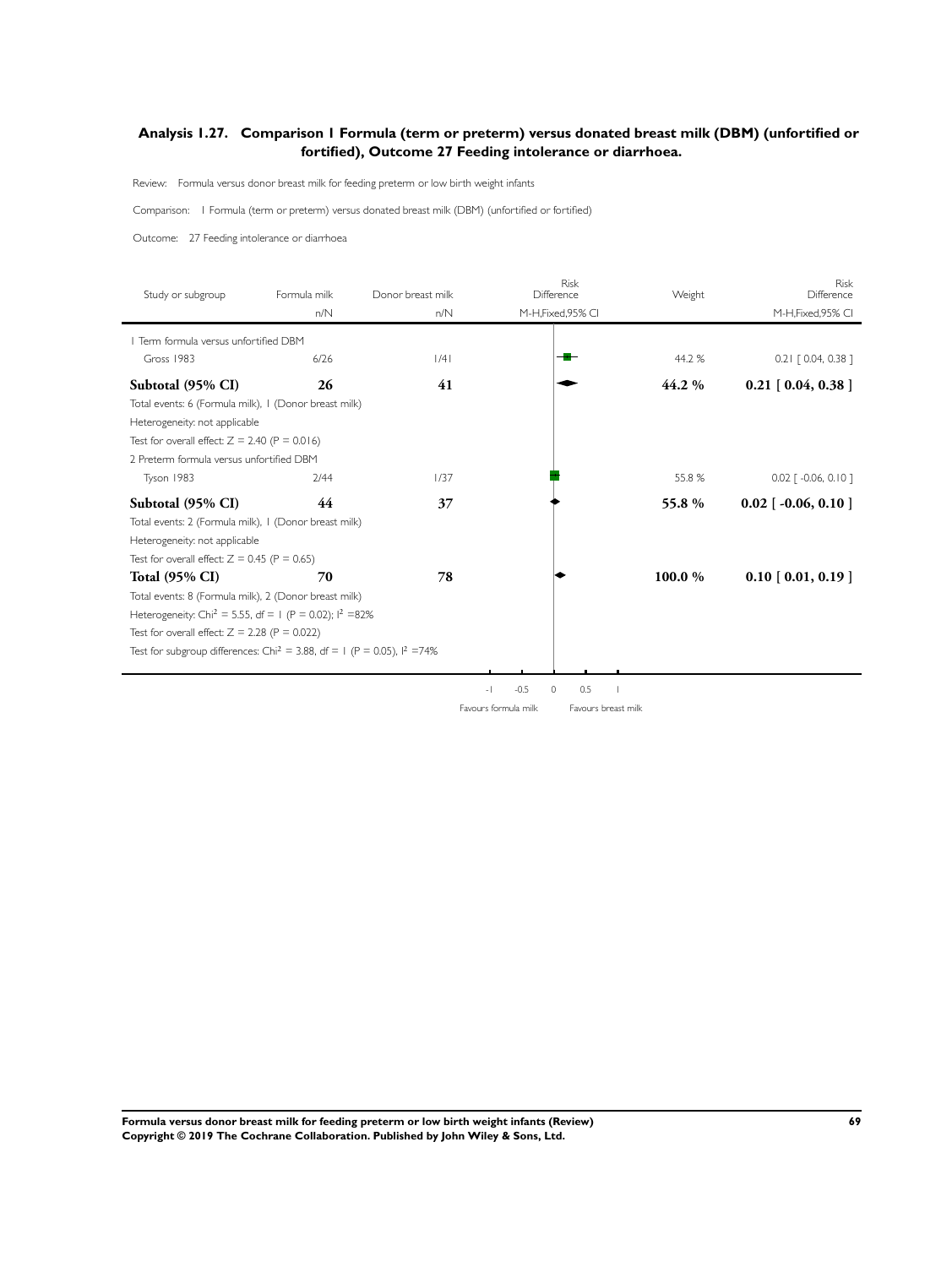## **Analysis 1.28. Comparison 1 Formula (term or preterm) versus donated breast milk (DBM) (unfortified or fortified), Outcome 28 Invasive infection.**

Review: Formula versus donor breast milk for feeding preterm or low birth weight infants

Comparison: I Formula (term or preterm) versus donated breast milk (DBM) (unfor tified or for tified)

Outcome: 28 Invasive infection

| Study or subgroup                                                                      | Formula milk | Donor breast milk | <b>Risk Ratio</b>                   | Weight               | <b>Risk Ratio</b>        |
|----------------------------------------------------------------------------------------|--------------|-------------------|-------------------------------------|----------------------|--------------------------|
|                                                                                        | n/N          | n/N               | M-H, Fixed, 95% CI                  |                      | M-H, Fixed, 95% CI       |
| Preterm formula versus unfortified DBM                                                 |              |                   |                                     |                      |                          |
| Costa 2018                                                                             | 2/35         | 5/35              |                                     | 3.1%                 | 0.40 [ 0.08, 1.93 ]      |
| Subtotal (95% CI)                                                                      | 35           | 35                |                                     | 3.1%                 | $0.40$ [ $0.08$ , 1.93 ] |
| Total events: 2 (Formula milk), 5 (Donor breast milk)                                  |              |                   |                                     |                      |                          |
| Heterogeneity: not applicable                                                          |              |                   |                                     |                      |                          |
| Test for overall effect: $Z = 1.14$ (P = 0.25)                                         |              |                   |                                     |                      |                          |
| 2 Preterm formula versus fortified DBM                                                 |              |                   |                                     |                      |                          |
| Corpeleijn 2016                                                                        | 66/190       | 67/183            |                                     | 41.7%                | $0.95$ $[0.72, 1.25]$    |
| Cristofalo 2013                                                                        | 19/24        | 16/29             |                                     | 8.9%                 | $1.43$ $[0.97, 2.11]$    |
| O'Connor 2016                                                                          | 35/182       | 44/181            |                                     | 27.0 %               | $0.79$ $[0.53, 1.17]$    |
| Schanler 2005                                                                          | 33/88        | 30/78             |                                     | 19.4%                | $0.98$ $[0.66, 1.44]$    |
| Subtotal (95% CI)                                                                      | 484          | 471               |                                     | 96.9%                | $0.95$ [ $0.80, 1.14$ ]  |
| Total events: 153 (Formula milk), 157 (Donor breast milk)                              |              |                   |                                     |                      |                          |
| Heterogeneity: Chi <sup>2</sup> = 5.15, df = 3 (P = 0.16); $1^2$ =42%                  |              |                   |                                     |                      |                          |
| Test for overall effect: $Z = 0.51$ (P = 0.61)                                         |              |                   |                                     |                      |                          |
| <b>Total (95% CI)</b>                                                                  | 519          | 506               |                                     | 100.0%               | $0.94$ [ 0.79, 1.12 ]    |
| Total events: 155 (Formula milk), 162 (Donor breast milk)                              |              |                   |                                     |                      |                          |
| Heterogeneity: Chi <sup>2</sup> = 6.54, df = 4 (P = 0.16); $1^2$ =39%                  |              |                   |                                     |                      |                          |
| Test for overall effect: $Z = 0.71$ (P = 0.48)                                         |              |                   |                                     |                      |                          |
| Test for subgroup differences: Chi <sup>2</sup> = 1.16, df = 1 (P = 0.28), $1^2$ = 14% |              |                   |                                     |                      |                          |
|                                                                                        |              |                   |                                     |                      |                          |
|                                                                                        |              |                   | $0.1$ $0.2$ $0.5$<br>$\overline{2}$ | $\overline{10}$<br>5 |                          |
|                                                                                        |              |                   | Favours formula milk                | Favours breast milk  |                          |

**Formula versus donor breast milk for feeding preterm or low birth weight infants (Review) 70 Copyright © 2019 The Cochrane Collaboration. Published by John Wiley & Sons, Ltd.**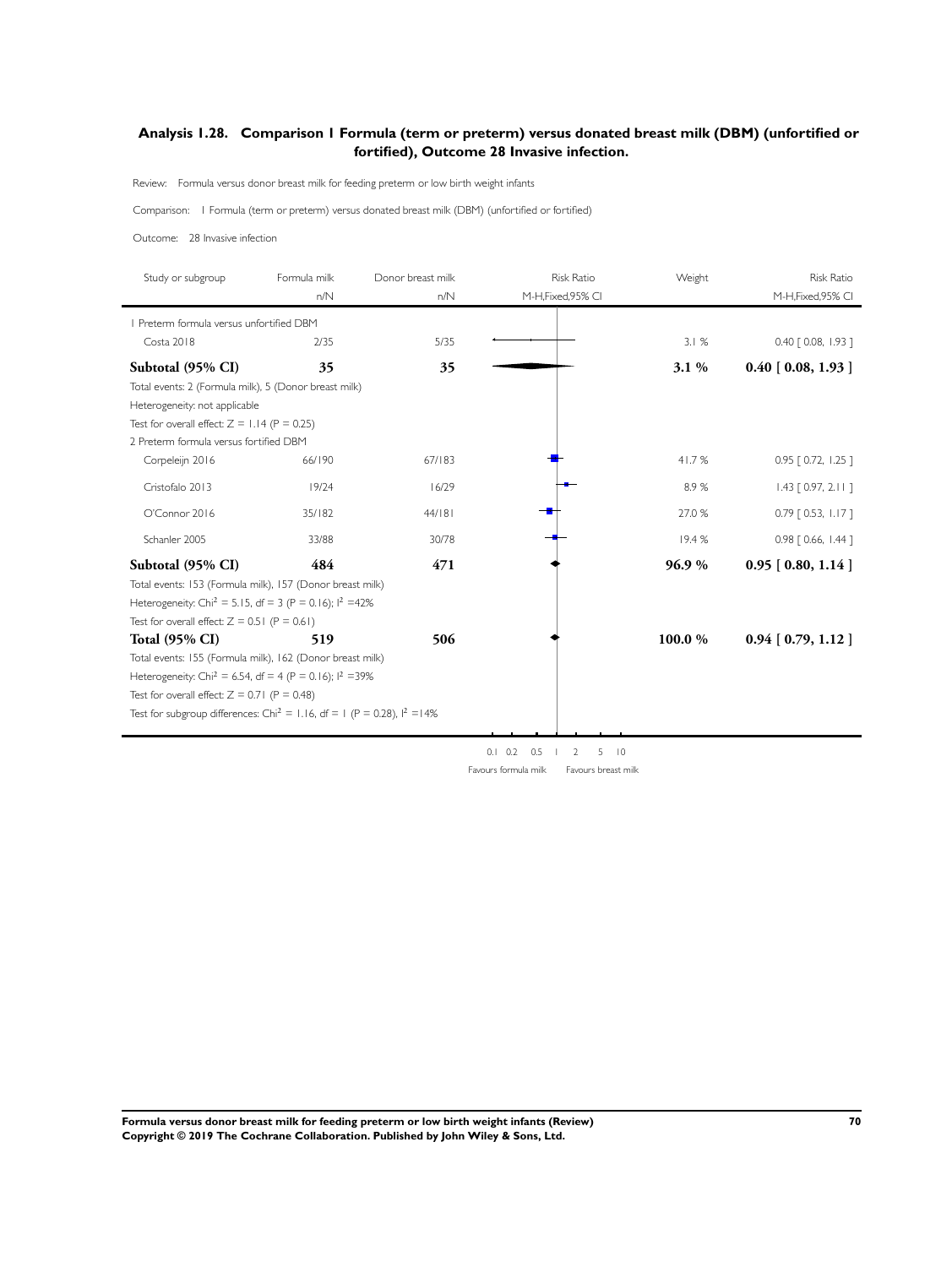### **Analysis 2.1. Comparison 2 Subgroup analysis: formula versus donated breast milk (DBM) given as (i) sole diet or (ii) a supplement to maternal expressed breast milk, Outcome 1 Weight gain (g/kg/day).**

Review: Formula versus donor breast milk for feeding preterm or low birth weight infants

Comparison: 2 Subgroup analysis: formula versus donated breast milk (DBM) given as (i) sole diet or (ii) a supplement to maternal expressed breast milk

Outcome: 1 Weight gain (g/kg/day)

| Study or subgroup                                                                       | Formula milk |           | Donor breast milk |           | Mean<br>Difference   | Weight         | Mean<br>Difference                 |
|-----------------------------------------------------------------------------------------|--------------|-----------|-------------------|-----------|----------------------|----------------|------------------------------------|
|                                                                                         | $\mathbb N$  | Mean(SD)  | $\mathbb N$       | Mean(SD)  | IV, Fixed, 95% CI    |                | IV, Fixed, 95% CI                  |
| I Sole diet                                                                             |              |           |                   |           |                      |                |                                    |
| Cristofalo 2013                                                                         | 24           | 17(7.1)   | 29                | 15(5.8)   |                      | 4.0 %          | 2.00 [-1.54, 5.54]                 |
| Davies 1977                                                                             | 34           | 14.7(4.7) | 34                | 13(5.4)   |                      | 8.7%           | $1.70$ [ -0.71, 4.11 ]             |
| Gross 1983                                                                              | 20           | 20.4(2.7) | 40                | 14.9(3.2) |                      | 21.2%          | 5.50 [ 3.96, 7.04 ]                |
| Lucas 1984a                                                                             | 30           | 18(6)     | 28                | 12.8(2.6) |                      | 9.1%           | 5.20 [ 2.85, 7.55 ]                |
| Raiha 1976                                                                              | 84           | 13.8(2.5) | 22                | 13.6(2)   |                      | 51.2%          | $0.20$ $\lceil -0.79, 1.19 \rceil$ |
| Tyson 1983                                                                              | 42           | 24.3(8.2) | 34                | 12.4(4.8) |                      | 5.8 %          | 11.90 [ 8.94, 14.86 ]              |
| Subtotal (95% CI)                                                                       | 234          |           | 187               |           |                      |                | 100.0 % 2.65 [1.94, 3.36]          |
| Heterogeneity: Chi <sup>2</sup> = 79.31, df = 5 (P<0.00001); l <sup>2</sup> =94%        |              |           |                   |           |                      |                |                                    |
| Test for overall effect: $Z = 7.32$ (P < 0.00001)                                       |              |           |                   |           |                      |                |                                    |
| 2 Supplement                                                                            |              |           |                   |           |                      |                |                                    |
| Lucas 1984b                                                                             | 56           | 16.3(4.5) | 59                | 14.3(3.1) |                      | 48.3%          | 2.00 [ 0.58, 3.42 ]                |
| O'Connor 2016                                                                           | 162          | 25.5(9.7) | 164               | 23.9(10)  |                      | 21.3%          | $1.60$ [ -0.54, 3.74 ]             |
| Schanler 2005                                                                           | 88           | 20.1(6.7) | 78                | 17.1(5)   |                      | 30.5 %         | 3.00 [ 1.21, 4.79 ]                |
| Subtotal (95% CI)                                                                       | 306          |           | 301               |           |                      |                | $100.0\%$ 2.22 [1.23, 3.21]        |
| Heterogeneity: Chi <sup>2</sup> = 1.15, df = 2 (P = 0.56); $1^2$ =0.0%                  |              |           |                   |           |                      |                |                                    |
| Test for overall effect: $Z = 4.41$ (P = 0.000010)                                      |              |           |                   |           |                      |                |                                    |
| Test for subgroup differences: Chi <sup>2</sup> = 0.49, df = 1 (P = 0.48), $1^2$ = 0.0% |              |           |                   |           |                      |                |                                    |
|                                                                                         |              |           |                   |           |                      |                |                                    |
|                                                                                         |              |           |                   | $-10$     | $-5$<br>5<br>$\circ$ | $\overline{0}$ |                                    |

Favours breast milk Favours formula milk

**Formula versus donor breast milk for feeding preterm or low birth weight infants (Review) 71 Copyright © 2019 The Cochrane Collaboration. Published by John Wiley & Sons, Ltd.**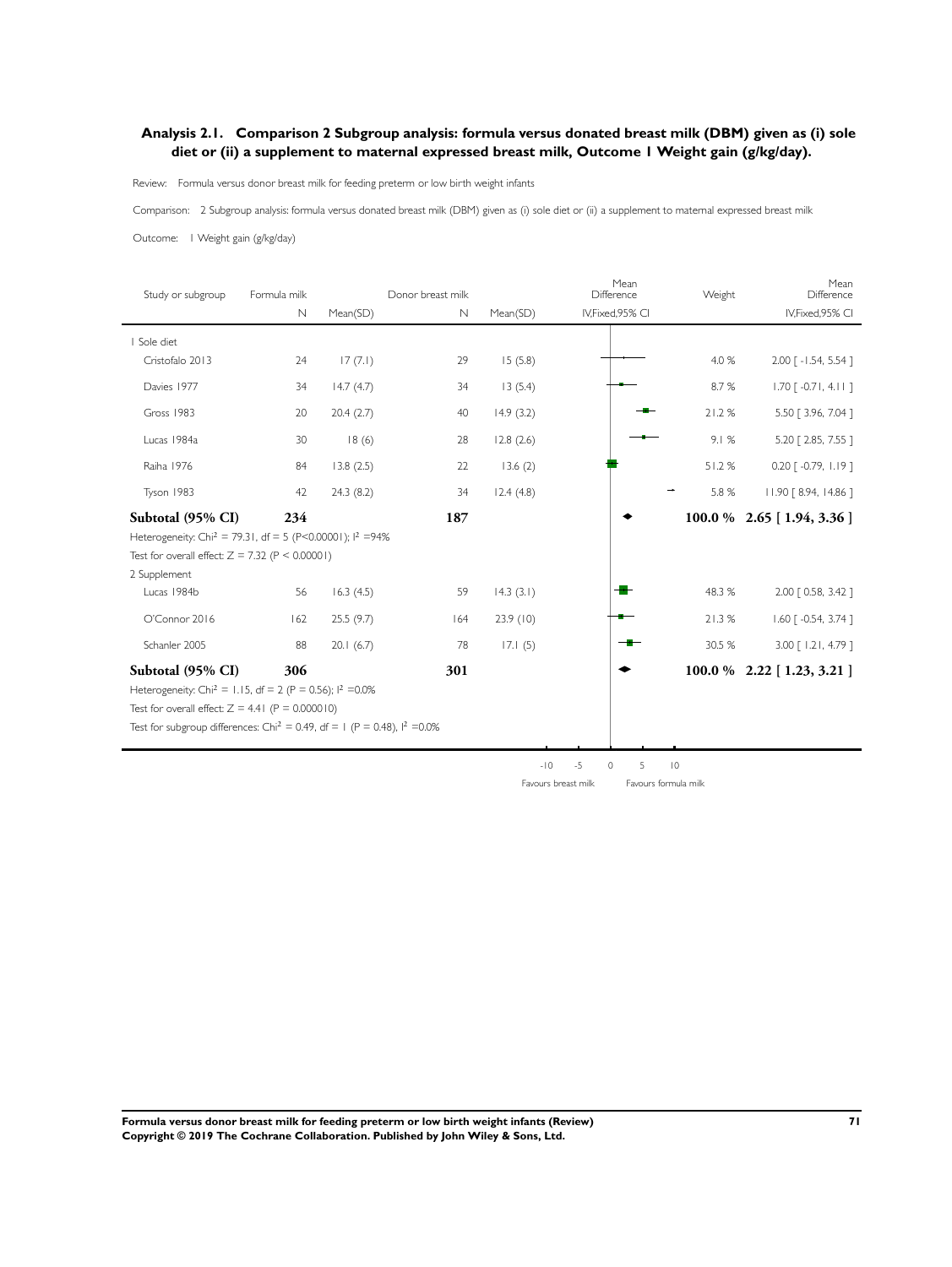## **Analysis 2.2. Comparison 2 Subgroup analysis: formula versus donated breast milk (DBM) given as (i) sole diet or (ii) a supplement to maternal expressed breast milk, Outcome 2 Linear growth (crown-heel length mm/week).**

Review: Formula versus donor breast milk for feeding preterm or low birth weight infants

Comparison: 2 Subgroup analysis: formula versus donated breast milk (DBM) given as (i) sole diet or (ii) a supplement to maternal expressed breast milk

Outcome: 2 Linear growth (crown-heel length mm/week)

| Study or subgroup                                                                     | Formula milk |           | Donor breast milk |             | Mean<br>Weight<br>Difference                                |         | Mean<br>Difference                  |
|---------------------------------------------------------------------------------------|--------------|-----------|-------------------|-------------|-------------------------------------------------------------|---------|-------------------------------------|
|                                                                                       | $\mathbb N$  | Mean(SD)  | N                 | Mean(SD)    | IV, Fixed, 95% CI                                           |         | IV, Fixed, 95% CI                   |
| I Sole diet                                                                           |              |           |                   |             |                                                             |         |                                     |
| Cristofalo 2013                                                                       | 24           | 11.2(2.8) | 29                | 8.4(2.1)    |                                                             | 17.2 %  | $2.80$ [ $1.44$ , $4.16$ ]          |
| Davies 1977                                                                           | 34           | 9.3(2)    | 34                | 8.5(2.4)    |                                                             | 28.7 %  | $0.80$ $\lceil -0.25, 1.85 \rceil$  |
| Gross 1983                                                                            | 20           | 7.2(1.8)  | 40                | $6.4$ (1.6) |                                                             | 36.5 %  | $0.80$ $\lceil -0.13, 1.73 \rceil$  |
| Lucas 1984a                                                                           | 12           | 9.7(2.2)  | 4                 | 7.3(2.4)    |                                                             | 10.1%   | 2.40 [ 0.63, 4.17 ]                 |
| Tyson 1983                                                                            | 42           | 11(4)     | 34                | 7(5)        |                                                             | 7.4 %   | 4.00 [ 1.93, 6.07 ]                 |
| Subtotal (95% CI)                                                                     | 132          |           | 151               |             |                                                             | 100.0 % | $1.54$ [ 0.98, 2.11 ]               |
| Heterogeneity: Chi <sup>2</sup> = 13.98, df = 4 (P = 0.01); $1^2$ =71%                |              |           |                   |             |                                                             |         |                                     |
| Test for overall effect: $Z = 5.37$ (P < 0.00001)                                     |              |           |                   |             |                                                             |         |                                     |
| 2 Supplement                                                                          |              |           |                   |             |                                                             |         |                                     |
| Lucas 1984b                                                                           | 20           | 9.6(2.2)  | 25                | 8.4(1.4)    |                                                             | 41.2%   | $1.20$ $[0.09, 2.31]$               |
| O'Connor 2016                                                                         | 162          | 10.7(4.6) | 164               | 10.1(4.5)   |                                                             | 52.0 %  | $0.60$ $\lceil -0.39, 1.59 \rceil$  |
| Schanler 2005                                                                         | 88           | 10(10)    | 78                | 12(8)       |                                                             | 6.8 %   | $-2.00$ $\lceil -4.74, 0.74 \rceil$ |
| Subtotal (95% CI)                                                                     | 270          |           | 267               |             |                                                             |         | $100.0\%$ 0.67 [-0.04, 1.38]        |
| Heterogeneity: Chi <sup>2</sup> = 4.54, df = 2 (P = 0.10); $1^2$ =56%                 |              |           |                   |             |                                                             |         |                                     |
| Test for overall effect: $Z = 1.85$ (P = 0.065)                                       |              |           |                   |             |                                                             |         |                                     |
| Test for subgroup differences: Chi <sup>2</sup> = 3.54, df = 1 (P = 0.06), $1^2$ =72% |              |           |                   |             |                                                             |         |                                     |
|                                                                                       |              |           |                   |             |                                                             |         |                                     |
|                                                                                       |              |           |                   |             | $-2$<br>$\overline{2}$<br>$\overline{4}$<br>$\circ$<br>$-4$ |         |                                     |

Favours breast milk Favours formula milk

**Formula versus donor breast milk for feeding preterm or low birth weight infants (Review) 72 Copyright © 2019 The Cochrane Collaboration. Published by John Wiley & Sons, Ltd.**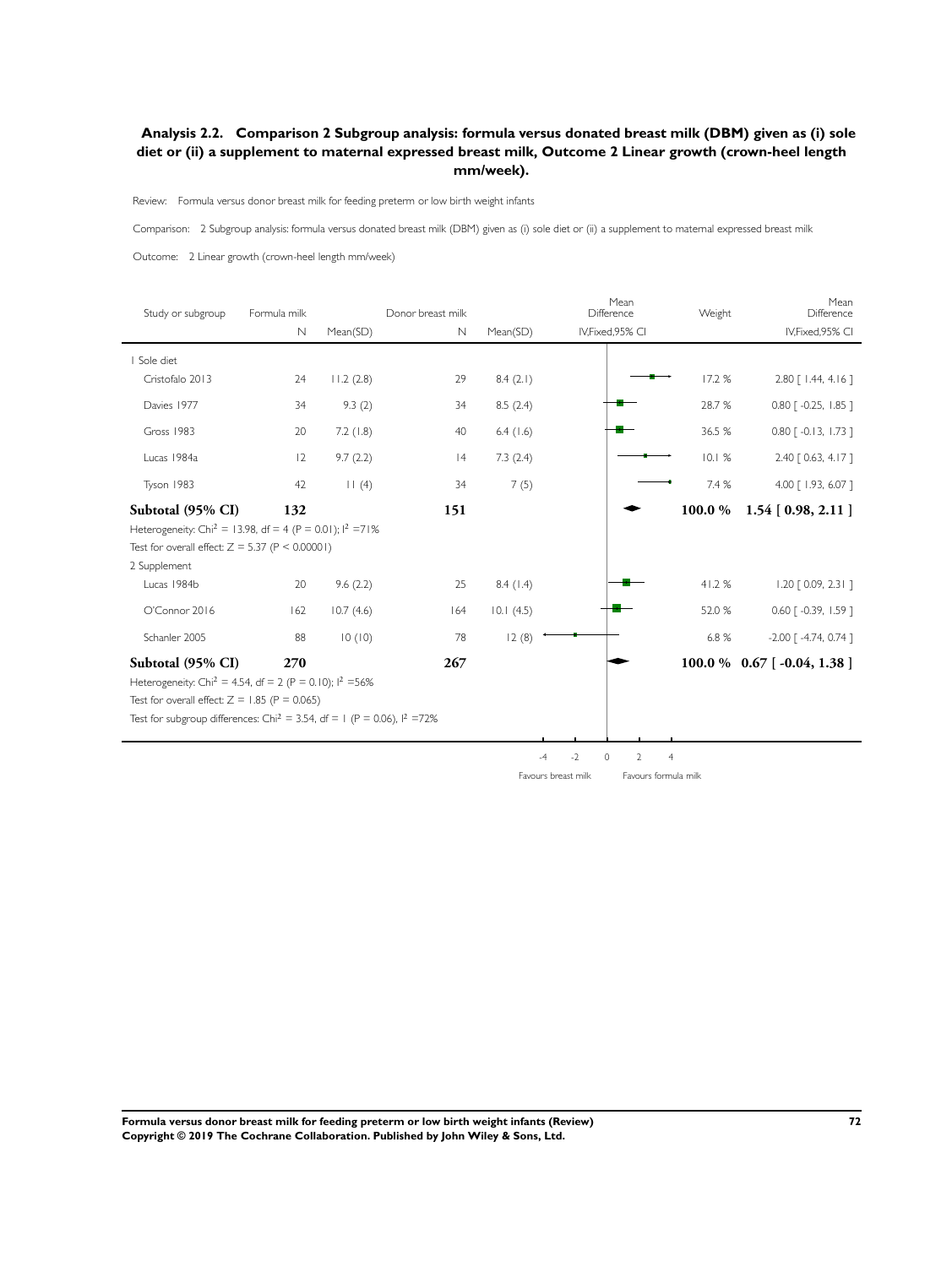### **Analysis 2.3. Comparison 2 Subgroup analysis: formula versus donated breast milk (DBM) given as (i) sole diet or (ii) a supplement to maternal expressed breast milk, Outcome 3 Head growth (mm/week).**

Review: Formula versus donor breast milk for feeding preterm or low birth weight infants

Comparison: 2 Subgroup analysis: formula versus donated breast milk (DBM) given as (i) sole diet or (ii) a supplement to maternal expressed breast milk

Outcome: 3 Head growth (mm/week)

| Study or subgroup                                                                                                                                                 | Formula milk |           | Donor breast milk |          | Mean<br>Difference                  | Weight         | Mean<br>Difference                 |
|-------------------------------------------------------------------------------------------------------------------------------------------------------------------|--------------|-----------|-------------------|----------|-------------------------------------|----------------|------------------------------------|
|                                                                                                                                                                   | N            | Mean(SD)  | $\mathbb N$       | Mean(SD) | IV, Fixed, 95% CI                   |                | IV, Fixed, 95% CI                  |
| Sole diet                                                                                                                                                         |              |           |                   |          |                                     |                |                                    |
| Cristofalo 2013                                                                                                                                                   | 24           | 8.8(1.8)  | 29                | 7.8(2.6) |                                     | 18.7%          | $1.00$ $\lceil -0.19, 2.19 \rceil$ |
| Davies 1977                                                                                                                                                       | 34           | 7.4(1.6)  | 34                | 6.8(2)   |                                     | 35.7 %         | $0.60$ $\lceil -0.26, 1.46 \rceil$ |
| Gross 1983                                                                                                                                                        | 20           | 8.8(2.2)  | 40                | 7.7(1.1) |                                     | 25.3 %         | $1.10$ $[0.08, 2.12]$              |
| Lucas 1984a                                                                                                                                                       | 25           | 11(3.6)   | 23                | 8.6(2.7) |                                     | 8.2 %          | 2.40 [ 0.61, 4.19 ]                |
| Tyson 1983                                                                                                                                                        | 42           | 12(2)     | 34                | 8(4)     |                                     | 12.2 %         | 4.00 [2.53, 5.47]                  |
| Subtotal (95% CI)<br>Heterogeneity: Chi <sup>2</sup> = 17.21, df = 4 (P = 0.002); $1^2$ =77%<br>Test for overall effect: $Z = 5.20$ (P < 0.00001)<br>2 Supplement | 145          |           | 160               |          |                                     | 100.0 %        | $1.36$ [ 0.85, 1.88 ]              |
| Lucas 1984b                                                                                                                                                       | 43           | 10.1(2.9) | 54                | 9.4(2.7) |                                     | 24.5 %         | $0.70$ $\lceil -0.43, 1.83 \rceil$ |
| O'Connor 2016                                                                                                                                                     | 162          | 8.3(2.9)  | 164               | 8.2(3.2) |                                     | 70.9 %         | $0.10$ $\lceil -0.56, 0.76 \rceil$ |
| Schanler 2005                                                                                                                                                     | 88           | 9(8)      | 78                | 9(9)     |                                     | 4.6 %          | $0.0$ $\lceil -2.60, 2.60 \rceil$  |
| Subtotal (95% CI)                                                                                                                                                 | 293          |           | 296               |          |                                     |                | $100.0\%$ 0.24 [-0.32, 0.80]       |
| Heterogeneity: Chi <sup>2</sup> = 0.84, df = 2 (P = 0.66); $1^2$ = 0.0%                                                                                           |              |           |                   |          |                                     |                |                                    |
| Test for overall effect: $Z = 0.85$ (P = 0.39)                                                                                                                    |              |           |                   |          |                                     |                |                                    |
| Test for subgroup differences: Chi <sup>2</sup> = 8.37, df = 1 (P = 0.00), $1^2$ =88%                                                                             |              |           |                   |          |                                     |                |                                    |
|                                                                                                                                                                   |              |           |                   |          | $\overline{2}$<br>$-2$<br>0<br>$-4$ | $\overline{4}$ |                                    |

Favours breast milk Favours formula milk

**Formula versus donor breast milk for feeding preterm or low birth weight infants (Review) 73 Copyright © 2019 The Cochrane Collaboration. Published by John Wiley & Sons, Ltd.**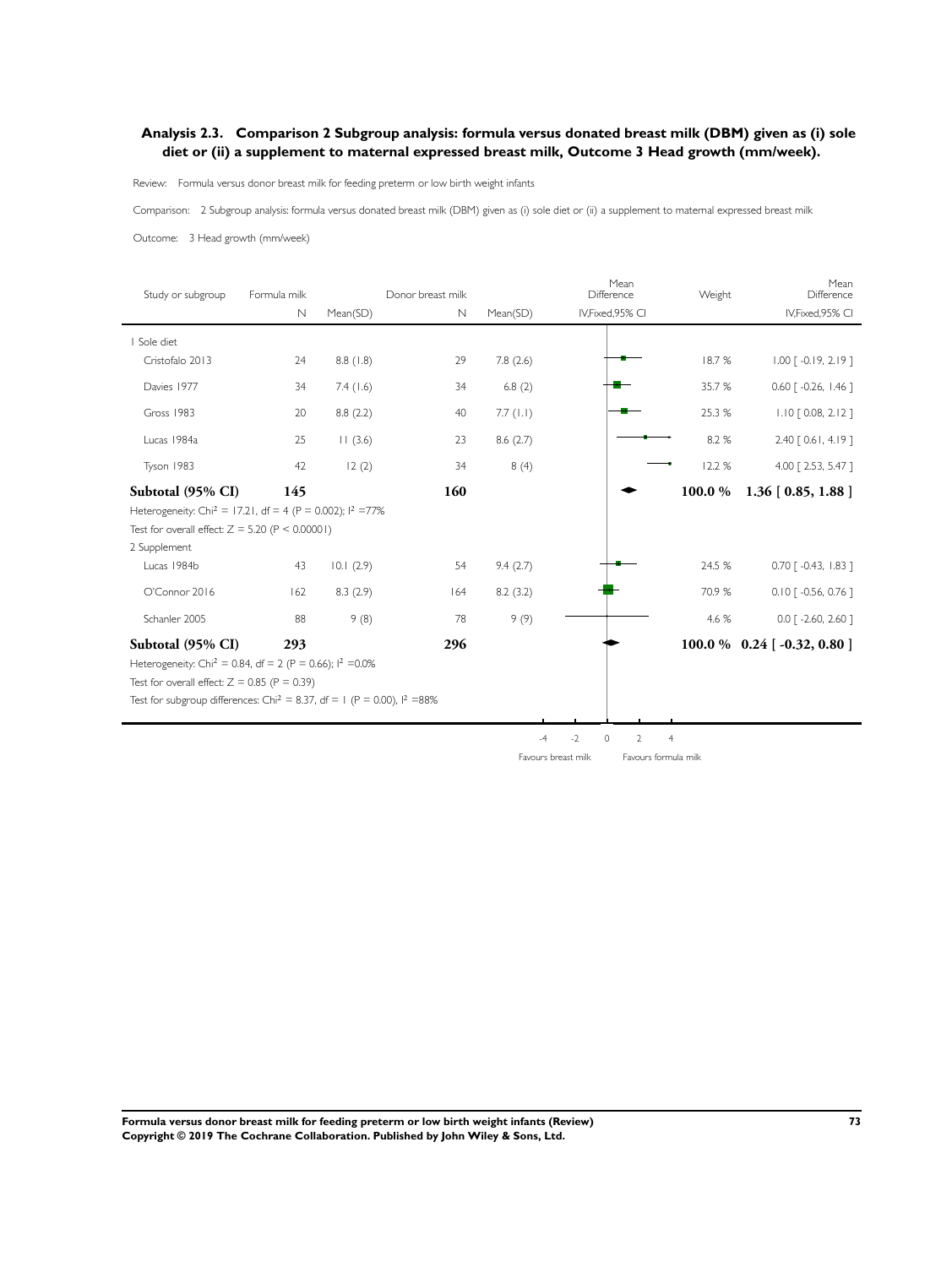### **Analysis 2.4. Comparison 2 Subgroup analysis: formula versus donated breast milk (DBM) given as (i) sole diet or (ii) a supplement to maternal expressed breast milk, Outcome 4 Weight (kg) at 9 months post-term.**

Review: Formula versus donor breast milk for feeding preterm or low birth weight infants

Comparison: 2 Subgroup analysis: formula versus donated breast milk (DBM) given as (i) sole diet or (ii) a supplement to maternal expressed breast milk

Outcome: 4 Weight (kg) at 9 months post-term

| Study or subgroup                                                                      | Favours breast milk |             | Donor breast milk |          | Mean<br>Difference  | Weight      | Mean<br>Difference                          |
|----------------------------------------------------------------------------------------|---------------------|-------------|-------------------|----------|---------------------|-------------|---------------------------------------------|
|                                                                                        | $\mathbb N$         | Mean(SD)    | N                 | Mean(SD) | IV, Fixed, 95% CI   |             | IV, Fixed, 95% CI                           |
| Sole diet                                                                              |                     |             |                   |          |                     |             |                                             |
| Lucas 1984a                                                                            | 48                  | 7.9(1.3)    | 62                | 7.7(1.2) |                     | 100.0 %     | $0.20$ $\lceil -0.27, 0.67 \rceil$          |
| Subtotal (95% CI)                                                                      | 48                  |             | 62                |          |                     |             | 100.0 % 0.20 [ $-0.27, 0.67$ ]              |
| Heterogeneity: not applicable                                                          |                     |             |                   |          |                     |             |                                             |
| Test for overall effect: $Z = 0.83$ (P = 0.41)                                         |                     |             |                   |          |                     |             |                                             |
| 2 Supplement                                                                           |                     |             |                   |          |                     |             |                                             |
| Lucas 1984b                                                                            | 126                 | $7.9$ (1.1) | 133               | 8(1.1)   |                     | 100.0 %     | $-0.10$ $\lceil -0.37, 0.17 \rceil$         |
| Subtotal (95% CI)                                                                      | 126                 |             | 133               |          |                     |             | 100.0 % -0.10 $\lceil$ -0.37, 0.17 $\rceil$ |
| Heterogeneity: not applicable                                                          |                     |             |                   |          |                     |             |                                             |
| Test for overall effect: $Z = 0.73$ (P = 0.46)                                         |                     |             |                   |          |                     |             |                                             |
| Test for subgroup differences: Chi <sup>2</sup> = 1.17, df = 1 (P = 0.28), $1^2$ = 14% |                     |             |                   |          |                     |             |                                             |
|                                                                                        |                     |             |                   |          |                     |             |                                             |
|                                                                                        |                     |             |                   | $-0.5$   | $-0.25$<br>$\Omega$ | 0.5<br>0.25 |                                             |

Favours breast milk Favours formula milk

**Formula versus donor breast milk for feeding preterm or low birth weight infants (Review) 74 Copyright © 2019 The Cochrane Collaboration. Published by John Wiley & Sons, Ltd.**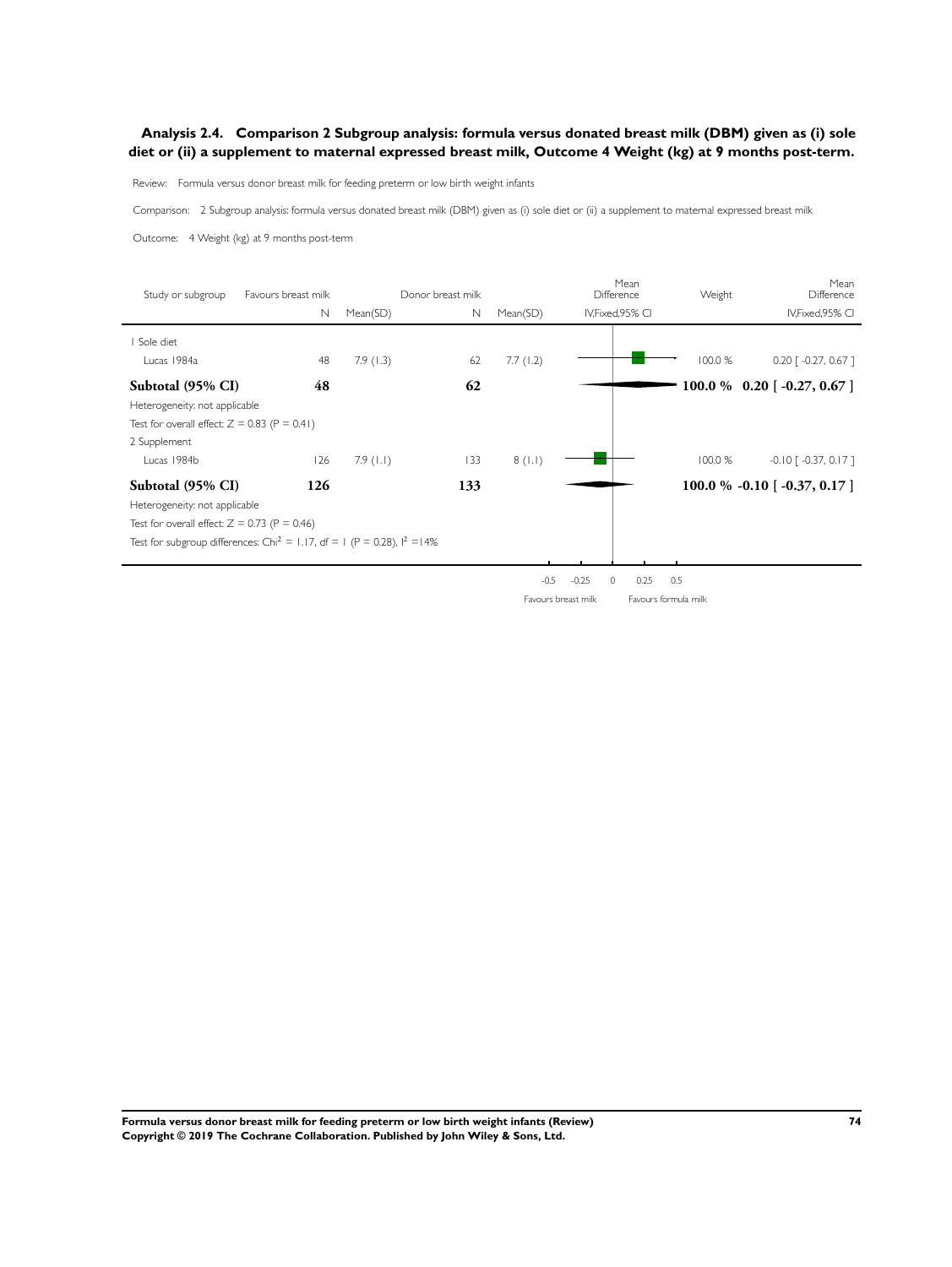### **Analysis 2.5. Comparison 2 Subgroup analysis: formula versus donated breast milk (DBM) given as (i) sole diet or (ii) a supplement to maternal expressed breast milk, Outcome 5 Length (cm) at 9 months post-term.**

Review: Formula versus donor breast milk for feeding preterm or low birth weight infants

Comparison: 2 Subgroup analysis: formula versus donated breast milk (DBM) given as (i) sole diet or (ii) a supplement to maternal expressed breast milk

Outcome: 5 Length (cm) at 9 months post-term

| Study or subgroup                                                                       | Formula milk |           | Donor breast milk |           |                                               | Mean<br>Difference | Weight               | Mean<br>Difference                 |
|-----------------------------------------------------------------------------------------|--------------|-----------|-------------------|-----------|-----------------------------------------------|--------------------|----------------------|------------------------------------|
|                                                                                         | N            | Mean(SD)  | Ν                 | Mean(SD)  |                                               | IV, Fixed, 95% CI  |                      | IV, Fixed, 95% CI                  |
| Sole diet                                                                               |              |           |                   |           |                                               |                    |                      |                                    |
| Lucas 1984a                                                                             | 48           | 69.2(3.7) | 62                | 68.8(3.3) |                                               |                    | 100.0 %              | $0.40$ $\lceil -0.93, 1.73 \rceil$ |
| Subtotal (95% CI)                                                                       | 48           |           | 62                |           |                                               |                    | 100.0 %              | $0.40$ [ -0.93, 1.73 ]             |
| Heterogeneity: not applicable                                                           |              |           |                   |           |                                               |                    |                      |                                    |
| Test for overall effect: $Z = 0.59$ (P = 0.56)                                          |              |           |                   |           |                                               |                    |                      |                                    |
| 2 Supplement                                                                            |              |           |                   |           |                                               |                    |                      |                                    |
| Lucas 1984b                                                                             | 126          | 69.4(3.2) | 133               | 69.5(3.2) |                                               |                    | 100.0 %              | $-0.10$ [ $-0.88$ , 0.68 ]         |
| Subtotal (95% CI)                                                                       | 126          |           | 133               |           |                                               |                    |                      | $100.0\%$ -0.10 [-0.88, 0.68]      |
| Heterogeneity: not applicable                                                           |              |           |                   |           |                                               |                    |                      |                                    |
| Test for overall effect: $Z = 0.25$ (P = 0.80)                                          |              |           |                   |           |                                               |                    |                      |                                    |
| Test for subgroup differences: Chi <sup>2</sup> = 0.40, df = 1 (P = 0.53), $1^2$ = 0.0% |              |           |                   |           |                                               |                    |                      |                                    |
|                                                                                         |              |           |                   |           |                                               |                    |                      |                                    |
|                                                                                         |              |           |                   |           | $-0.5$<br>$\circ$<br>$\overline{\phantom{a}}$ | 0.5                |                      |                                    |
|                                                                                         |              |           |                   |           | Favours breast milk                           |                    | Favours formula milk |                                    |

**Formula versus donor breast milk for feeding preterm or low birth weight infants (Review) 75 Copyright © 2019 The Cochrane Collaboration. Published by John Wiley & Sons, Ltd.**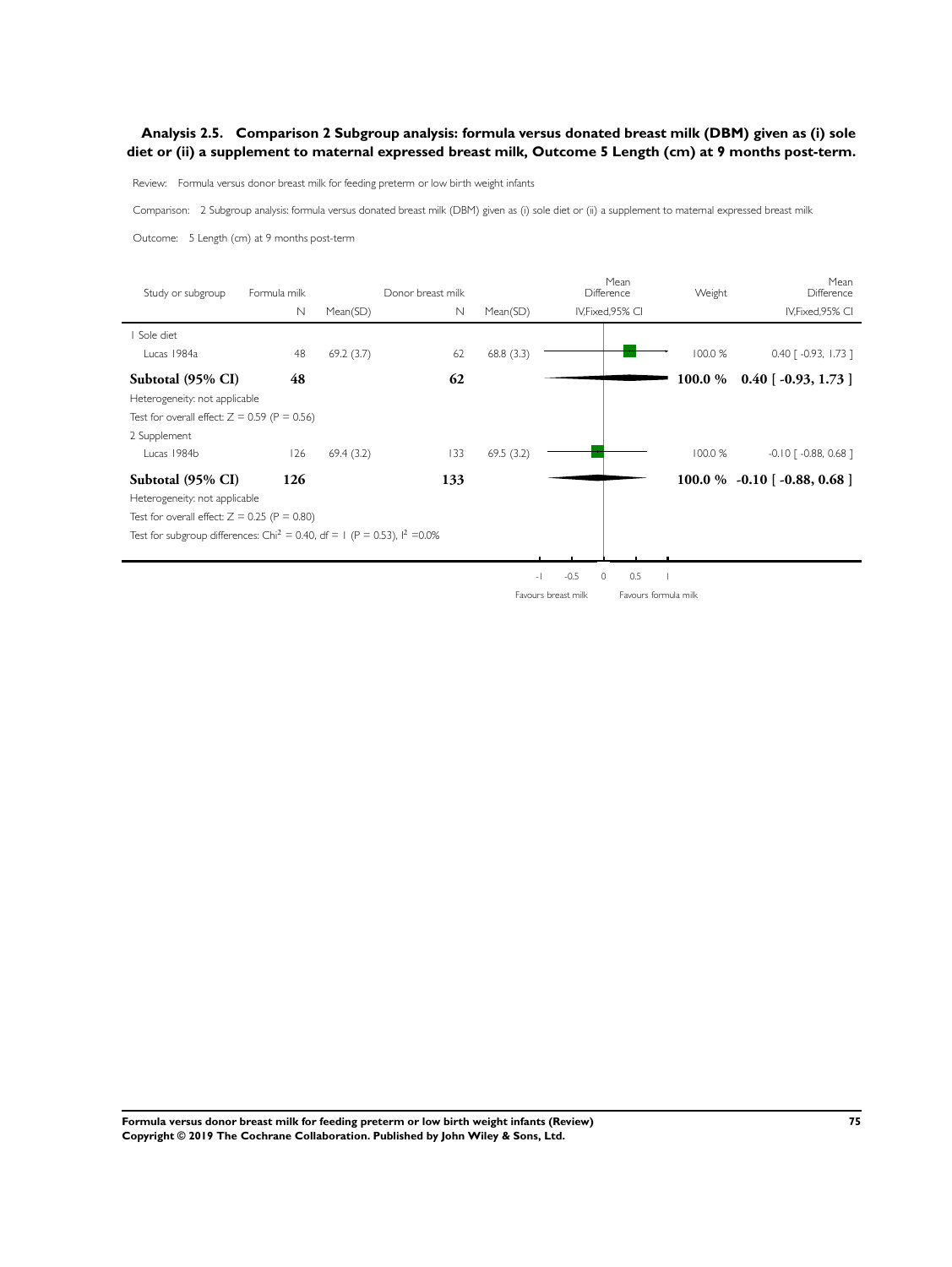### **Analysis 2.6. Comparison 2 Subgroup analysis: formula versus donated breast milk (DBM) given as (i) sole diet or (ii) a supplement to maternal expressed breast milk, Outcome 6 Head circumference (cm) at 9 months post-term.**

Review: Formula versus donor breast milk for feeding preterm or low birth weight infants

Comparison: 2 Subgroup analysis: formula versus donated breast milk (DBM) given as (i) sole diet or (ii) a supplement to maternal expressed breast milk

Outcome: 6 Head circumference (cm) at 9 months post-term

| Study or subgroup                                                                      | Formula milk |              | Donor breast milk |           |                     | Mean<br>Difference   | Weight  | Mean<br>Difference                 |
|----------------------------------------------------------------------------------------|--------------|--------------|-------------------|-----------|---------------------|----------------------|---------|------------------------------------|
|                                                                                        | $\mathbb N$  | Mean(SD)     | N                 | Mean(SD)  |                     | IV, Fixed, 95% CI    |         | IV, Fixed, 95% CI                  |
| I Sole diet                                                                            |              |              |                   |           |                     |                      |         |                                    |
| Lucas 1984a                                                                            | 48           | 45.3(1.8)    | 62                | 45.1(1.6) |                     |                      | 100.0 % | $0.20$ $\lceil -0.45, 0.85 \rceil$ |
| Subtotal (95% CI)                                                                      | 48           |              | 62                |           |                     |                      |         | $100.0\%$ 0.20 [-0.45, 0.85 ]      |
| Heterogeneity: not applicable                                                          |              |              |                   |           |                     |                      |         |                                    |
| Test for overall effect: $Z = 0.61$ (P = 0.54)                                         |              |              |                   |           |                     |                      |         |                                    |
| 2 Supplement                                                                           |              |              |                   |           |                     |                      |         |                                    |
| Lucas 1984b                                                                            | 126          | 45.7 $(1.6)$ | 133               | 45.5(1.5) |                     |                      | 100.0 % | $0.20$ $\lceil -0.18, 0.58 \rceil$ |
| Subtotal (95% CI)                                                                      | 126          |              | 133               |           |                     |                      |         | $100.0 \%$ 0.20 [-0.18, 0.58]      |
| Heterogeneity: not applicable                                                          |              |              |                   |           |                     |                      |         |                                    |
| Test for overall effect: $Z = 1.04$ (P = 0.30)                                         |              |              |                   |           |                     |                      |         |                                    |
| Test for subgroup differences: Chi <sup>2</sup> = 0.00, df = 1 (P = 1.00), $1^2$ =0.0% |              |              |                   |           |                     |                      |         |                                    |
|                                                                                        |              |              |                   |           |                     |                      |         |                                    |
|                                                                                        |              |              |                   | $-0.5$    | $-0.25$<br>0        | 0.25                 | 0.5     |                                    |
|                                                                                        |              |              |                   |           | Favours breast milk | Favours formula milk |         |                                    |

**Formula versus donor breast milk for feeding preterm or low birth weight infants (Review) 76 Copyright © 2019 The Cochrane Collaboration. Published by John Wiley & Sons, Ltd.**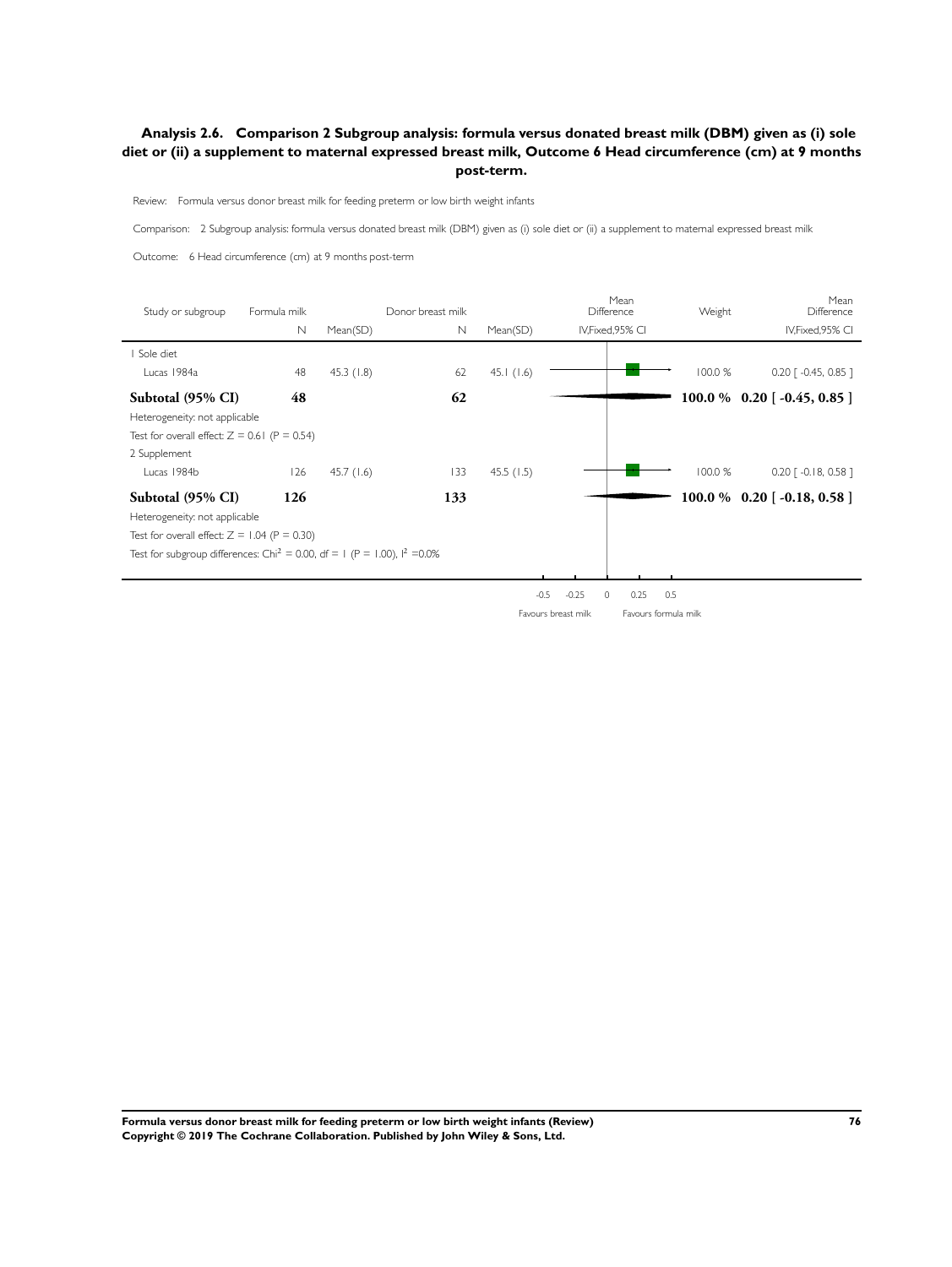### **Analysis 2.7. Comparison 2 Subgroup analysis: formula versus donated breast milk (DBM) given as (i) sole diet or (ii) a supplement to maternal expressed breast milk, Outcome 7 Weight (kg) at 18 months post-term.**

Review: Formula versus donor breast milk for feeding preterm or low birth weight infants

Comparison: 2 Subgroup analysis: formula versus donated breast milk (DBM) given as (i) sole diet or (ii) a supplement to maternal expressed breast milk

Outcome: 7 Weight (kg) at 18 months post-term

| Study or subgroup                                                                       | Formula milk |           | Donor breast milk |          | Mean<br>Difference   | Weight  | Mean<br>Difference                 |
|-----------------------------------------------------------------------------------------|--------------|-----------|-------------------|----------|----------------------|---------|------------------------------------|
|                                                                                         | $\mathbb N$  | Mean(SD)  | $\mathbb N$       | Mean(SD) | IV, Fixed, 95% CI    |         | IV, Fixed, 95% CI                  |
| Sole diet                                                                               |              |           |                   |          |                      |         |                                    |
| Lucas 1984a                                                                             | 64           | 10(1.3)   | 72                | 9.9(1.5) |                      | 100.0 % | $0.10$ [ -0.37, 0.57 ]             |
| Subtotal (95% CI)                                                                       | 64           |           | 72                |          |                      |         | 100.0 % 0.10 [ $-0.37, 0.57$ ]     |
| Heterogeneity: not applicable                                                           |              |           |                   |          |                      |         |                                    |
| Test for overall effect: $Z = 0.42$ (P = 0.68)                                          |              |           |                   |          |                      |         |                                    |
| 2 Supplement                                                                            |              |           |                   |          |                      |         |                                    |
| Lucas 1984b                                                                             | 153          | 10.1(1.3) | 149               | 10(1.3)  |                      | 100.0 % | $0.10$ $\lceil -0.19, 0.39 \rceil$ |
| Subtotal (95% CI)                                                                       | 153          |           | 149               |          |                      |         | $100.0\%$ 0.10 [-0.19, 0.39]       |
| Heterogeneity: not applicable                                                           |              |           |                   |          |                      |         |                                    |
| Test for overall effect: $Z = 0.67$ (P = 0.50)                                          |              |           |                   |          |                      |         |                                    |
| Test for subgroup differences: Chi <sup>2</sup> = 0.00, df = 1 (P = 1.00), $1^2$ = 0.0% |              |           |                   |          |                      |         |                                    |
|                                                                                         |              |           |                   |          |                      |         |                                    |
|                                                                                         |              |           |                   | $-0.5$   | $-0.25$<br>0.25<br>0 | 0.5     |                                    |

Favours breast milk Favours formula milk

**Formula versus donor breast milk for feeding preterm or low birth weight infants (Review) 77 Copyright © 2019 The Cochrane Collaboration. Published by John Wiley & Sons, Ltd.**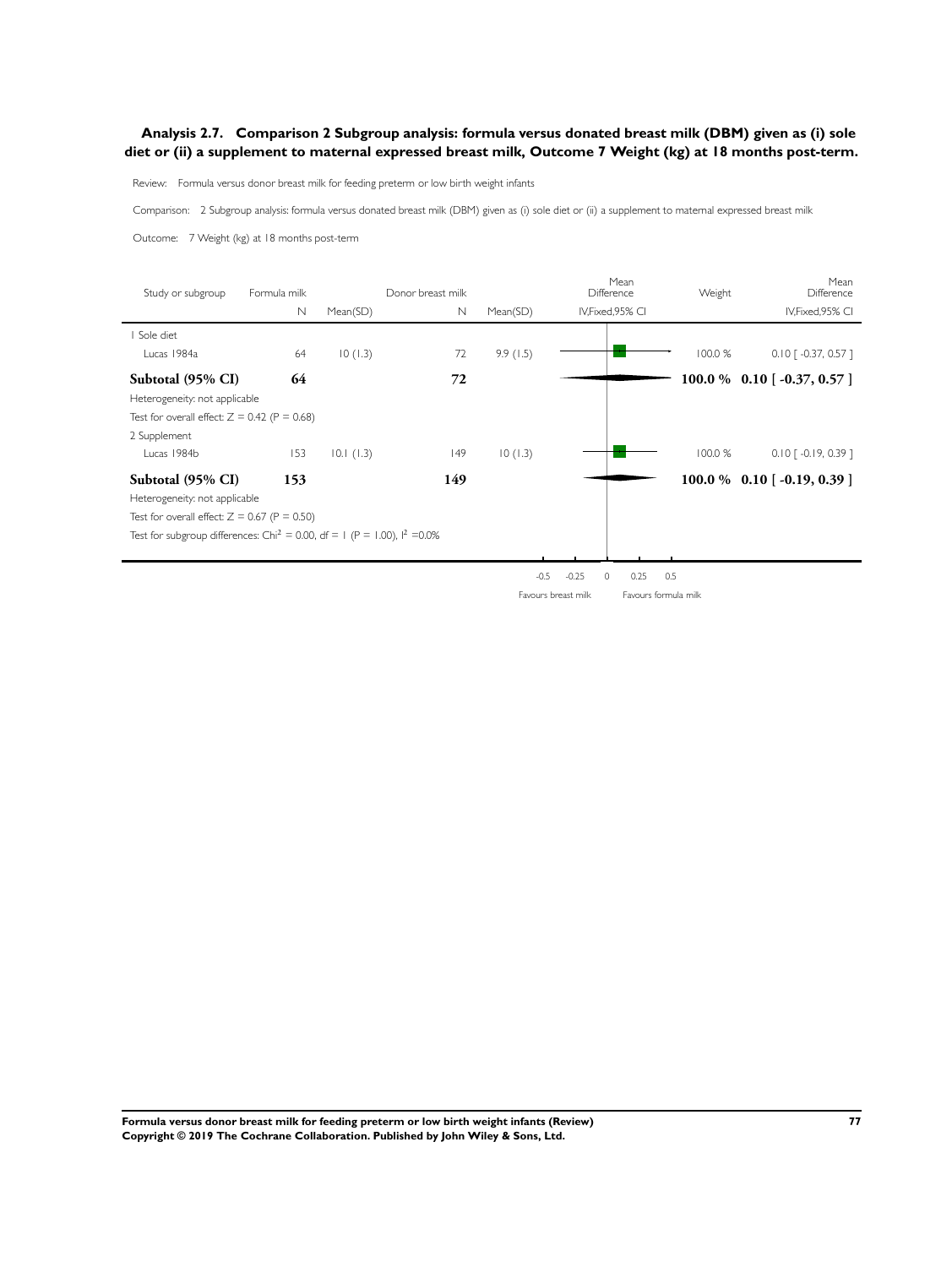### **Analysis 2.8. Comparison 2 Subgroup analysis: formula versus donated breast milk (DBM) given as (i) sole diet or (ii) a supplement to maternal expressed breast milk, Outcome 8 Length (cm) at 18 months post-term.**

Review: Formula versus donor breast milk for feeding preterm or low birth weight infants

Comparison: 2 Subgroup analysis: formula versus donated breast milk (DBM) given as (i) sole diet or (ii) a supplement to maternal expressed breast milk

Outcome: 8 Length (cm) at 18 months post-term

| Study or subgroup                                                                       | Formula milk |            | Donor breast milk |                          |                     | Mean<br><b>Difference</b> | Weight  | Mean<br>Difference                 |
|-----------------------------------------------------------------------------------------|--------------|------------|-------------------|--------------------------|---------------------|---------------------------|---------|------------------------------------|
|                                                                                         | $\mathbb N$  | Mean(SD)   | $\mathbb N$       | Mean(SD)                 |                     | IV, Fixed, 95% CI         |         | IV, Fixed, 95% CI                  |
| Sole diet                                                                               |              |            |                   |                          |                     |                           |         |                                    |
| Lucas 1984a                                                                             | 64           | 79.3 (3.7) | 72                | 78.7 (3.9)               |                     |                           | 100.0 % | $0.60$ $\lceil -0.68, 1.88 \rceil$ |
| Subtotal (95% CI)                                                                       | 64           |            | 72                |                          |                     |                           |         | $100.0\%$ 0.60 [-0.68, 1.88]       |
| Heterogeneity: not applicable                                                           |              |            |                   |                          |                     |                           |         |                                    |
| Test for overall effect: $Z = 0.92$ (P = 0.36)                                          |              |            |                   |                          |                     |                           |         |                                    |
| 2 Supplement                                                                            |              |            |                   |                          |                     |                           |         |                                    |
| Lucas 1984b                                                                             | 153          | 79.5(3.8)  | 49                | 79 (3.2)                 |                     |                           | 100.0 % | $0.50$ $\lceil -0.29, 1.29 \rceil$ |
| Subtotal (95% CI)                                                                       | 153          |            | 149               |                          |                     |                           |         | $100.0\%$ 0.50 [-0.29, 1.29 ]      |
| Heterogeneity: not applicable                                                           |              |            |                   |                          |                     |                           |         |                                    |
| Test for overall effect: $Z = 1.24$ (P = 0.22)                                          |              |            |                   |                          |                     |                           |         |                                    |
| Test for subgroup differences: Chi <sup>2</sup> = 0.02, df = 1 (P = 0.90), $1^2$ = 0.0% |              |            |                   |                          |                     |                           |         |                                    |
|                                                                                         |              |            |                   |                          |                     |                           |         |                                    |
|                                                                                         |              |            |                   | $\overline{\phantom{a}}$ | $-0.5$<br>$\circ$   | 0.5                       |         |                                    |
|                                                                                         |              |            |                   |                          | Favours breast milk | Favours formula milk      |         |                                    |

**Formula versus donor breast milk for feeding preterm or low birth weight infants (Review) 78 Copyright © 2019 The Cochrane Collaboration. Published by John Wiley & Sons, Ltd.**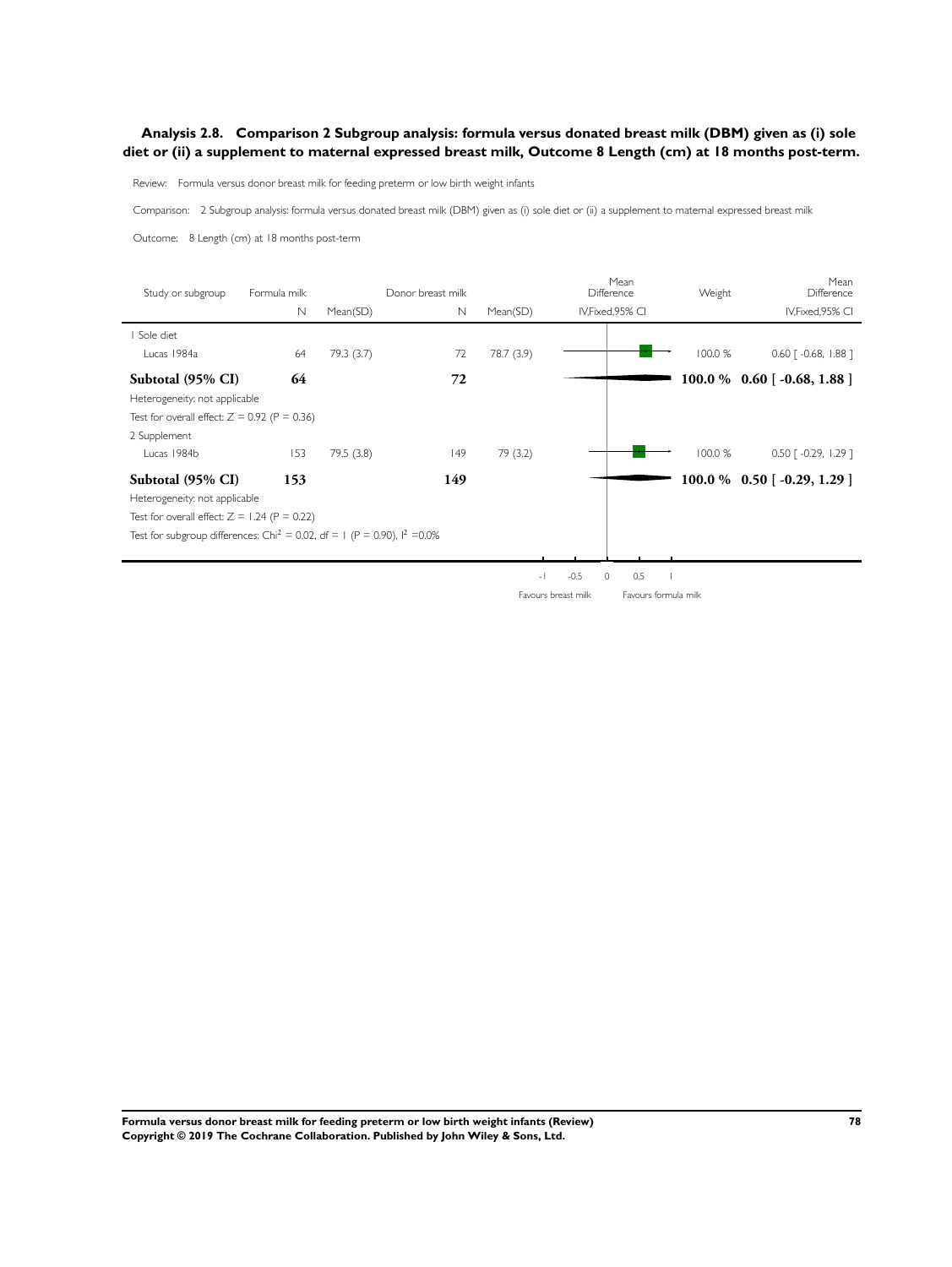### **Analysis 2.9. Comparison 2 Subgroup analysis: formula versus donated breast milk (DBM) given as (i) sole diet or (ii) a supplement to maternal expressed breast milk, Outcome 9 Head circumference (cm) at 18 months post-term.**

Review: Formula versus donor breast milk for feeding preterm or low birth weight infants

Comparison: 2 Subgroup analysis: formula versus donated breast milk (DBM) given as (i) sole diet or (ii) a supplement to maternal expressed breast milk

Outcome: 9 Head circumference (cm) at 18 months post-term

| Study or subgroup                                                                     | Formula milk |              | Donor breast milk |              |                     | Mean<br><b>Difference</b> | Weight               | Mean<br>Difference                 |
|---------------------------------------------------------------------------------------|--------------|--------------|-------------------|--------------|---------------------|---------------------------|----------------------|------------------------------------|
|                                                                                       | $\mathbb N$  | Mean(SD)     | $\mathsf{N}$      | Mean(SD)     |                     | IV, Fixed, 95% CI         |                      | IV, Fixed, 95% CI                  |
| I Sole diet                                                                           |              |              |                   |              |                     |                           |                      |                                    |
| Lucas 1984a                                                                           | 64           | 47.7(1.5)    | 72                | 47.6 $(1.7)$ |                     |                           | 100.0 %              | $0.10$ $\lceil -0.44, 0.64 \rceil$ |
| Subtotal (95% CI)                                                                     | 64           |              | 72                |              |                     |                           |                      | $100.0\%$ 0.10 [ -0.44, 0.64 ]     |
| Heterogeneity: not applicable                                                         |              |              |                   |              |                     |                           |                      |                                    |
| Test for overall effect: $Z = 0.36$ (P = 0.72)                                        |              |              |                   |              |                     |                           |                      |                                    |
| 2 Supplement                                                                          |              |              |                   |              |                     |                           |                      |                                    |
| Lucas 1984b                                                                           | 153          | 48.2 $(1.6)$ | 149               | 48.1(1.5)    |                     |                           | 100.0 %              | $0.10$ $\lceil -0.25, 0.45 \rceil$ |
| Subtotal (95% CI)                                                                     | 153          |              | 149               |              |                     |                           |                      | $100.0 % 0.10 [-0.25, 0.45]$       |
| Heterogeneity: not applicable                                                         |              |              |                   |              |                     |                           |                      |                                    |
| Test for overall effect: $Z = 0.56$ (P = 0.58)                                        |              |              |                   |              |                     |                           |                      |                                    |
| Test for subgroup differences: Chi <sup>2</sup> = 0.0, df = 1 (P = 1.00), $1^2$ =0.0% |              |              |                   |              |                     |                           |                      |                                    |
|                                                                                       |              |              |                   |              |                     |                           |                      |                                    |
|                                                                                       |              |              |                   | $-0.5$       | $-0.25$             | 0.25<br>0                 | 0.5                  |                                    |
|                                                                                       |              |              |                   |              | Favours breast milk |                           | Favours formula milk |                                    |

**Formula versus donor breast milk for feeding preterm or low birth weight infants (Review) 79 Copyright © 2019 The Cochrane Collaboration. Published by John Wiley & Sons, Ltd.**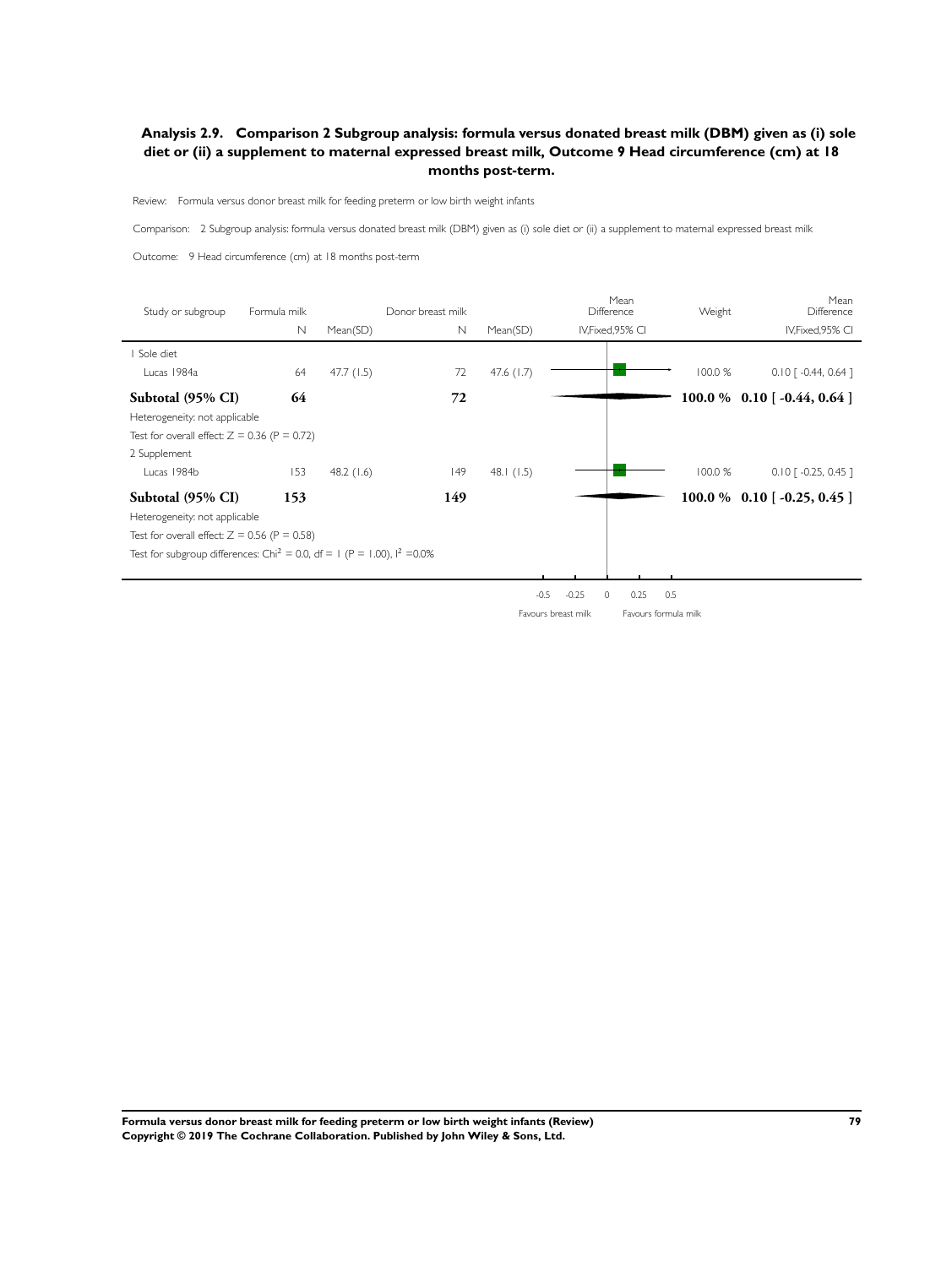### **Analysis 2.10. Comparison 2 Subgroup analysis: formula versus donated breast milk (DBM) given as (i) sole diet or (ii) a supplement to maternal expressed breast milk, Outcome 10 Weight (kg) at 7.5 to 8 years of age.**

Review: Formula versus donor breast milk for feeding preterm or low birth weight infants

Comparison: 2 Subgroup analysis: formula versus donated breast milk (DBM) given as (i) sole diet or (ii) a supplement to maternal expressed breast milk

Outcome: 10 Weight (kg) at 7.5 to 8 years of age

| Study or subgroup                                                                     | Formula milk<br>N | Mean(SD)  | Donor breast milk<br>N | Mean(SD)  | Difference<br>IV, Fixed, 95% CI   | Mean                 | Weight         | Mean<br>Difference<br>IV, Fixed, 95% CI |
|---------------------------------------------------------------------------------------|-------------------|-----------|------------------------|-----------|-----------------------------------|----------------------|----------------|-----------------------------------------|
| Sole diet                                                                             |                   |           |                        |           |                                   |                      |                |                                         |
| Lucas 1984a                                                                           | 62                | 22.3(5.1) | 68                     | 21.8(5)   |                                   |                      | 100.0 %        | $0.50$ [ -1.24, 2.24 ]                  |
| Subtotal (95% CI)                                                                     | 62                |           | 68                     |           |                                   |                      |                | $100.0\%$ 0.50 [-1.24, 2.24]            |
| Heterogeneity: not applicable                                                         |                   |           |                        |           |                                   |                      |                |                                         |
| Test for overall effect: $Z = 0.56$ (P = 0.57)                                        |                   |           |                        |           |                                   |                      |                |                                         |
| 2 Supplement                                                                          |                   |           |                        |           |                                   |                      |                |                                         |
| Lucas 1984b                                                                           | 5                 | 22.3(3.6) | 139                    | 23.2(4.8) |                                   |                      | 100.0 %        | $-0.90$ $\lceil -1.88, 0.08 \rceil$     |
| Subtotal (95% CI)                                                                     | 151               |           | 139                    |           |                                   |                      |                | $100.0\%$ -0.90 [-1.88, 0.08]           |
| Heterogeneity: not applicable                                                         |                   |           |                        |           |                                   |                      |                |                                         |
| Test for overall effect: $Z = 1.79$ (P = 0.073)                                       |                   |           |                        |           |                                   |                      |                |                                         |
| Test for subgroup differences: Chi <sup>2</sup> = 1.89, df = 1 (P = 0.17), $1^2$ =47% |                   |           |                        |           |                                   |                      |                |                                         |
|                                                                                       |                   |           |                        |           |                                   |                      |                |                                         |
|                                                                                       |                   |           |                        |           | $-2$<br>$\circ$<br>$\overline{a}$ |                      | $\overline{2}$ |                                         |
|                                                                                       |                   |           |                        |           | Favours breast milk               | Favours formula milk |                |                                         |

**Formula versus donor breast milk for feeding preterm or low birth weight infants (Review) 80 Copyright © 2019 The Cochrane Collaboration. Published by John Wiley & Sons, Ltd.**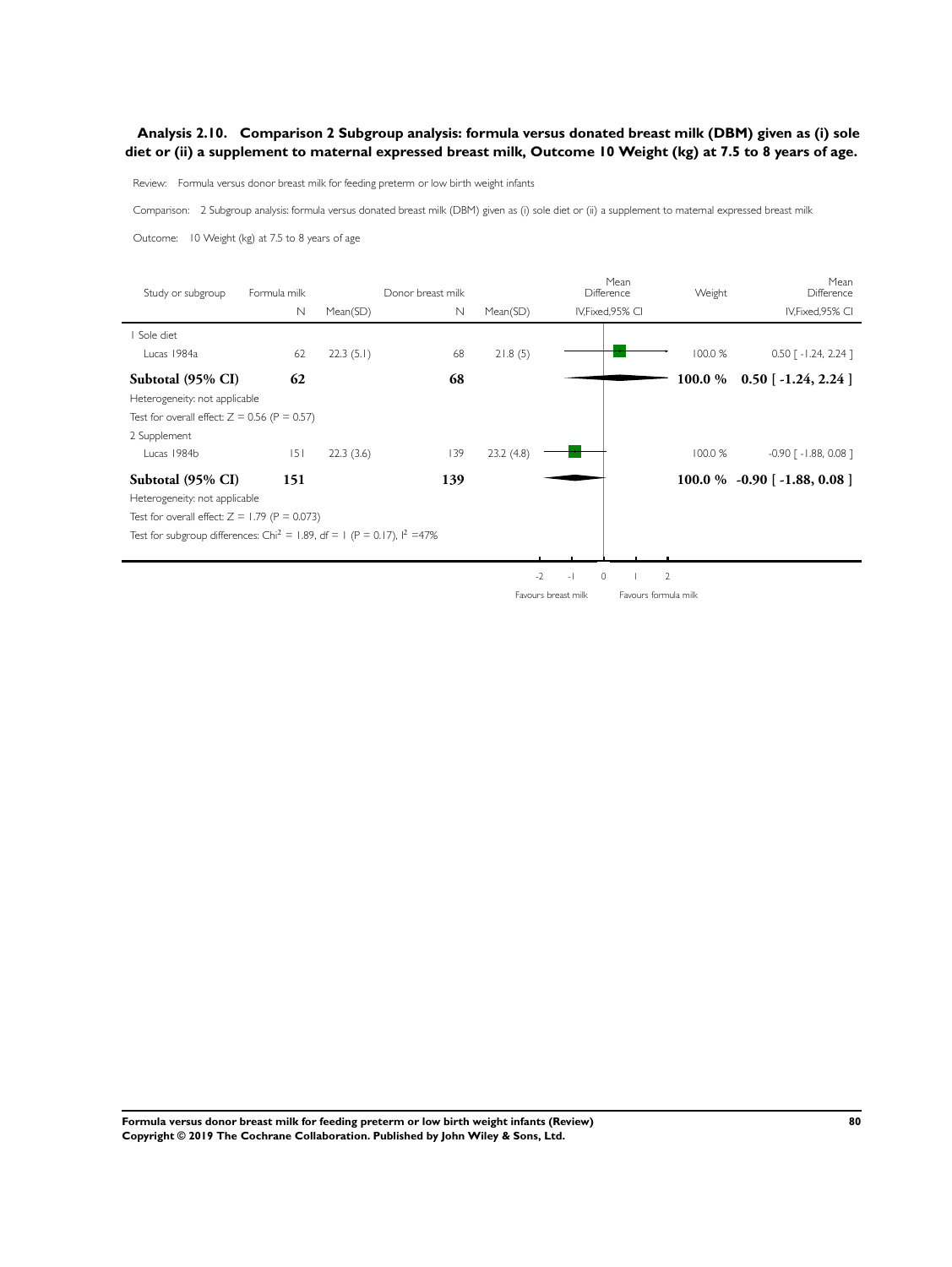### **Analysis 2.11. Comparison 2 Subgroup analysis: formula versus donated breast milk (DBM) given as (i) sole diet or (ii) a supplement to maternal expressed breast milk, Outcome 11 Length (cm) at 7.5 to 8 years of age.**

Review: Formula versus donor breast milk for feeding preterm or low birth weight infants

Comparison: 2 Subgroup analysis: formula versus donated breast milk (DBM) given as (i) sole diet or (ii) a supplement to maternal expressed breast milk

Outcome: 11 Length (cm) at 7.5 to 8 years of age

| Study or subgroup                                                                       | Formula milk |            | Donor breast milk |            | Mean<br>Difference        | Weight         | Mean<br>Difference                 |
|-----------------------------------------------------------------------------------------|--------------|------------|-------------------|------------|---------------------------|----------------|------------------------------------|
|                                                                                         | N            | Mean(SD)   | $\mathsf{N}$      | Mean(SD)   | IV, Fixed, 95% CI         |                | IV, Fixed, 95% CI                  |
| Sole diet                                                                               |              |            |                   |            |                           |                |                                    |
| Lucas 1984a                                                                             | 62           | 120.4(6.6) | 68                | 119.4(6.5) |                           | 27.3 %         | $1.00$ $\lceil -1.26, 3.26 \rceil$ |
| Subtotal (95% CI)                                                                       | 62           |            | 68                |            |                           | 27.3 %         | $1.00$ [ -1.26, 3.26 ]             |
| Heterogeneity: not applicable                                                           |              |            |                   |            |                           |                |                                    |
| Test for overall effect: $Z = 0.87$ (P = 0.38)                                          |              |            |                   |            |                           |                |                                    |
| 2 Supplement                                                                            |              |            |                   |            |                           |                |                                    |
| Lucas 1984b                                                                             | 5            | 121.3(6.4) | 139               | 121.6(5.6) |                           | 72.7 %         | $-0.30$ [ $-1.68$ , $1.08$ ]       |
| Subtotal (95% CI)                                                                       | 151          |            | 139               |            |                           |                | $72.7\% -0.30$ [ -1.68, 1.08 ]     |
| Heterogeneity: not applicable                                                           |              |            |                   |            |                           |                |                                    |
| Test for overall effect: $Z = 0.43$ (P = 0.67)                                          |              |            |                   |            |                           |                |                                    |
| <b>Total (95% CI)</b>                                                                   | 213          |            | 207               |            |                           |                | $100.0\%$ 0.05 [-1.12, 1.23]       |
| Heterogeneity: Chi <sup>2</sup> = 0.93, df = 1 (P = 0.34); $1^2$ =0.0%                  |              |            |                   |            |                           |                |                                    |
| Test for overall effect: $Z = 0.09$ (P = 0.93)                                          |              |            |                   |            |                           |                |                                    |
| Test for subgroup differences: Chi <sup>2</sup> = 0.93, df = 1 (P = 0.34), $1^2$ = 0.0% |              |            |                   |            |                           |                |                                    |
|                                                                                         |              |            |                   |            |                           |                |                                    |
|                                                                                         |              |            |                   | $-2$       | $\circ$<br>$\overline{a}$ | $\overline{2}$ |                                    |

Favours breast milk Favours formula milk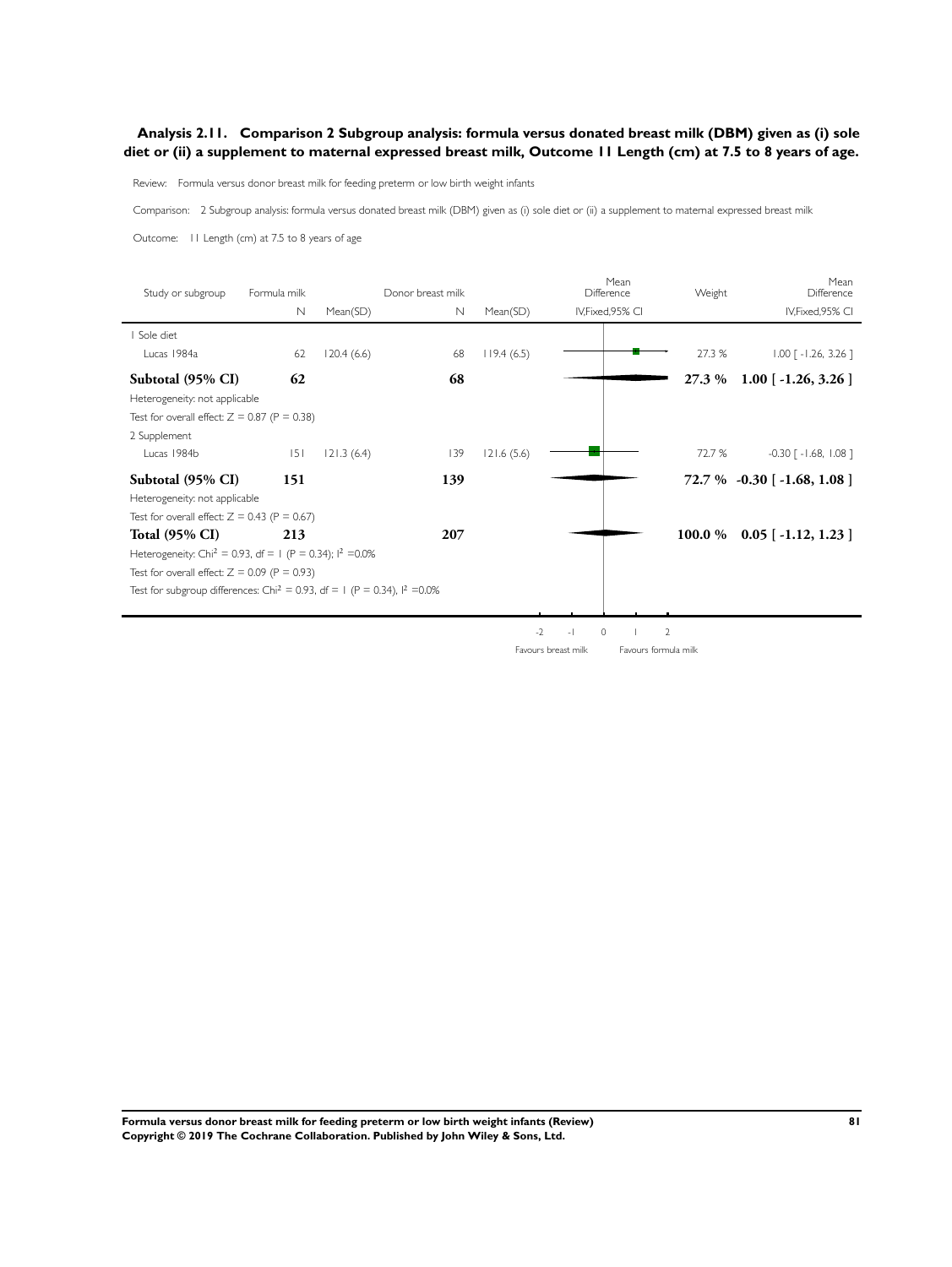### **Analysis 2.12. Comparison 2 Subgroup analysis: formula versus donated breast milk (DBM) given as (i) sole diet or (ii) a supplement to maternal expressed breast milk, Outcome 12 Head circumference (cm) at 7.5 to 8 years of age.**

Review: Formula versus donor breast milk for feeding preterm or low birth weight infants

Comparison: 2 Subgroup analysis: formula versus donated breast milk (DBM) given as (i) sole diet or (ii) a supplement to maternal expressed breast milk

Outcome: 12 Head circumference (cm) at 7.5 to 8 years of age

| Study or subgroup                                                                      | Formula milk<br>N | Mean(SD)  | Donor breast milk<br>N | Mean(SD)     |                   | Mean<br>Difference<br>IV, Fixed, 95% CI | Weight | Mean<br>Difference<br>IV, Fixed, 95% CI |
|----------------------------------------------------------------------------------------|-------------------|-----------|------------------------|--------------|-------------------|-----------------------------------------|--------|-----------------------------------------|
| Sole diet                                                                              |                   |           |                        |              |                   |                                         |        |                                         |
| Lucas 1984a                                                                            | 62                | 51.9(1.5) | 68                     | 51.8(2.3)    |                   |                                         | 28.2 % | $0.10$ $\lceil -0.56, 0.76 \rceil$      |
| Subtotal (95% CI)                                                                      | 62                |           | 68                     |              |                   |                                         | 28.2 % | $0.10$ [ -0.56, 0.76 ]                  |
| Heterogeneity: not applicable                                                          |                   |           |                        |              |                   |                                         |        |                                         |
| Test for overall effect: $Z = 0.30$ (P = 0.77)                                         |                   |           |                        |              |                   |                                         |        |                                         |
| 2 Supplement                                                                           |                   |           |                        |              |                   |                                         |        |                                         |
| Lucas 1984b                                                                            | 5                 | 52.2(1.9) | 139                    | 52.5 $(1.7)$ |                   |                                         | 71.8%  | $-0.30$ [ $-0.71$ , 0.11 ]              |
| Subtotal (95% CI)                                                                      | 151               |           | 139                    |              |                   |                                         |        | $71.8\% -0.30[-0.71, 0.11]$             |
| Heterogeneity: not applicable                                                          |                   |           |                        |              |                   |                                         |        |                                         |
| Test for overall effect: $Z = 1.42$ (P = 0.16)                                         |                   |           |                        |              |                   |                                         |        |                                         |
| Total $(95\% \text{ CI})$                                                              | 213               |           | 207                    |              |                   |                                         |        | $100.0\%$ -0.19 [-0.54, 0.16]           |
| Heterogeneity: Chi <sup>2</sup> = 1.01, df = 1 (P = 0.32); $1^2 = 1\%$                 |                   |           |                        |              |                   |                                         |        |                                         |
| Test for overall effect: $Z = 1.05$ (P = 0.30)                                         |                   |           |                        |              |                   |                                         |        |                                         |
| Test for subgroup differences: Chi <sup>2</sup> = 1.01, df = 1 (P = 0.32), $1^2 = 1\%$ |                   |           |                        |              |                   |                                         |        |                                         |
|                                                                                        |                   |           |                        |              |                   |                                         |        |                                         |
|                                                                                        |                   |           |                        |              | $-0.5$<br>$-0.25$ | 0.25<br>0                               | 0.5    |                                         |

Favours breast milk Favours formual milk

**Formula versus donor breast milk for feeding preterm or low birth weight infants (Review) 82 Copyright © 2019 The Cochrane Collaboration. Published by John Wiley & Sons, Ltd.**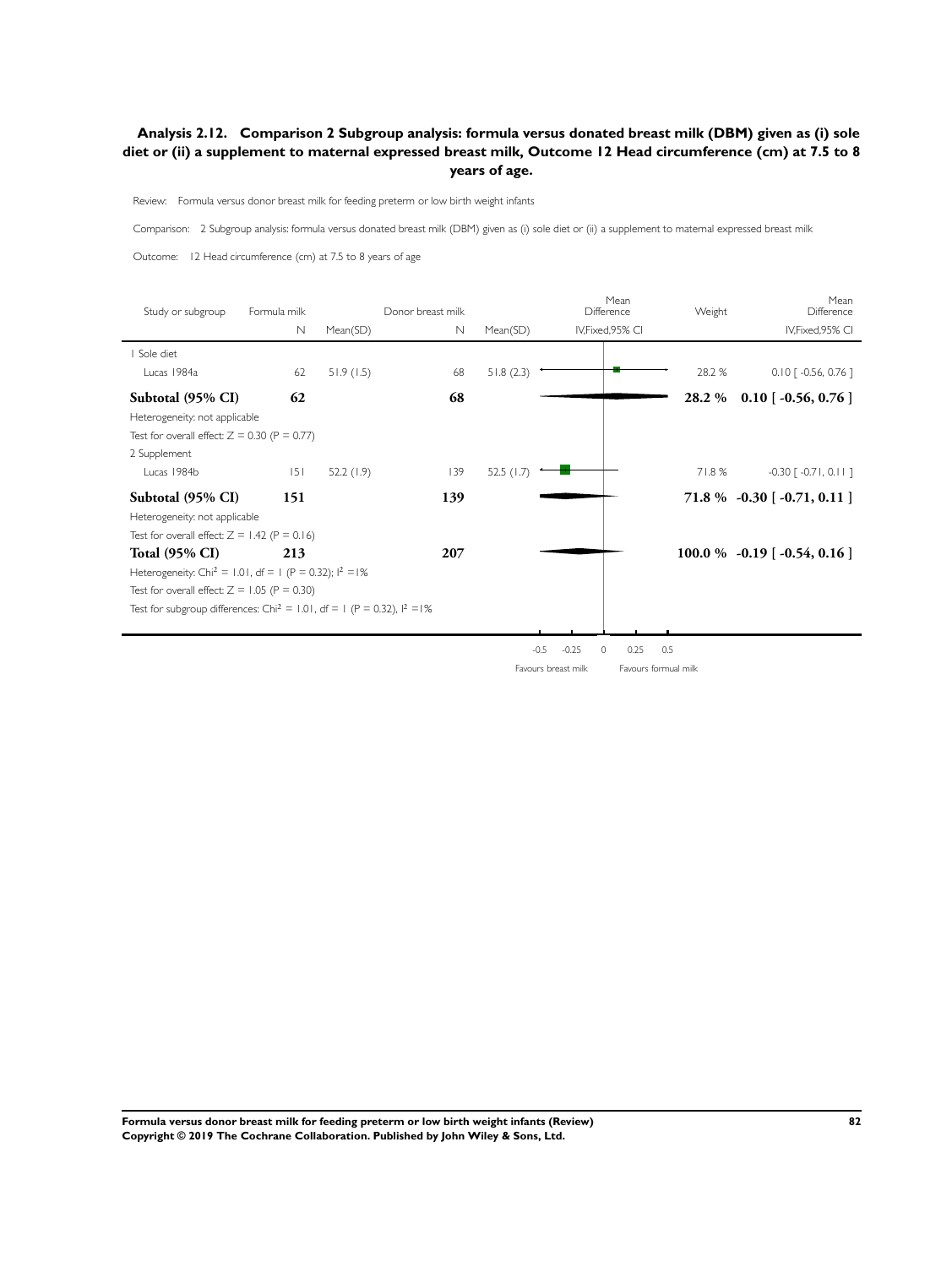### **Analysis 2.13. Comparison 2 Subgroup analysis: formula versus donated breast milk (DBM) given as (i) sole diet or (ii) a supplement to maternal expressed breast milk, Outcome 13 Bayley Mental Development Index at 18 months.**

Review: Formula versus donor breast milk for feeding preterm or low birth weight infants

Comparison: 2 Subgroup analysis: formula versus donated breast milk (DBM) given as (i) sole diet or (ii) a supplement to maternal expressed breast milk

Outcome: 13 Bayley Mental Development Index at 18 months

j.

| Study or subgroup                                                                       | Formula milk<br>$\mathbb N$ | Mean(SD)    | Donor breast milk<br>N | Mean(SD)    |                     | Mean<br>Difference<br>IV, Fixed, 95% CI | Weight               | Mean<br>Difference<br>IV, Fixed, 95% CI |
|-----------------------------------------------------------------------------------------|-----------------------------|-------------|------------------------|-------------|---------------------|-----------------------------------------|----------------------|-----------------------------------------|
| I Sole diet                                                                             |                             |             |                        |             |                     |                                         |                      |                                         |
| Lucas 1984a                                                                             | 52                          | 95.3 (19.5) | 62                     | 94.8(16.5)  |                     |                                         | 100.0 %              | $0.50$ [ -6.21, 7.21]                   |
| Subtotal (95% CI)                                                                       | 52                          |             | 62                     |             |                     |                                         |                      | $100.0\%$ 0.50 [-6.21, 7.21 ]           |
| Heterogeneity: not applicable                                                           |                             |             |                        |             |                     |                                         |                      |                                         |
| Test for overall effect: $Z = 0.15$ (P = 0.88)                                          |                             |             |                        |             |                     |                                         |                      |                                         |
| 2 Supplement                                                                            |                             |             |                        |             |                     |                                         |                      |                                         |
| Lucas 1984b                                                                             | 139                         | 103.8(20)   | 134                    | 102.2(19.7) |                     |                                         | 100.0 %              | $1.60$ [ -3.11, 6.31]                   |
| Subtotal (95% CI)                                                                       | 139                         |             | 134                    |             |                     |                                         |                      | $100.0\%$ 1.60 [-3.11, 6.31]            |
| Heterogeneity: not applicable                                                           |                             |             |                        |             |                     |                                         |                      |                                         |
| Test for overall effect: $Z = 0.67$ (P = 0.51)                                          |                             |             |                        |             |                     |                                         |                      |                                         |
| Test for subgroup differences: Chi <sup>2</sup> = 0.07, df = 1 (P = 0.79), $1^2$ = 0.0% |                             |             |                        |             |                     |                                         |                      |                                         |
|                                                                                         |                             |             |                        |             |                     |                                         |                      |                                         |
|                                                                                         |                             |             |                        |             | $-2$<br>$-4$        | $\circ$<br>2                            | $\overline{4}$       |                                         |
|                                                                                         |                             |             |                        |             | Favours breast milk |                                         | Favours formula milk |                                         |

**Formula versus donor breast milk for feeding preterm or low birth weight infants (Review) 83 Copyright © 2019 The Cochrane Collaboration. Published by John Wiley & Sons, Ltd.**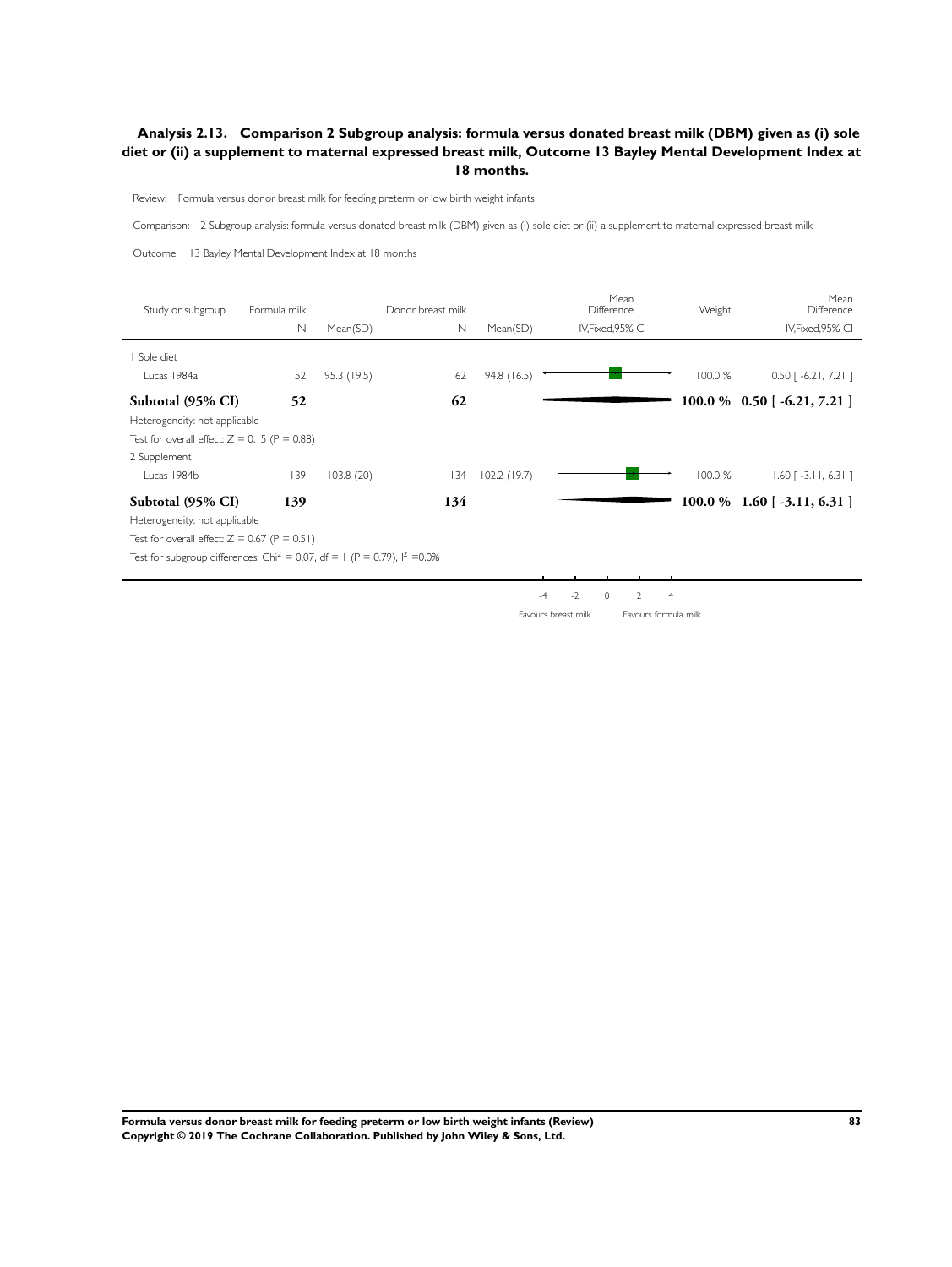### **Analysis 2.14. Comparison 2 Subgroup analysis: formula versus donated breast milk (DBM) given as (i) sole diet or (ii) a supplement to maternal expressed breast milk, Outcome 14 Bayley Psychomotor Development Index at 18 months.**

Review: Formula versus donor breast milk for feeding preterm or low birth weight infants

Comparison: 2 Subgroup analysis: formula versus donated breast milk (DBM) given as (i) sole diet or (ii) a supplement to maternal expressed breast milk

Outcome: 14 Bayley Psychomotor Development Index at 18 months

| Study or subgroup                                                                      | Formula milk<br>$\mathbb N$ | Mean(SD)    | Donor breast milk<br>$\mathbb N$ | Mean(SD)  |                     | Mean<br>Difference<br>IV, Fixed, 95% CI | Weight               | Mean<br>Difference<br>IV, Fixed, 95% CI |
|----------------------------------------------------------------------------------------|-----------------------------|-------------|----------------------------------|-----------|---------------------|-----------------------------------------|----------------------|-----------------------------------------|
| Sole diet                                                                              |                             |             |                                  |           |                     |                                         |                      |                                         |
| Lucas 1984a                                                                            | 52                          | 94.2 (15.9) | 62                               | 93 (14.2) |                     |                                         | 100.0 %              | $1.20$ [ -4.38, 6.78 ]                  |
| Subtotal (95% CI)                                                                      | 52                          |             | 62                               |           |                     |                                         | 100.0 %              | $1.20$ [ -4.38, 6.78 ]                  |
| Heterogeneity: not applicable                                                          |                             |             |                                  |           |                     |                                         |                      |                                         |
| Test for overall effect: $Z = 0.42$ (P = 0.67)                                         |                             |             |                                  |           |                     |                                         |                      |                                         |
| 2 Supplement                                                                           |                             |             |                                  |           |                     |                                         |                      |                                         |
| Lucas 1984b                                                                            | 139                         | 94.5(16.5)  | 134                              | 95.5(15)  |                     |                                         | 100.0 %              | $-1.00$ $\lceil -4.74, 2.74 \rceil$     |
| Subtotal (95% CI)                                                                      | 139                         |             | 134                              |           |                     |                                         |                      | 100.0 % $-1.00$ [ $-4.74$ , 2.74 ]      |
| Heterogeneity: not applicable                                                          |                             |             |                                  |           |                     |                                         |                      |                                         |
| Test for overall effect: $Z = 0.52$ (P = 0.60)                                         |                             |             |                                  |           |                     |                                         |                      |                                         |
| Test for subgroup differences: Chi <sup>2</sup> = 0.41, df = 1 (P = 0.52), $1^2$ =0.0% |                             |             |                                  |           |                     |                                         |                      |                                         |
|                                                                                        |                             |             |                                  |           |                     |                                         |                      |                                         |
|                                                                                        |                             |             |                                  |           | $-2$<br>$-4$        | $\circ$<br>2                            | $\overline{4}$       |                                         |
|                                                                                        |                             |             |                                  |           | Favours breast milk |                                         | Favours formula milk |                                         |

**Formula versus donor breast milk for feeding preterm or low birth weight infants (Review) 84 Copyright © 2019 The Cochrane Collaboration. Published by John Wiley & Sons, Ltd.**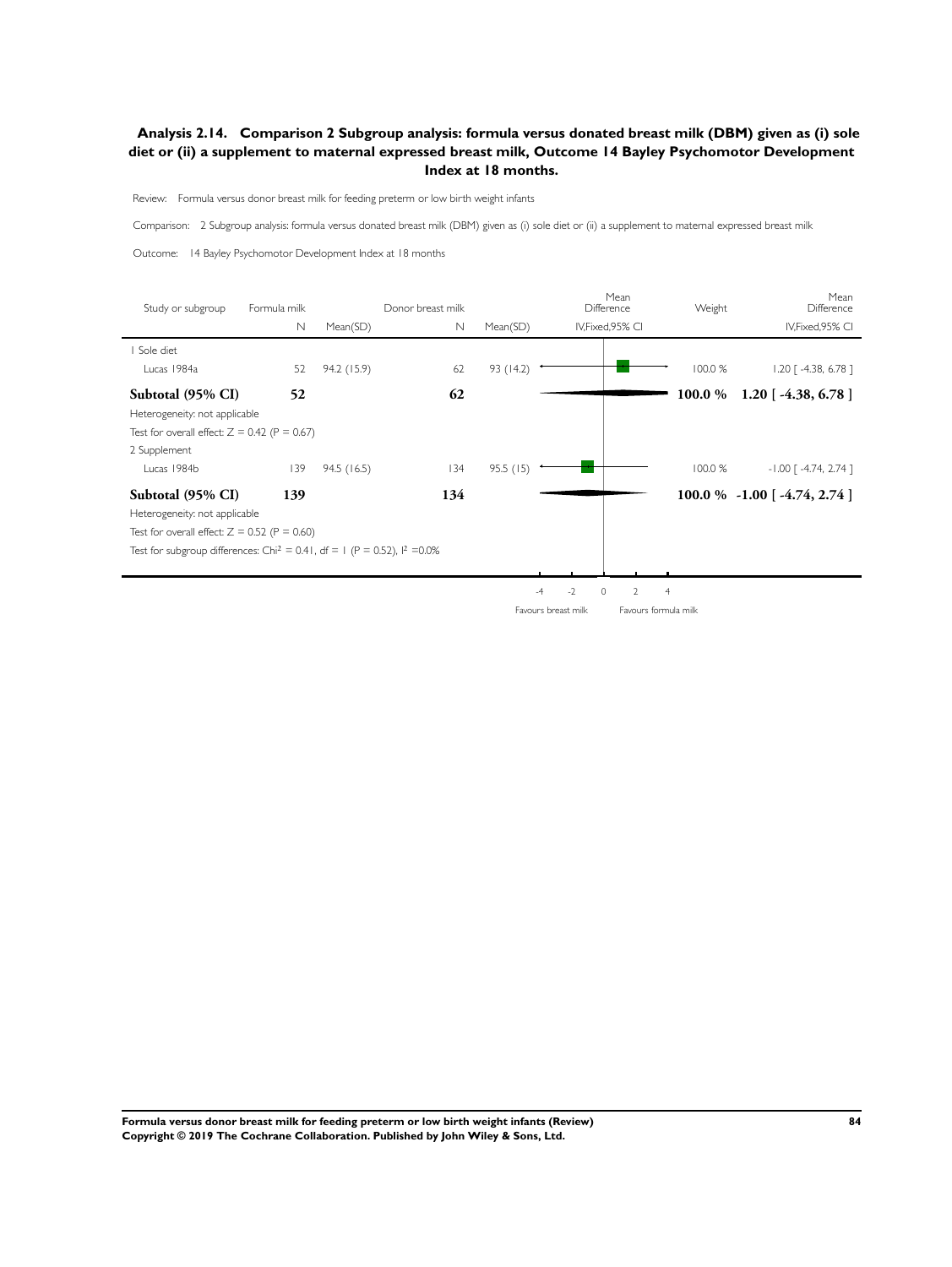### **Analysis 2.15. Comparison 2 Subgroup analysis: formula versus donated breast milk (DBM) given as (i) sole diet or (ii) a supplement to maternal expressed breast milk, Outcome 15 Neurodevelopmental disability at 18 months.**

Review: Formula versus donor breast milk for feeding preterm or low birth weight infants

Comparison: 2 Subgroup analysis: formula versus donated breast milk (DBM) given as (i) sole diet or (ii) a supplement to maternal expressed breast milk

Outcome: 15 Neurodevelopmental disability at 18 months

| Study or subgroup                                                                      | Formula milk | Donor breast milk | <b>Risk Ratio</b>                           | Weight  | <b>Risk Ratio</b>       |
|----------------------------------------------------------------------------------------|--------------|-------------------|---------------------------------------------|---------|-------------------------|
|                                                                                        | n/N          | n/N               | M-H, Fixed, 95% CI                          |         | M-H, Fixed, 95% CI      |
| Sole diet                                                                              |              |                   |                                             |         |                         |
| Lucas 1984a                                                                            | 7/56         | 4/66              |                                             | 100.0 % | $2.06$ $[0.64, 6.68]$   |
| Subtotal (95% CI)                                                                      | 56           | 66                |                                             | 100.0%  | $2.06$ [ 0.64, 6.68 ]   |
| Total events: 7 (Formula milk), 4 (Donor breast milk)                                  |              |                   |                                             |         |                         |
| Heterogeneity: not applicable                                                          |              |                   |                                             |         |                         |
| Test for overall effect: $Z = 1.21$ (P = 0.23)                                         |              |                   |                                             |         |                         |
| 2 Supplement                                                                           |              |                   |                                             |         |                         |
| Lucas 1984b                                                                            | 10/138       | 11/140            |                                             | 100.0 % | $0.92$ $[0.40, 2.10]$   |
| Subtotal (95% CI)                                                                      | 138          | 140               |                                             | 100.0 % | $0.92$ [ $0.40, 2.10$ ] |
| Total events: 10 (Formula milk), 11 (Donor breast milk)                                |              |                   |                                             |         |                         |
| Heterogeneity: not applicable                                                          |              |                   |                                             |         |                         |
| Test for overall effect: $Z = 0.19$ (P = 0.85)                                         |              |                   |                                             |         |                         |
| Test for subgroup differences: Chi <sup>2</sup> = 1.21, df = 1 (P = 0.27), $1^2$ = 17% |              |                   |                                             |         |                         |
|                                                                                        |              |                   |                                             |         |                         |
|                                                                                        |              |                   | 0.2<br>0.5<br>5<br>$\overline{2}$           |         |                         |
|                                                                                        |              |                   | Favours formula milk<br>Favours breast milk |         |                         |

**Formula versus donor breast milk for feeding preterm or low birth weight infants (Review) 85 Copyright © 2019 The Cochrane Collaboration. Published by John Wiley & Sons, Ltd.**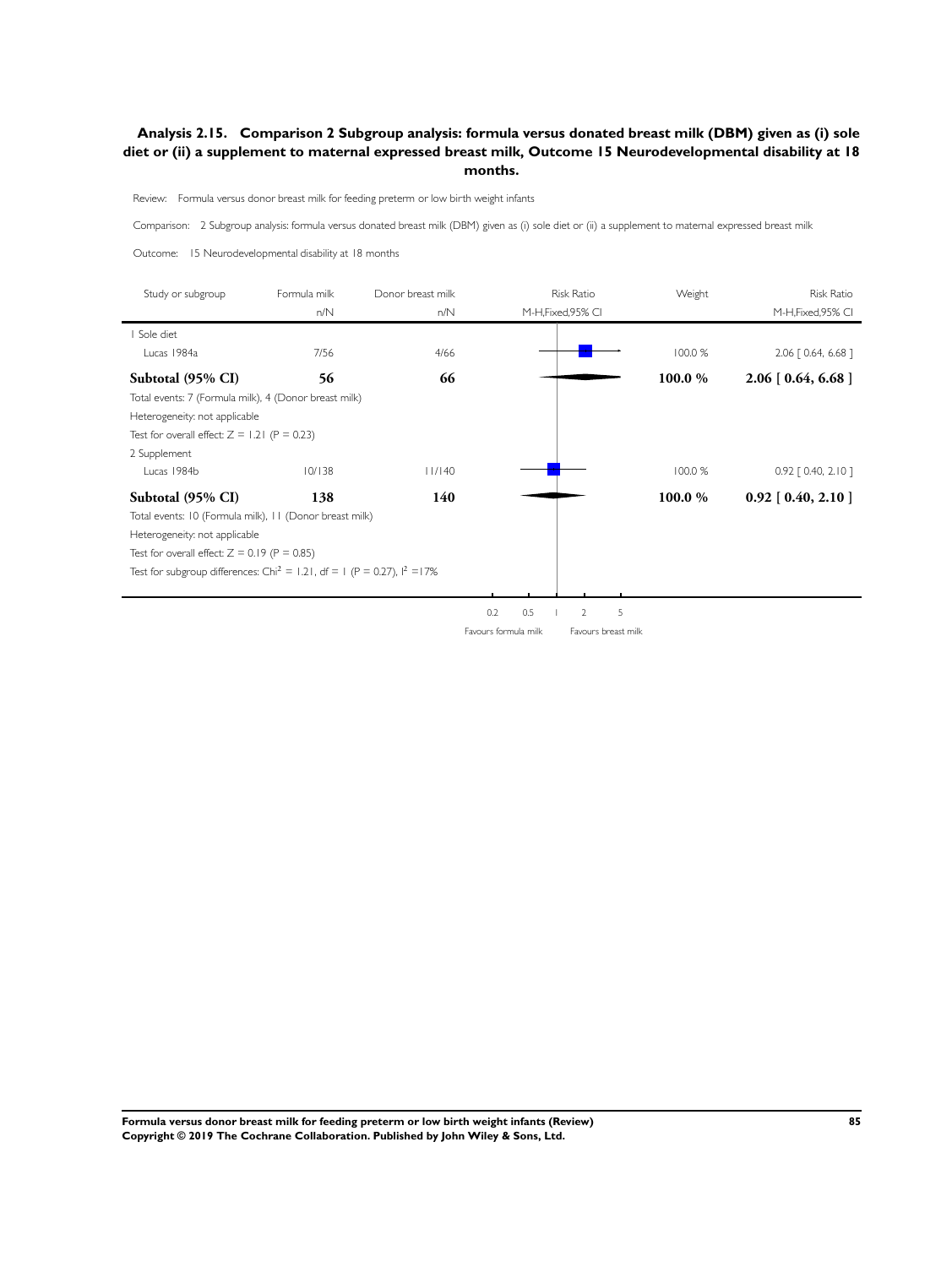### **Analysis 2.16. Comparison 2 Subgroup analysis: formula versus donated breast milk (DBM) given as (i) sole diet or (ii) a supplement to maternal expressed breast milk, Outcome 16 All-cause mortality.**

Review: Formula versus donor breast milk for feeding preterm or low birth weight infants

Comparison: 2 Subgroup analysis: formula versus donated breast milk (DBM) given as (i) sole diet or (ii) a supplement to maternal expressed breast milk

Outcome: 16 All-cause mortality

| Study or subgroup                                                                      | Formula milk | Donor breast milk | <b>Risk Ratio</b>                           | Weight | <b>Risk Ratio</b>     |
|----------------------------------------------------------------------------------------|--------------|-------------------|---------------------------------------------|--------|-----------------------|
|                                                                                        | n/N          | n/N               | M-H, Fixed, 95% CI                          |        | M-H, Fixed, 95% CI    |
| I Sole diet                                                                            |              |                   |                                             |        |                       |
| Cristofalo 2013                                                                        | 2/24         | 0/29              |                                             | 6.4 %  | 6.00 [ 0.30, 119.27 ] |
| Lucas 1984a                                                                            | 9/76         | 7/83              |                                             | 93.6%  | $1.40$ $[0.55, 3.59]$ |
| Subtotal (95% CI)                                                                      | 100          | 112               |                                             | 100.0% | $1.70$ [ 0.71, 4.07 ] |
| Total events: 11 (Formula milk), 7 (Donor breast milk)                                 |              |                   |                                             |        |                       |
| Heterogeneity: Chi <sup>2</sup> = 0.84, df = 1 (P = 0.36); $1^2$ = 0.0%                |              |                   |                                             |        |                       |
| Test for overall effect: $Z = 1.18$ (P = 0.24)                                         |              |                   |                                             |        |                       |
| 2 Supplement                                                                           |              |                   |                                             |        |                       |
| Corpeleijn 2016                                                                        | 23/190       | 25/183            |                                             | 42.9%  | $0.89$ $[0.52, 1.50]$ |
| Costa 2018                                                                             | 0/35         | 1/35              |                                             | 2.5 %  | $0.33$ $[0.01, 7.91]$ |
| Lucas 1984b                                                                            | 15/173       | 12/170            |                                             | 20.4 % | $1.23$ $[0.59, 2.55]$ |
| O'Connor 2016                                                                          | 20/182       | 17/181            |                                             | 28.7%  | $1.17$ $[0.63, 2.16]$ |
| Schanler 2005                                                                          | 3/88         | 3/78              |                                             | 5.4 %  | $0.89$ $[0.18, 4.26]$ |
| Subtotal (95% CI)                                                                      | 668          | 647               |                                             | 100.0% | $1.02$ [ 0.73, 1.44 ] |
| Total events: 61 (Formula milk), 58 (Donor breast milk)                                |              |                   |                                             |        |                       |
| Heterogeneity: Chi <sup>2</sup> = 1.22, df = 4 (P = 0.87); $1^2$ = 0.0%                |              |                   |                                             |        |                       |
| Test for overall effect: $Z = 0.13$ (P = 0.89)                                         |              |                   |                                             |        |                       |
| Test for subgroup differences: Chi <sup>2</sup> = 1.11, df = 1 (P = 0.29), $1^2$ = 10% |              |                   |                                             |        |                       |
|                                                                                        |              |                   |                                             |        |                       |
|                                                                                        |              |                   | 0.2<br>0.5<br>5<br>$\overline{2}$           |        |                       |
|                                                                                        |              |                   | Favours formula milk<br>Favours breast milk |        |                       |

**Formula versus donor breast milk for feeding preterm or low birth weight infants (Review) 86 Copyright © 2019 The Cochrane Collaboration. Published by John Wiley & Sons, Ltd.**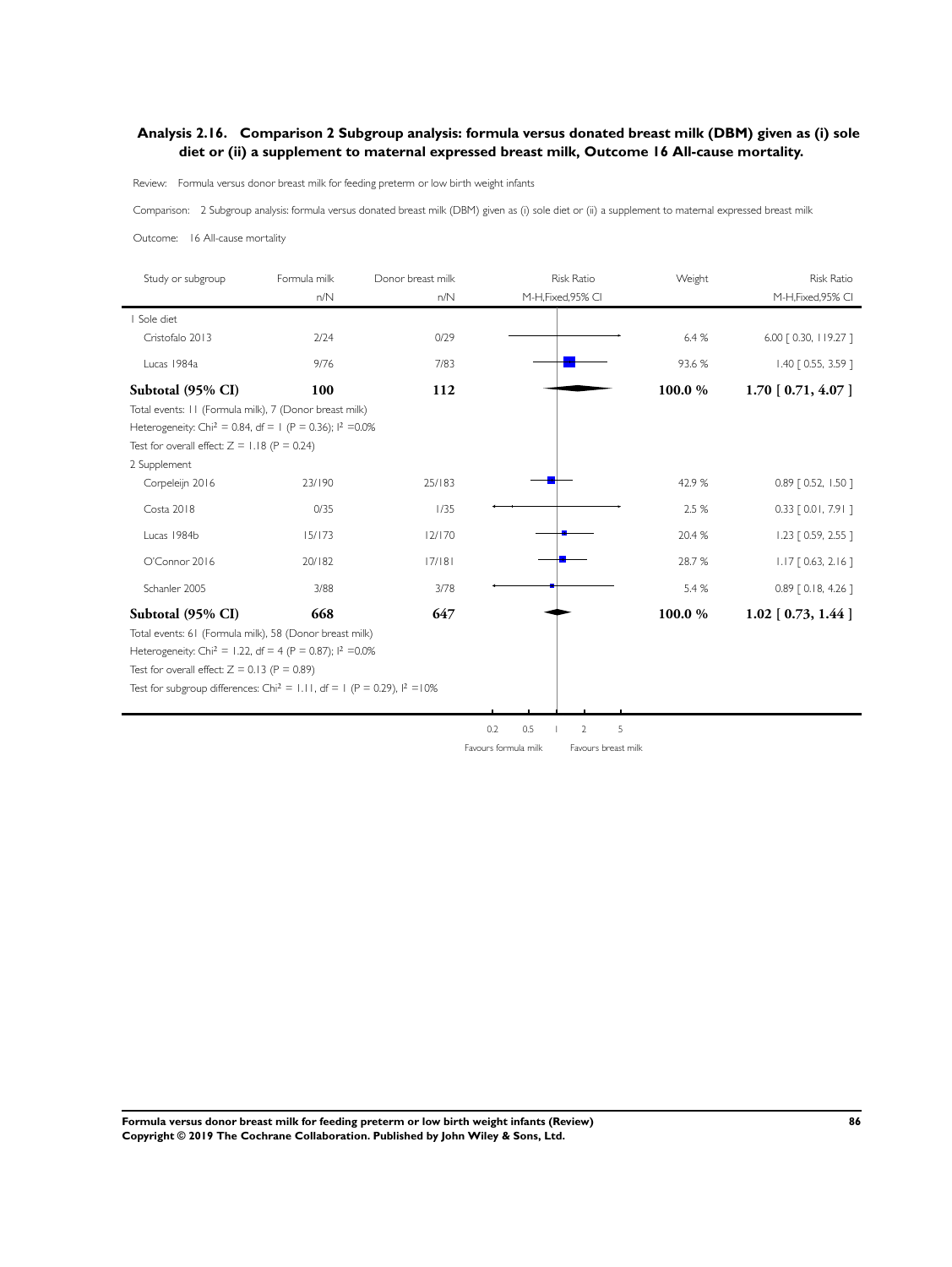### **Analysis 2.17. Comparison 2 Subgroup analysis: formula versus donated breast milk (DBM) given as (i) sole diet or (ii) a supplement to maternal expressed breast milk, Outcome 17 Necrotising enterocolitis.**

Review: Formula versus donor breast milk for feeding preterm or low birth weight infants

Comparison: 2 Subgroup analysis: formula versus donated breast milk (DBM) given as (i) sole diet or (ii) a supplement to maternal expressed breast milk

#### Outcome: 17 Necrotising enterocolitis

| Study or subgroup                                                                     | Formula milk | Donor breast milk | <b>Risk Ratio</b>                           | Weight | <b>Risk Ratio</b>      |
|---------------------------------------------------------------------------------------|--------------|-------------------|---------------------------------------------|--------|------------------------|
|                                                                                       | n/N          | n/N               | M-H, Fixed, 95% CI                          |        | M-H, Fixed, 95% CI     |
| I Sole diet                                                                           |              |                   |                                             |        |                        |
| Cristofalo 2013                                                                       | 5/24         | 1/29              |                                             | 28.5 % | 6.04   0.76, 48.25 ]   |
| Gross 1983                                                                            | 3/26         | /4                |                                             | 24.4 % | 4.73 [ 0.52, 43.09 ]   |
| Lucas 1984a                                                                           | 4/76         | 1/83              |                                             | 30.1 % | 4.37 [ 0.50, 38.23 ]   |
| Tyson 1983                                                                            | 1/44         | 0/37              |                                             | 17.0 % | 2.53 [ 0.11, 60.39 ]   |
| Subtotal (95% CI)                                                                     | 170          | 190               |                                             | 100.0% | $4.62$ [ 1.47, 14.56 ] |
| Total events: 13 (Formula milk), 3 (Donor breast milk)                                |              |                   |                                             |        |                        |
| Heterogeneity: Chi <sup>2</sup> = 0.20, df = 3 (P = 0.98); $1^2$ = 0.0%               |              |                   |                                             |        |                        |
| Test for overall effect: $Z = 2.61$ (P = 0.0090)                                      |              |                   |                                             |        |                        |
| 2 Supplement                                                                          |              |                   |                                             |        |                        |
| Corpeleijn 2016                                                                       | 17/190       | 17/183            |                                             | 62.6 % | $0.96$ $[0.51, 1.83]$  |
| Costa 2018                                                                            | 0/35         | 0/35              |                                             |        | Not estimable          |
| Lucas 1984b                                                                           | 5/173        | 2/170             |                                             | 7.3 %  | 2.46 [ 0.48, 12.49 ]   |
| O'Connor 2016                                                                         | 2/182        | 3/181             |                                             | 10.9%  | 3.98 [ 1.14, 13.86 ]   |
| Schanler 2005                                                                         | 10/88        | 5/78              |                                             | 19.2%  | $1.77$ $[0.63, 4.96]$  |
| Subtotal (95% CI)                                                                     | 668          | 647               |                                             | 100.0% | $1.56$ [ 0.98, 2.47 ]  |
| Total events: 44 (Formula milk), 27 (Donor breast milk)                               |              |                   |                                             |        |                        |
| Heterogeneity: Chi <sup>2</sup> = 4.69, df = 3 (P = 0.20); $1^2$ = 36%                |              |                   |                                             |        |                        |
| Test for overall effect: $Z = 1.87$ (P = 0.061)                                       |              |                   |                                             |        |                        |
| Test for subgroup differences: Chi <sup>2</sup> = 2.97, df = 1 (P = 0.08), $1^2$ =66% |              |                   |                                             |        |                        |
|                                                                                       |              |                   |                                             |        |                        |
|                                                                                       |              |                   | 0.02<br>0.1<br>$\overline{0}$<br>50         |        |                        |
|                                                                                       |              |                   | Favours formula milk<br>Favours breast milk |        |                        |

**Formula versus donor breast milk for feeding preterm or low birth weight infants (Review) 87 Copyright © 2019 The Cochrane Collaboration. Published by John Wiley & Sons, Ltd.**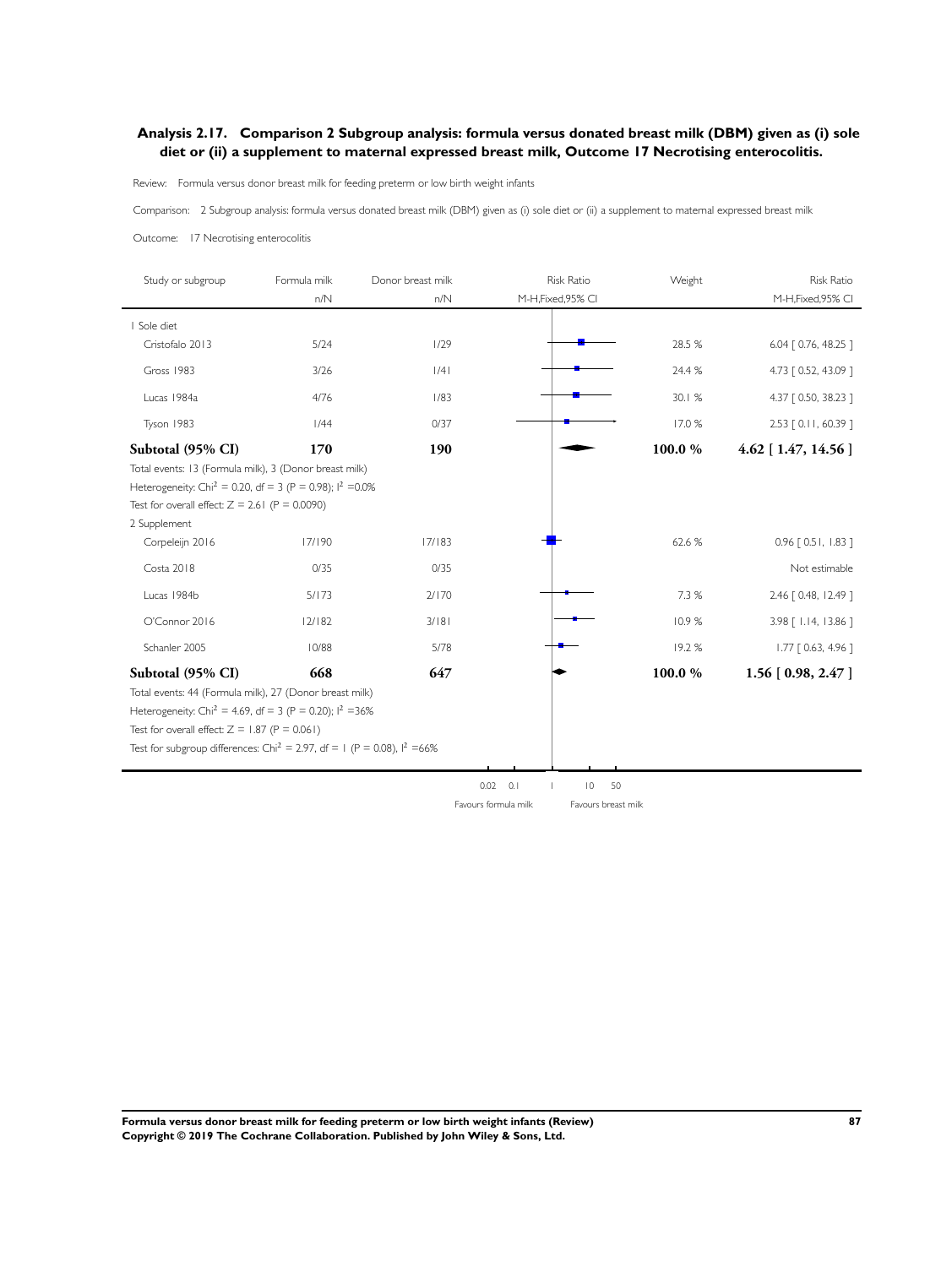### **Analysis 2.18. Comparison 2 Subgroup analysis: formula versus donated breast milk (DBM) given as (i) sole diet or (ii) a supplement to maternal expressed breast milk, Outcome 18 Incidence of invasive infection.**

Review: Formula versus donor breast milk for feeding preterm or low birth weight infants

Comparison: 2 Subgroup analysis: formula versus donated breast milk (DBM) given as (i) sole diet or (ii) a supplement to maternal expressed breast milk

Outcome: 18 Incidence of invasive infection

l.

| Study or subgroup                                                                                                                                                                                           | Formula milk<br>n/N | Donor breast milk<br>n/N | <b>Risk Ratio</b><br>M-H, Fixed, 95% CI                          | Weight  | <b>Risk Ratio</b><br>M-H, Fixed, 95% CI |
|-------------------------------------------------------------------------------------------------------------------------------------------------------------------------------------------------------------|---------------------|--------------------------|------------------------------------------------------------------|---------|-----------------------------------------|
| I Sole diet                                                                                                                                                                                                 |                     |                          |                                                                  |         |                                         |
| Cristofalo 2013                                                                                                                                                                                             | 19/24               | 16/29                    |                                                                  | 100.0 % | $1.43$ [ 0.97, 2.11 ]                   |
| Subtotal (95% CI)                                                                                                                                                                                           | 24                  | 29                       |                                                                  | 100.0%  | $1.43$ [ 0.97, 2.11 ]                   |
| Total events: 19 (Formula milk), 16 (Donor breast milk)                                                                                                                                                     |                     |                          |                                                                  |         |                                         |
| Heterogeneity: not applicable                                                                                                                                                                               |                     |                          |                                                                  |         |                                         |
| Test for overall effect: $Z = 1.83$ (P = 0.067)                                                                                                                                                             |                     |                          |                                                                  |         |                                         |
| 2 Supplement                                                                                                                                                                                                |                     |                          |                                                                  |         |                                         |
| Corpeleijn 2016                                                                                                                                                                                             | 66/190              | 67/183                   |                                                                  | 45.8%   | $0.95$ $[0.72, 1.25]$                   |
| Costa 2018                                                                                                                                                                                                  | 2/35                | 5/35                     |                                                                  | 3.4%    | $0.40$ $[0.08, 1.93]$                   |
| O'Connor 2016                                                                                                                                                                                               | 35/182              | 44/181                   |                                                                  | 29.6 %  | $0.79$ $[0.53, 1.17]$                   |
| Schanler 2005                                                                                                                                                                                               | 33/88               | 30/78                    |                                                                  | 21.3%   | $0.98$ $[0.66, 1.44]$                   |
| Subtotal (95% CI)<br>Total events: 136 (Formula milk), 146 (Donor breast milk)<br>Heterogeneity: Chi <sup>2</sup> = 1.76, df = 3 (P = 0.62); $1^2$ = 0.0%<br>Test for overall effect: $Z = 1.19$ (P = 0.23) | 495                 | 477                      |                                                                  | 100.0%  | $0.89$ [ 0.73, 1.08 ]                   |
| Test for subgroup differences: Chi <sup>2</sup> = 4.70, df = 1 (P = 0.03), $1^2$ =79%                                                                                                                       |                     |                          |                                                                  |         |                                         |
|                                                                                                                                                                                                             |                     |                          | $0.1 \quad 0.2$<br>5<br>$\overline{10}$<br>0.5<br>$\overline{2}$ |         |                                         |

Favours formula milk Favours breast milk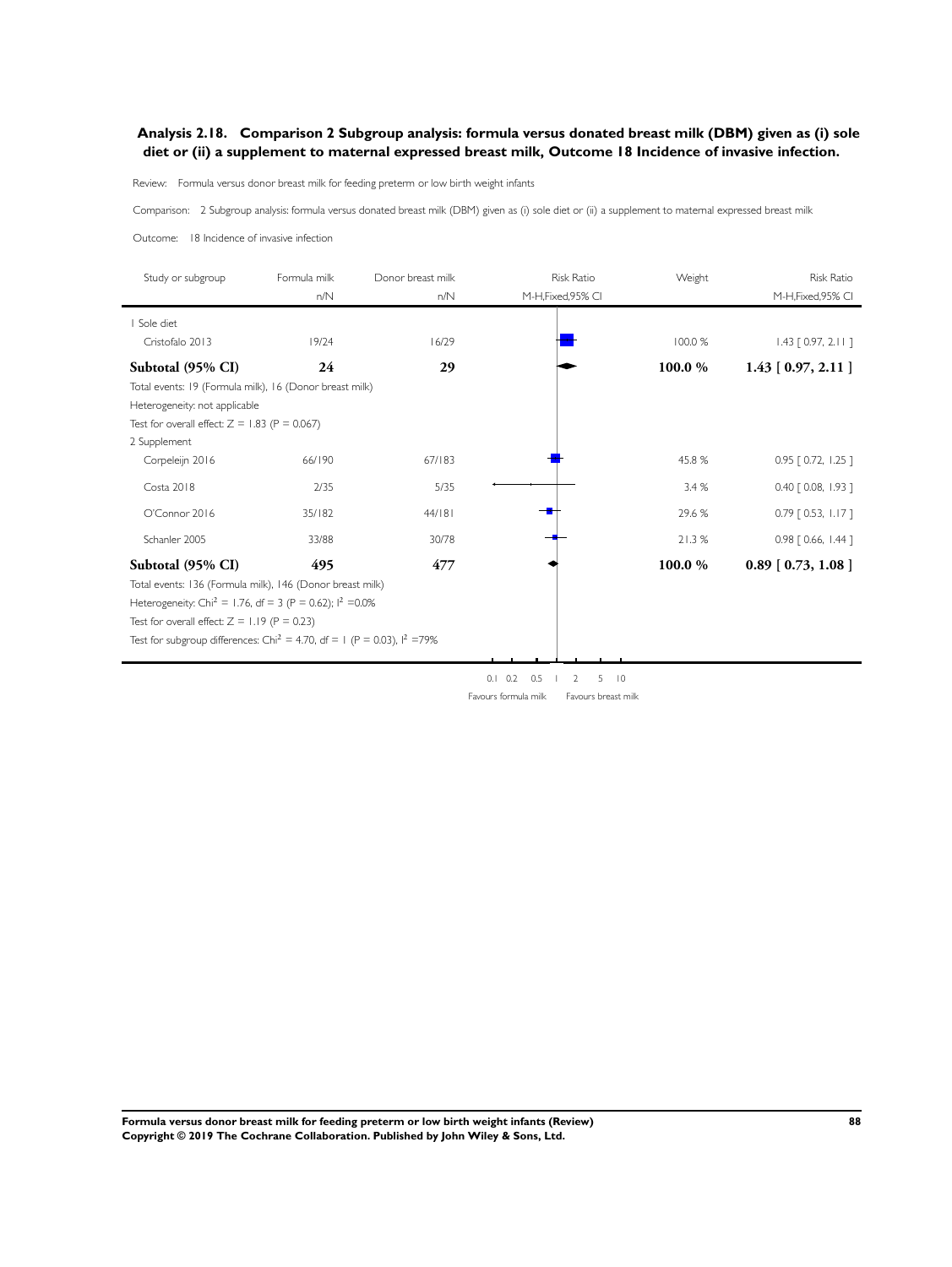### **A P P E N D I C E S**

# **Appendix 1. Electronic search strategy**

**CINAHL via EBSCO**

| Search ID#      | <b>Search Terms</b>                                                                                                                                                                                                                                                                                                                                         |
|-----------------|-------------------------------------------------------------------------------------------------------------------------------------------------------------------------------------------------------------------------------------------------------------------------------------------------------------------------------------------------------------|
| S1              | (MH "Infant, Newborn+")                                                                                                                                                                                                                                                                                                                                     |
| S <sub>2</sub>  | TX ((neonat* or neo nat*)) OR TX ((newborn* or new born* or newly born*)) OR TX ((preterm or preterms<br>or pre term or pre terms) OR TX ((preemie\$ or premie or premies) OR TX ((prematur* N3 (birth* or born or<br>deliver*)) ) OR TX ((low N3 (birthweight* or birth weight*)) ) OR TX ((lbw or vlbw or elbw)) OR TX infan* OR<br>TX ((baby or babies)) |
| S3              | <b>S1 OR S2</b>                                                                                                                                                                                                                                                                                                                                             |
| S4              | (MH "Infant Formula")                                                                                                                                                                                                                                                                                                                                       |
| S <sub>5</sub>  | TX infant* N2 formula* OR TX pediatric N2 formula* OR TX paediatric N2 formula* OR TX ((baby or babies)<br>N2 formula*) OR TX formula* N2 milk                                                                                                                                                                                                              |
| S6              | <b>S4 OR S5</b>                                                                                                                                                                                                                                                                                                                                             |
| S7              | (MH "Milk, Human") OR (MH "Milk Banks")                                                                                                                                                                                                                                                                                                                     |
| S8              | TX Milk N2 bank* OR TX (milk N2 (donor* or donar*) ) OR TX milk N2 shar* OR TX breastmilk N2 bank* OR<br>TX (breastmilk N2 (donor* or donat*) ) OR TX breastmilk N2 shar* OR TX (milk N10 (DBM or DHM) )                                                                                                                                                    |
| S <sub>9</sub>  | <b>S7 OR S8</b>                                                                                                                                                                                                                                                                                                                                             |
| S <sub>10</sub> | S <sub>3</sub> AND S <sub>6</sub> AND S <sub>9</sub>                                                                                                                                                                                                                                                                                                        |
| S <sub>11</sub> | (MH "Randomized Controlled Trials") OR (MH "Clinical Trials")                                                                                                                                                                                                                                                                                               |
| S <sub>12</sub> | (MH "Comparative Studies")                                                                                                                                                                                                                                                                                                                                  |
| S <sub>13</sub> | (MH "Evaluation Research")                                                                                                                                                                                                                                                                                                                                  |
| S <sub>14</sub> | S11 OR S12 OR S13                                                                                                                                                                                                                                                                                                                                           |
| S <sub>15</sub> | <b>S10 AND S14</b>                                                                                                                                                                                                                                                                                                                                          |

# **Cochrane Central Register of Controlled Trials (CENTRAL) via John Wiley's Cochrane Library**

#1 MeSH descriptor: [Infant, Newborn] explode all trees

#2 MeSH descriptor: [Premature Birth] explode all trees

#3 neonat\* or "neo nat\*":ti,ab,kw or newborn\* or "new born\*" or "newly born\*":ti,ab,kw or preterm or preterms or "pre term" or "pre terms":ti,ab,kw or preemie\* or premie or premies:ti,ab,kw or prematur\* near/3 (birth\* or born or deliver\*):ti,ab,kw (Word variations have been searched)

#4 low near/3 (birthweight\* or "birth weight\*"):ti,ab,kw or lbw or vlbw or elbw:ti,ab,kw or infan\*:ti,ab,kw or baby or babies:ti,ab,kw (Word variations have been searched)

**Formula versus donor breast milk for feeding preterm or low birth weight infants (Review) 89 Copyright © 2019 The Cochrane Collaboration. Published by John Wiley & Sons, Ltd.**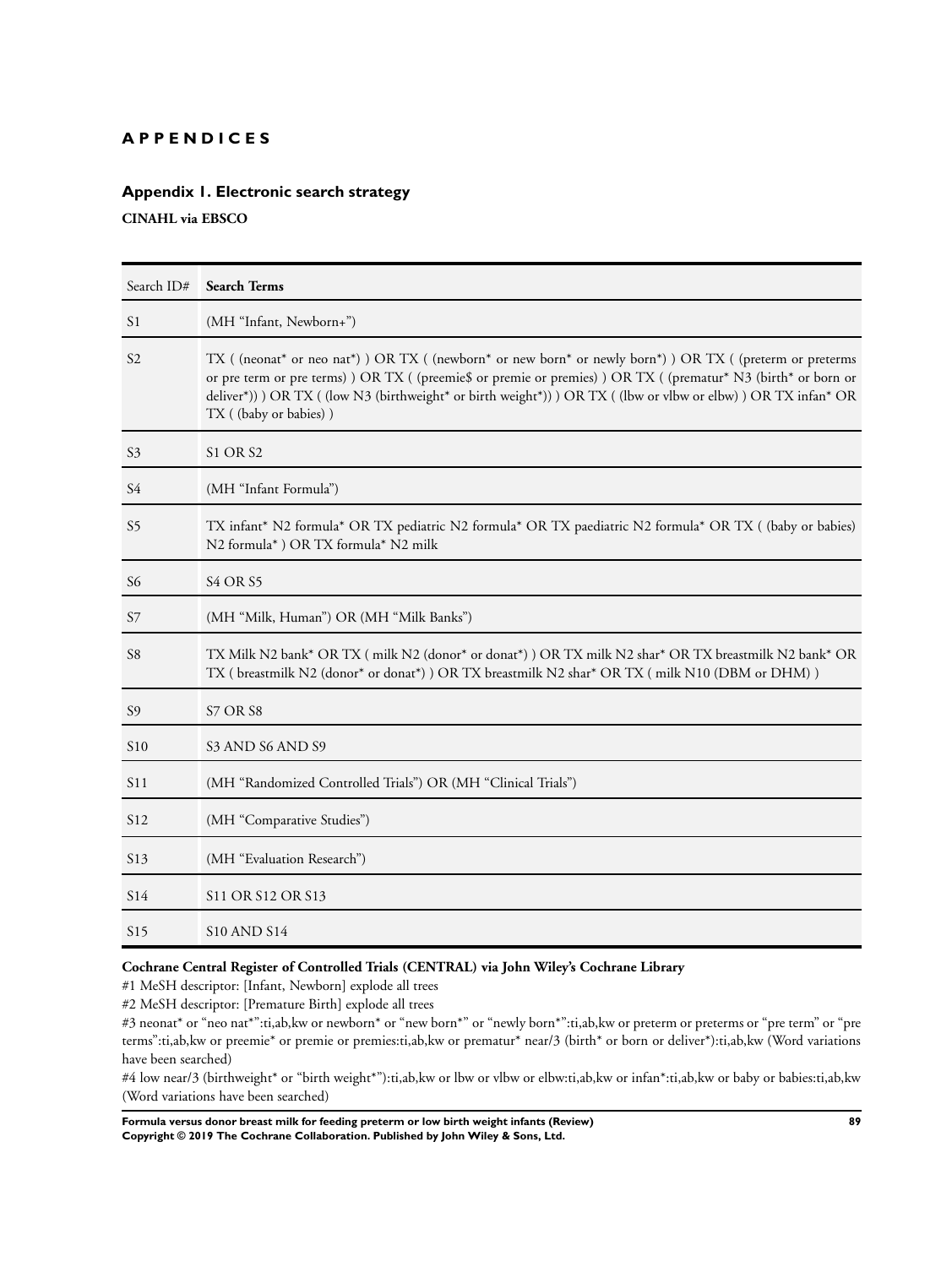#5 #1 or #2 or #3 or #4 #6 MeSH descriptor: [Infant Formula] explode all trees #7 infant\* near/2 formula\*:ti,ab,kw or pediatric near/2 formula\*:ti,ab,kw and paediatric near/2 formula\*:ti,ab,kw or (baby or babies) near/2 formula\*:ti,ab,kw or formula\* near/2 milk:ti,ab,kw (Word variations have been searched) #8 #6 or #7 #9 MeSH descriptor: [Milk, Human] explode all trees #10 MeSH descriptor: [Milk Banks] explode all trees #11 Milk near/2 (bank\* or donor\* or donat\* or shar\*):ti,ab,kw or Breastmilk near/2 (bank\* or donor\* or donat\* or shar\*):ti,ab,kw or milk near/10 (DBM or DHM):ti,ab,kw (Word variations have been searched) #12 #9 or #10 or #11 #13 #5 and #8 and #12 **Embase via OVID** 1 Newborn/ 2 Prematurity/ 3 (neonat\$ or neo nat\$).ti,ab. 4 (newborn\$ or new born\$ or newly born\$).ti,ab. 5 (preterm or preterms or pre term or pre terms).ti,ab. 6 (preemie\$ or premie or premies).ti,ab. 7 (prematur\$ adj3 (birth\$ or born or deliver\$)).ti,ab. 8 (low adj3 (birthweight\$ or birth weight\$)).ti,ab. 9 (lbw or vlbw or elbw).ti,ab. 10 infan\$.ti,ab. 11 (baby or babies).ti,ab. 12 1 or 2 or 3 or 4 or 5 or 6 or 7 or 8 or 9 or 10 or 11 ( 13 Artifical milk/ 14 (infant\$ adj2 formula\$).ti,ab. 15 (pediatric adj2 formula\$).ti,ab. 16 (paediatric adj2 formula\$).ti,ab. 17 ((baby or babies) adj2 formula\$).ti,ab. 18 (formula\$ adj2 milk).ti,ab. 19 13 or 14 or 15 or 16 or 17 or 18 20 Breast milk/ 21 Milk Bank/ 22 (Milk adj2 bank\$).ti,ab. 23 (milk adj2 (donor\$ or donat\$)).ti,ab. 24 (milk adj2 shar\$).ti,ab. 25 (breastmilk adj2 bank\$).ti,ab. 26 (breastmilk adj2 (donor\$ or donat\$)).ti,ab. 27 (breastmilk adj2 shar\$).ti,ab. 28 (milk and (DBM or DHM)).ti,ab. 29 20 or 21 or 22 or 23 or 24 or 25 or 26 or 27 or 28 30 12 and 19 and 29 31 (random\* or factorial\* or placebo\* or assign\* or allocat\* or crossover\*).tw. 32 (cross adj over\*).tw. 33 (trial\* and (control\* or comparative)).tw. 34 ((blind\* or mask\*) and (single or double or triple or treble)).tw. 35 (treatment adj arm\*).tw. 36 (control\* adj group\*).tw. 37 (phase adj (III or three)).tw. 38 (versus or vs).tw. 39 rct.tw. 40 Crossover Procedure/ 41 Double Blind Procedure/

**Formula versus donor breast milk for feeding preterm or low birth weight infants (Review) 90 Copyright © 2019 The Cochrane Collaboration. Published by John Wiley & Sons, Ltd.**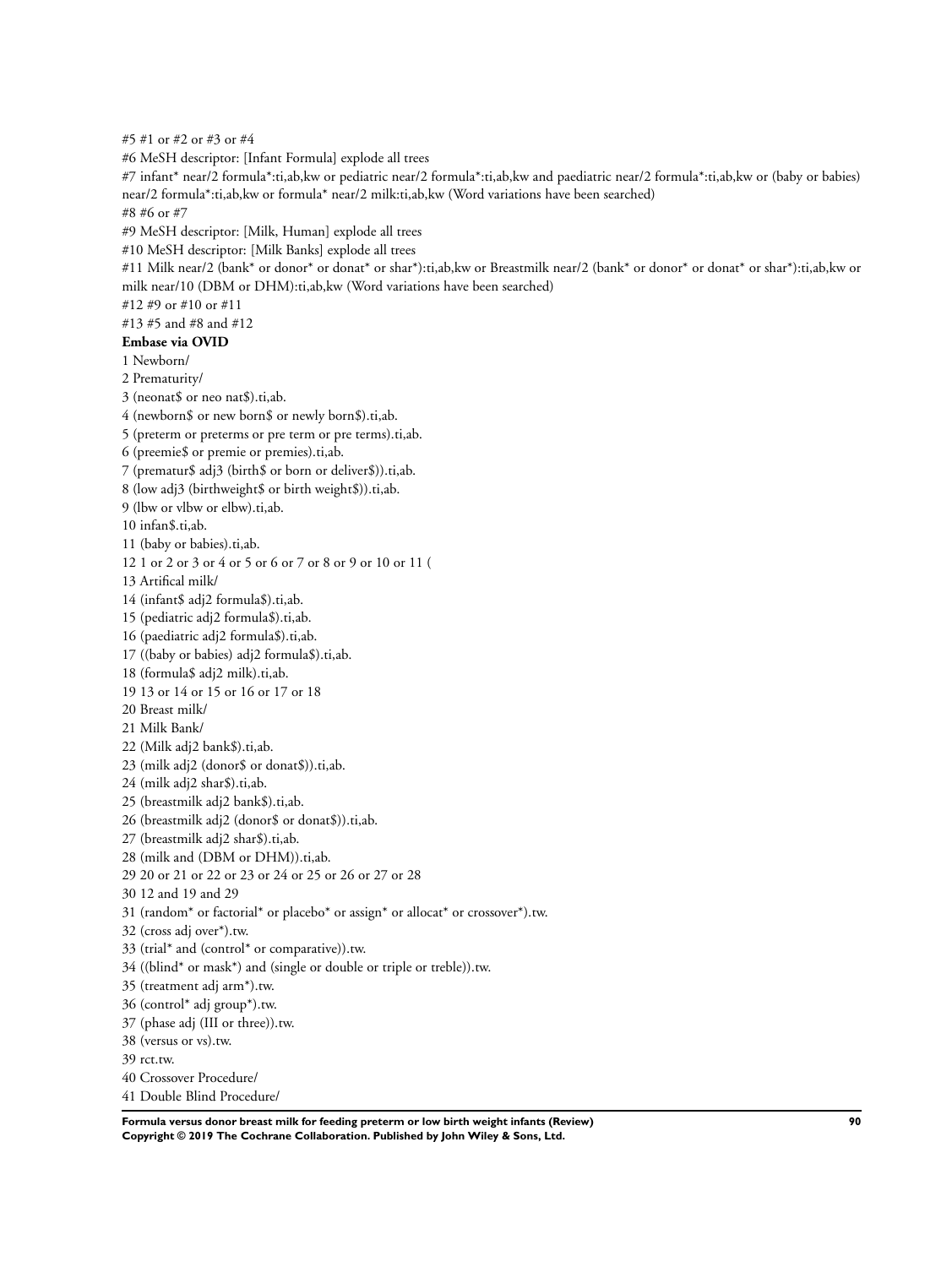42 Single Blind Procedure/ 43 Randomization/ 44 Placebo/ 45 exp Clinical Trial/ 46 Parallel Design/ 47 Latin Square Design/ 48 31 or 32 or 33 or 34 or 35 or 36 or 37 or 38 or 39 or 40 or 41 or 42 or 43 or 44 or 45 or 46 or 47 49 exp animal/ or exp nonhuman/ or exp animal experiment/ or exp animal model/ 50 exp human/ 51 49 not 50 52 48 not 51 53 30 and 52 **Maternity & Infant Care via OVID** 1 (neonat\$ or neo nat\$).ti,ab. 2 (newborn\$ or new born\$ or newly born\$).ti,ab. 3 (preterm or preterms or pre term or pre terms).ti,ab. 4 (preemie\$ or premie or premies).ti,ab. 5 (prematur\$ adj3 (birth\$ or born or deliver\$)).ti,ab. 6 (low adj3 (birthweight\$ or birth weight\$)).ti,ab. 7 (lbw or vlbw or elbw).ti,ab. 8 infan\$.ti,ab. 9 (baby or babies).ti,ab. 10 1 or 2 or 3 or 4 or 5 or 6 or 7 or 8 or 9 11 (infant\$ adj2 formula\$).ti,ab. 12 (pediatric adj2 formula\$).ti,ab. 13 (paediatric adj2 formula\$).ti,ab. 14 ((baby or babies) adj2 formula\$).ti,ab. 15 (formula\$ adj2 milk).ti,ab. 16 11 or 12 or 13 or 14 or 15 17 Human milk.ti,ab. 18 (Milk adj2 bank\$).ti,ab. 19 (milk adj2 (donor\$ or donat\$)).ti,ab. 20 (milk adj2 shar\$).ti,ab. (39) 21 (breastmilk adj2 bank\$).ti,ab. 22 (breastmilk adj2 (donor\$ or donat\$)).ti,ab. 23 (breastmilk adj2 shar\$).ti,ab. 24 (milk and (DBM or DHM)).ti,ab. 25 17 or 18 or 19 or 20 or 21 or 22 or 23 or 24 26 10 and 16 and 25 27 limit 26 to randomised controlled trial **MEDLINE via Ovid MEDLINE(R) Epub Ahead of Print, In-Process & Other Non-Indexed Citations, Ovid MEDLINE(R) Daily and Ovid MEDLINE(R) <1946 to Present>** 1 exp Infant, Newborn/ 2 Premature Birth/ 3 (neonat\$ or neo nat\$).ti,ab. 4 (newborn\$ or new born\$ or newly born\$).ti,ab. 5 (preterm or preterms or pre term or pre terms).ti,ab. 6 (preemie\$ or premie or premies).ti,ab. 7 (prematur\$ adj3 (birth\$ or born or deliver\$)).ti,ab. 8 (low adj3 (birthweight\$ or birth weight\$)).ti,ab. 9 (lbw or vlbw or elbw).ti,ab. 10 infan\$.ti,ab. 11 (baby or babies).ti,ab.

**Formula versus donor breast milk for feeding preterm or low birth weight infants (Review) 91 Copyright © 2019 The Cochrane Collaboration. Published by John Wiley & Sons, Ltd.**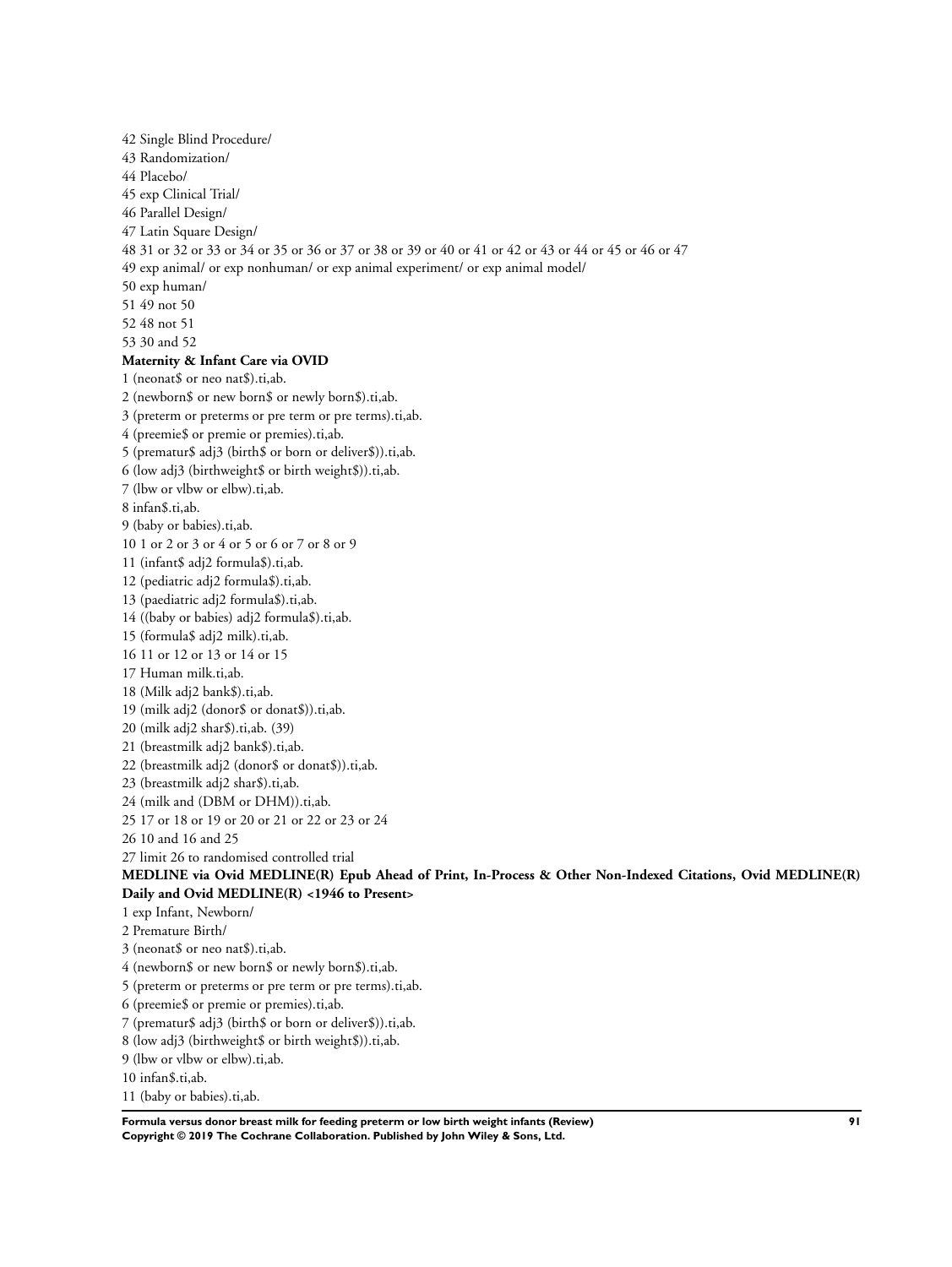12 1 or 2 or 3 or 4 or 5 or 6 or 7 or 8 or 9 or 10 or 11 13 Infant Formula/ 14 (infant\$ adj2 formula\$).ti,ab. 15 (pediatric adj2 formula\$).ti,ab. 16 (paediatric adj2 formula\$).ti,ab. 17 ((baby or babies) adj2 formula\$).ti,ab. 18 (formula\$ adj2 milk).ti,ab. 19 13 or 14 or 15 or 16 or 17 or 18 20 Milk, Human/ 21 Milk Banks/ 22 (Milk adj2 bank\$).ti,ab. 23 (milk adj2 (donor\$ or donat\$)).ti,ab. 24 (milk adj2 shar\$).ti,ab. 25 (breastmilk adj2 bank\$).ti,ab. 26 (breastmilk adj2 (donor\$ or donat\$)).ti,ab. 27 (breastmilk adj2 shar\$).ti,ab. 28 (milk and (DBM or DHM)).ti,ab. 29 20 or 21 or 22 or 23 or 24 or 25 or 26 or 27 or 28 30 12 and 19 and 29 31 randomized controlled trial.pt. 32 controlled clinical trial.pt. 33 randomized.ab. 34 placebo.ab. 35 drug therapy.fs. 36 randomly.ab. 37 trial.ab. 38 groups.ab. 39 31 or 32 or 33 or 34 or 35 or 36 or 37 or 38 40 exp animals/ not humans.sh. 41 39 not 40 42 30 and 41

## **Appendix 2. 'Risk of bias' tool**

#### *1. Sequence generation (checking for possible selection bias). Was the allocation sequence adequately generated?*

- For each included study, we categorised the method used to generate the allocation sequence as:
	- low risk (any truly random process, e.g. random number table; computer random number generator);
	- high risk (any non-random process, e.g. odd or even date of birth; hospital or clinic record number); or
	- unclear risk.

#### *2. Allocation concealment (checking for possible selection bias). Was allocation adequately concealed?*

For each included study, we categorised the method used to conceal the allocation sequence as:

- low risk (e.g. telephone or central randomisation; consecutively numbered sealed opaque envelopes);
- high risk (open random allocation; unsealed or non-opaque envelopes, alternation; date of birth); or
- unclear risk.

### *3. Blinding of participants and personnel (checking for possible performance bias). Was knowledge of the allocated intervention adequately prevented during the study?*

For each included study, we categorised the methods used to blind study participants and personnel from knowledge of which intervention a participant received. Blinding was assessed separately for different outcomes or class of outcomes. We categorised the methods as:

- low risk, high risk or unclear risk for participants; and
- low risk, high risk or unclear risk for personnel.

**Formula versus donor breast milk for feeding preterm or low birth weight infants (Review) 92 Copyright © 2019 The Cochrane Collaboration. Published by John Wiley & Sons, Ltd.**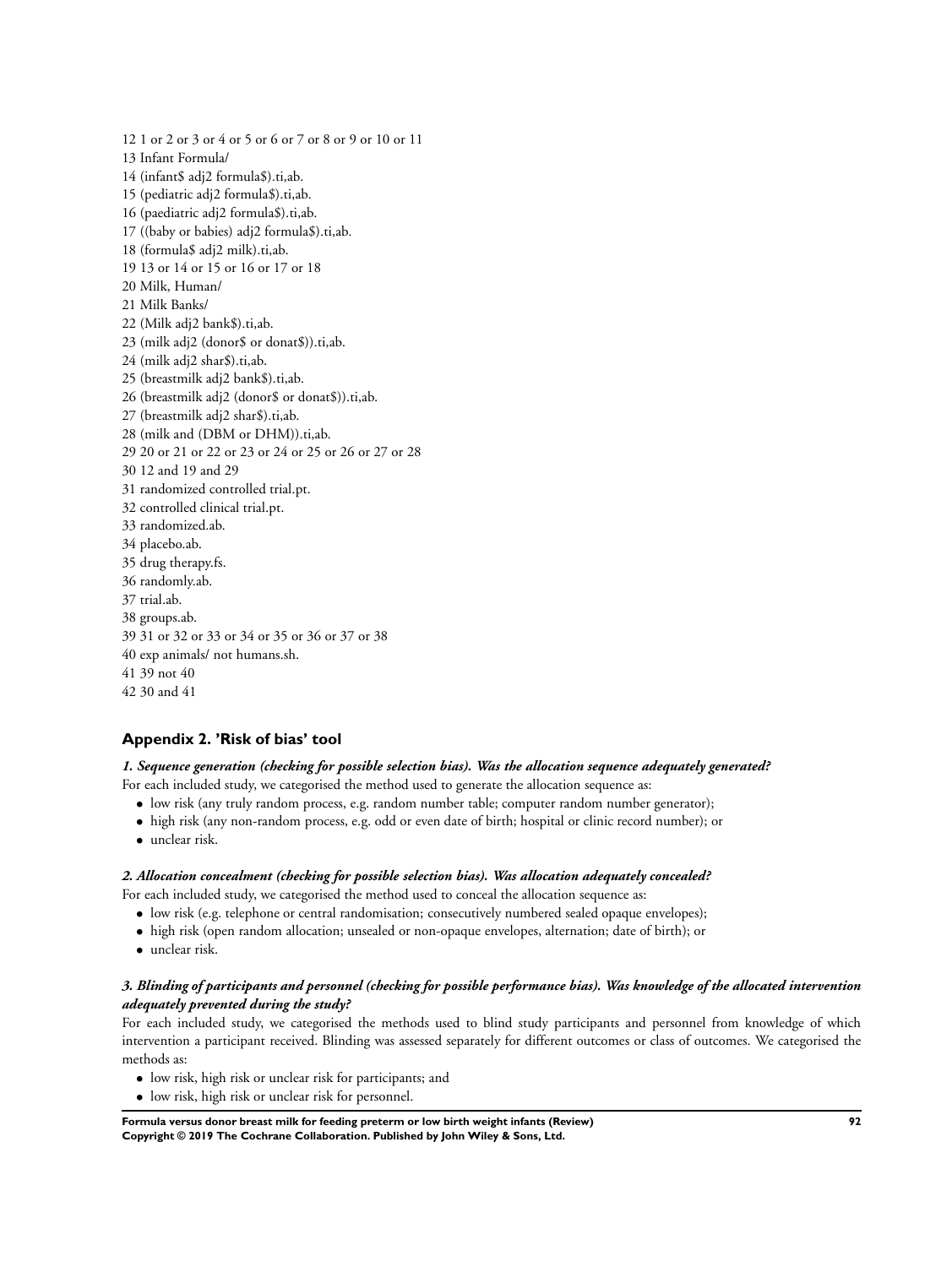### *4. Blinding of outcome assessment (checking for possible detection bias). Was knowledge of the allocated intervention adequately prevented at the time of outcome assessment?*

For each included study, we categorised the methods used to blind outcome assessment. Blinding was assessed separately for different outcomes or class of outcomes. We categorised the methods as:

- low risk for outcome assessors;
- high risk for outcome assessors; or
- unclear risk for outcome assessors.

### *5. Incomplete outcome data (checking for possible attrition bias through withdrawals, dropouts, protocol deviations). Were incomplete outcome data adequately addressed?*

For each included study and for each outcome, we described the completeness of data including attrition and exclusions from the analysis. We noted whether attrition and exclusions were reported, the numbers included in the analysis at each stage (compared with the total randomised participants), reasons for attrition or exclusion where reported, and whether missing data were balanced across groups or were related to outcomes. Where sufficient information was reported or supplied by the trial authors, we reincluded missing data in the analyses. We categorised the methods as:

- low risk  $\left( < 20\% \right)$  missing data);
- high risk ( $\geq$  20% missing data); or
- unclear risk.

#### *6. Selective reporting bias. Are reports of the study free of suggestion of selective outcome reporting?*

For each included study, we described how we investigated the possibility of selective outcome reporting bias and what we found. For studies in which study protocols were published in advance, we compared prespecified outcomes versus outcomes eventually reported in the published results. If the study protocol was not published in advance, we contacted study authors to gain access to the study protocol. We assessed the methods as:

• low risk (where it is clear that all of the study's prespecified outcomes and all expected outcomes of interest to the review have been reported);

• high risk (where not all the study's prespecified outcomes have been reported; one or more reported primary outcomes were not prespecified outcomes of interest and are reported incompletely and so cannot be used; study fails to include results of a key outcome that would have been expected to have been reported); or

• unclear risk.

#### *7. Other sources of bias. Was the study apparently free of other problems that could put it at a high risk of bias?*

For each included study, we described any important concerns we had about other possible sources of bias (for example, whether there was a potential source of bias related to the specific study design or whether the trial was stopped early due to some data-dependent process). We assessed whether each study was free of other problems that could put it at risk of bias as:

- low risk:
- high risk;
- unclear risk.

If needed, we explored the impact of the level of bias through undertaking sensitivity analyses.

#### **Appendix 3. GRADE**

GRADE considers that evidence from randomised controlled trials is high certainty, but that assessment may be downgraded based on consideration of any of five areas.

- Design (risk of bias).
- Consistency across studies.
- Directness of the evidence.
- Precision of estimates.
- Presence of publication bias.

This results in an assessment of the certainty of a body of evidence in one of four grades.:

**High certainty:** we are very confident that the true effect lies close to that of the estimate of the effect.

**Formula versus donor breast milk for feeding preterm or low birth weight infants (Review) 93 Copyright © 2019 The Cochrane Collaboration. Published by John Wiley & Sons, Ltd.**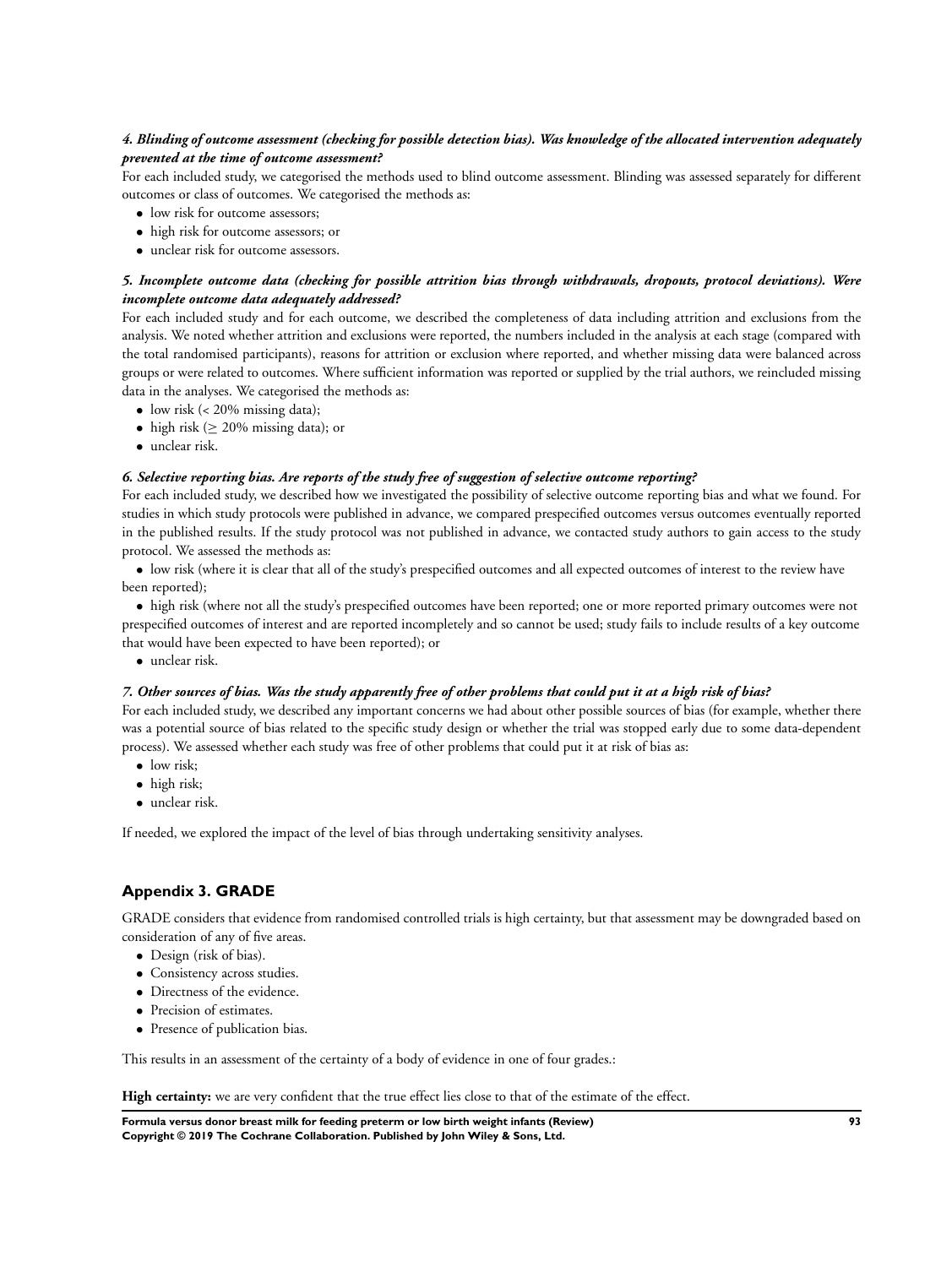**Moderate certainty:** we are moderately confident in the effect estimate; the true effect is likely to be close to the estimate of the effect, but there is a possibility that it is substantially different.

**Low certainty:** our confidence in the effect estimate is limited; the true effect may be substantially different from the estimate of the effect.

**Very low certainty:** we have very little confidence in the effect estimate; the true effect is likely to be substantially different from the estimate of effect.

### **W H A T ' S N E W**

| Date | Event | <b>Description</b>                                                                 |
|------|-------|------------------------------------------------------------------------------------|
|      |       | 7 August 2019 Amended Declaration of interest updated for Dr. Nicholas D Embleton. |

# **H I S T O R Y**

Protocol first published: Issue 1, 2001

Review first published: Issue 4, 2001

| Date             | Event                                                                                                          | Description                                                  |
|------------------|----------------------------------------------------------------------------------------------------------------|--------------------------------------------------------------|
| 14 June 2019     | New search has been performed                                                                                  | Search updated in May 2019                                   |
| 14 June 2019     | New citation required but conclusions have not One additional trial included. Conclusions unchanged<br>changed |                                                              |
| 14 February 2018 | New search has been performed                                                                                  | Search updated in June 2017 and two new trials in-<br>cluded |
| 6 June 2008      | Amended                                                                                                        | Converted to new review format                               |
| 18 June 2007     | New citation required and conclusions have changed                                                             | Substantive amendment                                        |

# **C O N T R I B U T I O N S O F A U T H O R S**

William McGuire (WM) and Mary Anthony (MA) developed the protocol and undertook the original review in 2001. Maria Quigley (MQ) and WM revised the protocol and updated the review in 2007 and in 2014. Nicholas D Embleton (NDE), MQ, and WM updated the review in 2018 and 2019.

**Formula versus donor breast milk for feeding preterm or low birth weight infants (Review) 94 Copyright © 2019 The Cochrane Collaboration. Published by John Wiley & Sons, Ltd.**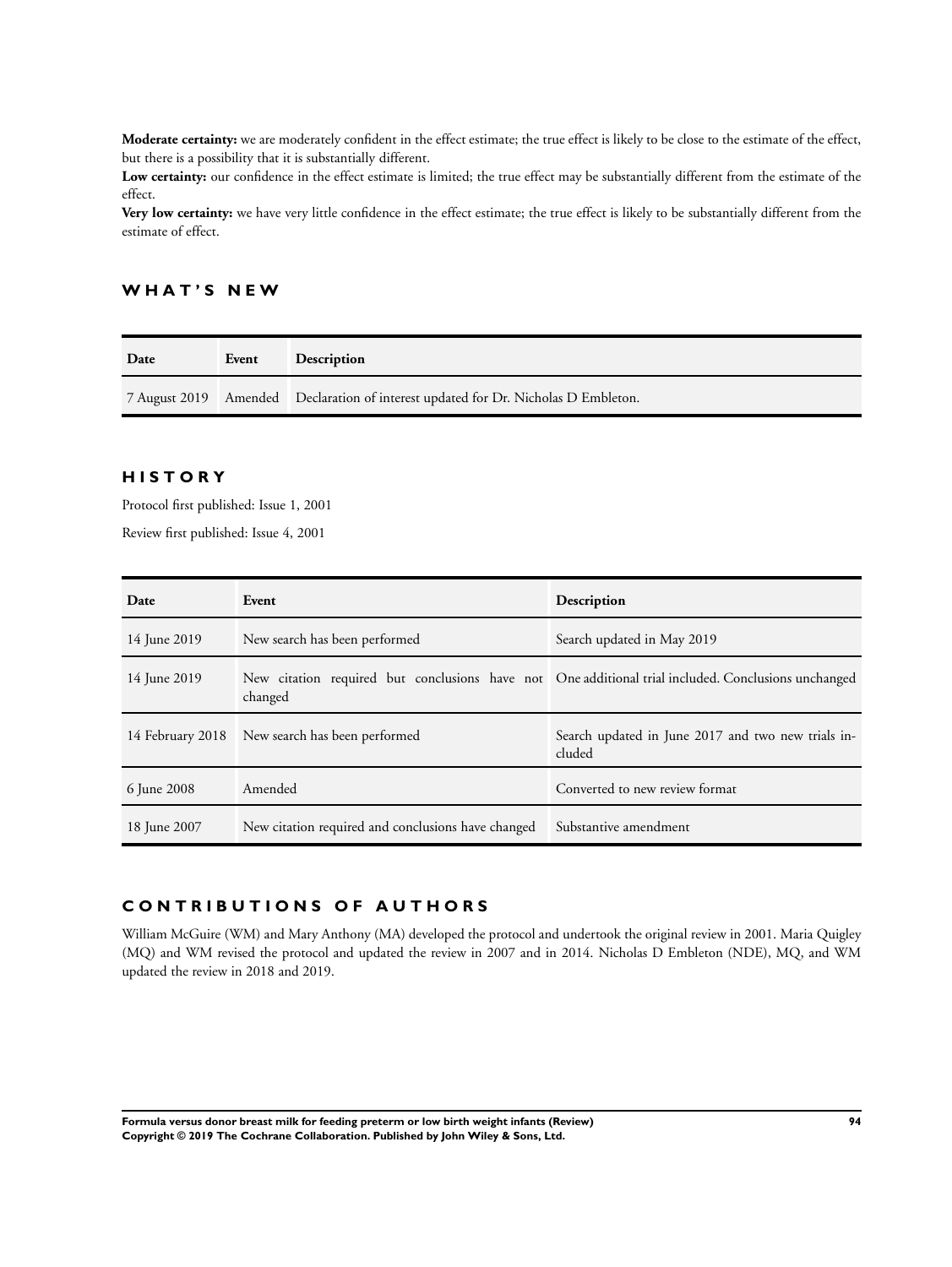## **D E C L A R A T I O N S O F I N T E R E S T**

MQ: nothing to declare.

NDE declares the following: receiving a research grant award for an RCT of breast milk products by Prolacta Bioscience, 2017; receiving a grant from Danone Early Life Nutrition to support a study on feeding in late and moderately preterm infants, 2018; receiving a grant from Nestle Nutrition for transcriptomic analyses of gut tissue, 2016; lectures with Wyeth Nutrition in 2017, Nestle Nutrition Institute in 2017 and 2018, Philipps in 2017, and Fresenius, 2017.

#### WM: nothing to declare.

Core editorial and administrative support for this review has been provided by a grant from The Gerber Foundation. The Gerber Foundation is a separately endowed, private foundation, distinct from the Gerber Products Company. The grantor has no input on the content of the review or the editorial process.

In order to maintain the utmost editorial independence for this Cochrane Review, an editor outside of the Cochrane Neonatal core editorial team who is not receiving any financial remuneration from the grant, Mohan Pammi, was the Sign-off Editor for this review. Additionally, a Senior Editor from the Cochrane Children and Families Network, Robert Boyle, assessed and signed off on this Cochrane Review.

## **S O U R C E S O F S U P P O R T**

#### **Internal sources**

- National Perinatal Epidemiology Unit, UK.
- Centre for Reviews and Dissemination, University of York, UK.

### **External sources**

• National Institute for Health Research (NIHR), UK.

This report is independent research funded by a UK NIHR Cochrane Programme Grant (16/114/03). The views expressed in this publication are those of the review authors and are not necessarily those of the National Health Service, the NIHR, or the UK Department of Health.

• Vermont Oxford Network, USA.

Cochrane Neonatal Reviews are produced with support from Vermont Oxford Network, a worldwide collaboration of health professionals dedicated to providing evidence-based care of the highest quality for newborn infants and their families.

• The Gerber Foundation, USA.

Editorial support for this review, as part of a suite of preterm nutrition reviews, has been provided by a grant from The Gerber Foundation. The Gerber Foundation is a separately endowed, private, 501(c)(3) foundation not related to Gerber Products Company in any way.

### **D I F F E R E N C E S B E T W E E N P R O T O C O L A N D R E V I E W**

None.